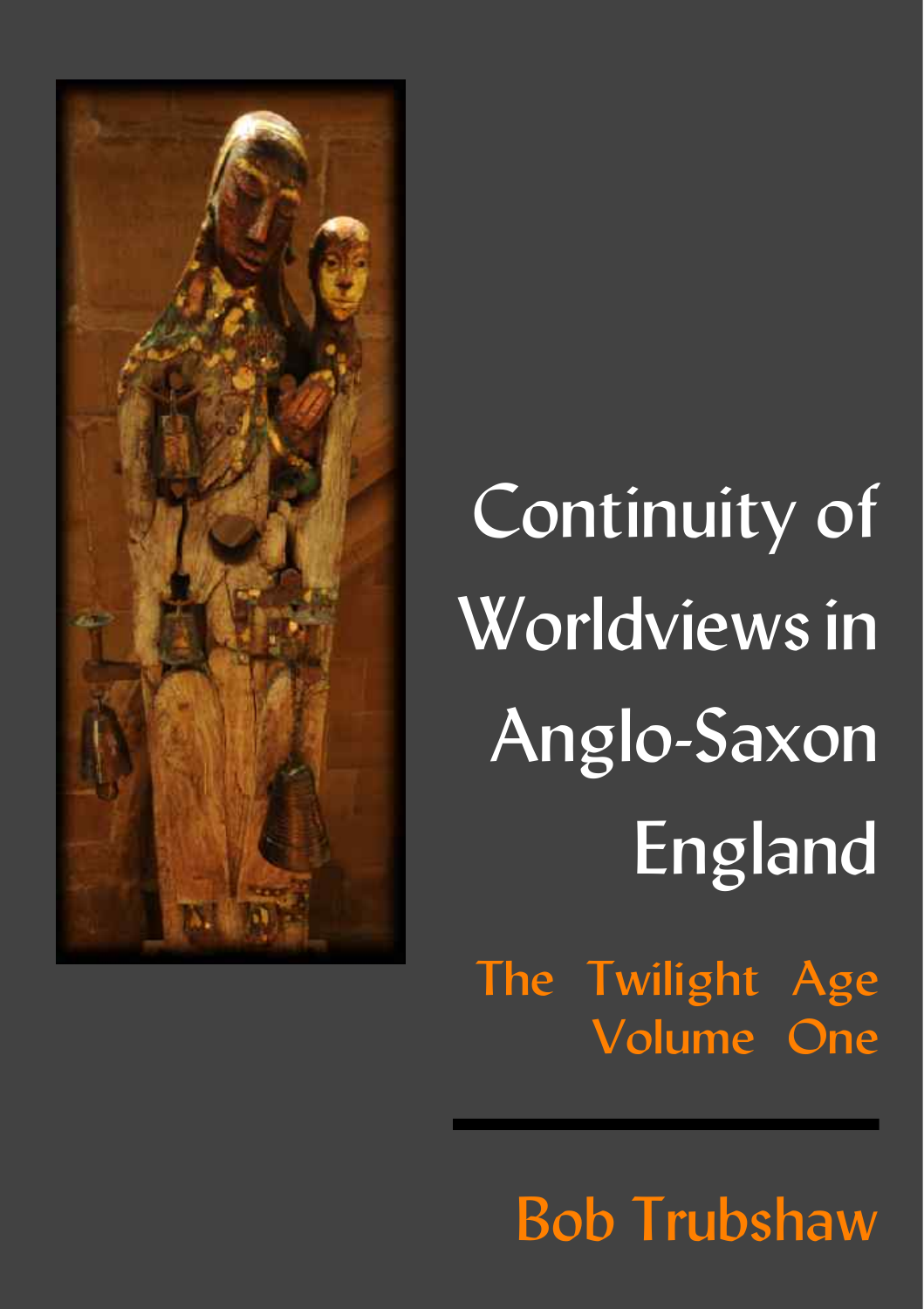Considerable new scholarship in recent decades has shed much light on Anglo-Saxon England. In this pioneering study Bob Trubshaw approaches the history and archaeology of the era from the perspective of the underlying worldviews – the ideas that are 'taken for granted' in a society rather than consciously chosen.

By looking at the linguistic and iconographical evidence for these worldviews he shows that there is a surprising continuity from the pre-Christian era until about the tenth century. This viewpoint provides a new way of thinking about both early Christianity in Britain and the religion which it – to some extent – superseded.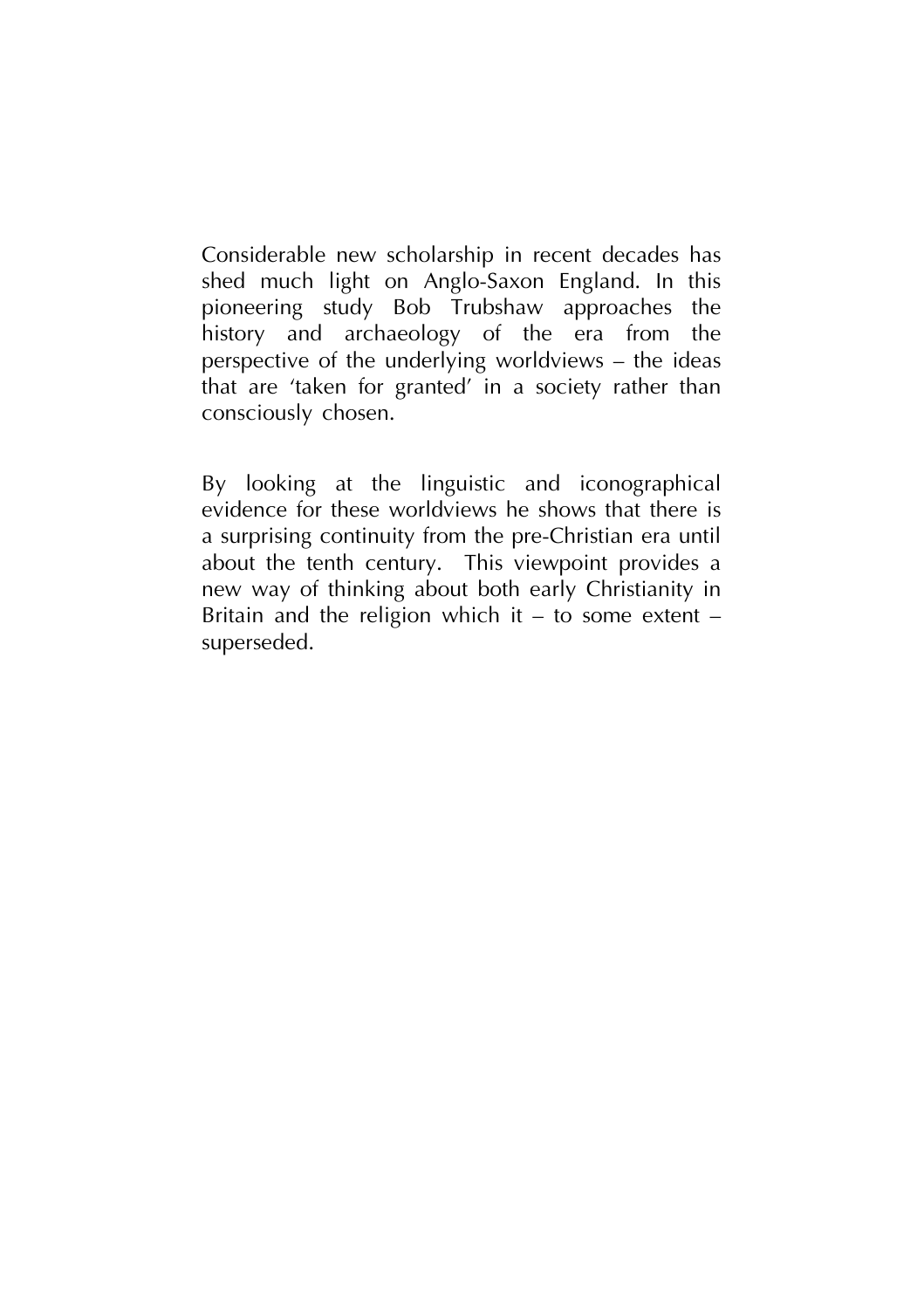#### **About The Twilight Age series**

Not that many decades ago English history between the fifth the eleventh centuries was deemed the 'Dark Ages', largely because of the lack of evidence. Much has changed, and scholarship has shed considerable light on the later centuries. However, by then, many parts of Britain were evolving into Anglo-Scandinavian culture.

Evidence for the Anglo-Germanic fifth and sixth centuries is still scarce and difficult to interpret, so the epithet 'Dark Ages' is still apt. The years in between occupy a comparative 'twilight zone', fascinating because of numerous social changes, not least the various cultural transitions which ultimately led to Christianity being the dominant religion.

The period spanning the seventh and eighth centuries and, sometimes, the decades either side can be thought of as the 'Twilight Age'. This series of publications combines available evidence from archaeologists, historians and place-name scholars. This evidence is combined with a broader mix of paradigms than those usually adopted by early medievalists, including topography, cosmology, iconography and ethnography – especially current approaches to comparative religion.

For details of other titles in The Twilight Age series please visit www.hoap.co.uk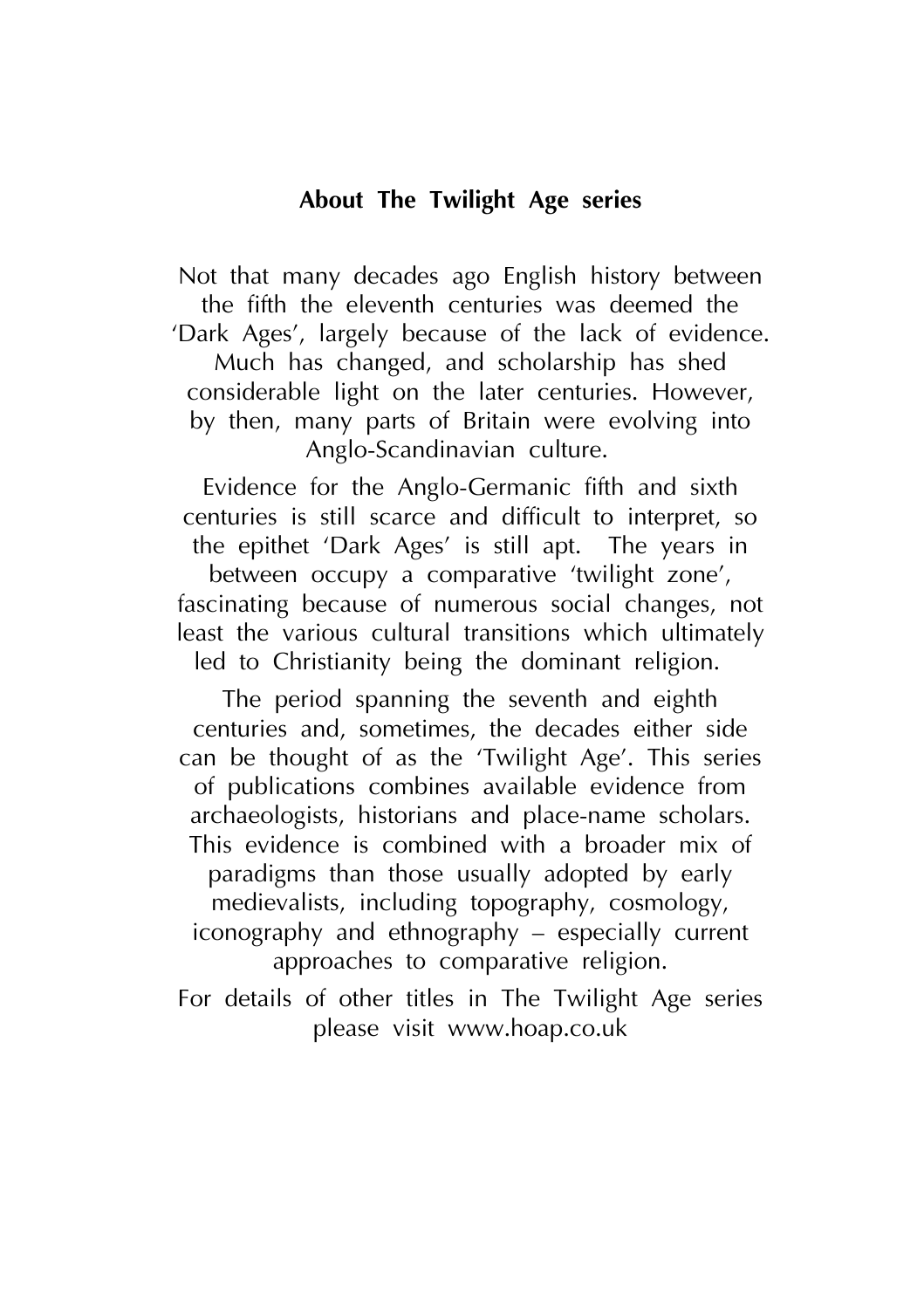#### **The Twilight Age series**

- Volume 1: *Continuity of Worldviews in Anglo-Saxon England*
- Volume 2: *Souls, Spirits and Deities: Continuity from paganism in early Christianity*
- Volume 3: *Continuity of Anglo-Saxon Iconography*
- Volume 4: *Minsters and Valleys: A topographical comparison of seventh and eighth century land use in Leicestershire and Wiltshire*
- Volume 5: *Rethinking Anglo-Saxon Shrines: A cosmological and topographical view of* hohs *and* hlaws
- Volume 6: *How Anglo-Saxons Found Their Way*
- Volume 7: *The Especially Sacred Grove: Six Hills and Vernemetum, Leicestershire*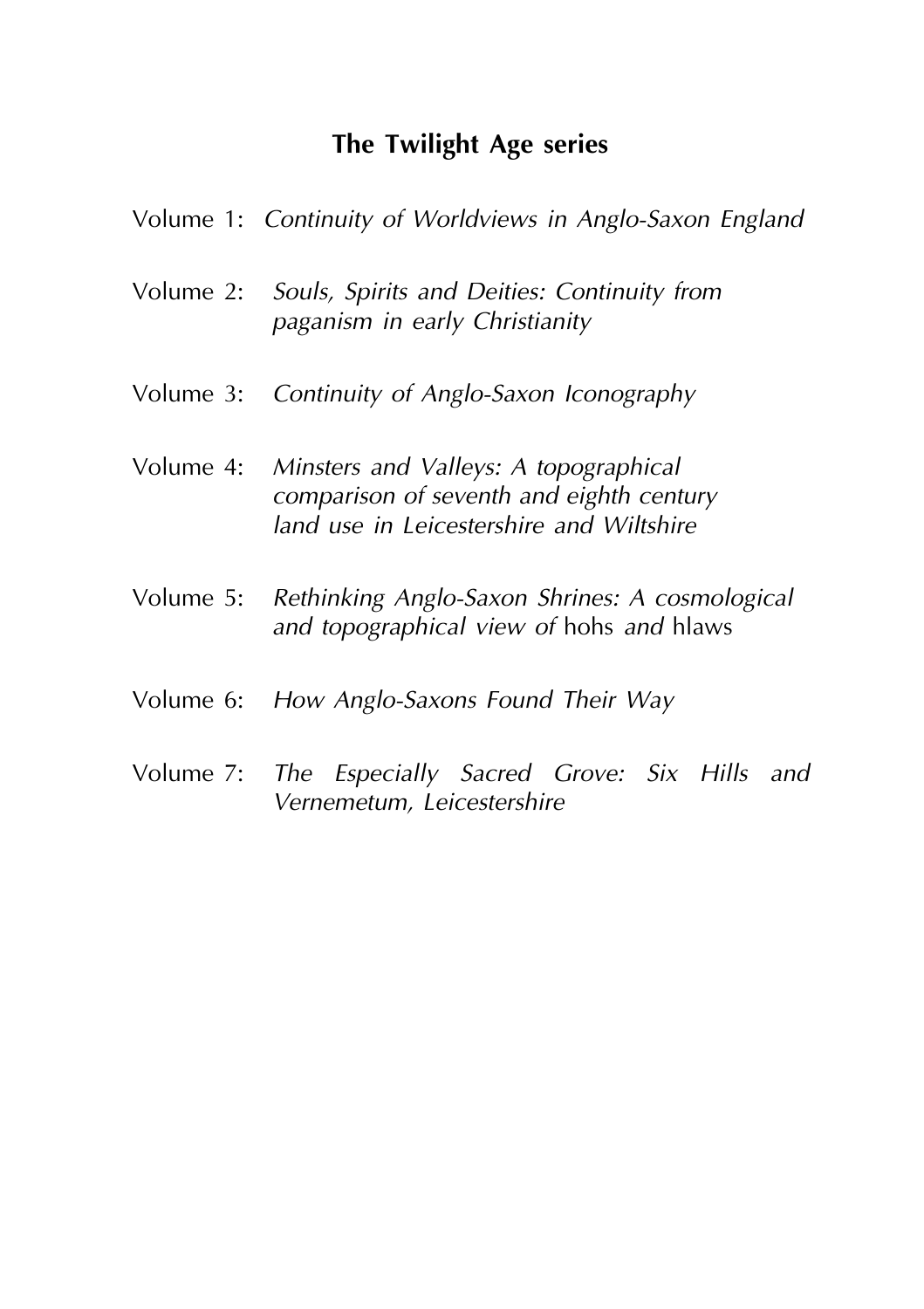The Twilight Age Volume One

Bob Trubshaw



**Heart of Albion**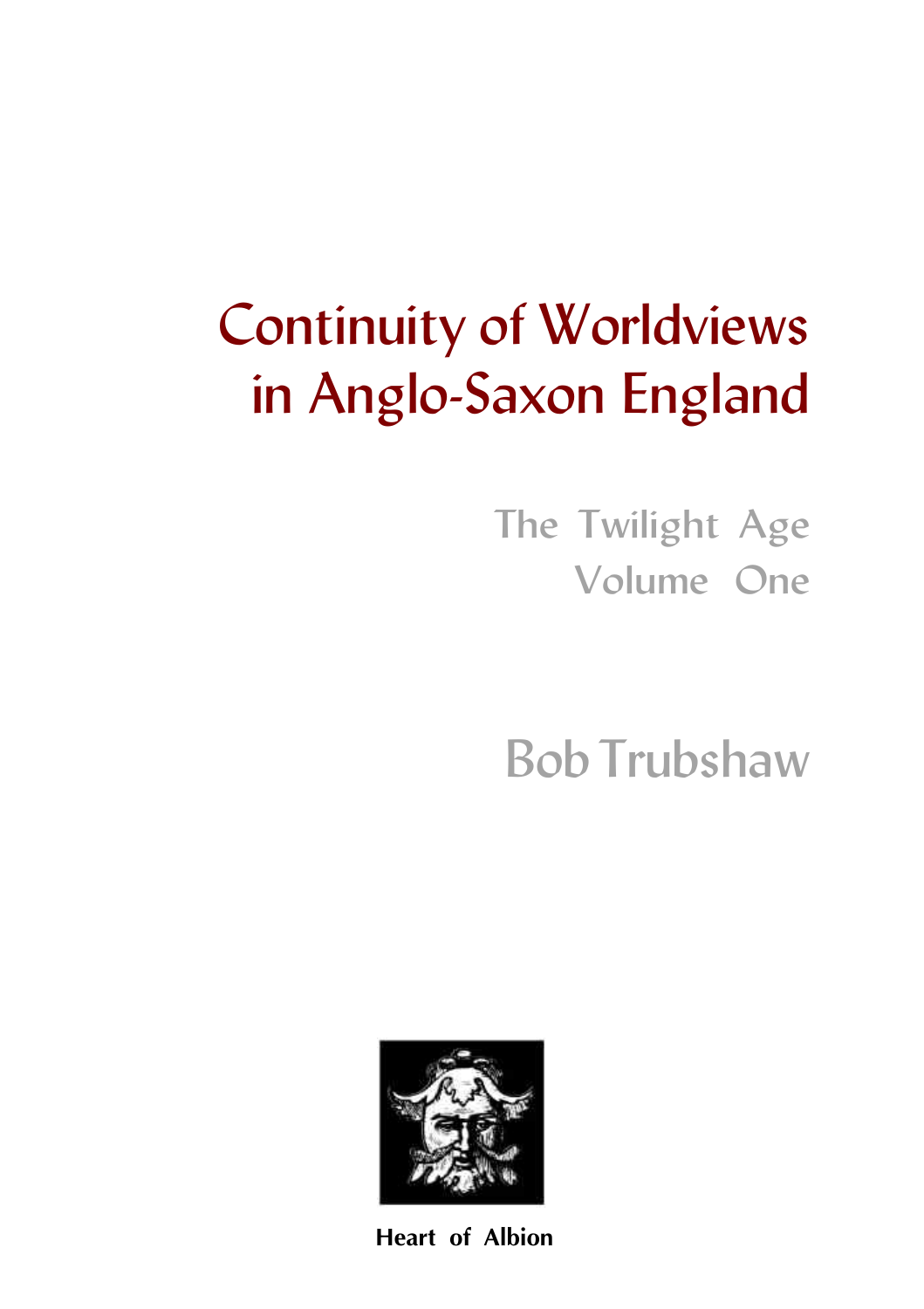#### The Twilight Age Volume One

Bob Trubshaw

© Copyright Bob Trubshaw 2013; 2016 minor revisions 2017; 2020

The moral rights of the author and illustrators have been asserted. All rights reserved. No part of this book may be reproduced in any form or by any means without prior written permission from Heart of Albion Press, except for brief passages quoted in reviews.

> Published as a downloadable PDF file only by: **Heart of Albion**

> > 2 Cross Hill Close, Wymeswold Loughborough, LE12 6UJ

albion@indigogroup.co.uk **Visit our Web site: www.hoap.co.uk**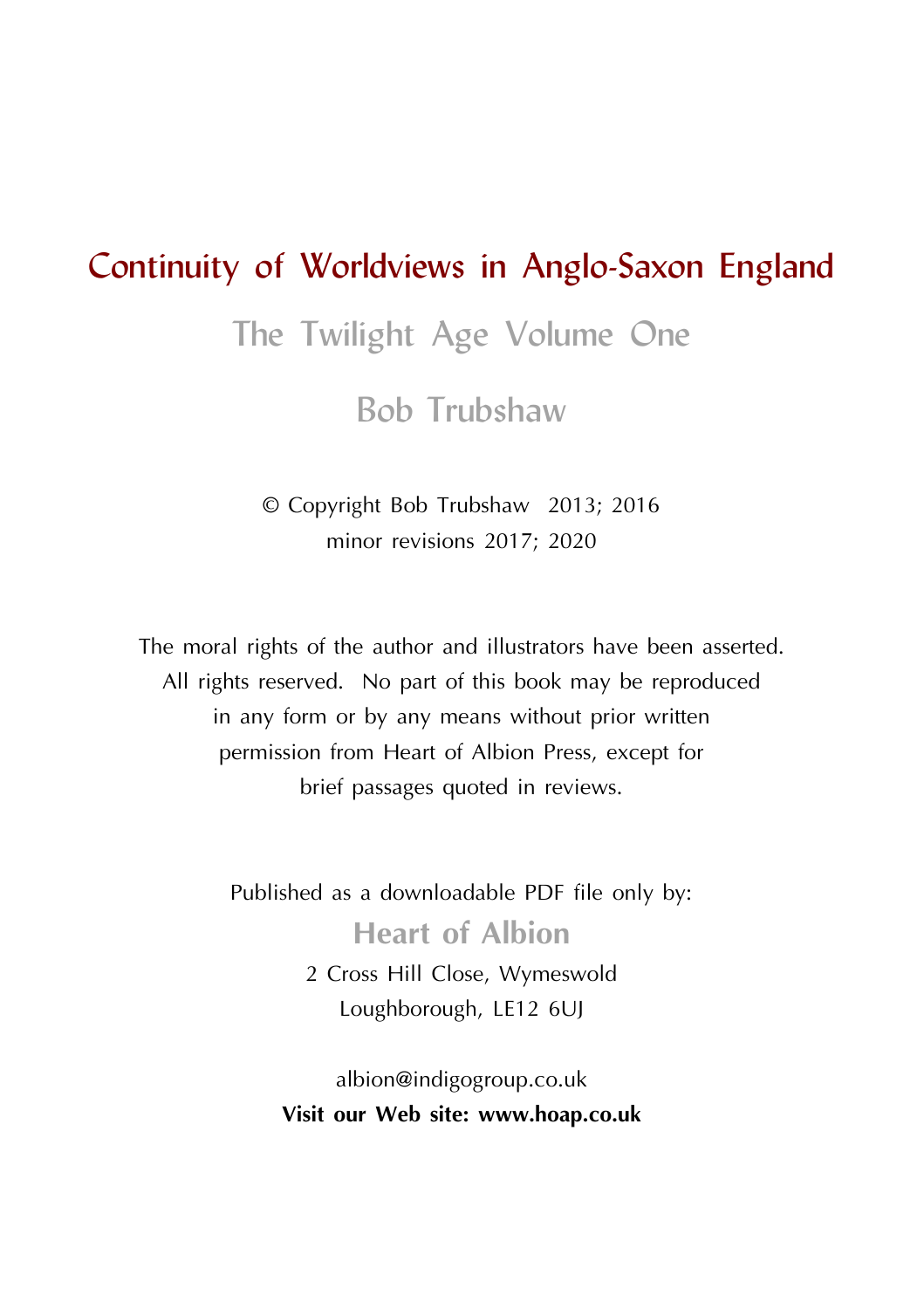# Contents

|   | Preface                                                |    |
|---|--------------------------------------------------------|----|
|   | Preface to the 2016 edition                            |    |
| 1 | Understanding worldviews                               |    |
| 2 | The Dark Ages in the spotlight                         | 15 |
| 3 | More dead than alive                                   | 48 |
| 4 | How language reveals $-$ and limits $-$ our worldviews | 53 |
| 5 | Heroes, martyrs and saints                             | 62 |
| 6 | Two unresolved questions                               | 70 |
| 7 | Where next?                                            | 74 |
|   | Acknowledgements                                       | 77 |
|   | Sources                                                | 78 |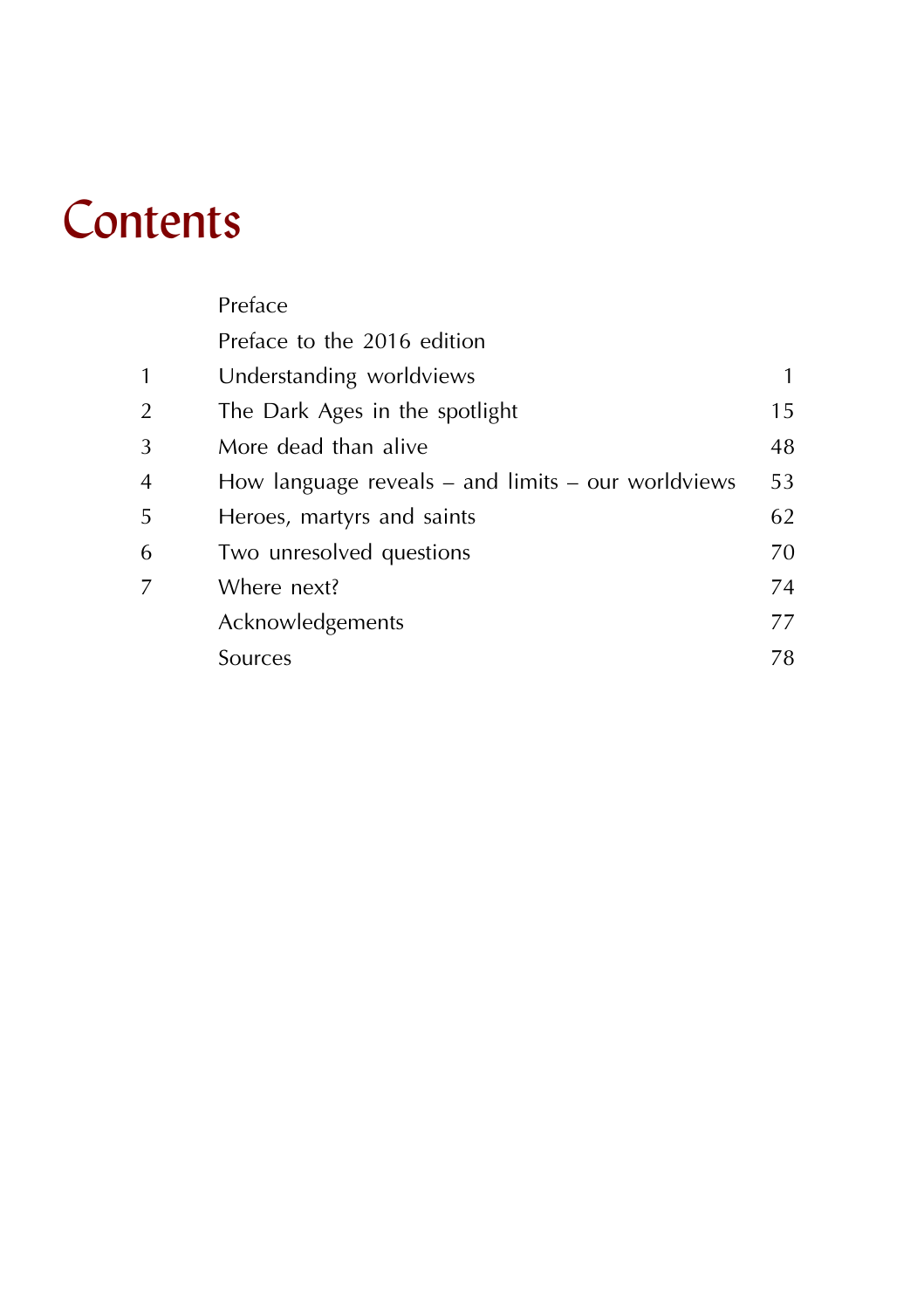# Preface

For more than twenty years my main aim as a writer has been to popularise current academic thinking. Initially such writing was about archaeology but over the decades I have ventured into folklore, mythology, cultural studies and – most recently – early Chinese and ancient Greek philosophies. Above all, I have become increasingly interested in the ways of thinking which, in any society, underlie more conscious decisions about beliefs and ideologies.

Somewhere in the middle of this, and drawing also on history, linguistics and place-name studies, has been a long-standing interest in academics' ever-evolving understanding of Anglo-Saxon society. Previously I have rarely attempted to summarise the broader aspects of academic thinking. Instead I picked up on specific insights and wove such insights together to head off in directions where the academic authors of the ideas might, quite understandably, fear to tread. Just such 'adventures' form the basis of the later chapters of this study. But the opening chapters attempt a much broader overview. And, because few historians or archaeologists approach their subject matter from the perspective of underlying patterns of thinking then I also begin with a brief preamble that attempts to explain what I mean by 'worldviews'.

My aim is to write for a popular readership. However I am well aware that any such attempts require making assumptions about readers' prior knowledge. While any sort of generalisation is profoundly risky, I have become increasingly aware that people outside the relevant university departments – even those who have a genuine interest in Anglo-Saxon England – have rarely kept up with the substantial shifts in how academic historians and archaeologists now view the era once termed the 'Dark Ages' but which, as a result of their combined efforts, now seems – at least in parts – comparatively well-illuminated. In part this lack of awareness is because modern day academe offers no 'Brownie points' for making recent research available to a wider public – and may of the denizens of the academy, for understandable reasons, feel that any attempt to offer an overview is too intimidating. While a few television programmes – not least those of Michael Wood – have shared academic awareness with the public, the simple fact is that a sixty-minute documentary can convey fewer ideas than even one chapter of a book.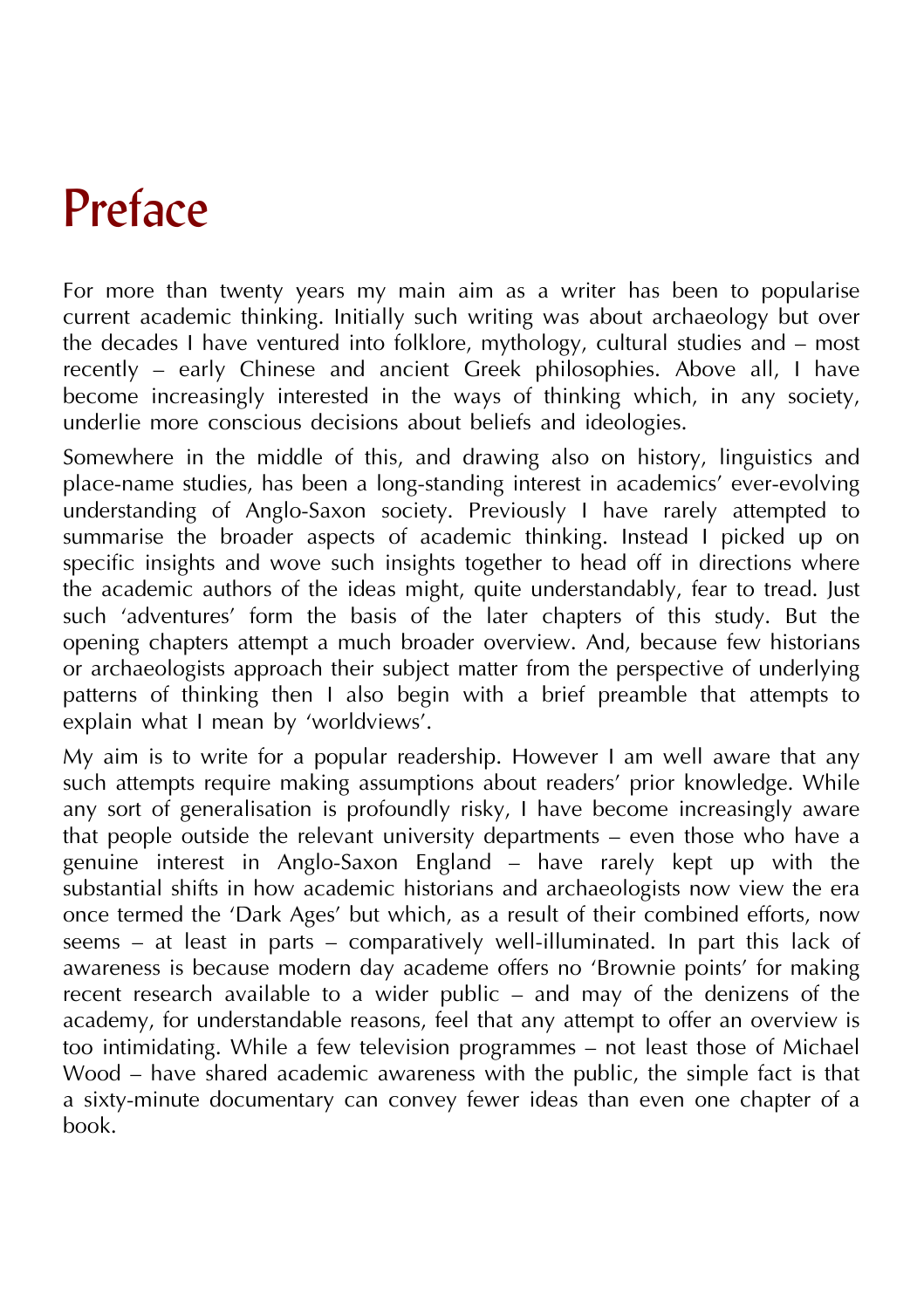So the first three chapters of this study look at just a few of these changes in understanding of the Anglo-Saxon era. The literature I draw upon is vast and I make no claims to have explored all the papers published in an ever-increasing number of peer-reviewed journals. However I have attempted to read the more major contributions published as books (although not all are specifically cited). An attempt to summarise all the key aspects of those books would result in a massive tome. So these opening chapters are anything but a comprehensive summary. Instead they draw attention to a 'sample' of the issues. This is not a random sample but, rather, an attempt to selectively set the stage for the subsequent chapters.

Despite the vast academic literature about the conversion to Christianity in Europe generally and Britain more specifically, the relevant sources are tantalisingly brief and written from the perspective of evangelical proselytising so reveal little about what the churchmen are converting people *from*. And, as will be explored later, even when we think these sources are giving us some clues, that information may simply be generic rather than a reflection of what was actually happening. Nevertheless by adopting a number of perspectives largely ignored by historians we can identify more about what people in the early Christian era did or thought – and, more especially, simply assumed.

I hope that by providing these overly-selective – although still rather distended – introductory chapters then my subsequent discussions will make a little more sense to those whose knowledge of early medieval England was largely formed from the small number of books about the period available in the 1960s to 1980s. However if you want to skip through the first three chapters and go straight to the 'meat and gravy' in Chapter Four onwards then just go ahead.

Bob Trubshaw

Avebury September 2013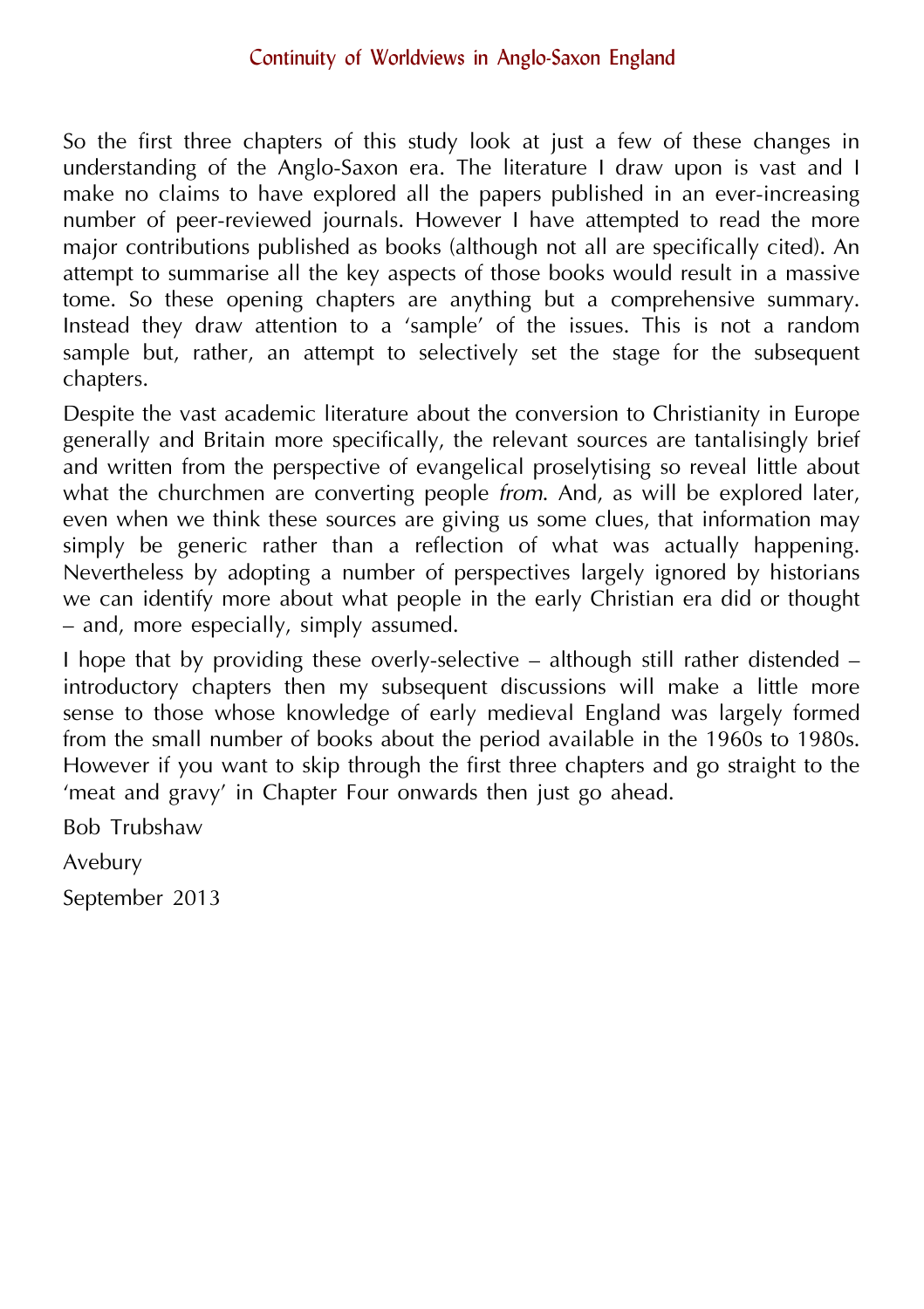# Preface to the 2016 edition

This study was written and initially published as a stand-alone work. Over the next two years the key ideas became the basis of many of the articles published on a website called Anglo-Saxon Twilight; (www.indigogroup.co.uk/twilight) and several other PDF 'booklets'. At the beginning of 2016 I decided to make a revamped version into the first of an ongoing series of PDF booklets with the overall title of The Twilight Age; the prelims to this work include a 'mission statement' about the series.

Making this work the first volume in The Twilight Age series reflects the chronological sequence in which these studies were researched. More importantly, all of the subsequent studies develop, in various ways, the insights into continuity of worldviews explored here. I hope the later works in the series make adequate sense even if this study has not been read, but many of the remarks will gain additional depth and significance.

The three chapters of the first edition which discussed carvings have been deleted. These now form the basis of Volume Three of The Twilight Age series, *Continuity of Anglo-Saxon Iconography.* Chapter Five is entirely new to this edition. Many other changes have been made, reflecting how my ideas have been developed while researching and writing more recent works.

Bob Trubshaw Avebury January 2016

Front cover and next page: *'Madonna and Child' by Peter Eugene Ball. Photographed while on loan to Southwell Cathedral July 2008.*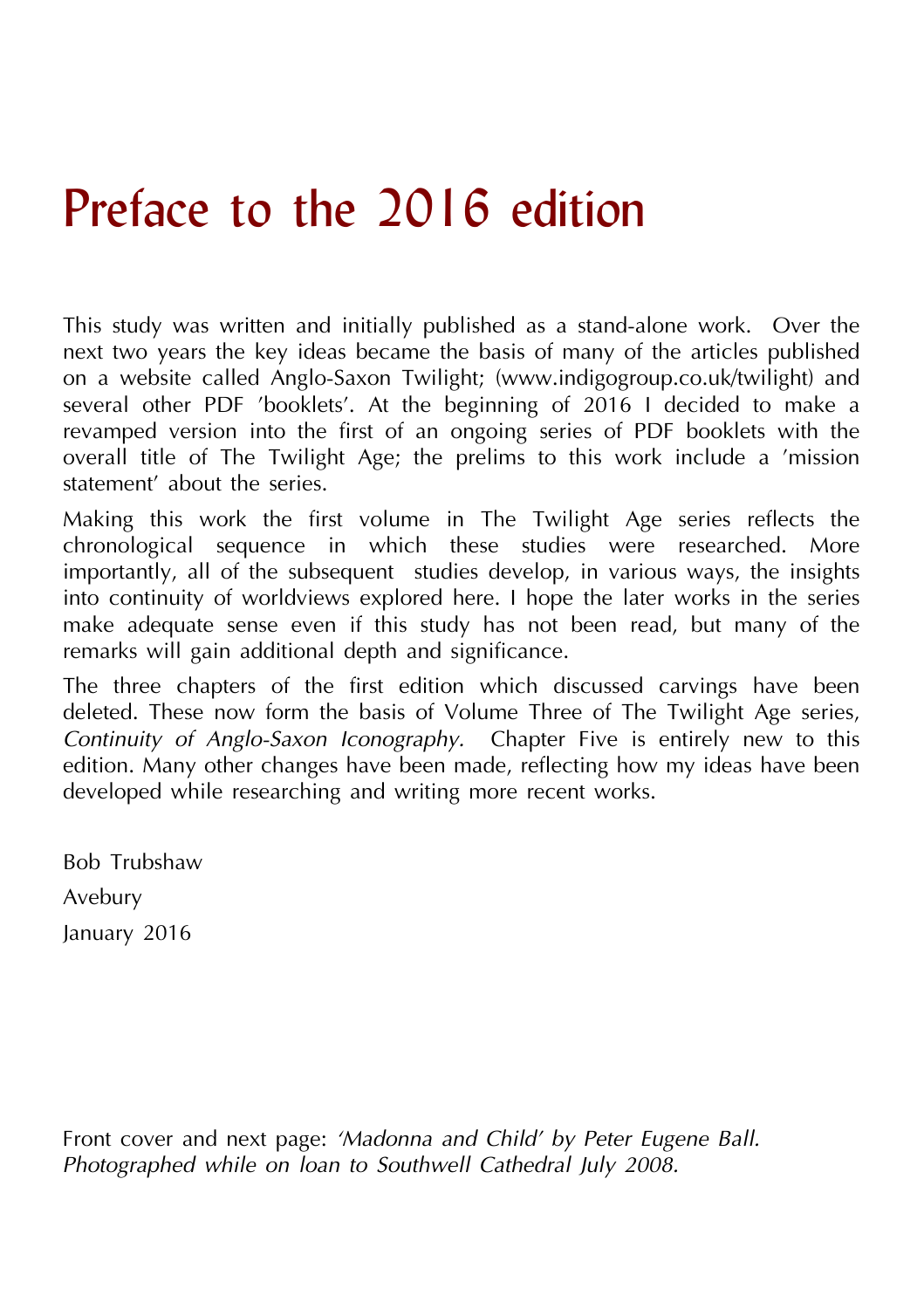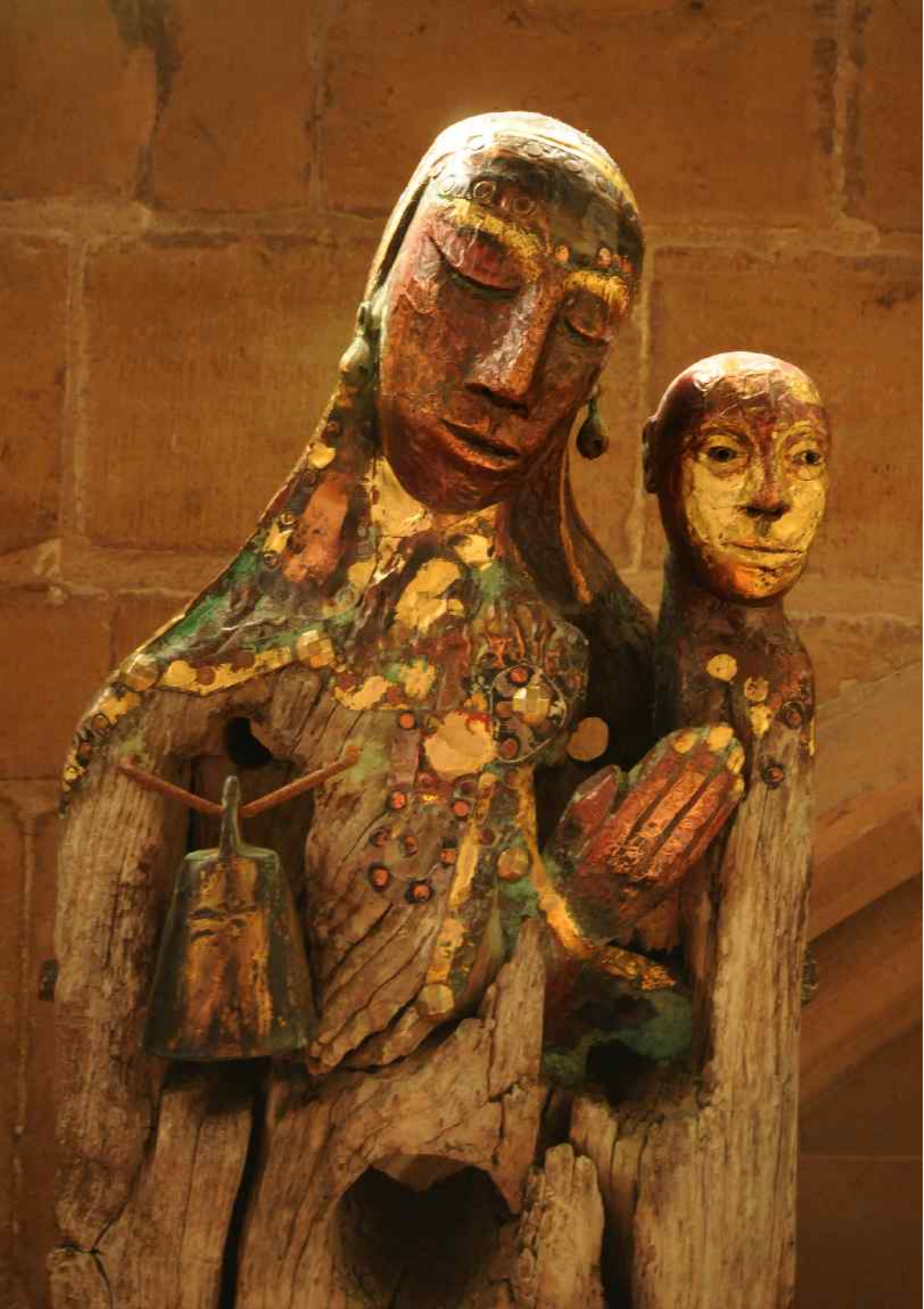# Chapter One

## Understanding worldviews

If we want to understand the deeper aspects of Anglo-Saxon thinking – what I call for convenience 'worldviews' – then first we need to have a fairly clear idea about how such worldviews are expressed in what people think and do. We also need to have some clear ideas about how such worldviews change. Overtly this study attempts to better understand the changes and continuities in Anglo-Saxon thinking during the transition from 'paganism' to early Christianity. However, for reasons that will become clearer, we need to resist seeing this simply as a change in religion. We must confront assumptions about religion and, more especially, assumptions about change.

So, before I start to look at Anglo-Saxon outlooks, a closer look at what I mean by 'worldviews' is needed. The term is less about an individual's religious choices and inclinations than the ideas shared by a group of people which subliminally underpin more consciously-held beliefs. Mostly 'worldviews' are the assumptions about 'the way things are' that people living in that society are not consciously aware could be anything different – although to someone outside the society the 'weirdness' of those assumptions may be highly conspicuous.

We are not consciously aware of our worldviews so the ways in which they change are usually incremental. Even when contact with other cultures introduces novel ideas which are profoundly different, there are recognisable processes of absorption. Although, as I will demonstrate, there are plenty of secular counterparts, such processes of blending ideas are most commonly studied as changes in religion beliefs and customs.

Religions are seemingly conservative. Part of the mythos of the major creeds is that they date back a millennia or more. Most creeds have a canonical literature which ostensibly 'fossilises' the worldview. In practice, continual evolution is the order of the day. Exceptionally there are seismic shifts – the Reformation in Western Europe is perhaps the most obvious example. But a quick skim through the history of just one prominent post-Reformation denomination – the Church of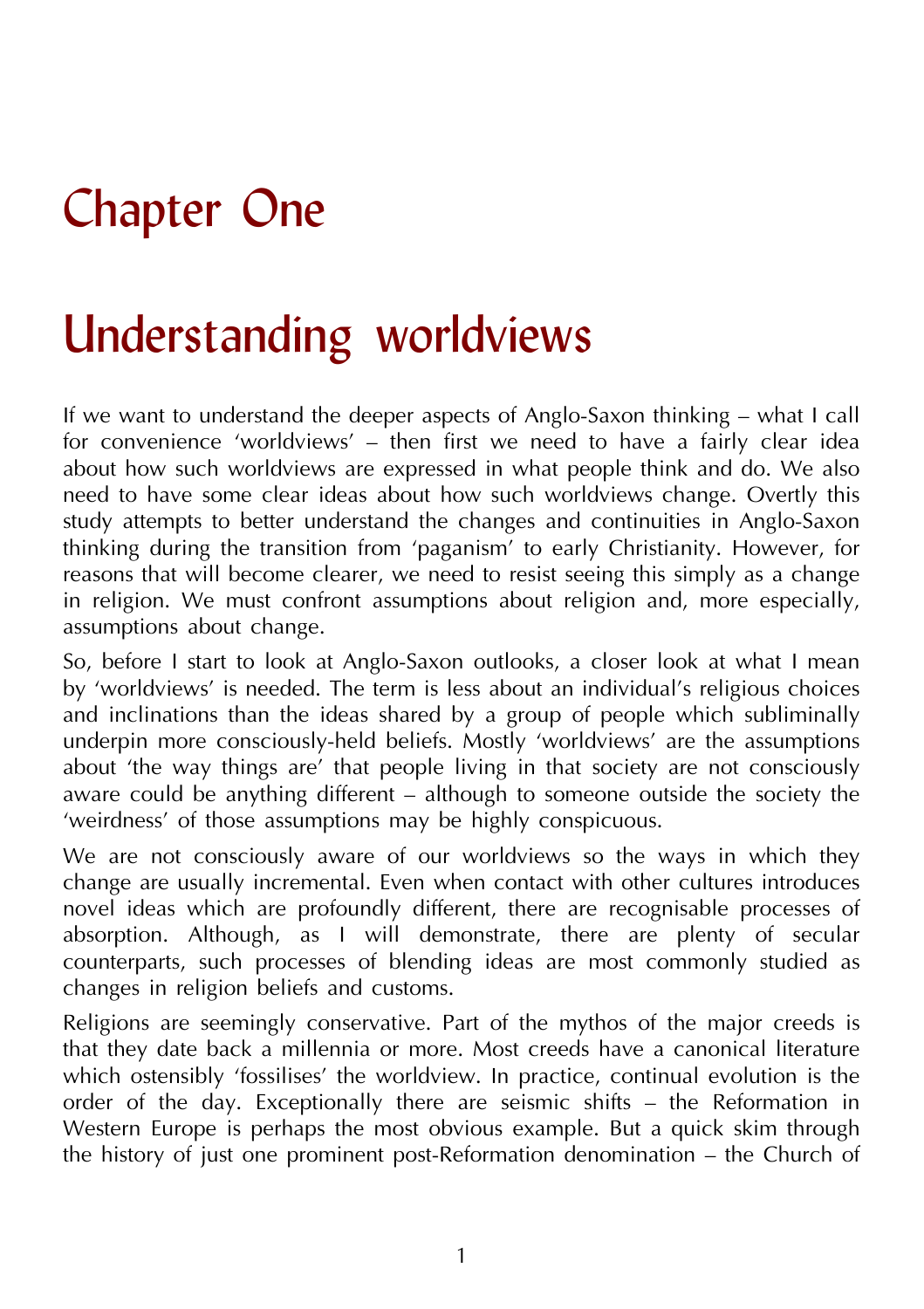England – reveals how the preaching-dominated clergy of the eighteenth century gave way rapidly to a liturgically-revitalised 'Anglo-Catholicism' as the Oxford Movement generated radical change in almost every parish in little more than thirty years during the mid-nineteenth century. This in turn yielded to the entirely different approach of the Scripture Movement as that century drew towards its end. The increasing secularism of the twentieth century was counter-balanced by factions within the Church of England (largely inspired by other Nonconformist denominations, themselves influenced by Afro-Caribbean immigrants to Britain in the 1960s and 70s) becoming more proselytising, evangelical, and 'happy clappy' – often, although not necessarily, associated with a belief that biblical texts should be interpreted as literal truths. At the same time, the 'smells and bells' fraternity of the Church of England sustained quite different ideals of liturgical practice rooted in the seventeenth century Book of Common Prayer – which itself was quite closely based on one set of pre-Reformation practices (the Rite of Sarum). And all that in just one denomination of one religion in one country.

And yet, for all the changes in liturgy (what people *do*), the underlying beliefs (what people *think*) have a greater inertia. Staying with the Church of England, at the time of writing the senior clergy are deeply divided over such issues as women bishops and same-sex marriages. We are asked to understand that these are underlying issues of faith and doctrine, not – as first impressions might suggest – a predilection for misogyny and homophobia.

In practice what people *do* and what people *think* are only two zones of a much wider spectrum. What people *do* spans both the formal liturgy – the Book of Common Prayer, for example – and the much greater diversity of informal practices. These are often specific to an individual church and verge on being deemed 'folk traditions'. Mark Lewis has compiled a rather wonderful book about popular customs of the English church, called *Days and Rites*, which provides all the detail about that aspect of contemporary Christianity.

What people *think* spans what they consciously chose to think and believe – whether to be Anglicans rather than Catholics or Baptists or Pentecostals, say, or even whether to be to Christian at all rather than a Zen Buddhist, a Tibetan Buddhist, a Krishna devotee, a Wiccan or whatever. Yet worldviews also incorporate all manner of rarely-recognised ideas which underpin these more consciously-held beliefs.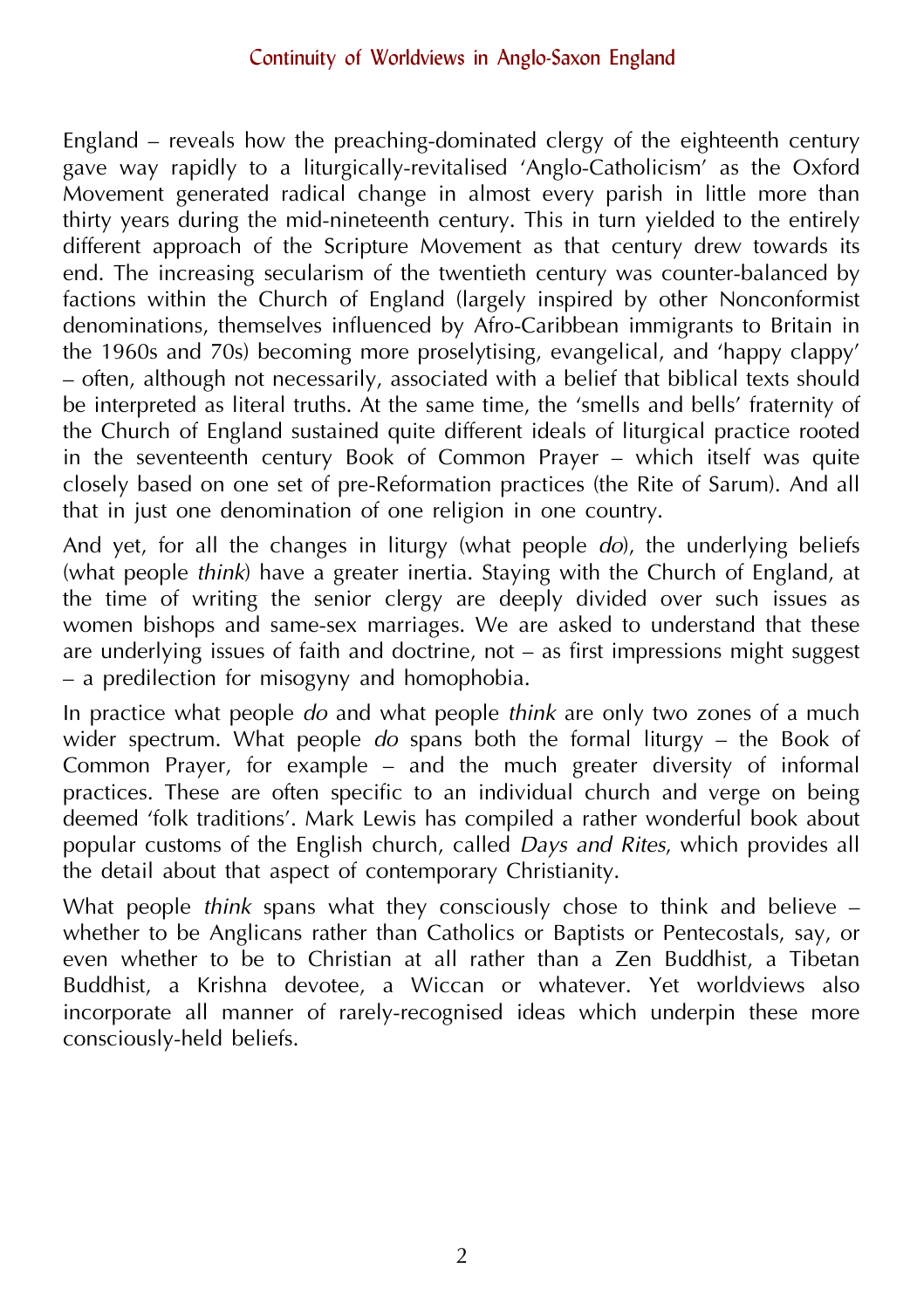## Myths are like spectacles

Yes, we are simply not fully aware of what we think and believe! If you find that somewhat difficult to comprehend then let me explain. These deep-seated beliefs and assumptions structure how we think about everything in the world. They could be referred to as the 'deep structures' of a culture. More commonly they are referred to as 'myths' because, at least in traditional societies, it is by retelling myths that these fundamental ideas are remembered, reinforced and renewed. Changes are possible but almost certainly they are incremental and evolutionary rather than revolutionary.

There are plenty of examples of ideas in modern society which are transmitted mythically, except that we don't think of them as myths. A complex, but recognisable, worldview is transmitted by Hollywood films. So recognisable, that parodies of the life styles of 'squeaky clean' families where white Protestants are more privileged than other ethnicities or faiths are commonplace. Most aspects of politics can be approached as examples of 'myths in action'. Perhaps more surprisingly, the same can be said for much of modern science, despite raucous refutations to the contrary from the denizens of a worldview which deems itself to have access to 'the truth' – even though that truth may change its appearance greatly from one generation to the next.

Nearly ten years ago I wrote an overview of myths in the modern world, *The Myths of Reality,* under the pseudonym Simon Danser. In the introductory remarks I explain this 'hidden' sense of myth using a metaphor I encountered in the writing of Christopher Flood:

Myths may be thought of as akin to the lenses of spectacles. When we are wearing spectacles we do not see the lenses. We see *with them*. In the same way myths impart a worldview that is taken for granted. Only when we take off a pair of spectacles do we see the lenses. Only when we step back and think about myths can we begin to see how they shape what we think of as reality. The underlying 'assumptions' and structures presented (and, more typically, challenged and redefined) in myths provide the 'deep structures' underpinning the thinking of a society, or culture, or subculture.

(Danser 2003: 9)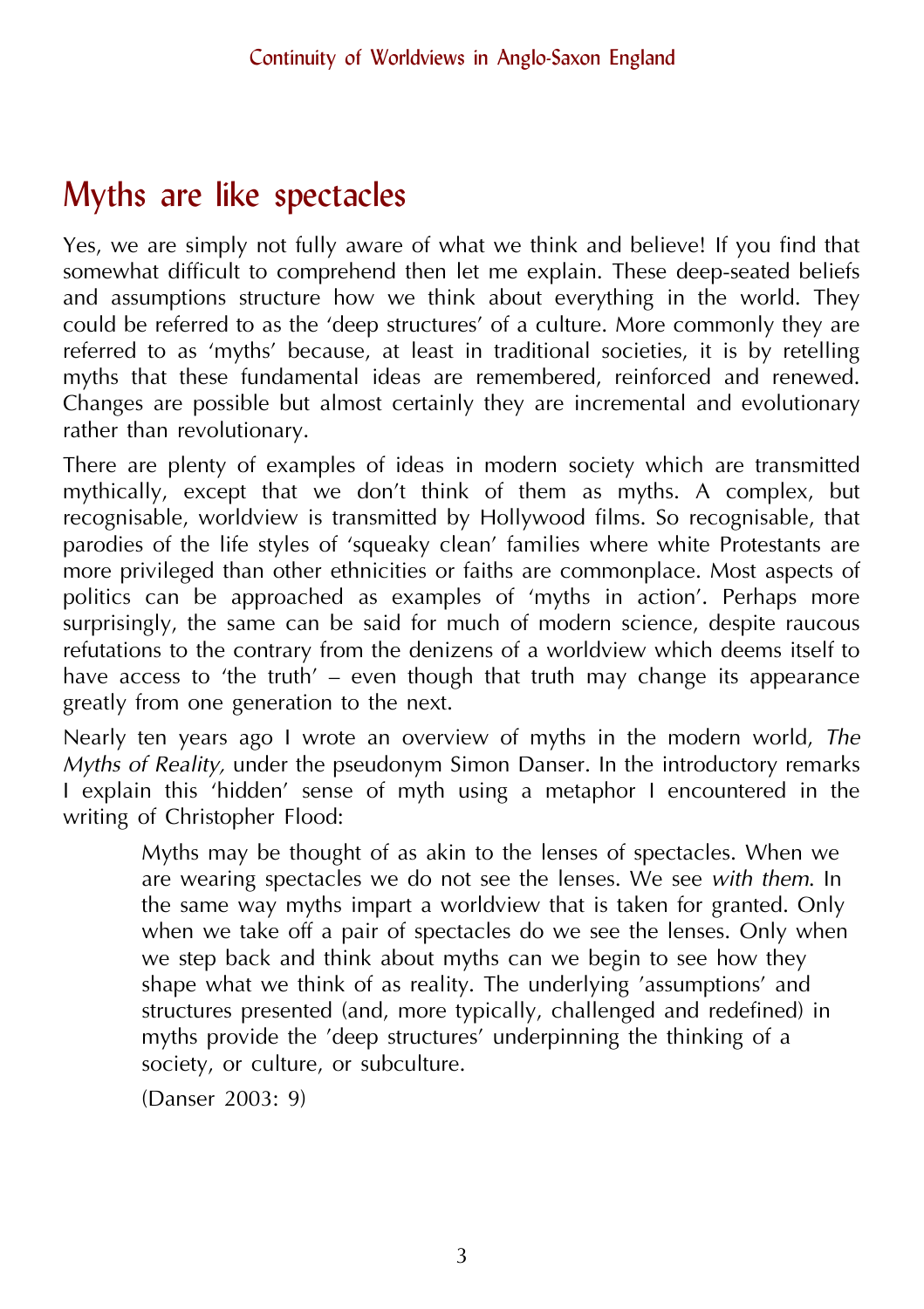In *The Myths of Reality* I discuss in some detail how myths are transmitted in contemporary society – almost always in a somewhat fragmentary form which merely alludes to a 'bigger picture' – and provide numerous examples.

## What is a worldview?

However in this study, rather than refer to this underpinning as 'deep structures' or 'myths' I will use the somewhat vaguer term 'worldview', an English word which is the literal translation of the German *Weltanschauung,* (*welt* 'world', *anschauung* 'perception'). Intriguingly the Old English word *weorold* – the precursor to the Modern English word 'world' – has something of the same sense of 'worldview' in that it refers not only to the physical world but also to 'way of life' and 'human life over a long period of time'. *Weorold* has the same sense as when 'world' is used to encompass both perceived reality and our culturally constructed social reality.

Inevitably there is some ambiguity about what might make up a 'worldview' so here is my version. Academics would simply refer to the whole of this list as a 'cosmology' – the structure of the 'cosmos', which denotes something greater than 'world' and certainly much more than 'the world of mankind'. Confusingly astrophysicists adopted the word 'cosmology' when they meant 'cosmogony' – the origins of the cosmos. I will use these 'c-' words as little as possible but always in the sense used by academic mythographers and ethnonographers

Ask mythographers and ethnonographers what they mean by 'cosmology' and you may get somewhat different answers. But they will broadly agree that a culture's cosmology spans such ideas as how we imagine space and time, how we think the human realm is distinct – if at all – from the realms of the gods and other Otherworldy entities; how men, women and children should interact; how to show respect to the dead; what sort of foods are suitable to eat, how they should be cooked, and who they should be eaten with; how the culture interacts with other cultures; and so forth – even the ideas about how everything came into existence and how it all will end.

At first glance many of these seem to be ideas expressed through religious beliefs. But religion is, from this perspective, only one way in which such cosmologies are expressed and acted out. Almost the same cosmology can support a range of seemingly diverse religions. Hinduism and Buddhism, along with Sikhism and a number of other faiths, all share broadly the same cosmology. Likewise Jews, Christians and Moslems all share an underlying cosmology. Of course, to a follower of any of these faiths there are profound differences between, say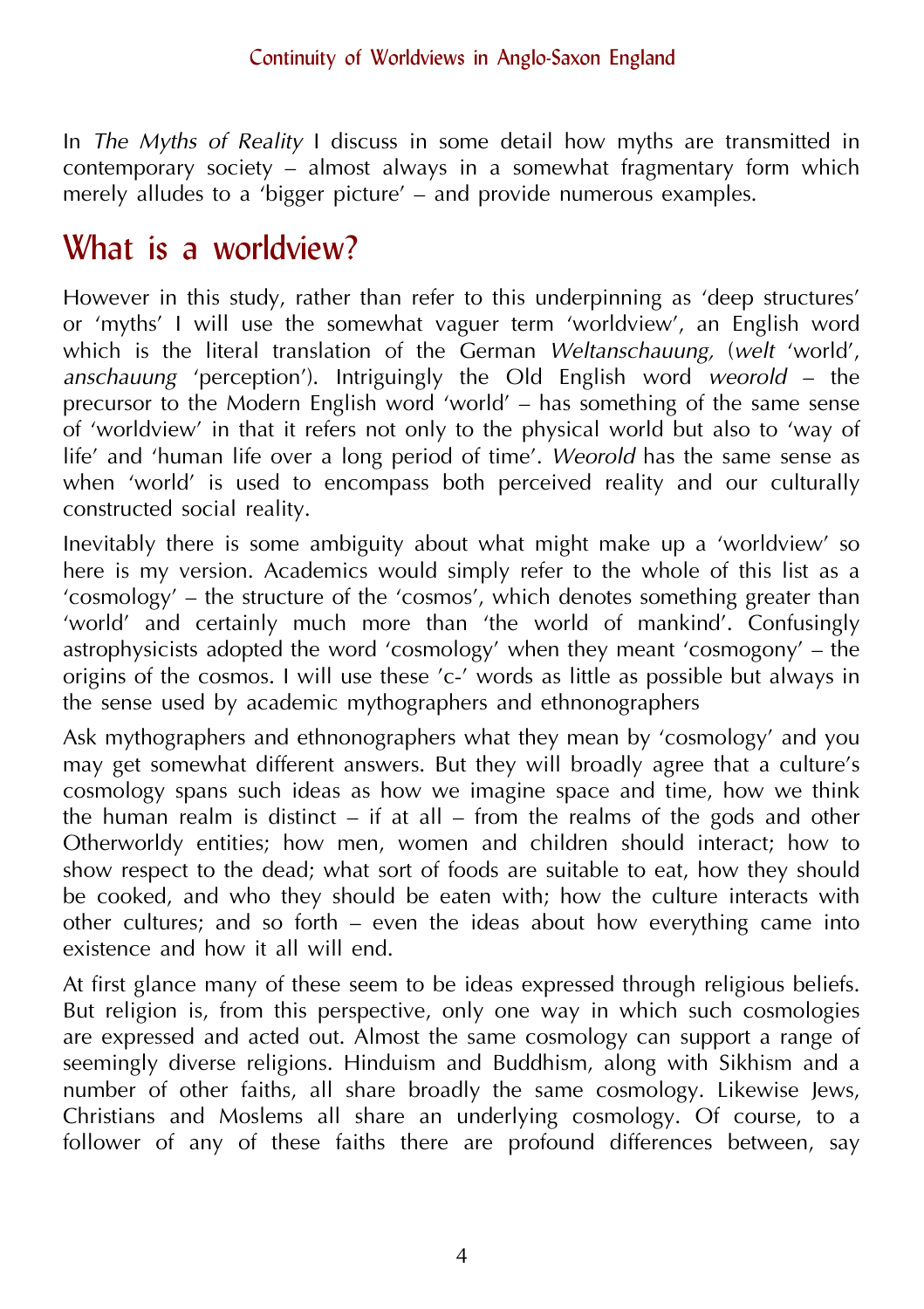

*The Annunciation: the Archangel Gabriel and a seemingly nonconsensual Mary. For added iconographical interest the Tree of Jesse is shown between them on this late twelfth century tympanum from the church of San Juan at Portomarín in north-western Spain.* 

*The Feast of the the Annunciation is also known as 'Lady Day' and is the start of the liturgical year, with Christmas following at the winter solstice nine months later. Allowing for calendar reforms, Lady Day remains the start of the financial year for Britain and many other countries. Before these reforms the feast coincided with the spring equinox.*

*Although almost ignored now, the birth of St John the Baptist falls at the summer solstice, with his conception once celebrated around the time of the autumn equinox. This neat 'quarter day' calendar evolved into one where the feast of St Michael replaced the conception of St John.*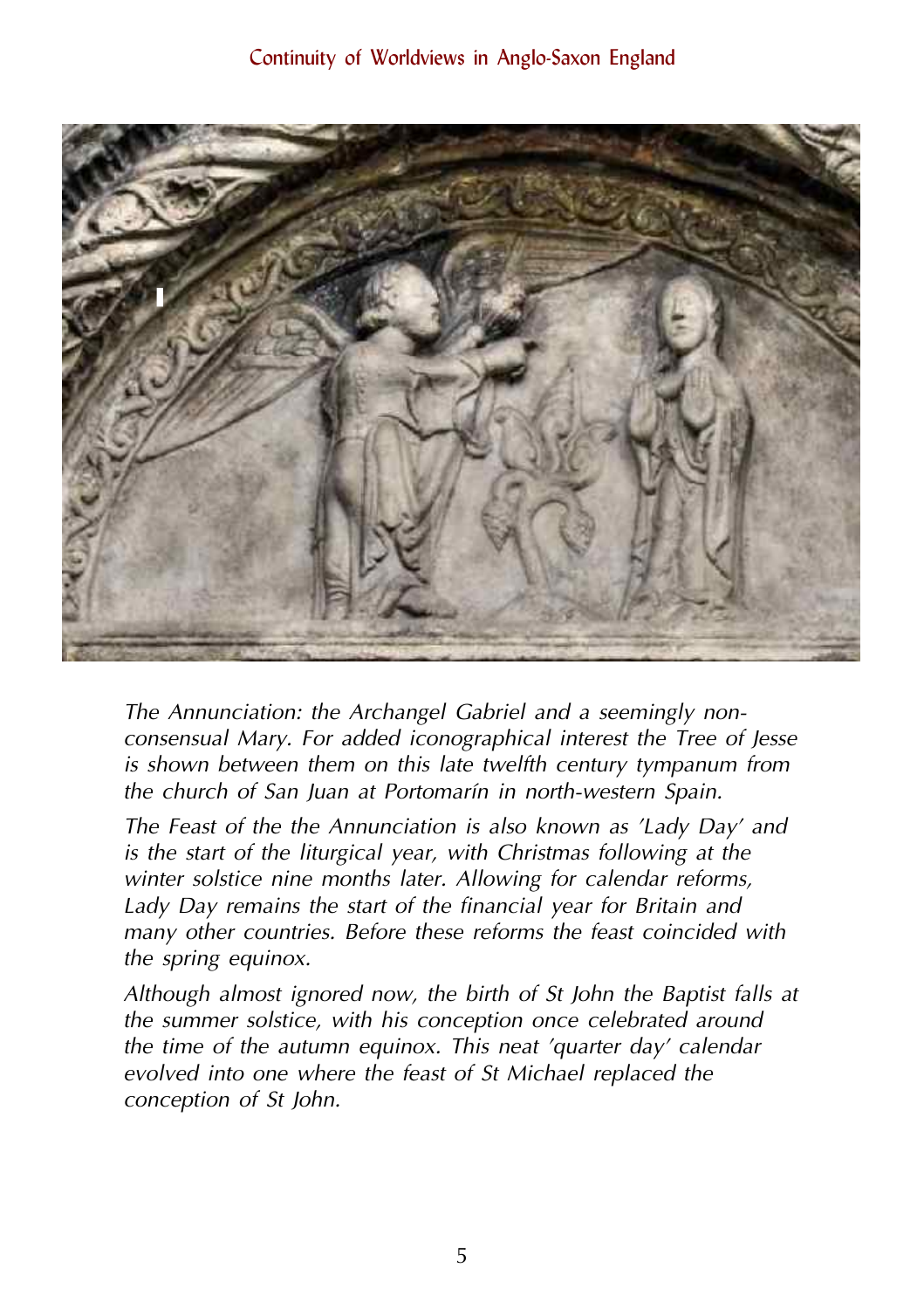Hinduism and Buddhism or Christianity and Islam. But no matter how radical the specific differences seem, far more is shared at the deeper levels which we usually fail to consciously recognise.

What sort of cosmological ideas go deeper than religious beliefs? Well, we rarely think about how we construct notions of space and time. Indeed, to even suggest that these ideas are 'constructed' seems perverse. And yet the idea that the 'future is in front of us' or that time is a one-time-only linear progression rather than cyclical are both examples of Western cosmologies. There are plenty of non-Western societies which think of the future as something unknown and largely unknowable, something they can never see clearly or directly – so it is thought of as being *behind them*. And, apart from the West, nearly all other societies think of time as cyclical, albeit the cycles may be of many millennia. But a moment's thought reveals that even we in the West still live our lives according to a cyclical model of time – I am typing these paragraphs shortly before Easter, although you might be reading them at Midsummer or Midwinter. Both the Christian calendar and the secular agrarian calendar operate on an annual cycle, itself dictated by the sun. Within the solar cycle the lunar cycle is marked by 'months' – a word which betrays its origins, even though the Roman calendar long since broke functional connections with the phases of the moon.

The entire life of Christ is ritually re-enacted during the course of a year. The key event, Easter, is celebrated according to the lunar cycle, as this commemorates events which took place at the Jewish feast of Passover, which – as with most Jewish feast days – follows the lunar cycle. Many of the feasts which go with the Christian liturgical year 'adopt' key times in the farming year, although as the Church blended in with key times from both agrarian and pastoral societies this agrarian cycle is not as clearly visible as might be expected. So while Western people *think* that time starts way back when and proceeds linearly into the indefinite future, they *live* in a world where remnants of complex annual cycles – solar, lunar, agrarian and ideological – structure their lives.

## The myths of knowing

If you want to follow this back even further then a worldview or cosmology also encompasses how we think we know – what philosophers call 'epistemology'. Worldviews also encompass the 'consequences' of knowing. In the West admitting to knowing something – 'expressing an idea' – may have practical consequences. These may be prosaic ('Darling, I think the sofa should be moved a little further away from the wall… ') or profound ('At Zero Dark Thirty the Black Hawks will reach the compound and the SEALs will disembark and commence the main phase of the operation… '). But mostly we in the West can have an idea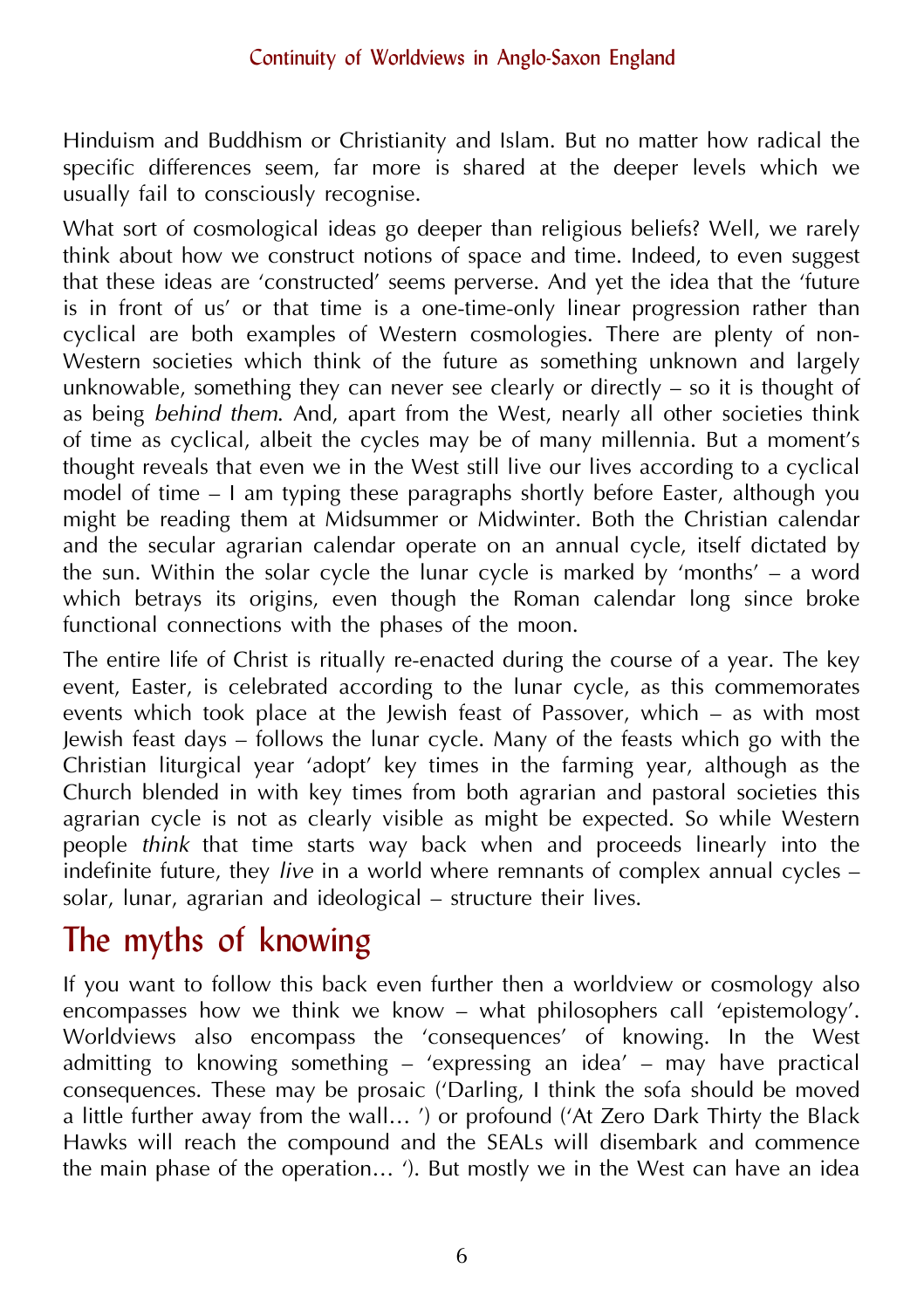

Left: *Sir Francis Bacon.* Right: *Michel Foucault.*

'for its own sake', an abstract idea if you like. Much less so in, say, China. There an idea is much more a 'call to action'. Hence the reason publishing something critical of Chinese political leaders is perceived to be activism in a way that Westerners find hard to appreciate. Expressing criticisms of politicians is part of life here – but we know our grumbles are unlikely to have any effect. Indeed one of the insidious assumptions of anglophone democracies since the 1980s is that 'opposition is futile' – while debates are deemed necessary they are not allowed to have practical consequences. Online petitions abound but few achieve their desired outcomes. We would benefit from the Chinese worldview where complaining is a call for action, not a waft of hot air blown away in the breezes of pseudo-democracy.

Worldviews also determine who has the right to define what is known. As people as varied as Sir Francis Bacon, Samuel Johnson, Thomas Jefferson and Michel Foucault have observed, knowledge is power. Less famously Foucault also observed that the mirror image of this is also true: those with power determine what is known and who can know it. Peer-reviewed academic journals are the most obvious epistemological gatekeepers, but in reality all editors and publishers act in a similar manner.

Knowledge will always be contested. Politicians, by the nature of their trade, need to assert that they know what is right for us at any given time – but, conspicuously, argue among themselves and with other 'stakeholders' in industry and the media about what changes are needed, if any. Their track record means many people are profoundly sceptical of politicians' abilities to understand anything sufficiently well. But that cynicism is so widespread as to be part of the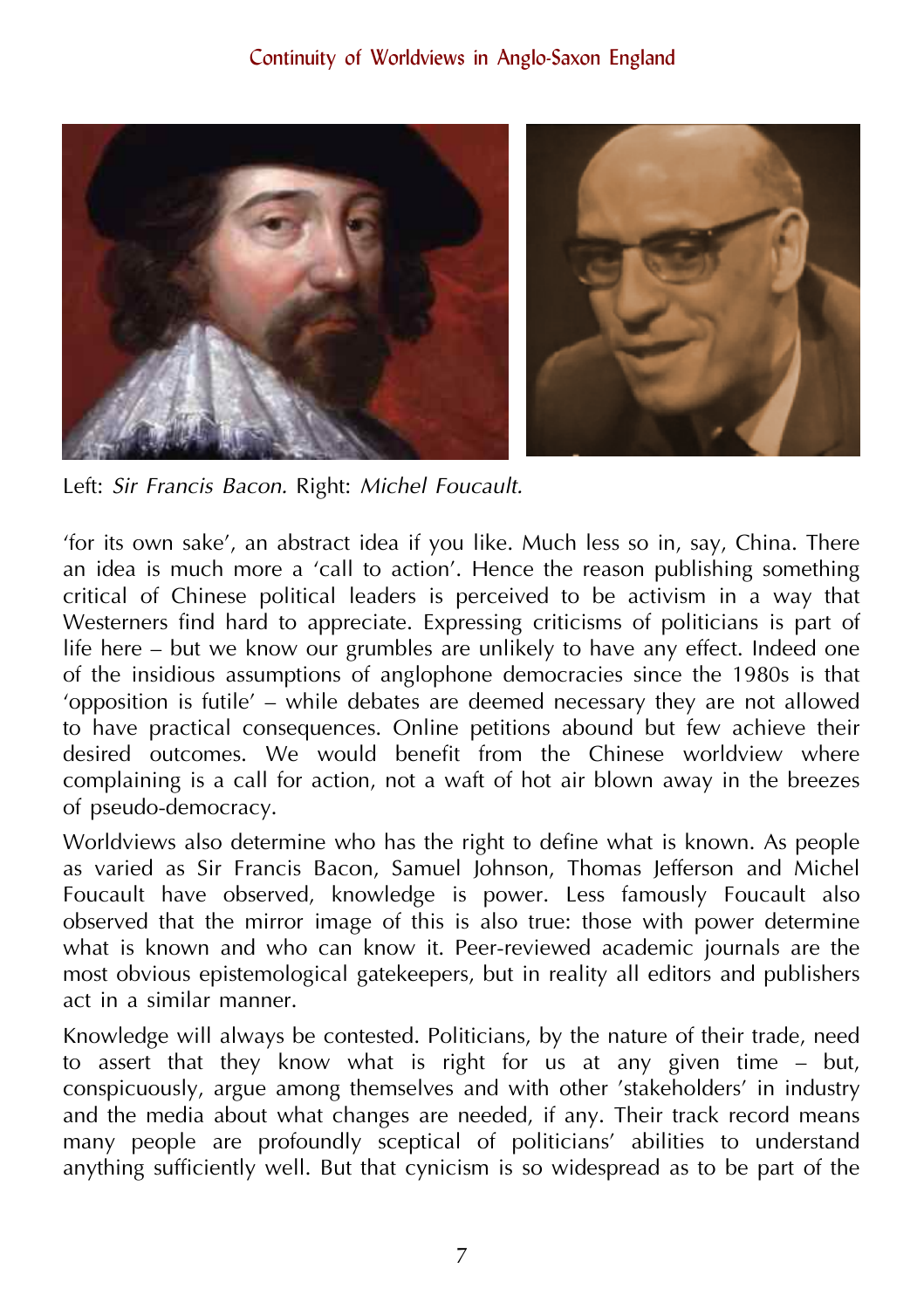Western worldview. Modern politicians encourage the electorate to feel powerless – the insidious 'there is no alternative' trope of Margaret Thatcher's era that has yet to be superseded.

Less conspicuously academics debate among themselves the 'truth' of their own interpretations. Those with more post-modern worldviews are convinced that there is no truth and instead debate the best way of negotiating the abyss of outright relativism. But what is rarely discussed is the right of academics to have the clearest understanding. The Western worldview is far less cynical about universities being the places where knowledge is best transmitted and transmuted.

But pause for a moment and think of the days before the plethora of universities in Britain. Before even the 'red bricks' founded in the twentieth century. The small number of long-established universities are all, to some degree or another, the successors to pre-Reformation centres of learning. Not that long ago, to be elected a Fellow at Cambridge or Oxford required taking holy orders – Isaac Newton caused a furore by refusing. Indeed, it is only in recent times that entrants to Oxford and Cambridge stopped having to be practising Anglicans – these universities excluded both Nonconformists and Catholics, effectively denying them access to professions such as the law. In other words, access to real knowledge was only unlocked to those with the right key – membership of a specific religious denomination.

Collectively, contemporary academics are awarded the same infallible authority previously co-opted by the clergy. They are, in quite fundamental ways, the successors to the monastic cults of the Middle Ages. Both transmit the breadth of knowledge and understanding of their societies, and both have an uncritical presumption of their own inherent supremacy.

Does it matter? Someone will always be 'top dog'. Indeed, it could be said that as a non-academic author I have an axe to grind. Actually, no, as my intentions are primarily to popularise aspects of current academic thinking. Even where I add my own interpretations I have little expectation that they will influence relevant academics. They are unlikely to become aware of my ideas because they will not be published by an academic imprint or reviewed in an academic journal. But even if they are accidentally encountered, say via Google, then they will be deemed 'grey literature', the term used for ideas which have not been subjected to peer review, and thereby made 'safe' (it is optimistically believed, against all the evidence) for incorporation in the canonical corpus. Independent scholars might, at best, bring 'alterity' but are usually treated in the same way medieval clergy treated heretics. Which, at least from the self-privileging worldview of academe, independent scholars undoubtedly are…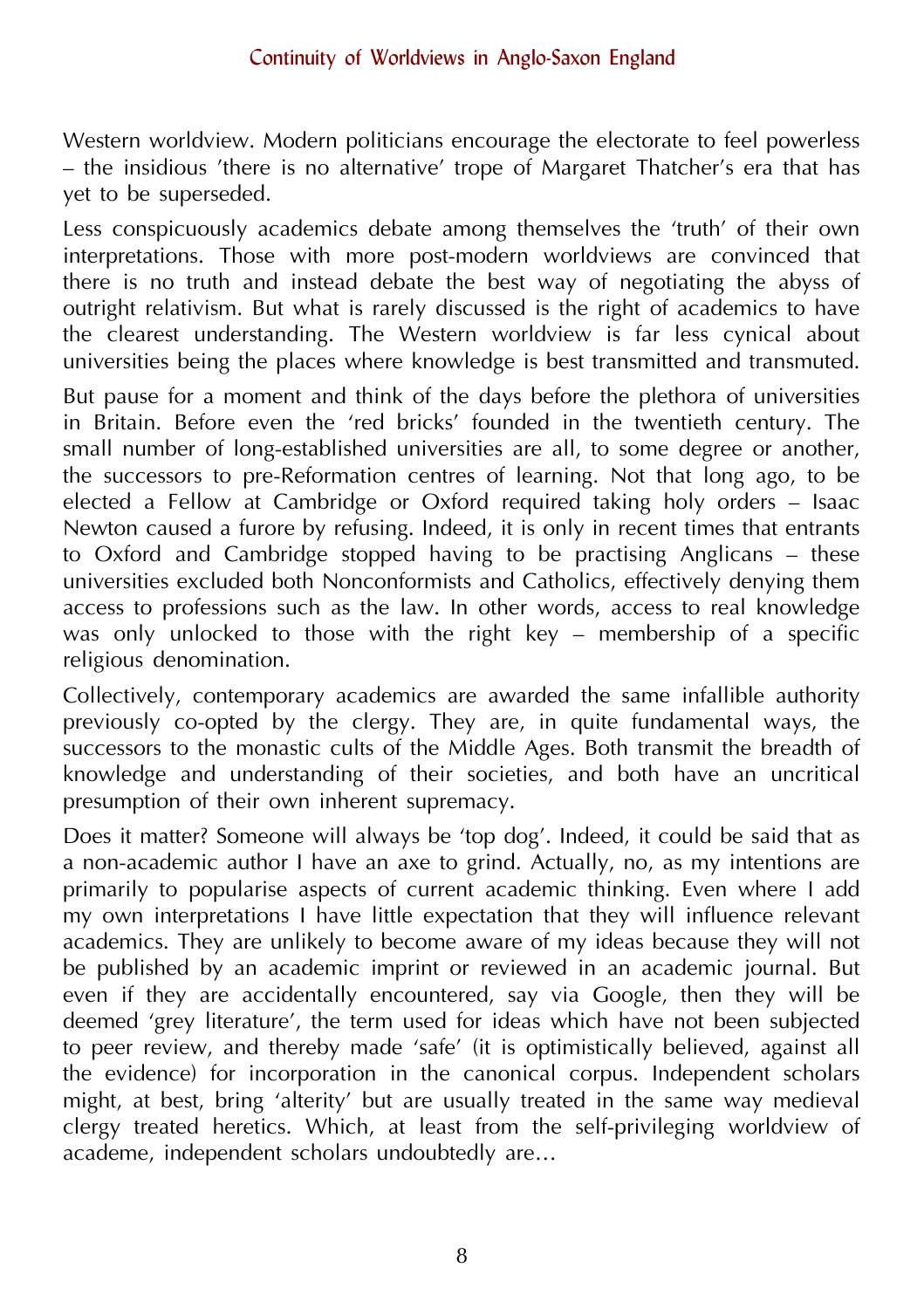## Knowing the Otherworld

Let us shift our attention to other aspects of worldviews, such as the distinction between humans and their souls, and between spirits and deities. Ethnographers have revealed many ways of making a distinction between souls, spirits and deities. Each is indisputably an example of a worldview. So, while post-Reformation Western thinking tends to place souls and spirits more-or-less together while regarding deities as something fairly distinct, this worldview would cause untold confusion among most traditional societies who see souls as something quite distinct from spirits and deities – while not necessarily being able to articulate a consistent distinction between spirits and deities.

Western secular society deems some or all of these to be 'imaginary' – although a surprisingly high proportion of Americans and Europeans believe (in some manner or another) in angels – while distinguishing angels from souls, spirits or deities. In addition to those who have a belief in angels we might add those who believe in the reality of the 'fair folk', or ghosts, or assorted phantom or mythical animals. Whether we believe such entities to be real – and whether they are real in this world or an Otherworld, such as heaven, hell or purgatory – is the basis for countless variations and debates. So too how such entities are related to each, and in what hierarchical order, is also down to doctrinal creeds or individual preference. Souls, spirits and deities are discussed in detail in Volume Two of The Twilight Age series.

Each one of these beliefs is a valid example of what a philosopher would call an 'ontological view'. The word 'ontology' comes from the Greek for 'that which is'. Wikipedia will enlighten you on the key issues and even offers links to a rather impressive number of 'prominent ontologists'. In this study my emphasis will be on 'comparative ontology'. As later chapters will reveal, Anglo-Saxon England offers few examples of *contrasting* ontologies but instead offers examples of *continuity* of ontologies, even where contrariety might be expected.

## The 'book ends' of time

While religions themselves transmit worldviews and are underpinned by deeper worldviews, they do not have a monopoly on them. A common trait of human societies is to have an answer to the questions 'How did everything begin?' and 'How will it all end?' Most religions offer an answer – indeed the Bible opens with the creation of the world in the opening chapters of *Genesis*, and closes with the apocalyptory events of *Revelations*. An entirely different cosmogony and eschatology is preserved in the Scandinavian poem known as *Völuspá*. One of the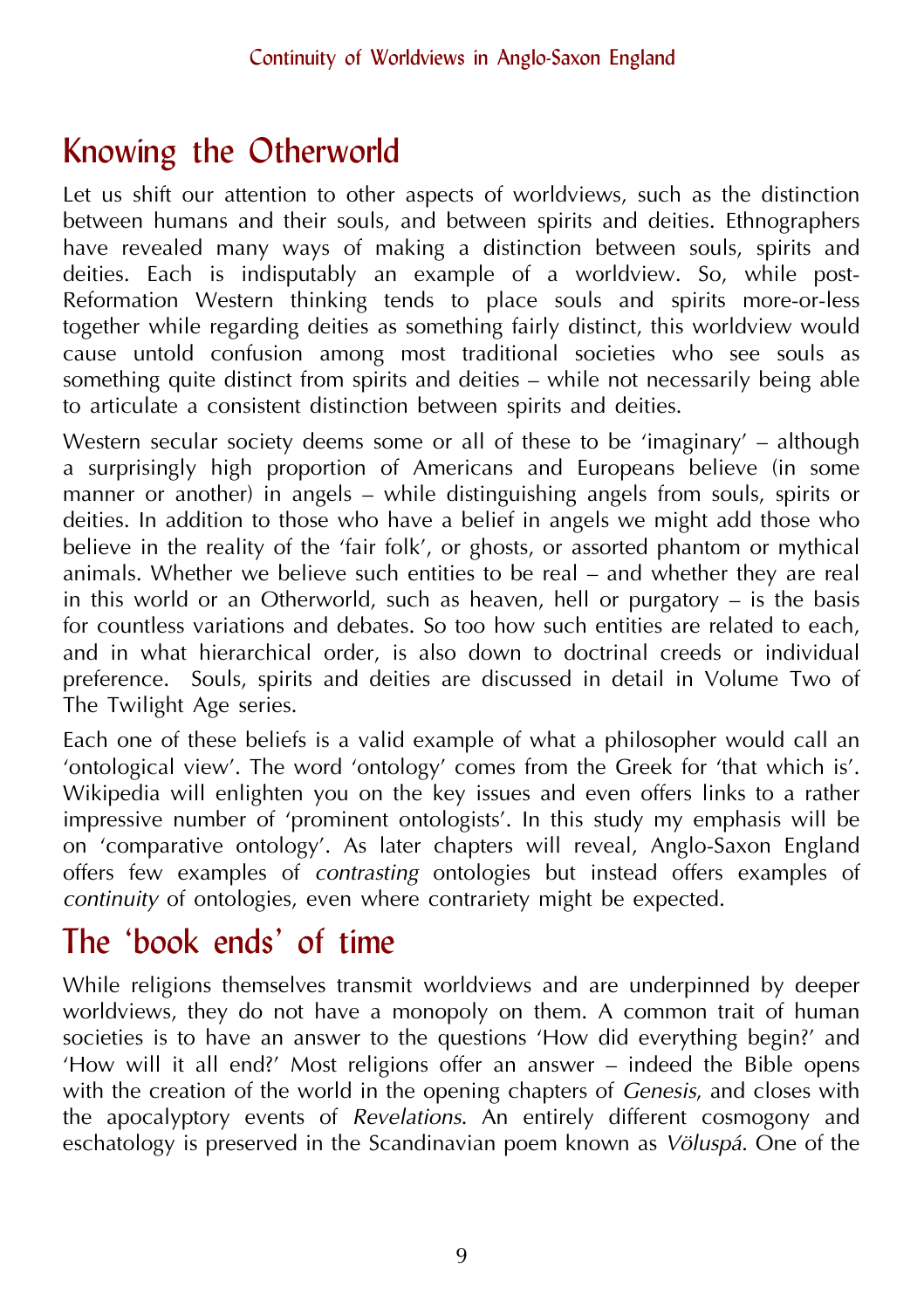

*Late eleventh century depiction of Cain and Abel. Ivory panel from the cathedral of Salerno, Italy.*

few things that *Revelations* and *Völuspá* have in common is that both are works of prophecy – the Biblical account is from a prophet known as St John the Divine (with the sense of 'divinatory' as well as 'related to deity'), while *Völuspá* is from an unnamed seeress.

Unlike most traditional cosmogonies, the biblical cosmos seemingly comes into being from nothing. *Völuspá* combines several common motifs – before there was anything there was only fire and ice, followed by the dismemberment of a primordial giant whose bones becomes mountains, his blood becomes rivers, his eyes becomes the sun and moon, his hair becomes trees, and so forth. As someone needs to do this dismemberment then he has a primordial twin. In the Scandinavian myth these twins are created from the ice by a primordial cow, an account which has curious parallels with the role of a primordial cow in Ancient Egyptian cosmogony.

The primordial twins are reduced to a 'cameo appearance' in *Genesis* as they become the sons of the primordial couple (who do not dismember each other – although a vestige of the idea is present in the statement that Eve was created from a rib of Adam) so the significance of their son Cain slaying his sibling Abel ceases to have cosmogonic importance.

Fun as it is to spot the reworking of the same fundamental mythic ideas in different cultures, we rarely spot the same fundamental myths in or own society. But rather than list numerous examples from the world's major religions, instead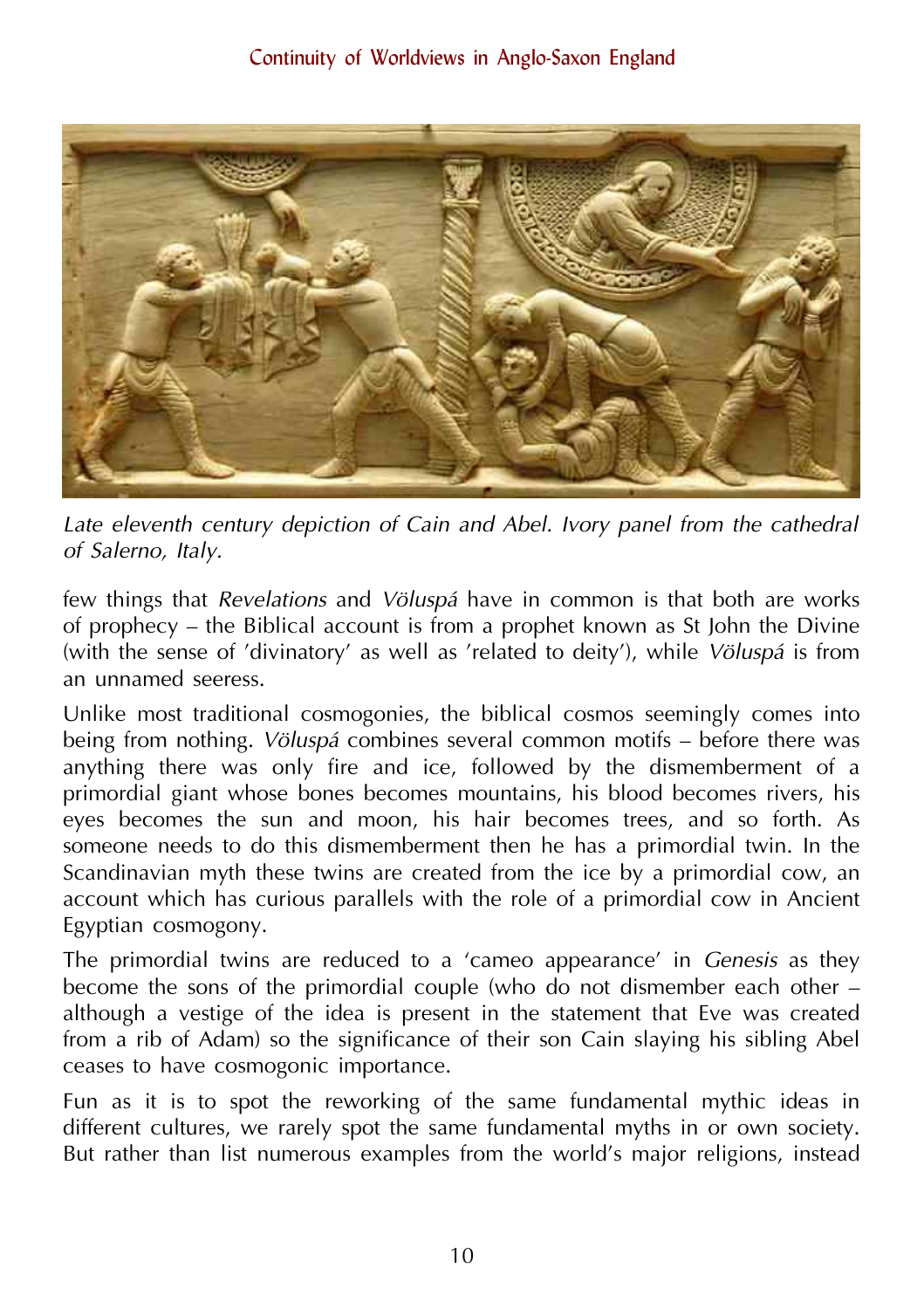let us stop and look at the lenses through which modern secular society 'book ends' the present day.

Actually, let's stop first in the 1950s. Back then astrophysicists held unswerving beliefs that the universe was, fundamentally at least, in a 'steady state' and had been so for all time. We can spot the origins of this myth in Plato's Ideals, invented over two millennia previously, fully reactivated in the Enlightenment and still underpinning much of modern science. Scientists in the fifties had yet to question that the universe was inherently rational and ordered – indeed many today still cling to this counter-factual myth promoted by Zeno and other ancient Greek philosophers.

In the fifties the expectations of a 'messy ending' were there too  $-$  a real fear of a Third World War which would unleash a 'nuclear winter' that few people, if any, would survive. Both these 'book ends' of time now seem rather dated – although both still have some proponents. In has come a 'Big Bang' origin (out of either an original 'nothing' or a recycled previous universe) and a great many people in the West fear than humanity will be subsumed by the excesses of consumption – which are, in large part, caused by an 'excess' of people. Apocalyptic effects of climate change are regarded as unequivocal, even if the how's and why's are imagined by a endless variety of prophets.

The origin of these 'damned into eternity' tropes are easy to recognise. In many Protestant churches every Sunday sermons were preached about the congregation being miserable sinners who need to repent or face the wrath of God in the afterlife. So pervasive has such ideology been over the last few hundred years that secularised modern society never questions such self-deprecating worldviews. Climate change, and all the desertification that goes with, is the just desserts for a 'sinfully' over-consuming capitalist society. Even the idea that the universe might be a recycled former universe fits in with the mood of the times.

If you think I'm stretching things a little too far then read a book published by two academic archaeologists in 1992 called *Easter Island, Earth Island: A message from our past for the future of our planet* (Bahn and Flenley 1992). Actually just jump to the chase and read a wonderful critque of this and other apocalyptic tropes in archaeology by Kathryn Denning (Denning 1999). As Denning beautifully describes, academics are by no means exempt from providing examples of pervasive worldviews colouring the interpretation of their field of study. Adam Stout has also looked at the way the 1930s excavations of the Neolithic and Iron Age earthworks at Maiden Castle in Dorset were interpreted in a manner entirely consistent with the sentiments of the approaching Second World War (Stout 2008).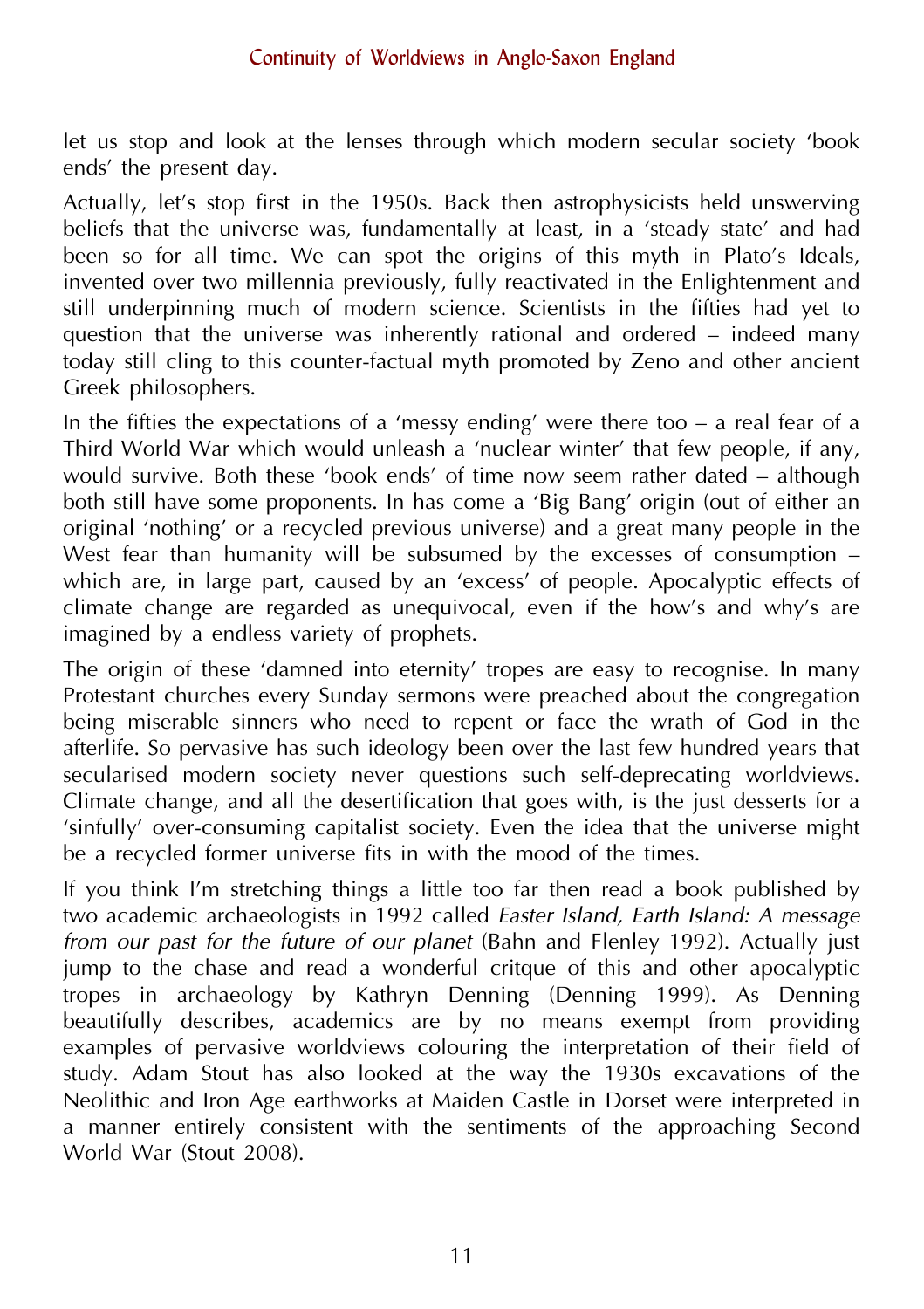The eschatological seers employed by the mass media are now channelling notions of a mutation of the influenza virus which would cause more deaths than the Spanish Flu epidemic of nearly a hundred years ago. [Which indeed came to pass in 2020.] Other white-coated prophets of doom foresee superbugs resistant to all known antibiotics which will make common respiratory illnesses fatal, currently routine abdominal operations exceptionally risky, and transform a mere cut on the finger into a life-threatening incident. All of which may be real risks – but bugs and bacteria predate human evolution by quite a few aeons and we've made it this far…

### Comparing and contrasting worldviews of change

One aspect of worldviews pertinent to this study is how we think of change. Do you think of everything as continually changing? Or do you think of the cosmos as inherently stable? The former is the worldview of Chinese culture and early Greek philosophers such as Heraclitus (my extended essay *The Process of Reality* discusses this is more detail (Trubshaw 2012b)). The stable worldview seeming comes into being with Plato and his concepts of timeless Ideals and Essences. The Enlightenment thinkers brought Platonism back to the foreground. And for many people, including a great many scientists, this idea of a fundamentally stable reality still uncritically underpins their worldviews. This is not to say that societies never change, just that they do so within unchanging 'bounds'.

These uncritical views about the fundamental nature of everything also extend to thinking that the universe is inherently rational. This is also a product of early Greek thinking – here Zeno gets most of the credit, although he was following slightly earlier precedents. Most societies would, with some justification, consider that this suggestion flies in the face of all the evidence. Their worldview is that the cosmos is inherently irrational, except for the controlling 'forces' of the deities. This is indeed largely the Hebraic worldview which underpins the Old Testament. The curious blend of the Jewish Yahweh-ordered cosmos and the Greek inherently-ordered cosmos which come together in the New Testament leads to an ambiguous Christian worldview about the ordering principle of the cosmos.

Marxists famously saw change as a dialectical process of 'thesis', 'antithesis' and 'synthesis'. Those who study the history of religions would note that the smooth synthesis of ideas is much rarer than the combining of somewhat contradictory worldviews, which they term 'syncretism'. Syncretism has been described as what results when two worldviews crash into each other. A good example is the attempt to bring together Jewish and Greek ideas about the nature of the cosmos mentioned in the previous paragraph, although there are plenty more examples in the New Testament.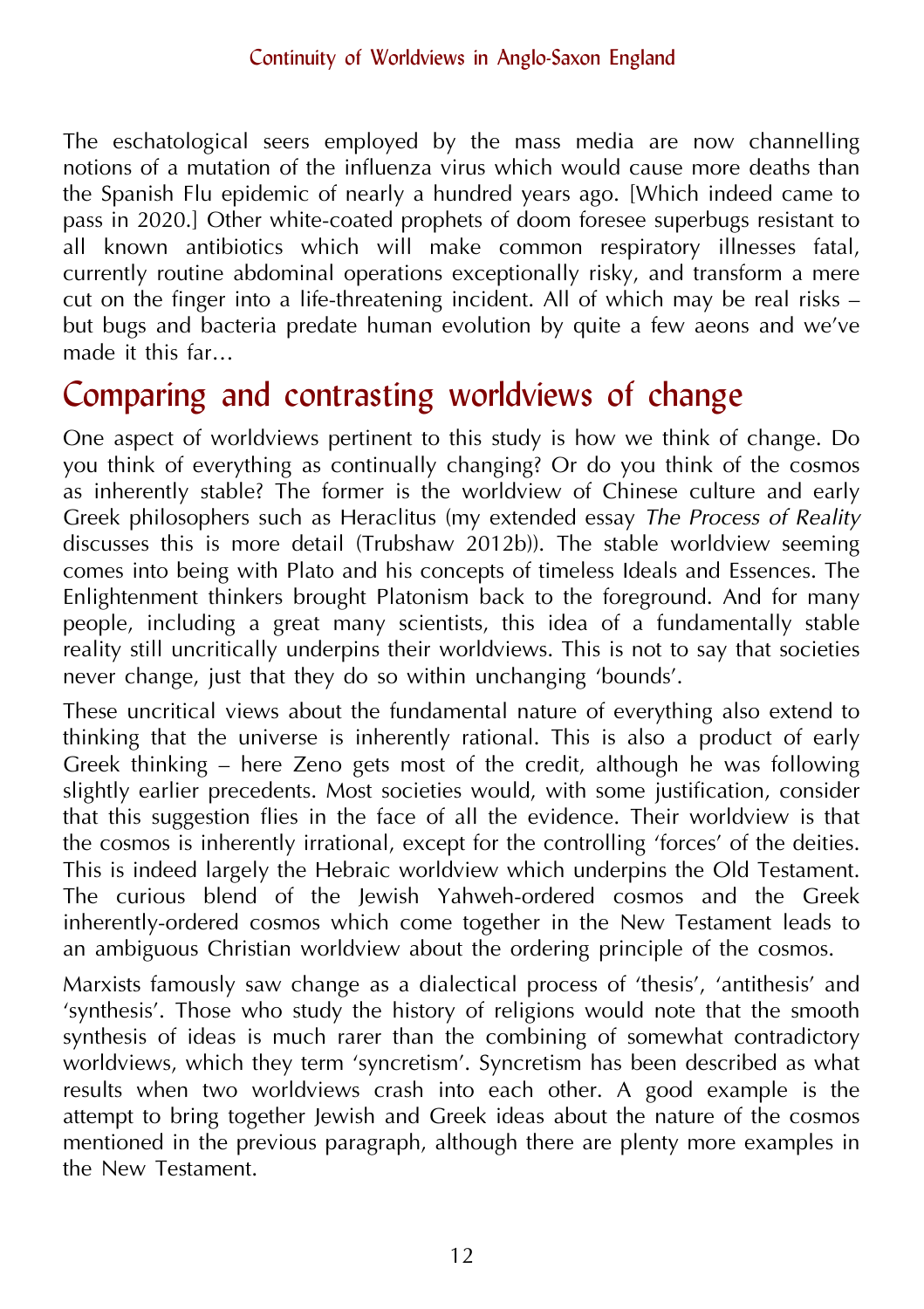But is even such a nuanced version of dialectical processes more than just a distorting mirror? We cannot help but compare and contrast ideas. Indeed, making distinctions is fundamental to human cognition. Making a distinction is primary to perception, as Gestalt psychologists have demonstrated. It is also key to most conceptual thinking. Even relativistic terms such as 'up' and 'down' or 'hot' and 'cold' are simplified into an opposed pair. Similarly, in recent centuries Western democracies have tried hard to polarise political opinions into a 'twoparty' system. We think in terms of Christianity being a split from Judaism, downplaying the input of other faiths. And, most relevant to this study, we think of a simple dualism between pre-Christian 'paganism' and post-conversion beliefs.

While making a distinction is the first step towards any recognition, and binary pairings are the first step, this simply leads into the deep pitfalls of structuralist thinking. Whether binary, tripartite or whatever level of complexity is envisaged, these are only academics' models of reality, not reality itself. Dialectical processes add some 'action' to these models. But in the end we should not confuse a model of a car – no matter how many motors and moving parts it has – with a real car.

### Paganism is a Christian concept

As this study will go on to show, any notions of a simple dualism between 'paganism' and early Christianity are illusory. Note that I am using the word 'paganism' in scare-quotes – that too is a concept which unduly over-simplifies a much more fragmentary reality. As I will discuss in more detail below, the word *paganismus* was invented by early church leaders to refer to the religion of villagers. Taken literally – the Latin *pagus* (villagers) and the Greek *–ism* (system of belief) – it means the 'system of belief of the villagers'. However, as we will see, all the evidence is that there was no formal 'system of belief' so in a very real sense the concept of 'paganism' is a purely Christian invention, a convenient label to stand alongside Judaism and Christianity (both of which terms then embraced, and continue to embrace, a wide variety of different ways of being Jewish or Christian). Over a millennium later Jesuit missionaries in India invented the word 'Hinduism' for exactly the same reasons: to give a label to the disparate practices of the people of the Indus. Only later, with the advent of Indian nationalism in the later nineteenth century, did Indians begin to use the term 'Hindusim' to refer to their own customary practices.

Once invented the word 'paganism' took on a life of its own. Most writers explicitly or implicitly use it with the derogatory sense of the 'religion of the country bumpkins', in contrast to Christianity which was, for many centuries, essentially an urban cult. However Ken Dowden has suggested that, initially at least, *paganismus* was less derogatory and had the sense of the 'religion of the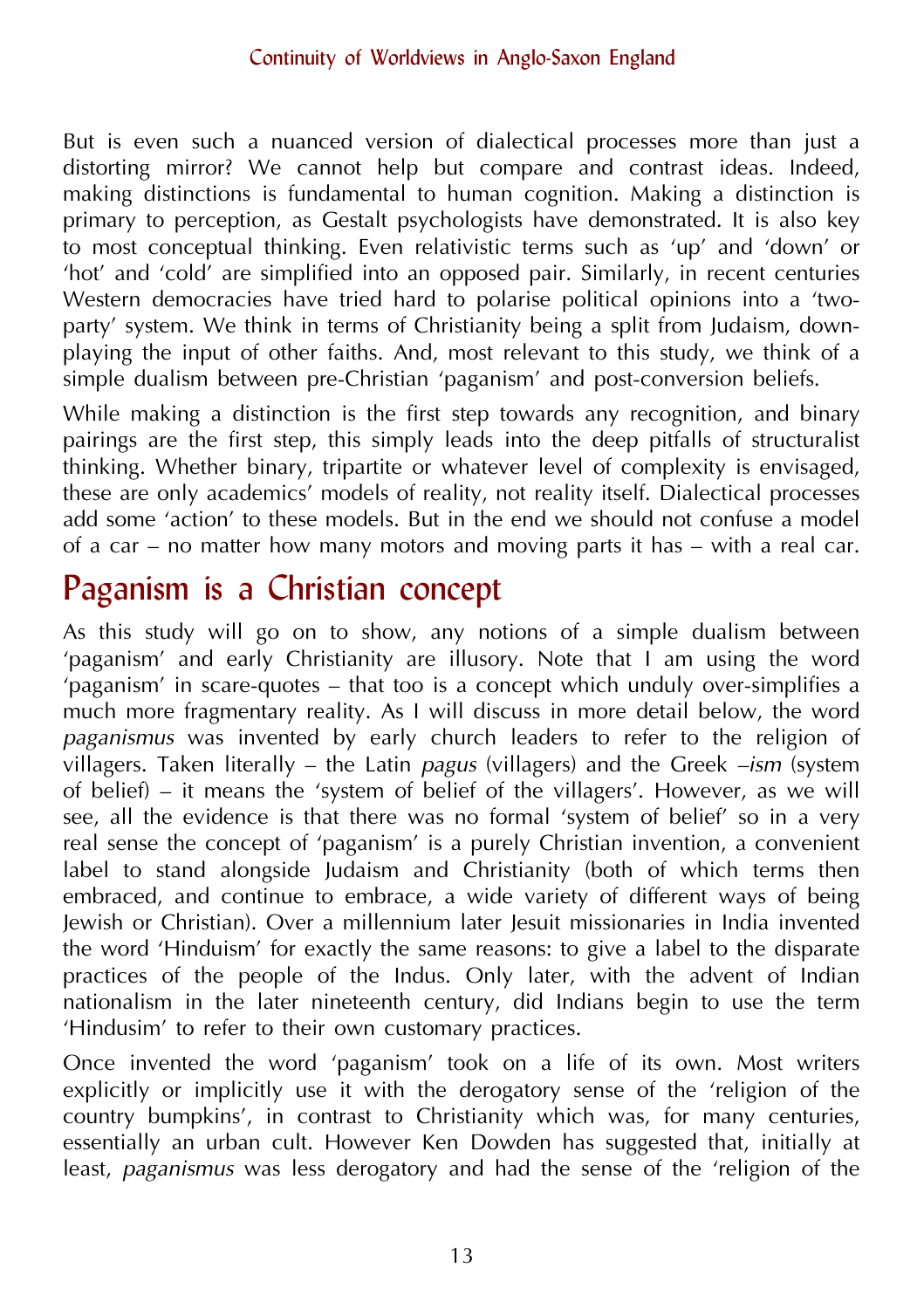*Within Chinese culture, which is profoundly monoist, this symbol denotes the quintessential unity of creation which transcends arbitrary distinctions. Western culture, which is essentially dualist, recognises the* yin *and* yang *but rarely the unity.*



villages' rather than 'villager's'. In other words it was the 'religion of the place', a more accurate description of the diversity of local practices. As such it is remarkably close to the sense of 'the religion of the Indus (people)'– Hinduism.

Once Christianity began to make inroads in rural areas it adapted. The historical sources – all written by clerics – suggest that Christianity 'accommodated' local pre-Christian practices. Much has been made of relevant sections of Bede's account of the conversion of the English, and there are counterparts for other regions of Europe. But, as scholars have been steadily revealing since the early 1990s, a more nuanced understanding of the evidence would suggest that far from 'accommodating paganism', Christianity was effectively 'paganised' – at least in what the congregations did rather than what the clergy instructed them to believe. I will flesh out this bare-bones remark later in this study.

How did people at the time of conversion see things? A difficult question to answer, but – despite all assumptions in recent centuries – plausible options do not include dualistic opposition. Thomas O'Loughlin, in an elegant study of St Patrick, considers that many early Christians saw paganism as a flawed precursor, and made perfect by the Gospel (O'Loughlin 1999: 33–4). In other words, paganism was 'redeemed' by *adding* the Christian creed, not by being dismissed as an 'excluded other'.

So, if there is no inherent dualism between pre- and post-conversion attitudes, then there can be no simplistic dialectical process either, no matter whether regarded as a synthesis or a syncretism. So in this study be prepared to see continuity of worldviews where simple dualisms might be expected, and be prepared to see changes within one half of such supposed oppositions, in response to those continuities. No, I know I'm not making much sense. But I hope the discussions in the rest of this study offer some examples of these 'changed ideas about change' manifested.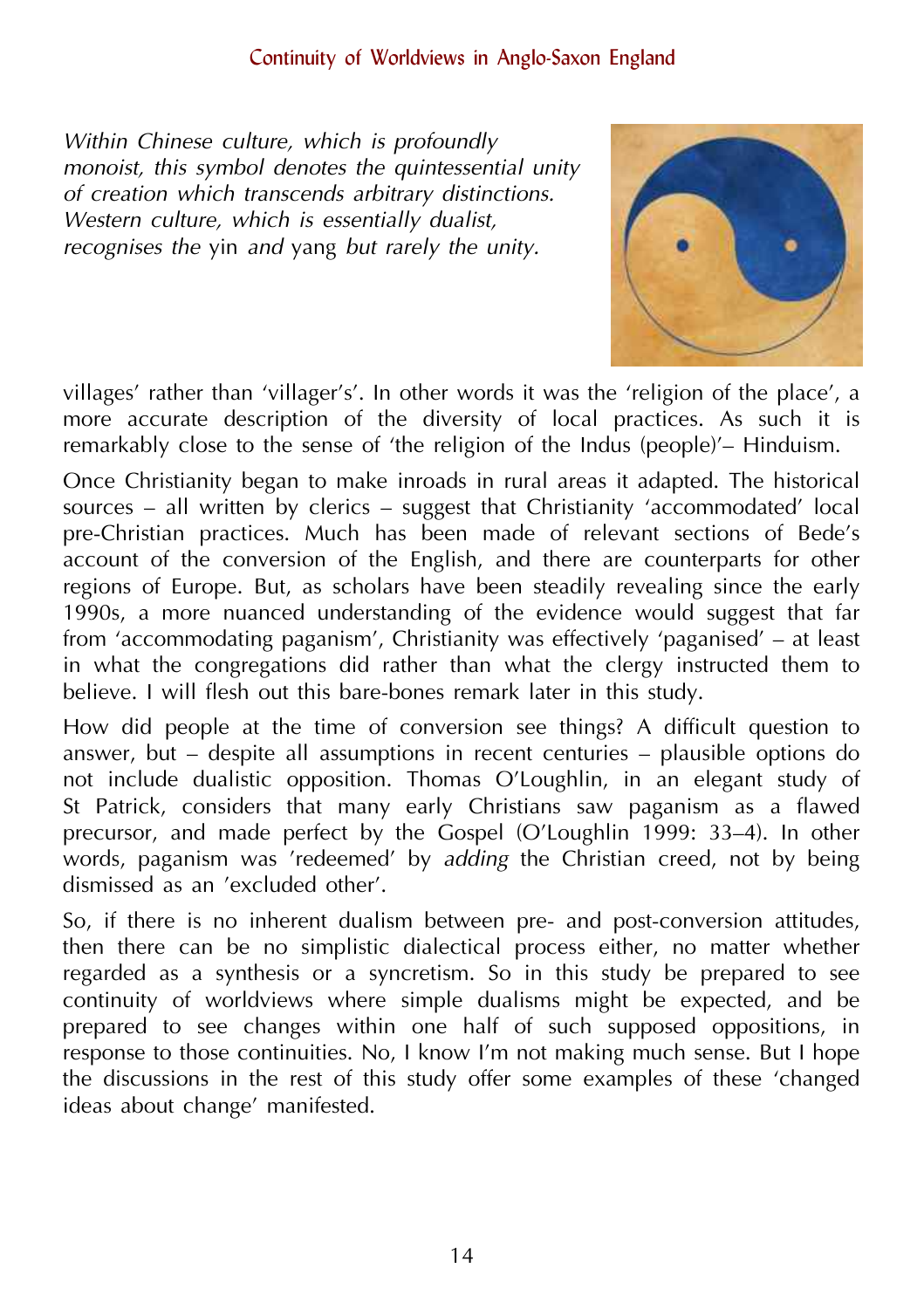# Chapter Two

## The Dark Ages in the spotlight

So many words and, so far, a near-absence of Anglo-Saxons. Rather than pursue other examples of modern day worldviews and the ways we look 'through them' rather than 'at them' I will now focus on examples from Anglo-Saxon England. But first we need to renew our acquaintance with the people who lived in Anglo-Saxon England.

Only a few decades ago the whole era between the early fifth century – when the Roman administration and army packed its bags and went home – until the Norman Conquest in 1066 seemed difficult to fathom. Not for nothing was it known as the 'Dark Ages'. A few books in the 1950s and 60s tried to make sense of this era. In the absence of any alternatives they became very popular and remain influential outside academe.

More recent scholarship suggests that in the parts of the British Isles which had been under Roman administration about three-quarters of the population 'disappeared' in the decades after the Roman withdrawal. Some no doubt found a new life on the Continent. But all the evidence is that in most parts of what we now think of as England there was a dramatic collapse of society. While the direct evidence is lacking – and the absence of evidence is itself one of the clues – the most reasonable scenario is of a population who were either themselves starving or suffering the depredations of other people desperate to steal food. Those that didn't die were at high risk of being enslaved and shipped abroad.

On the margins of the former Roman empire – notably the Welsh Marches – a few local 'war lords' managed to sustain a semblance of order. They looked back to the days of the Roman Empire fondly and attempted, so much as they could, to sustain that lifestyle. Like all 'Golden Ages' the Roman era was probably better in selective memories – legends and such like – than it had been in reality. Archaeologists have discovered evidence of this post-Roman lifestyle – dubbed *romanitas* (Latin for 'Roman-ness') – at the Roman town of Wroxter and elsewhere. And, if archaeologists ever discover evidence for someone akin to King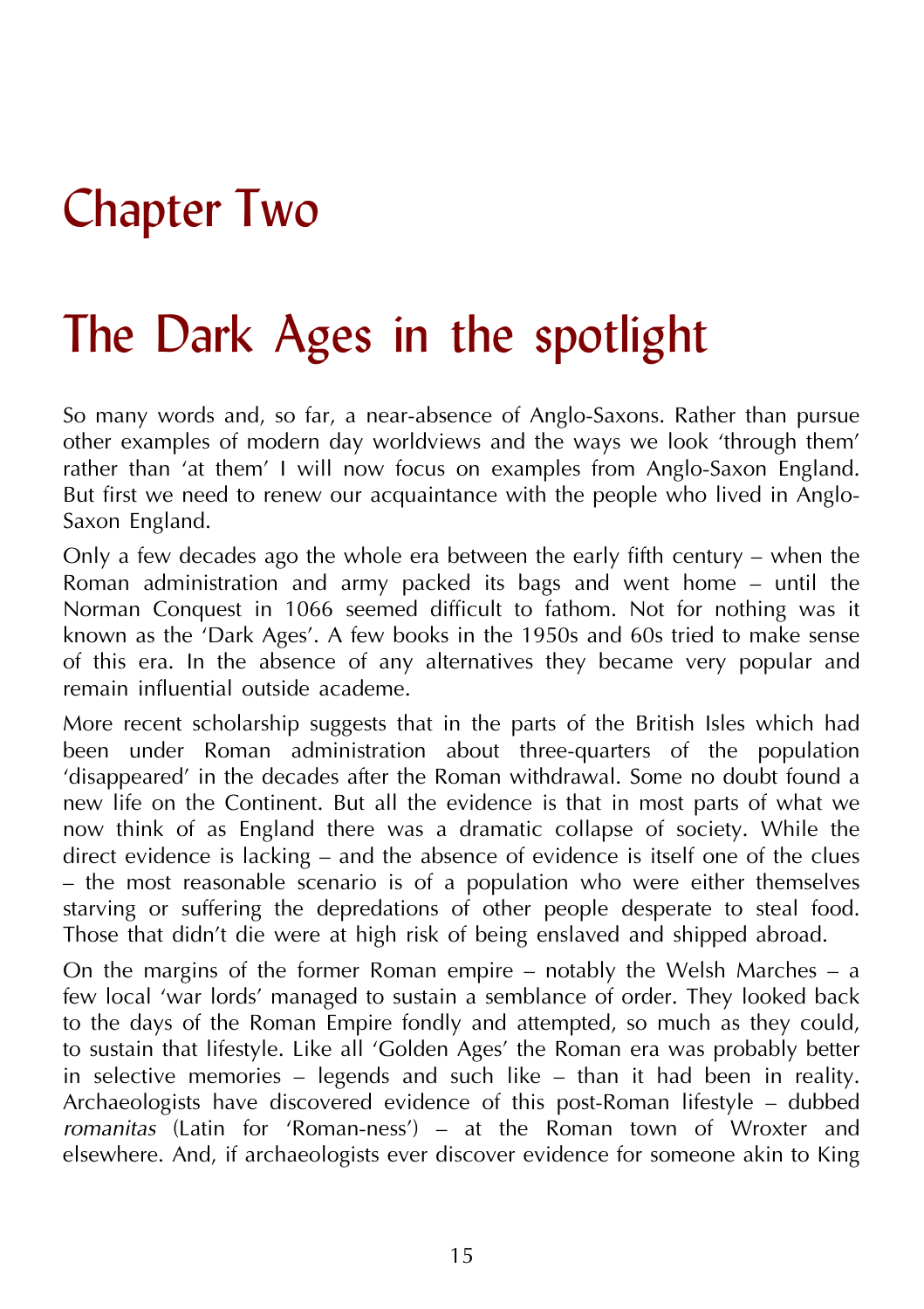Arthur, then in all probability those remains will share the same traits of *romanitas*.

While the period immediately after the Romans went is still, by and large, something of a puzzle, from the sixth century onwards archaeologists and historians have been shining an increasingly bright spotlight on what was once deemed the Dark Ages. We now have an increasingly clear view of where people were living and what they doing. There's only one problem. Most of these new insights contradict, to a greater or lesser extent, what was written in the 1950s and 60s. So, outside the relevant academic departments, most of what people think they know about Anglo-Saxons is – to a greater or lesser extent – wrong.

Most of what we know about Anglo-Saxon England comes, predictably enough, from archaeologists and historians. But a surprising amount of 'social history' has been discerned by circumspect study of place-names. Archaeologists have begun to shed more light than might be expected on both the material culture of the period and also on beliefs, as the next chapter will summarise. Historians can tell us in reasonable detail how literate people thought. But the only people who were literate at the time were, with a few exceptions, ordained clergy. While historians attempt to make some inferences about what people thought who were 'less Christian' – the laity and the unconverted – clearly such inferences are open to debate. One of the most productive sources for making such inferences turns out to be the survival of descriptive place-names.

#### Imaginary paganism

To highlight just how much ideas have changed, let's just take the briefest of looks at one of the more influential authors from a couple of generations ago. In 1958 Brian Branston brought together everything that could reasonably be said about Anglo-Saxon paganism in a book called *The Lost Gods of England*. In the absence of any real alternative it shaped popular opinion – mine included – for the next three or more decades. However what could be reasonably said in the 1950s turns out to be almost entirely flawed. Simple and straightforward as Branston's account is, the reality was much less simple and straightforward. By the end of this study you will have a good many ideas why.

One of the biggest problems with Branston's approach is that he envisages we can understand English paganism by extrapolating the Scandinavian sagas. As Stephen Pollington has described in his book *The Elder Gods*, there is a complex relationship between the English deities Woden and Thor and their Scandinavian counterparts Óðinn and Þórr. Simplest to say that one pair is not the 'ancestor' of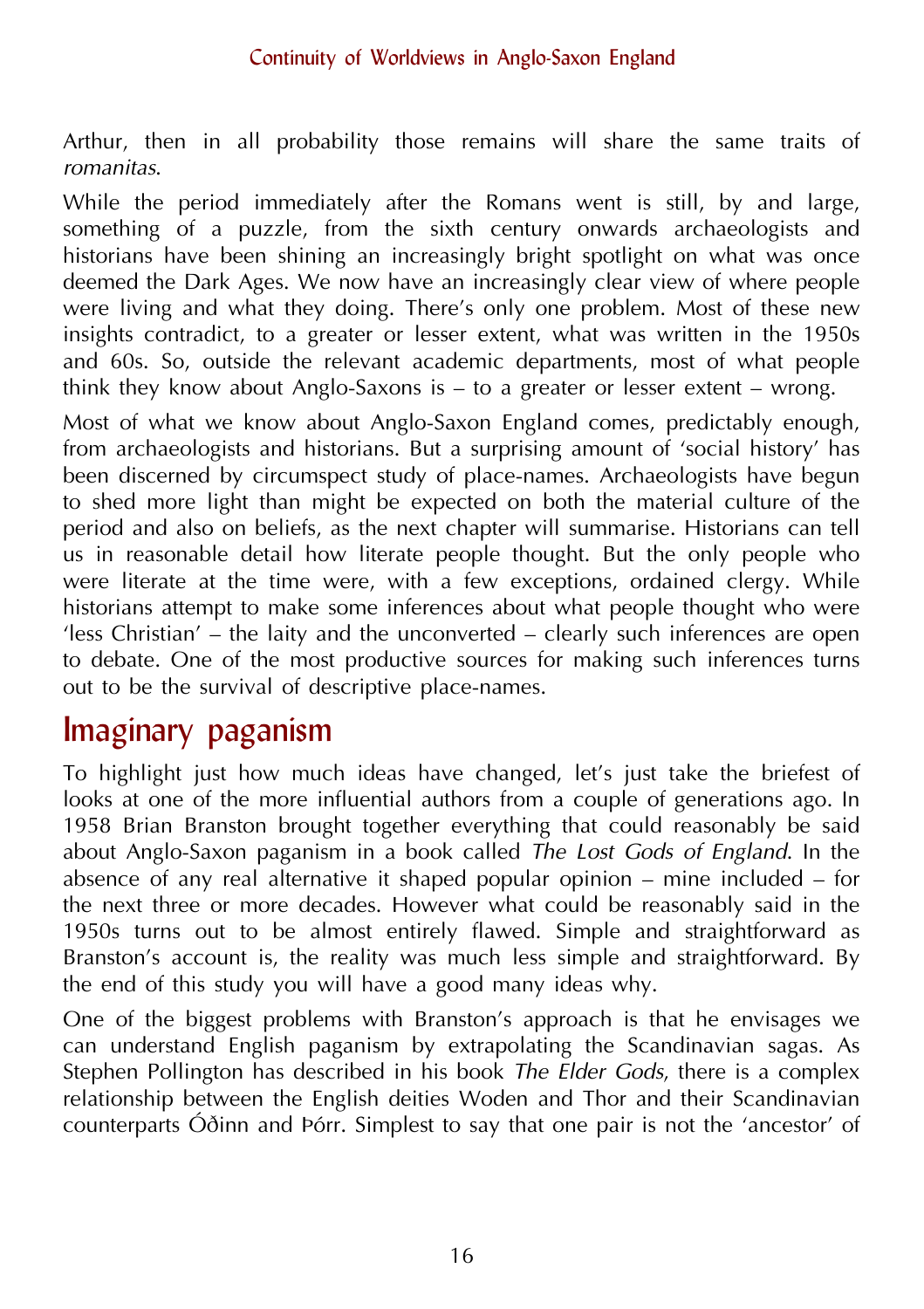

*Anglo-Saxon pagans as conceived by Brian Branston. Well, almost...* 

the other pair but rather that all four are the result of complex cultural interchange during the ninth to eleventh centuries – and part of that 'interchange' is the influence of early Christianity on pre-Christian religion.

When, Penda, king of the Mercians died in 655 he was the last of the regional kings to be pagan. By the time the Vikings started settling, just over two centuries later, English people had been thinking of themselves as Christian for well over a hundred years. Quite what 'thinking of themselves as Christian' means will be explored later but for the moment note that these Viking settlers quickly lost their pagan ways and assimilated into Christian society. If we presume that there was a big shift in outlook between being pagan and being Christian then such a swift and 'effortless' conversion seems rather curious. But if, as this study will show, there was no such big shift in outlook then this assimilation is far less problematical.

Before the English were Christian they were of course 'pagan'. Quite what this means will be explored later also. Clearly they did not call themselves 'pagans' – the world 'pagan' enters the language as a derogatory term used by Christians to refer to other peoples' beliefs (and is still often used that way). As already suggested – and I will discuss this is greater detail later – at the very least we should not think of a homogenous 'paganism' but, rather, of a local diversity of 'paganisms' with some common aspects of practice and belief.

Branston, perhaps understandably for the time when he was writing, fails to recognise that pre-Christian religions were not 'top down' so never could be as homogenous as Christianity (which, in practice, is not – and never has been –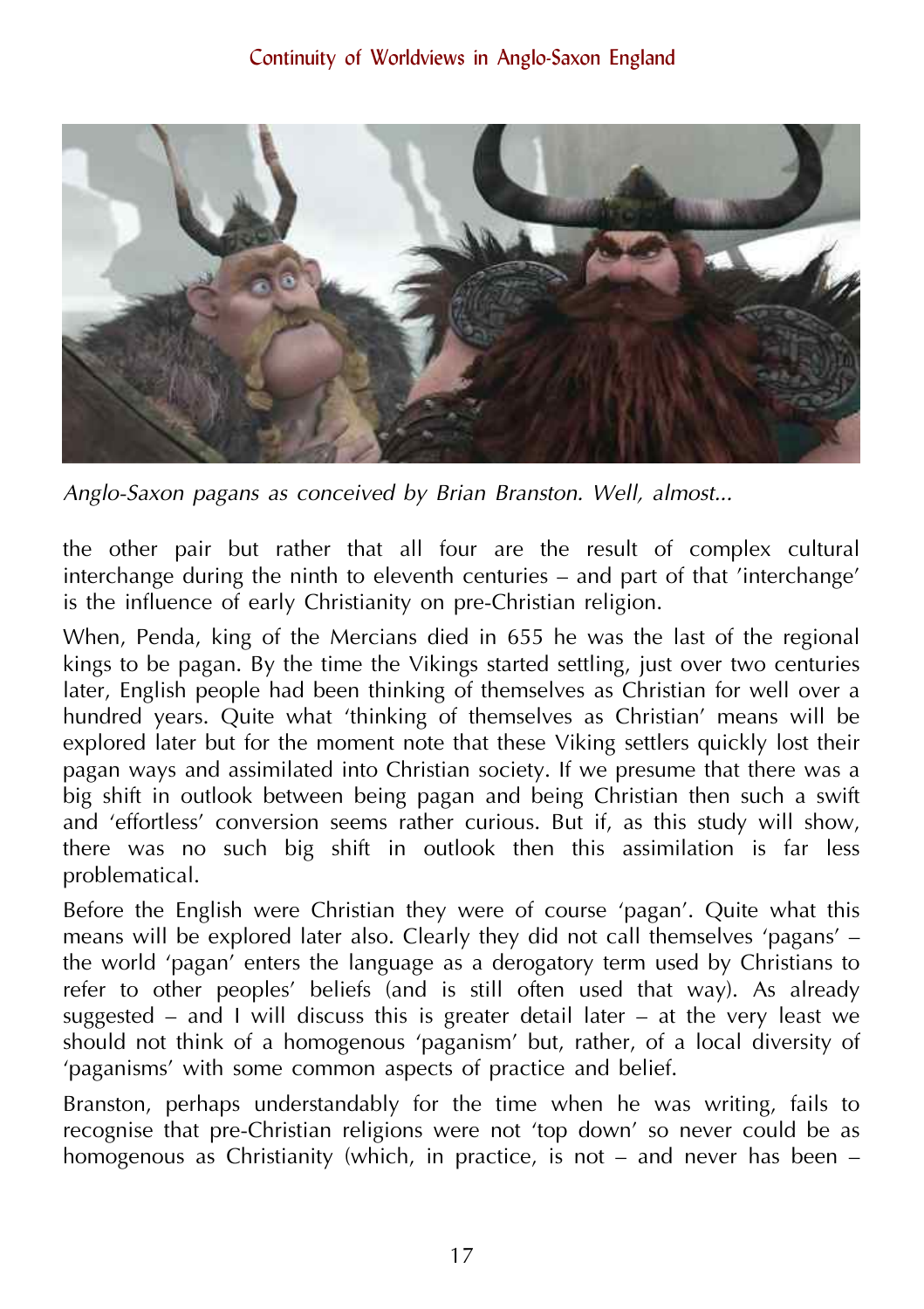homogenous despite a hierarchical system of authority). More crucially, Branston fails to recognise that British paganism was not 'imported' from Scandinavia. Home-grown Romano-British practices had blended with the various north German traditions brought across the North Sea by *foederati* serving in the Roman army and subsequently the Angles, Saxons, Jutes and Frisians. Yes, there were broad similarities. But there were also significant differences. And it is these north European worldviews which we must seek out, even if most of the historical sources are Scandinavian.

A seminal work of scholarship was published in 1994 under the title *The Germanization of Early Medieval Christianity.* The author, James Russell, set out to show that early Christianity in northern Europe had a number of substantial differences to the Christianity of Rome and the Mediterranean. The reason, as he carefully argued, was that local traditions – pre-Christian practices – deeply influenced how the Christian missionaries adapted their faith to the north European converts. In total these influences and adaptations were so extensive and profound that they amounted to the 'Germanization' of Christianity. Had Russell wished to be more provocative he could have called his book *The Paganization of Early Medieval Christianity.* 

Russell's discussions are, as would be expected from an academic, quite naunced and, as a result, difficult to accurately summarise. Firstly, he identified Germanic culture having a two-fold influence on the new faith. Secondly, he does not regard north European paganism as blending smoothly with Mediterranean Christianity. On the contrary, there are some very fundamental differences. For example, Christianity requires conformity to doctrinal belief whereas there is no evidence that paganism did. This would lead to the later medieval 'obsession with salvation and fear of hell'. Thirdly, there was a lengthy 'transitional period'. He agrees with a previous scholar, Lynn White, that not until the precursors to parish churches began to be commonplace in the tenth century 'did the new religion begin to modify the minds and emotions of most men.'

Indeed in some senses Russell's arguments are not original. A continuity between pre-Christian and Christian practices had been identified by a number of previous authors (for examples several contributors to Pearce 1982). Russell himself draws upon some of this prior work. What his research achieves is identifying fairly clearly the extent to which Christianity adapted to – rather than merely 'absorbed' – existing local practices. Because these were *local* then historical sources are rare and difficult to pin down. And such local practices contrast with what might be expected from a more hierarchical 'top down' Christianity. However, as I will explain shortly, such expectations do not fit the evidence.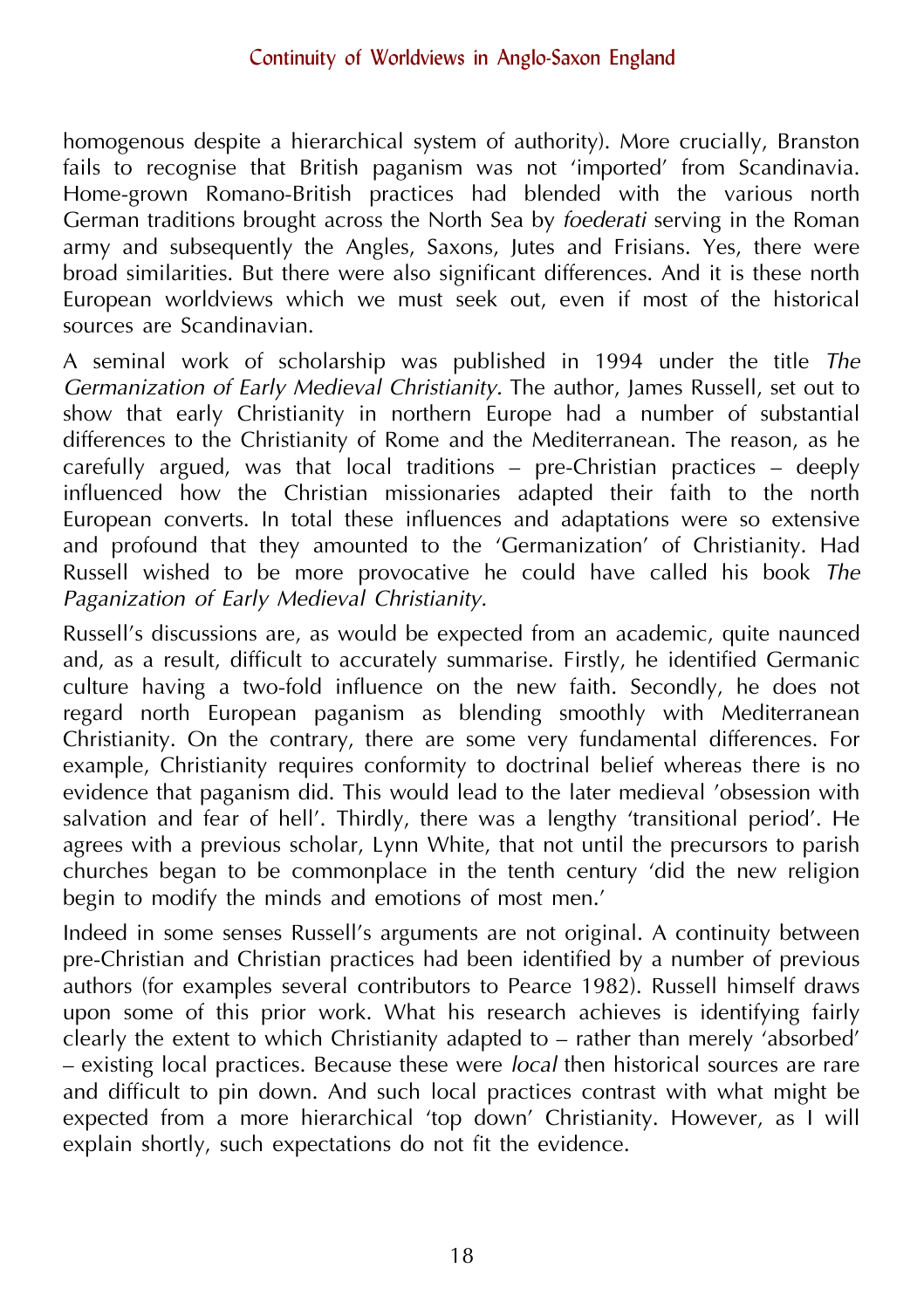Most of Russell's arguments are based on evidence from northern Europe, simply because there is more evidence to use – although even so it is decidedly patchy. But the broad issues are reflected in Anglo-Saxon England too. In some senses the whole of this study could be regarded as a footnote to Russell's work – although I would aver that my interest is one level deeper, the worldviews which underpin expressions of religious faith. But I will readily accept that there is no fundamental distinction between Russell's discussions and my own, other than that I draw upon additional evidence which he had no reason to consider.

In the two decades since Russell's book appeared there have been no attempts by fellow scholars to undermine his overall approach – which is not to say that some of the specific examples have not been picked over in the pedantic manner associated with academe. His work is still frequently cited by historians. And, in Chapter Three, I will look at how archaeologists have begun to interpret material culture along the lines of the blending of intangible cultures proposed by Russell.

## An African analogy

In 2013 Stephen Tomkins published a biography of David Livingstone. As the lives of nineteenth century colonial explorers do not usually feature in books about Anglo-Saxon England allow me to quote a lightly edited version of a summary of his book which Tomkins made for the BBC News website.

According to the title of one biography, David Livingstone was 'Africa's Greatest Missionary'. This is an interesting claim, considering that estimates of the number of people he converted in the course of his 30 year career vary between one and none.

The variation is because Livingstone himself wrote off his one convert as a backslider within months of his baptism. The irony is that this one backslider has a much better claim than Livingstone to be Africa's greatest missionary. This man on whom Livingstone gave up, became a preacher, a leader and a pioneer of adapting Christianity to African life to the great annoyance of European missionaries.

His name was Sechele, and he was the *kgosi* or chief of the Bakwena tribe, part of the Tswana people, in what is now Botswana. […] Like many *kgosi*, Sechele was keen to have a missionary living in his town. Missionaries came with guns (and [gun]powder), making them an invaluable defence, and with medicine. Sechele amused Livingstone by asking for medicine to make him a better hunter. But the thing Sechele wanted above all from Livingstone was literacy. He learned the alphabet, upper and lower case, in two days, compiled his own spelling books,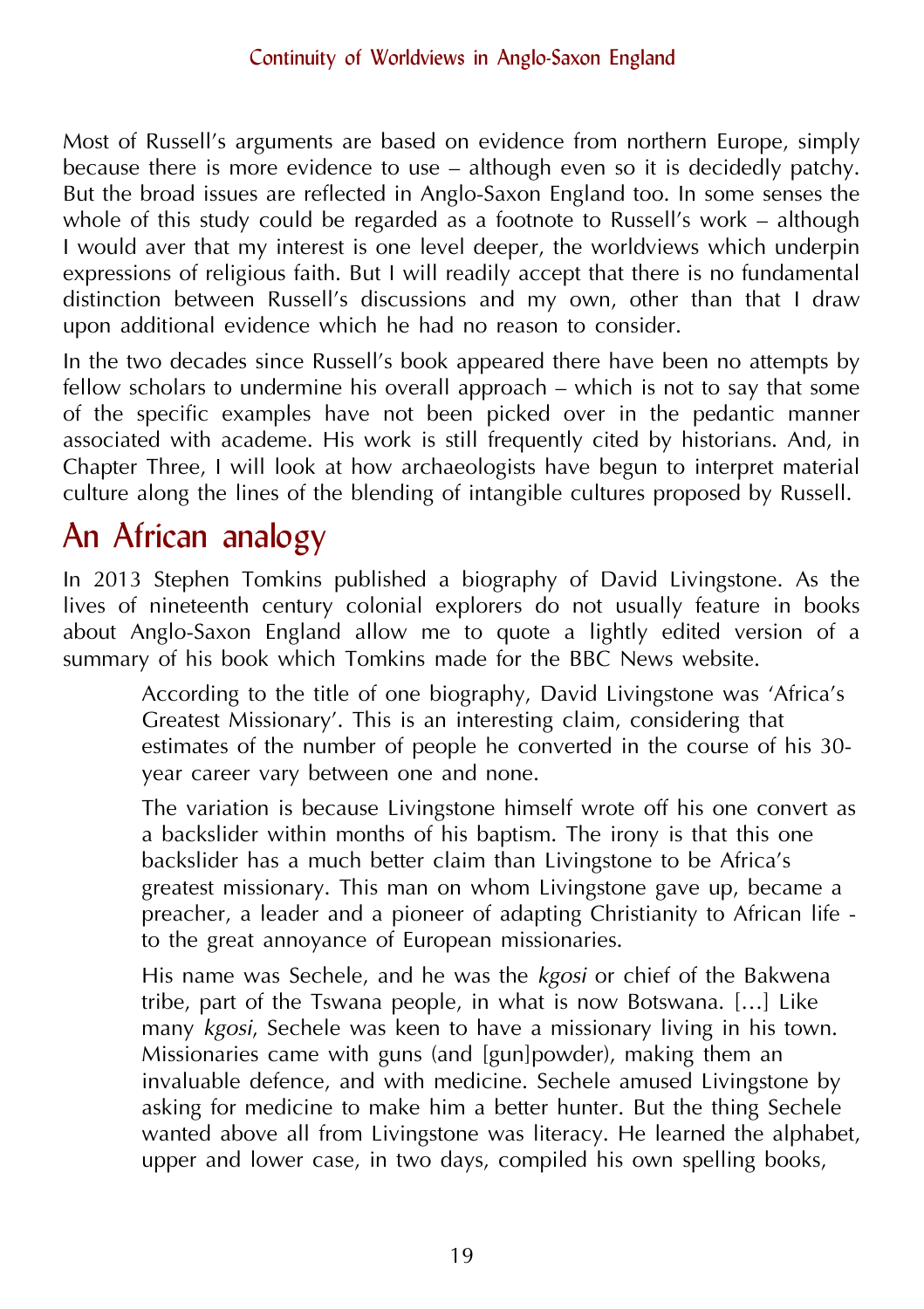*Kgosi Sechele.*



and set about reading the one book in the Tswana language, the Bible. He ate breakfast before sunrise in order to start school as quickly as possible, and then taught his wives to read.

As Sechele grew increasingly interested in Christianity, he found two huge barriers in his way. One was rain. Tswana tribes had rainmakers, whose job was to use magic to make the rain come. Livingstone, like all missionaries, vehemently opposed rainmaking, on both religious and scientific grounds. Sechele happened to be his tribe's rainmaker as well as *kgosi*, and Livingstone's stay coincided with the worst drought ever known, so Sechele's decision to stop making rain was predictably unpopular.

The greater problem was polygamy. Sechele had five wives, and Livingstone insisted that to become a Christian he needed get rid of the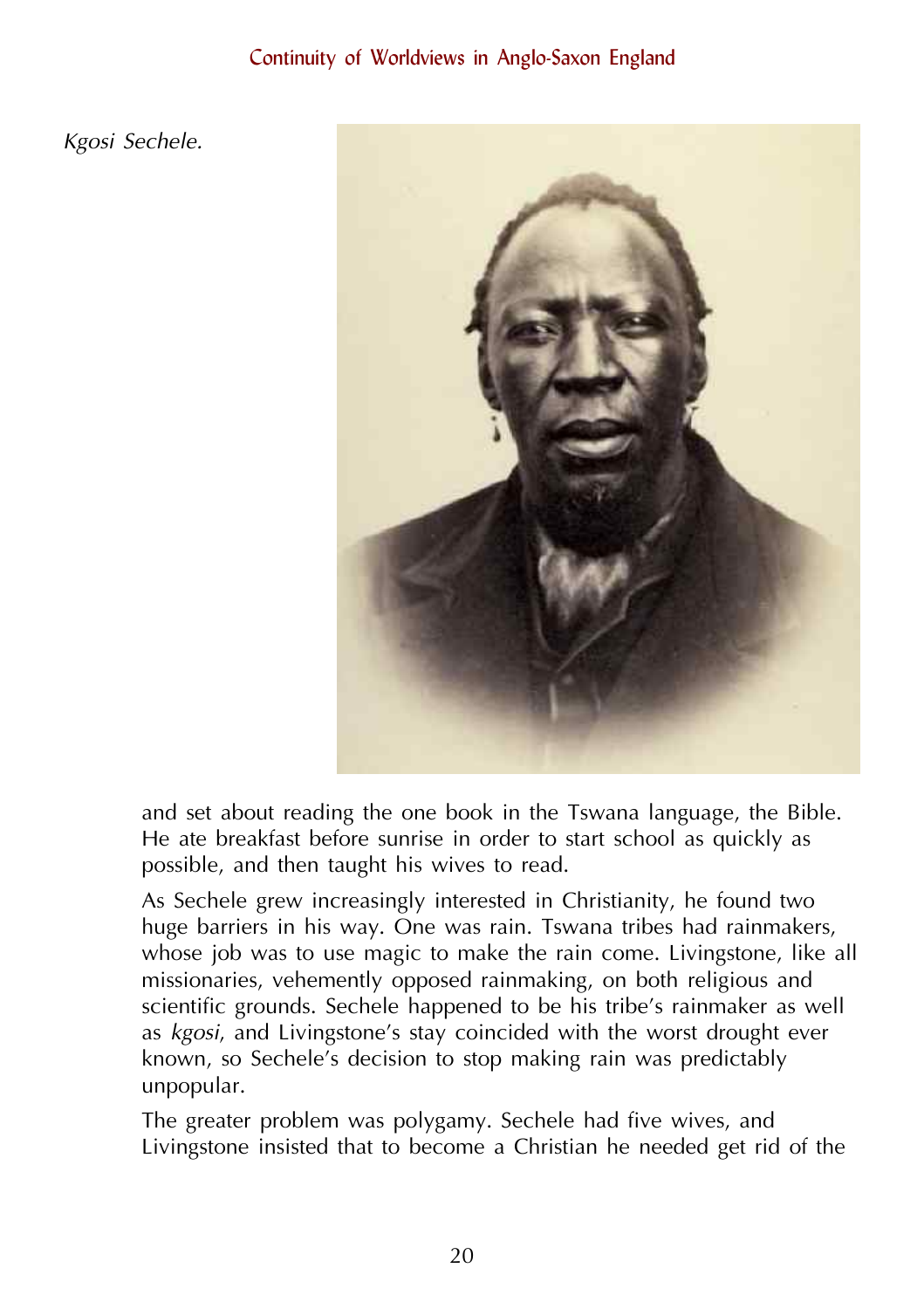'superfluous' ones. This was a political as well a personal nightmare, threatening the political structure of the tribe and relations with other tribes.

But in 1848 Sechele divorced four of the women and was baptised. The following year, however, one of his exes became pregnant, and it turned out that Sechele had fallen. He repented, and told Livingstone: 'Do not give me up because of this. I shall never give up Jesus. You and I will stand before him together.'

Livingstone did give up on him, going north to embark upon his celebrated adventures... At this point, Sechele largely disappears from view. His reappearance was startling. The first British missionaries who arrived to work with the Zulu Ndebele tribe in what is now Zimbabwe in 1859 were staggered to find that they already had regular Christian prayers. Sechele had beaten them to it.

Sechele had decided to lead church services for his own people after Livingstone left. He taught reading, the Bible became popular, and slowly the Bakwena became Christian. Sechele travelled hundreds of miles as a missionary to other tribes, and having withstood the Boers, the Bakwena became a refuge, absorbing many tribes into their Christian society.

At his death in 1892, Sechele ruled 30,000 people, a hundred times the number Livingstone first found him with. In the estimation of Neil Parsons, of the University of Botswana, Sechele 'did more to propagate Christianity in nineteenth-century southern Africa than virtually any single European missionary.'

For European missionaries though, Sechele was a frustrating puzzle, 'a half Christian and a half heathen.' He returned to rainmaking, considering it a political necessity, and late in life returned to polygamy, marrying a young woman for what do not seem to have been entirely political reasons. Missionaries also strongly objected to his use of traditional charms and purification rites, and the list of his ancestors on the church wall. And yet, even the ones who most hated him admitted, 'he reads the Bible threadbare', and when confronted he ran scriptural rings around them….

The strange mixture was in fact African Christianity. Unlike other converts who were content to follow European Christianity, Sechele went back to the source and recreated it as an indigenous religion.

www.bbc.co.uk/news/magazine-21807368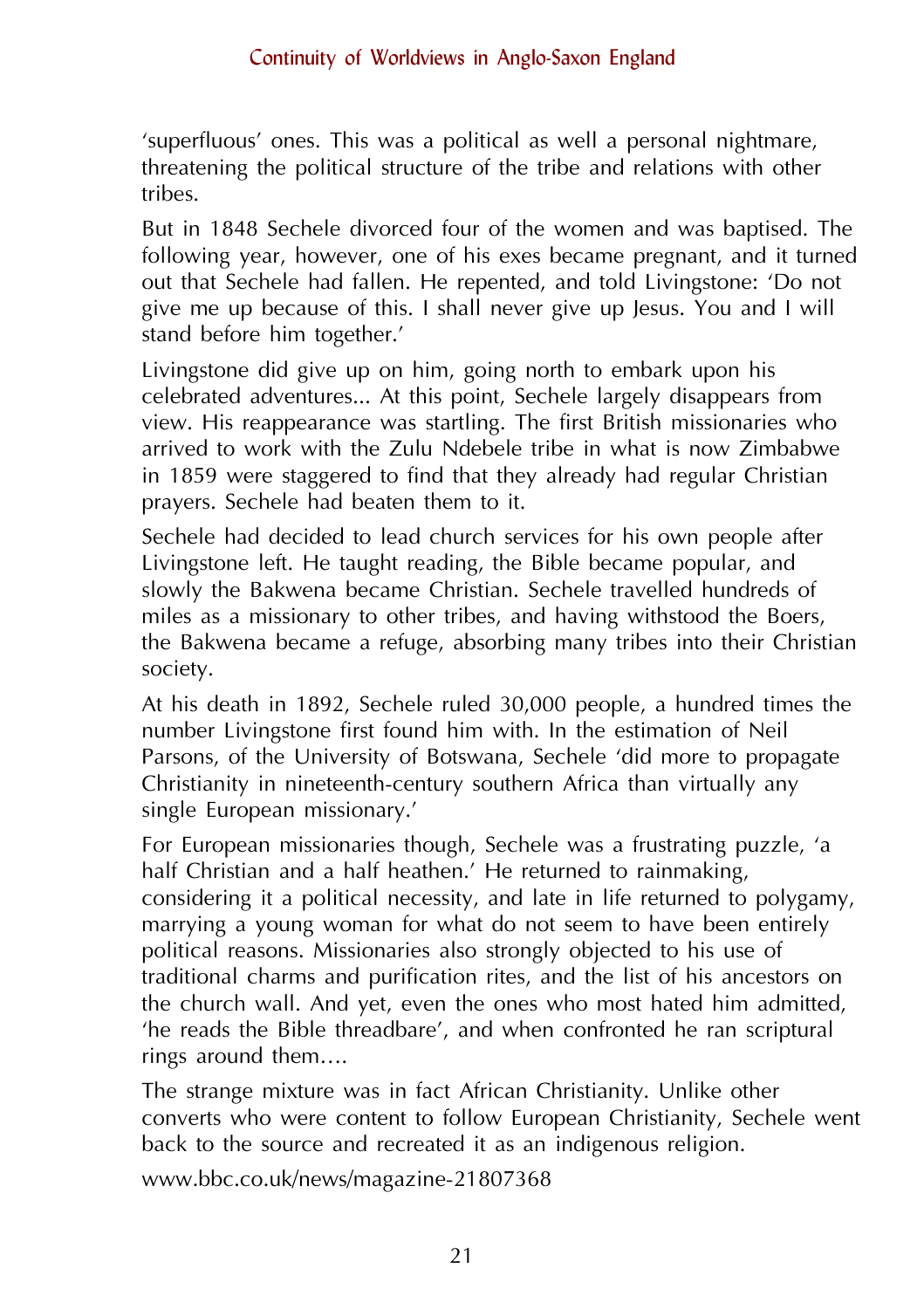Apart from all the details specific to Africa, the fact that one local can convert far more people than concerted efforts of colonial missionaries is perhaps most pertinent. Change the name from Sechele to, say, Patrick or Cuthbert, and the analogy perhaps becomes more of a parallel. Nevertheless, analogies are always dangerous and there is no reliable reason to suppose that early missionary activity in England, Ireland or Wales was based around the activities of a Dark Age counterpart to Sechele.

However, Russell's description of how Christianity adapted to existing north European worldviews broadly fits this analogy. It certainly fits the evidence much better than the simplistic near-contemporary account – that of Bede, who merely offers a somewhat one-dimensional 'instant conversion'. His account, *Historia ecclesiastica gentis Anglorum* ('Ecclesiastical History of the English People'), is far closer to modern ideas of propaganda than to our expectations of historians – but as his is the only near-contemporary source then Bede's 'spin' has become the accepted view. A large part of Sira Dooley-Fairchild's PhD thesis is devoted to analysing the extent to which Bede misguided twentieth century archaeologists (Dooley-Fairchild 2012).

Dooley-Fairchild's conclusions include the following remark:

It is indicative of the religious backgrounds of the scholars of [the Christian Conversion... that the focus has been, almost without exception, on the mechanics of conversion rather than the reasons for it. In other words, the fact that the Conversion was (at least prior to 1950) almost exclusively studied by people from Christian backgrounds or cultural contexts led to a general lack of interest in why the Conversion took place. Both Catholic and Protestant scholars instead saw the question as reversed and focused on why the Conversion was such a slow process and what could keep people from converting. I argue that as individuals who were convinced, to a greater or lesser degree, of the literal truth of the Bible, the reasons why to convert were obvious to them. They shared a set of revealed truths with their subjects, and as a consequence, these scholars were deaf to the most important and revealing questions that could be asked of the material.

(Dooley-Fairchild 2012: 238).

On the next page she wrote: 'It is not enough to contextualize our past: we must also contextualize and situate ourselves in relation to that past.' Or, more catchily, 'To catch a thief, you must think like a thief', as G.K. Chesterton observed through his priest-detective alter ego Father Brown nearly a century ago. This work, and the other studies which make up The Twilight Age series, are very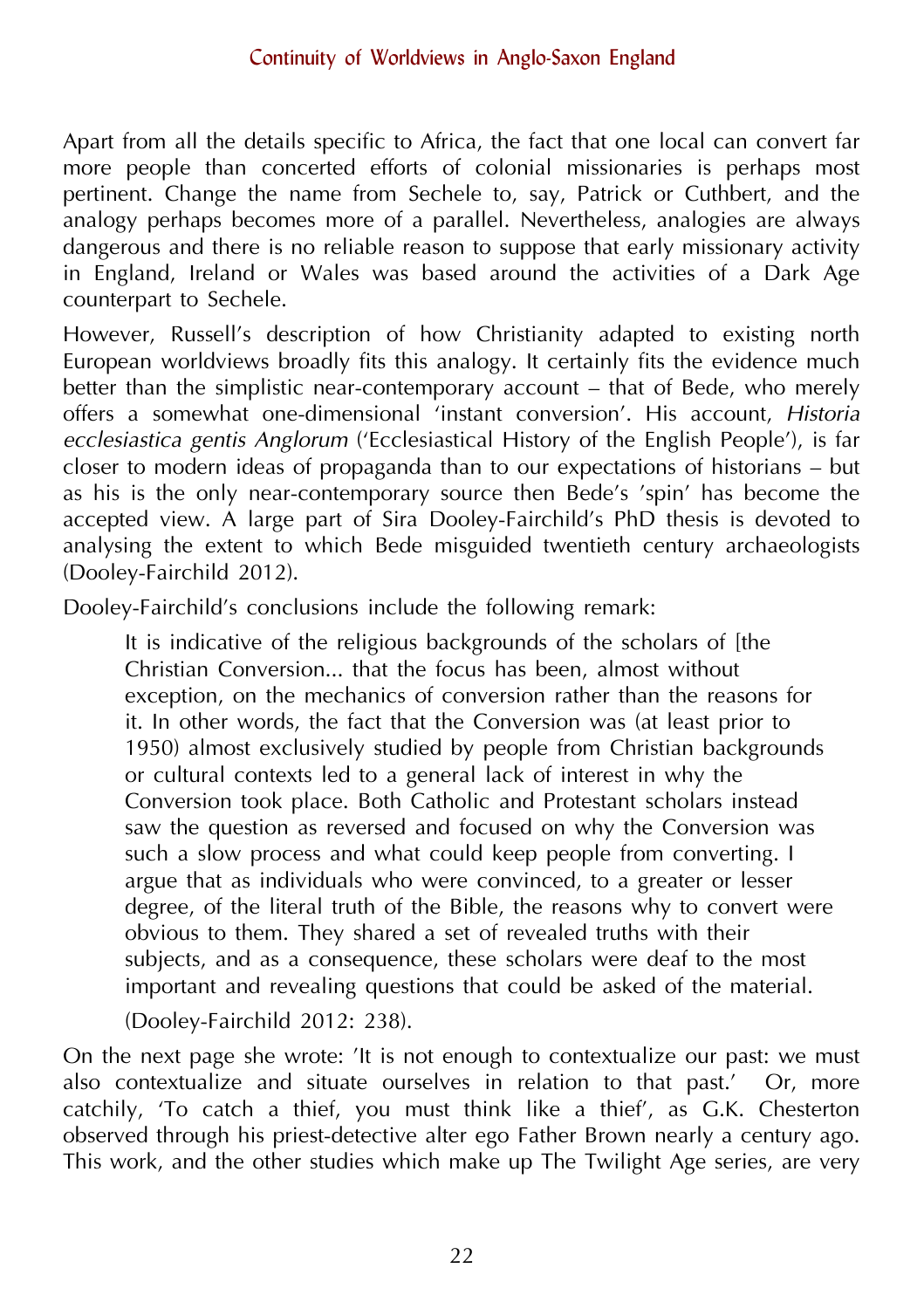much about identifying plausible Anglo-Saxon 'worldviews'. To do so successfully also requires bringing our own underlying worldviews and assumptions into sharp focus.

## Local distinctiveness in Anglo-Saxon England

For simplicity's sake much of this study refers to Anglo-Saxon England as if it was some more-or-less homogenous entity. But England today is deeply divided into regions and more subtly divided into the differing identities of counties and cities. And while modern day distinctions have their origins in the Anglo-Saxon era, back then the cultural differences were far greater.

Bede tells of how the British people had been displaced by Angles, Saxons and Jutes – all with their homelands in different parts of northern Europe. Each of these immigrant societies was distinctive not simply because of where they came from and in which parts of Britain they settled, but in their dress, hairstyles, funeral customs and speech. Bede omits to mention the Frisians. And, more importantly, he does not elaborate on the marked regional distinctions among the indigenous British.

Anyone driving along the A5 from London towards Chester is following the route of a road the Romans knew as Watling Street but which must have been wellestablished in the Iron Age. It follows a ridge or watershed which separates the two major river systems in southern England – ignoring some trivial headwaters, the various rivers draining into the Trent and Humber all arise to the north-east and the rivers draining into the Severn, Solent and Thames all arise to the southwest.



Left: *Wilmington 'Long Man' turf-cut hill figure.* Right: *American spray-painted gang territory 'tags'. And the difference is... ?*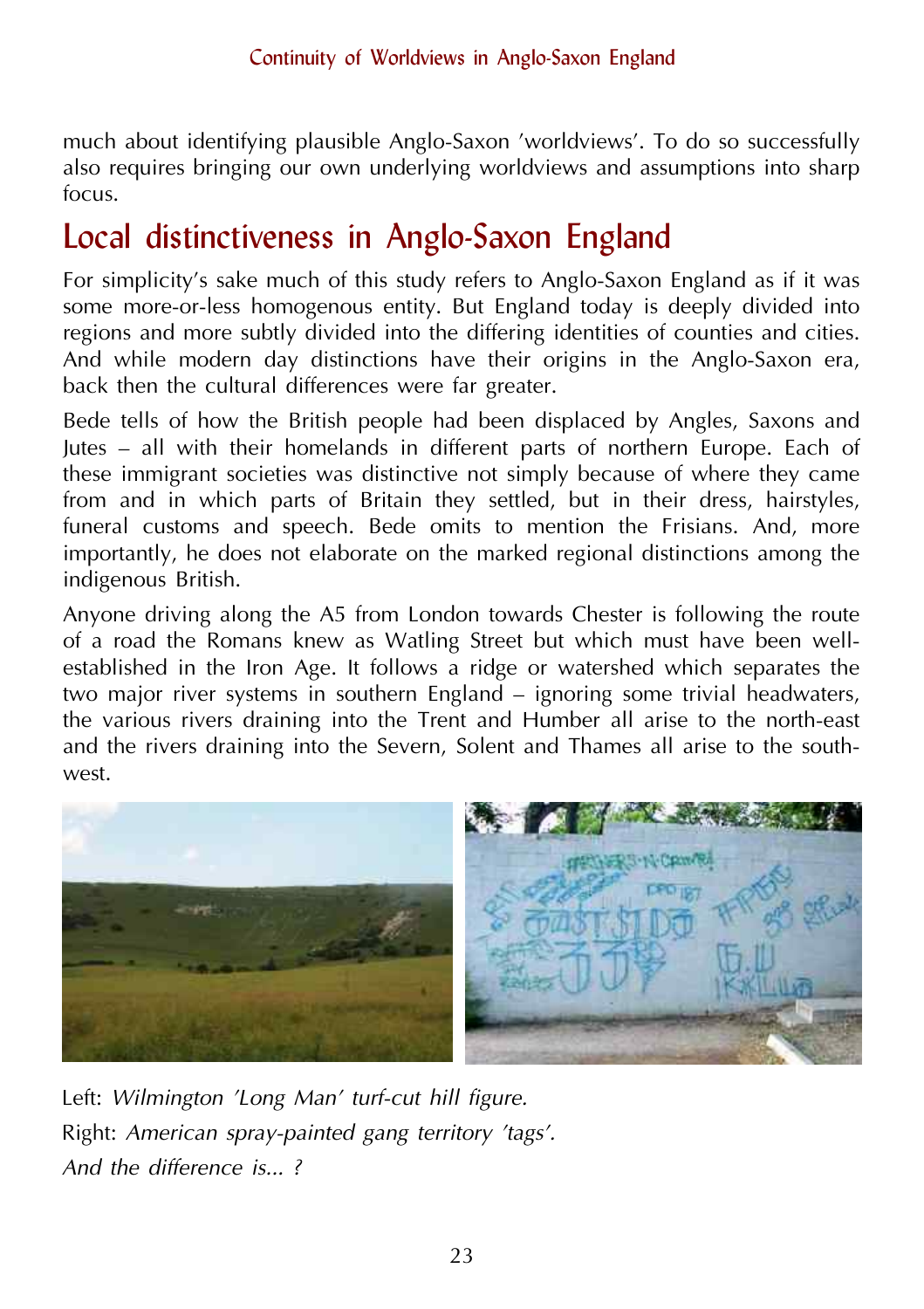Watling Street also forms the boundary between Leicestershire and Warwickshire. And as one of these counties is quintessentially part of the East Midlands and the other inseparable from the West Midlands then the road acts as a regional boundary. And the clear difference between these regions is largely a consequence of Watling Street being the frontier of the Danelaw in the ninth and tenth centuries. The modern day regional differences include a major difference between the dialects of the West and East Midlands – indeed, this was the steepest dialect divide to survive into recent times.

Throughout the Anglo-Saxon era East Anglia, Mercia, Northumbria and Wessex each had distinctive cultures and dialects which far exceed any modern day regional differences. And then, if you can, imagine early Anglo-Saxon England where up to seventy smaller kingdoms jostle for power. These kingdoms must have been as distinctive to their members by their dress and 'slang' as, say, any inner city gang members are to rival gangs today. Yet these kingdoms formed marriages with adjoining kingdoms, so any cultural differences were always going to be fluid and ever-changing.

In one sense Anglo-Saxon England was 'homogenous' in that every kingdom, no matter how small or large, promoted its own 'local distinctiveness' (to borrow a phrase invented by Common Ground in 1983). But that is to stretch the meaning of 'homogenous' too far. All references to Anglo-Saxon England should be regarded as denoting complex and ever-changing heterogenous cultures where dress, jewellery, hairstyles, language, legends and all other aspects of tangible and intangible culture were a mix of time-honoured traditions with ever-changing accommodation of ideas brought in by contact with neighbouring cultures.

And one of the paramount examples of 'tangible and intangible culture' is of course religion…

## Paganism is like local cuisine

Ken Dowden in his thoughtful – and thought-provoking – study of European paganism published in 2000 came to the conclusion that Christian missionaries were unable to comprehend the variety and chaos of paganism. They did not respond to actual local activities but, rather, to stereotypes based on what pagans in south-west Germany had been doing around the fifth century.

These ideas evolved into *breviaria* – briefing notes, or 'crib sheets' if you like – intended as *aides-mémoire* for missionaries to help ensure they suppress pagan activities. Based on typical examples of *breviaria* Dowden identifies thirty 'bullet points' of which the first are: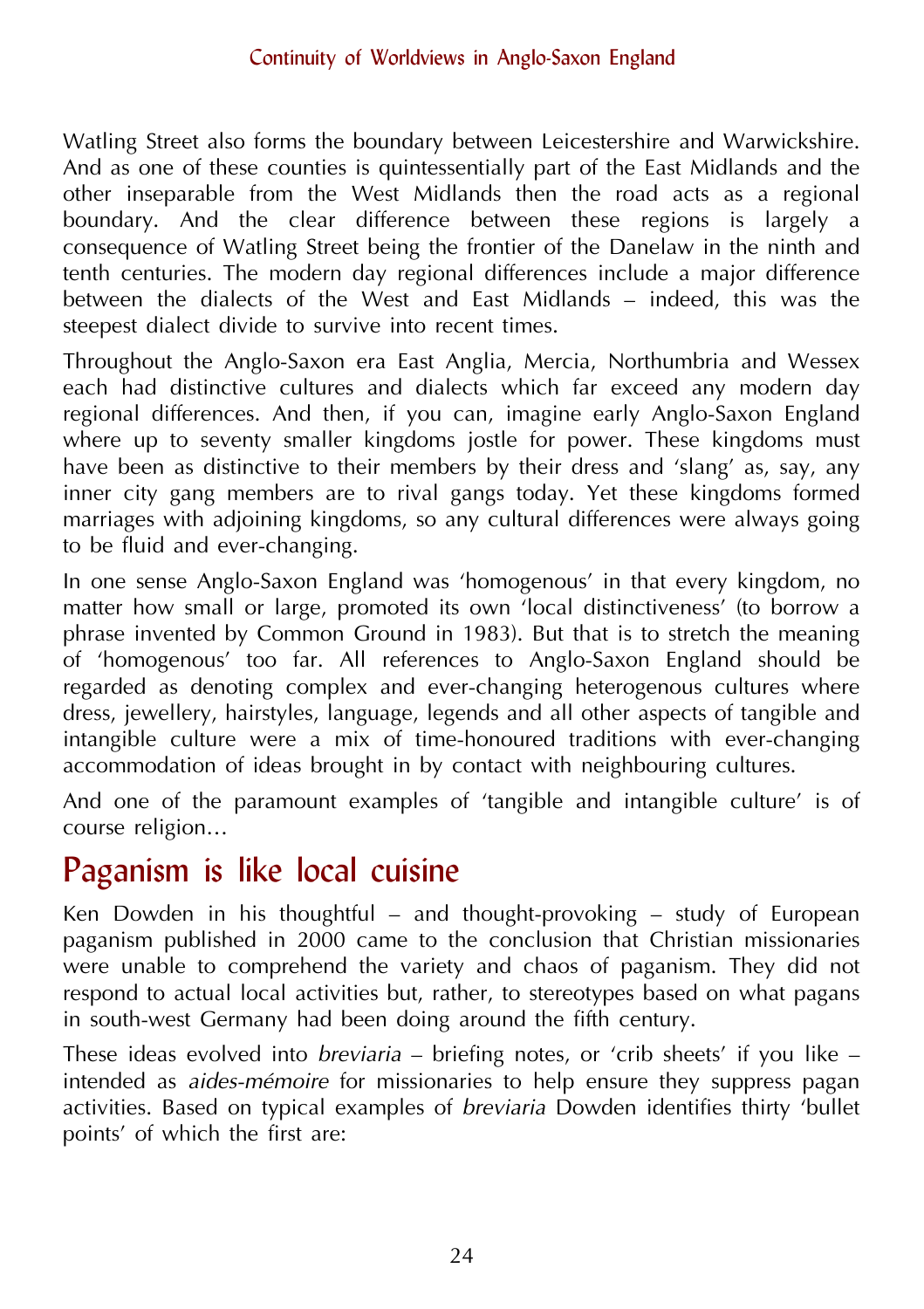- · feasting at the tombs of the dead
- · singing laments to a corpse
- sacrificing pigs (either to mark the new year and/or at feasts to the dead)
- performing rituals in huts
- performing rituals in woods
- performing rituals at rocks
- · offering sacrifices to springs
- creating fire from 'rubbed wood' ('need-fire')
- · performing rituals on Thursdays (and perhaps Wednesdays too); this overlaps with performing ceremonies to Jove or Mercury
- · dancing or sacrificing in churches
- sacrificing to saints
- · wearing amulets
- · enchantments
- · auguries
- consulting diviners or casting lots.

Somewhere in Europe, at some time, each of these activities was no doubt a clear trait of paganism. But, as Dowden painstakingly established, local practices varied both within regions and across time. This is a proclamation made during the reign of the Merovingian king Carloman in 742:

We have decreed that in accordance with the canons each and every bishop shall take trouble in his parish, with the assistance of the Count who is the defender of the Church, that the people of God shall not perform pagan acts but shall cast aside and reject all the foul features of paganism, such as sacrifices for the dead, lot-casters or diviners, amulets [*phylacteria*] and auguries, incantations, sacrificial victims which foolish men sacrifice in the pagan ways next to churches in the name of the holy martyrs or confessors, provoking God and his saints to anger, or those sacrilegious fires which they call *nied fyr* ['need fire'] – in sum all those practices of the pagans, whatever they are, should be energetically prohibited by them.

Capitulary of Carloman *Monumenta Germaniae historica: Leges nationum Germanicarum* 1.17 (Dowden 2000: 16)

Even though this reads like an authoritative description of what the clergy despised, we need to be careful. Successive examples of such 'rants' from Continental Europe over the following centuries are rather formulaic, suggesting they owed more to the sermons of Caesarius of Arles (*circa* 469–542) than to actuality. While Caesarius's remarks presumably have some basis in the pre-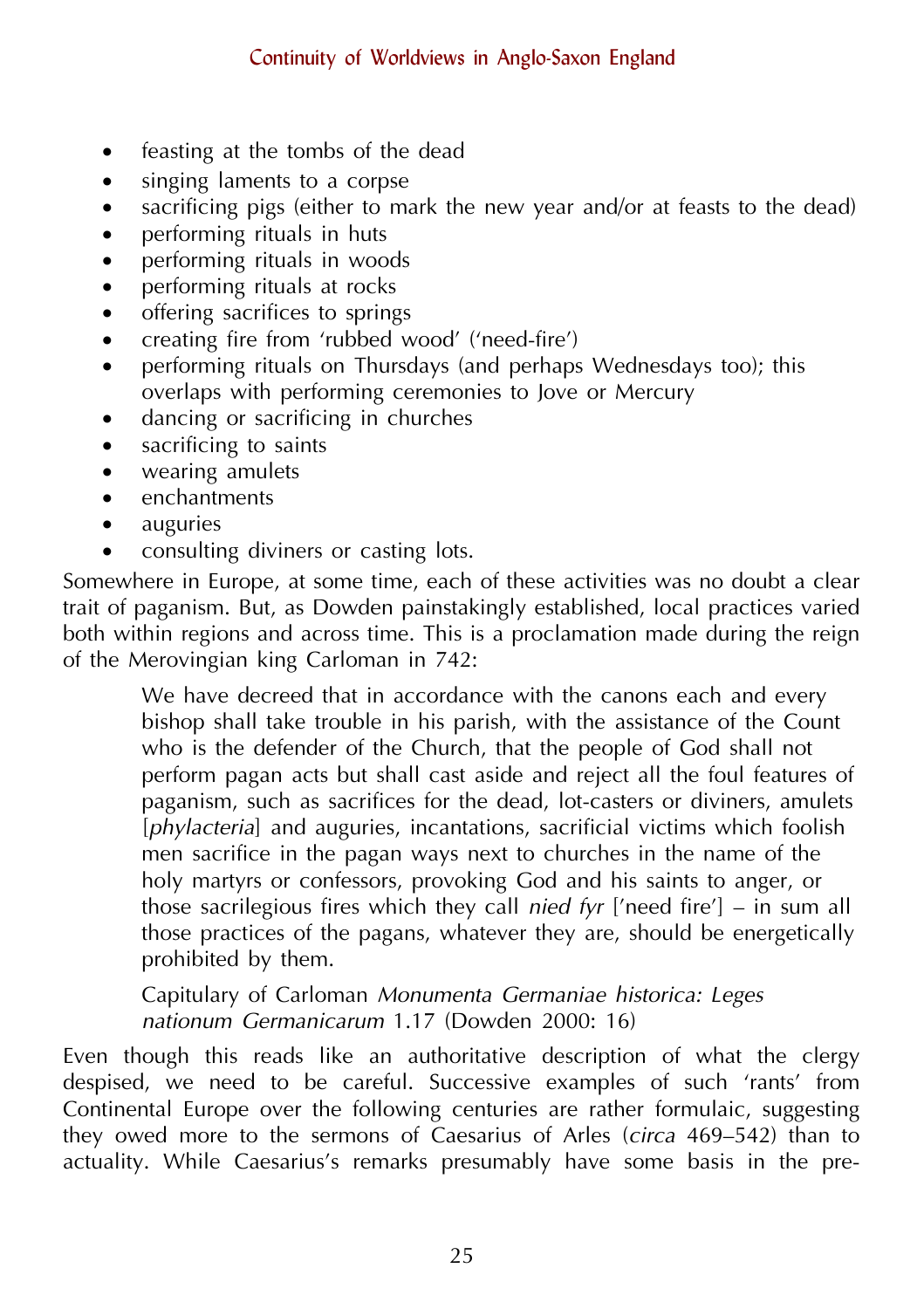## **Christian feasts and pagan festivals**

Over the last fifty or more years there have been various suggestions about how many – or how few – of the Christian feast days are continuations of pagan precursors. Ronald Hutton has researched this topic extensively. He notes that a '… familiar feature of ancient religion which was reproduced in medieval Christianity was that seasonal festivals were the most important forms of ritual observance.' (Hutton 2013: 337)

Hutton considers that by the later Middle Ages the Christian seasonal customs which had some sort of pre-conversion origin included:

❖ a dawn service on Christmas Day

- $\cdot$  blessing candles at the beginning of February
- consecration of spring foliage on Palm Sunday
- v a ritual drama of the Resurrection on Easter Sunday
- Rogation processions to bless the crops in May
- \* Whitsun parades to celebrate Pentecost, with a white dove released to symbolise the Holy Ghost
- \* prayers for the dead on All Hallows and All Souls.

Bear in mind that, while regular church attendance on a Sunday now seems the norm for Christians, this practice only starts around the sixteenth and seventeenth centuries. Prior to that people went to church for a succession of spectacular feast days which were timed to form an annual cycle.

Christian practices of sixth century Gaul, we should be careful about assuming that later remarks reflect local practice – just as easily they are derived from Caesarius's sermons, which were frequently copied by the scribes of European monasteries long after his death.

The concern with Wednesdays and Thursday is that these were the days associated with the worship of local deities who the clergy equated to the Classical deities Mercury and Jove – as indeed with 'Woden's Day' and 'Thor's (or Thunor's) Day' which give the English names for these days. The concern seems to be that pagans did indeed honour these deities on the respective days – with Thursday seeming to be the predominant choice in northern Europe. So the idea, promulgated widely by Christians, of Sunday being the day for church services being a simple shift from the Judaic tradition of keeping the Sabbath on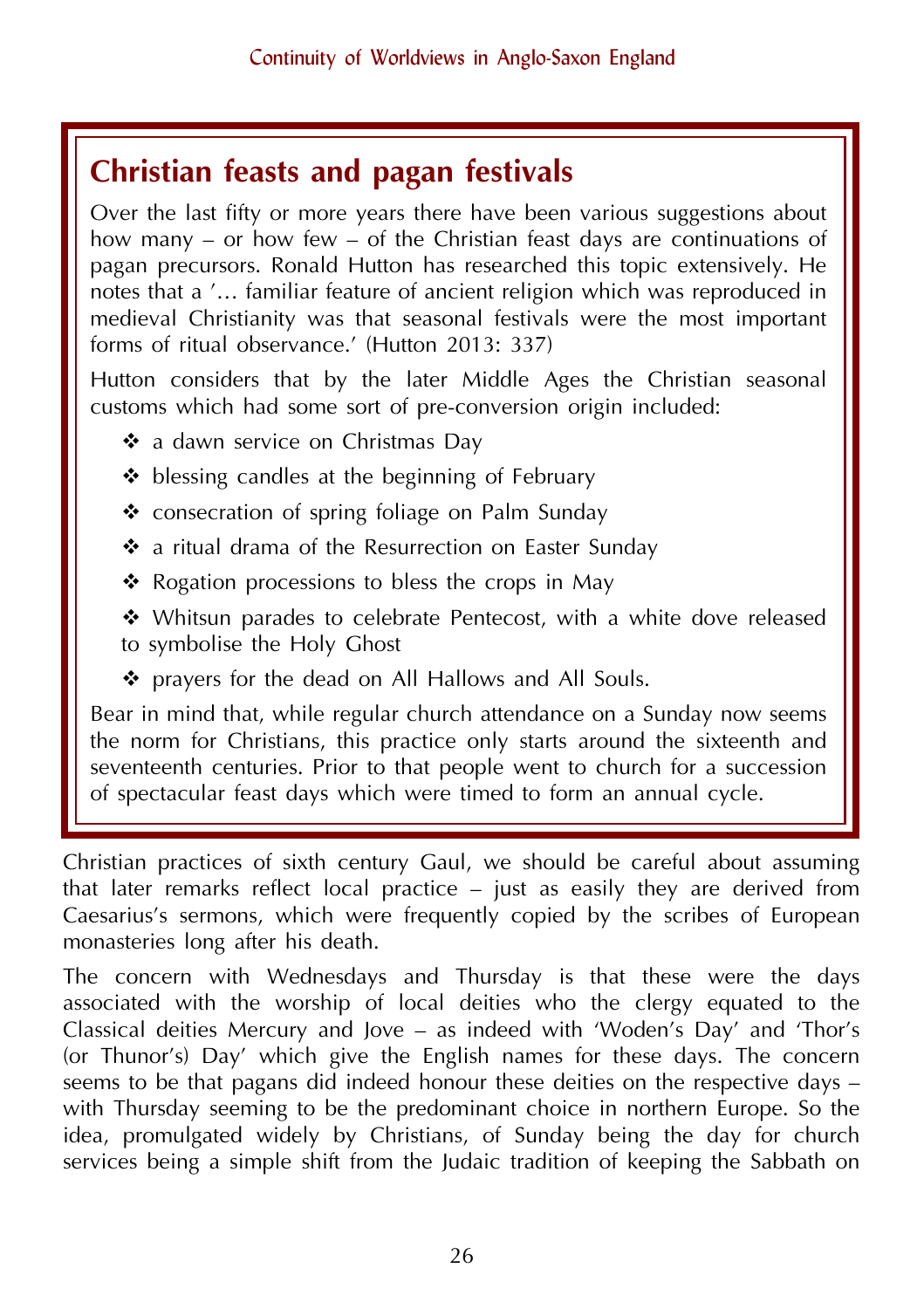Saturdays is perhaps only part of the story. Seemingly there was an indigenous tradition among pagan peasants of keeping Thursdays as 'the day of rest'. As such, the shift from Thursdays (or, in some cases, Wednesdays) to Sundays is not so much an example of change but more an example of continuity of underlying worldview, in this case of a weekly 'sacred day'.

Towards the end of his book Dowden offers the helpful analogy that paganism was like local cuisine – both vary from place to place while respecting general overall approaches and regional preferences. This metaphor also works at another level – traditional cuisine is always seasonal and, so too, what pagans did was in a similar way part of an annual cycle. The liturgical year of the Church was deeply influenced by pagan precursors and is among the clearest evidence of continuity of practice during the conversion era.

We should not however regard every aspect of religious practice as merely local – there are of course many others aspects which are pan-regional too. And, after a food metaphor, perhaps an appropriate literal example is the way in which fasting was initially adopted by the Church. Forget for a moment that in later medieval times Christians fasted largely as a penance. The earliest references, mostly relating to Irish-trained bishops, make clear that fasting was regarded as a way of achieving ritual purity (and so, by extension, an excellent penance). But achieving ritual purity by fasting does not come from Christian practices of the time. Again, we are looking at a clear continuation of pre-Christian thinking.

## The pagans of eleventh century England

These specific examples are outnumbered by academic literature revealing everincreasing evidence that modern scholarship has left Branston's view of English paganism a long way behind. Which is not to dismiss the irrefutable evidence that Scandinavian paganism as depicted in the sagas was being brought to the British Isles. This started in the later part of the ninth century as was still in full flow as late as the early eleventh century, when the personal bodyguards of King Cnut were all pagan Vikings, although Cnut himself was Christian. Well, he identified himself as a Christian and commissioned the building of the New Minster to operate alongside the Old Minster – yet also commissioned a carving of Sigurd (rather than, say, St Michael) slaying a dragon for one of these minsters.

We even know what Cnut thought pagans got up to – or at what least his lawmakers, who would have been trained clerics, thought:

Paganism is when one worships devil-idols, that is, one worships heathen gods, and sun or moon, fire or running water, springs, or stones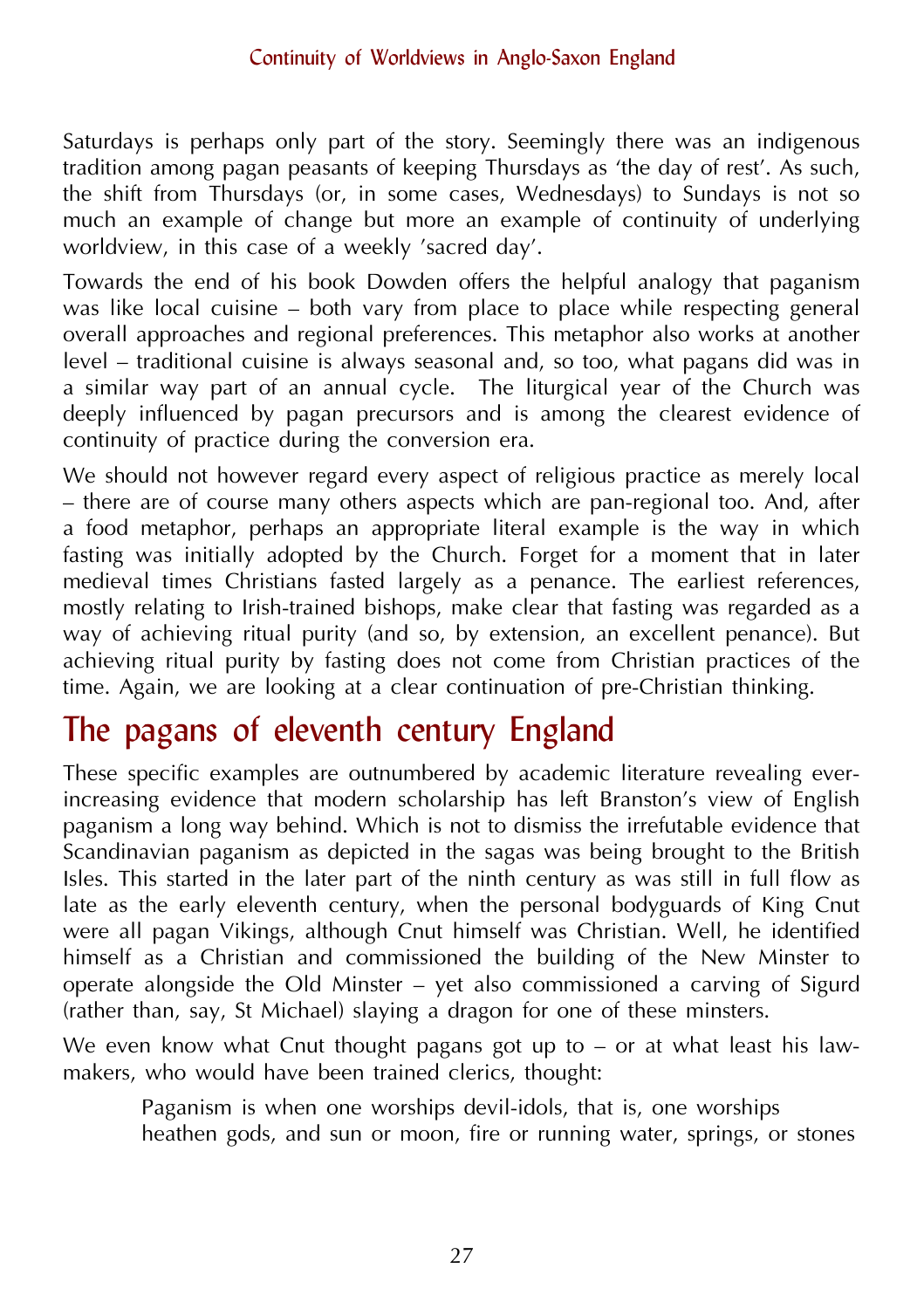or any kind of wood, or loves witchcraft or accomplishes ant murderous deed in any wise, either in sacrifice or divination, or performs any thing out of such mistaken ideas.

(Canute *Laws,II.5.1* based on Dowden 2000: 42)

Cnut's power-base in Winchester must have been fascinatingly multicultural, with connections to the furthest parts of the far-flung Viking trading empire. His own empire made him an exemplary Viking – he was prince of Denmark before taking the English throne, becoming king of Denmark later and subsequently king of Norway too. At the time neither Denmark nor Norway were fully converted to Christianity.

We are not accustomed to thinking of eleventh century England having a thriving pagan 'sub-culture'. But so much about that period of what is deemed to be 'early medieval England' is deeply influenced by 'late Iron Age Scandinavia'. Yes, the very same Cnut who, in the mind of English historians, is an early medieval king,



*The extent of the Viking trading empire.*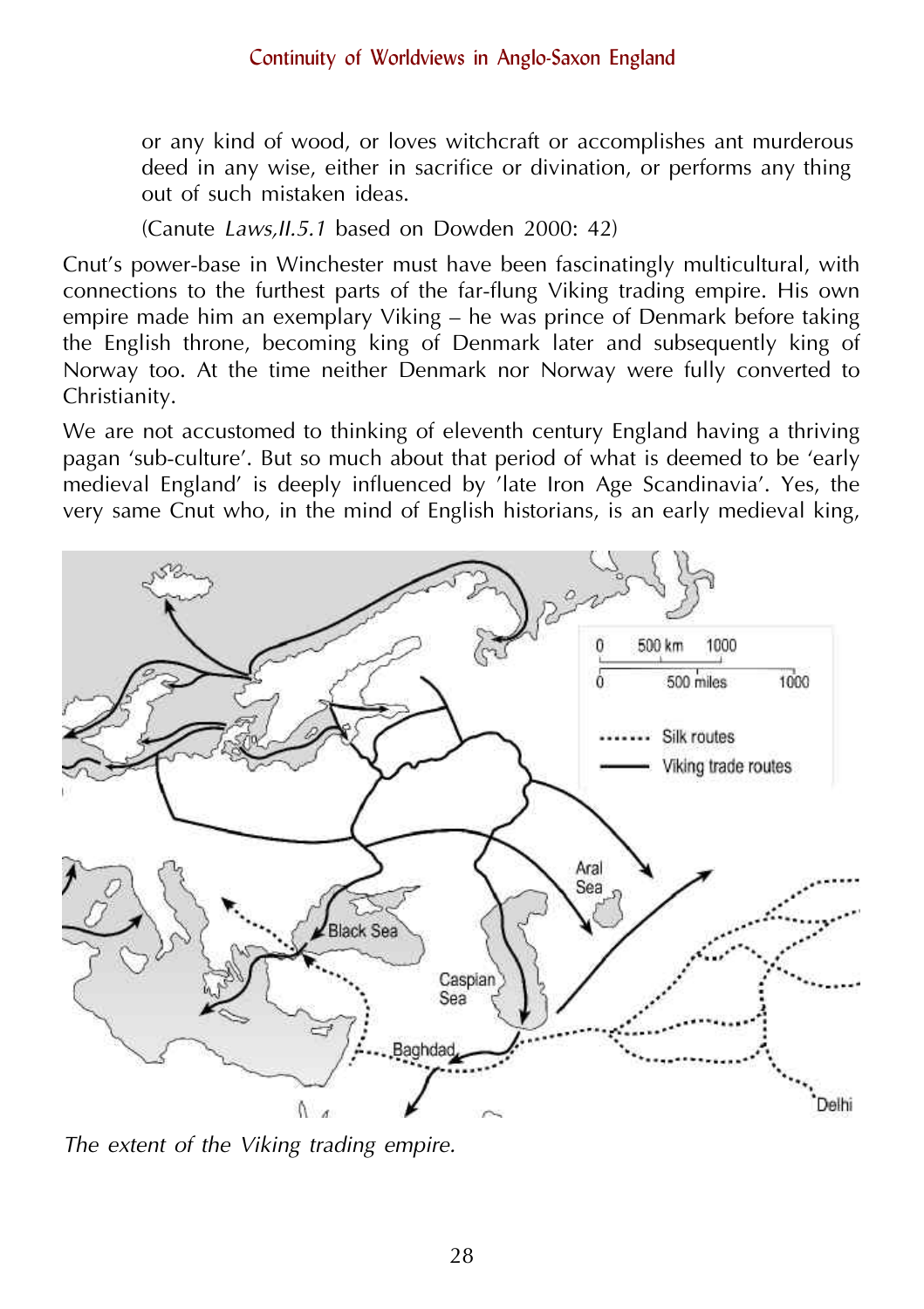is also, in the thinking of Scandinavian historians, head of a late Iron Age royal household. We should not of course get too distracted by the names which are given to different eras but in this case the names do reveal deep differences between different parts of Migration Era northern Europe (to throw in a third way of referring to the same times and places).

What is really missing from these assorted monikers is any recognition of just how multicultural the Vikings were. They appear in the annals of Britain as plunderers and extortionists, although go unmentioned in their predominate roles as peaceful traders. Their sphere of influence extended up the Danube and its tributaries – where they were known there as the Rus and in due course gave their name to Russia – and traded goods brought through Byzantium from the both the Mediterranean region and from much further east along Silk Roads.

Cnut made Winchester the most important hub of Viking activities in Britain, and one of their larger power centres anywhere in Europe. Winchester is largely written out of history because within a couple of generations the Norman Conquest had brought England within the sphere of influence of another posse of 'Northmen' or Vikings, albeit ones who had adopted Christianity and the French language. The Normans adopted London as their centre and Winchester steadily faded from prominence.

Cnut brokered power between three rich and varied cultures: the post-Roman Britain Isles, the never-Roman Scandinavian and eastern Europe, and the Mediterranean-based never-not-Roman empire which had swapped missionaries for mercinaries but retained its imperialist agenda. The majority of records available to Dark Age historians – including the Domesday Book of 1086 – are from the century-or-so straddling Cnut's life. But while these records do shed light on late tenth century England, the evidence cannot always be confidently extrapolated back to before the intense period of cultural interactions in the first half of the eleventh century. And considerably more care is needed before using eleventh century documents as evidence for pre-ninth century practices and predilections.

## Continuity of hoarding treasure

Sometimes the evidence is too blinking obvious to be considered. Pre-conversion Anglo-Saxons had a tendency to 'hoard' treasure. However, in line with precedents going back to the Iron Age, seem of these to be votive offerings rather than personal wealth buried for safe-keeping. A classic example is the Staffordshire Hoard, recovered in 2009 from a triangular area adjacent to Watling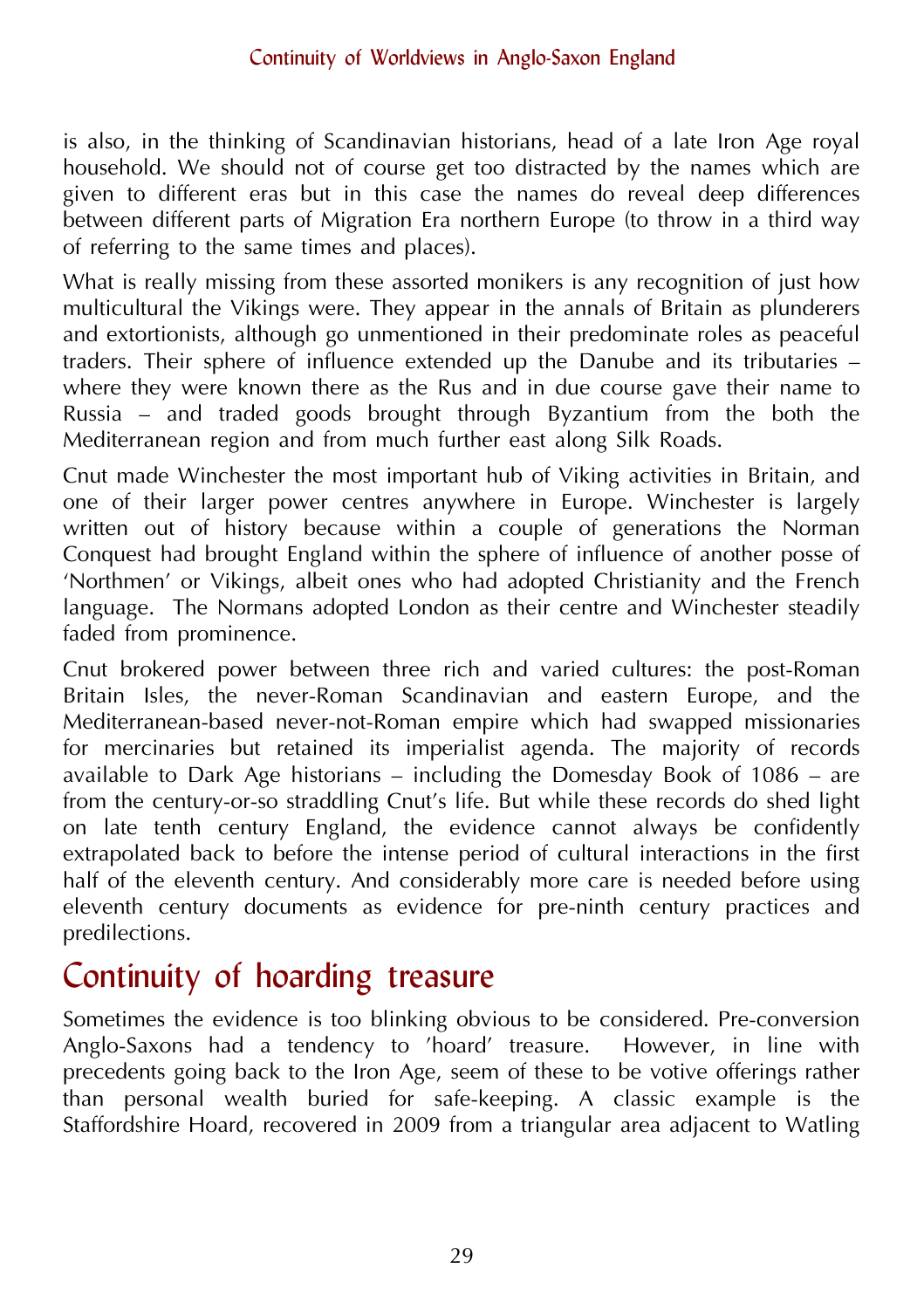Street (see Volume Five of The Twilight Age for a discussion of the location and shape).

The poem *Beowulf* shed considerable light on the re-burial of treasure and how such treasure was dedicated to the deities (Creed 1989; Tarzia 1989; 1999). However, as only Tarzia seems to have recognised, treasure continued to be hoarded long after the conversion – it was simply made into reliquaries, croziers, liturgical chalices and pattens, and so forth. The rhetoric changes to such wealth being 'for the glory of God' rather than 'votive offerings' but that is essentially because of the difference between emic and etic perspectives, and not because of fundamental differences in worldview.

If, as has been suggested by Brian Phelp (Phelp 2012), the Staffordshire Hoard is the 'war booty' from the sacking of Rochester Cathedral in 676 then the continuity of practice loops back on itself. But even without the 'Rochester connection' every item of ecclesiastical 'booty' in any medieval church is evidence for continuity of dedicating wealth to the gods. Sometimes the evidence is simply lost in terminology and cognicentric distinctions.

## Imagined Christianity

Trying to understand the conversion of the English in more detail – and the prior conversion of other parts of the British Isles – has understandably intrigued historians for many centuries. The same year that Branston's *Lost Gods* appeared a more scholarly tome appeared called *Studies in the Early British Church*. The editor, Nora Chadwick, was then a fairly 'new kid on the block' although she went on to publish several more books popularising the people she collectively called 'Celts'. In 1961 her influential work *The Age of Saints in the Celtic Church* appeared.

Chadwick's thesis was that Ireland, Scotland and Wales (along with Cornwall and Brittany if you want to be completist) not only shared a language, Celtic, but also a cultural identity. And, she supposed, they shared an early Christian culture until the Roman Catholic hierarchy staged a take-over bid at the Synod of Whitby in 664. The notion of a 'Celtic Christianity' which linked the far north of the British Isles with the far south-west is seductive. Many practising Christians have been seduced by a version of this imaginative take on history which is still actively promulgated, most notably by a retreat centre on Iona. Ian Bradley, who initially embraced Chadwick's notions of a supposed Celtic Christianity, wrote:

Celtic Christianity is less an actual phenomenon defined in historical and geographical terms than an artificial construct created out of wishful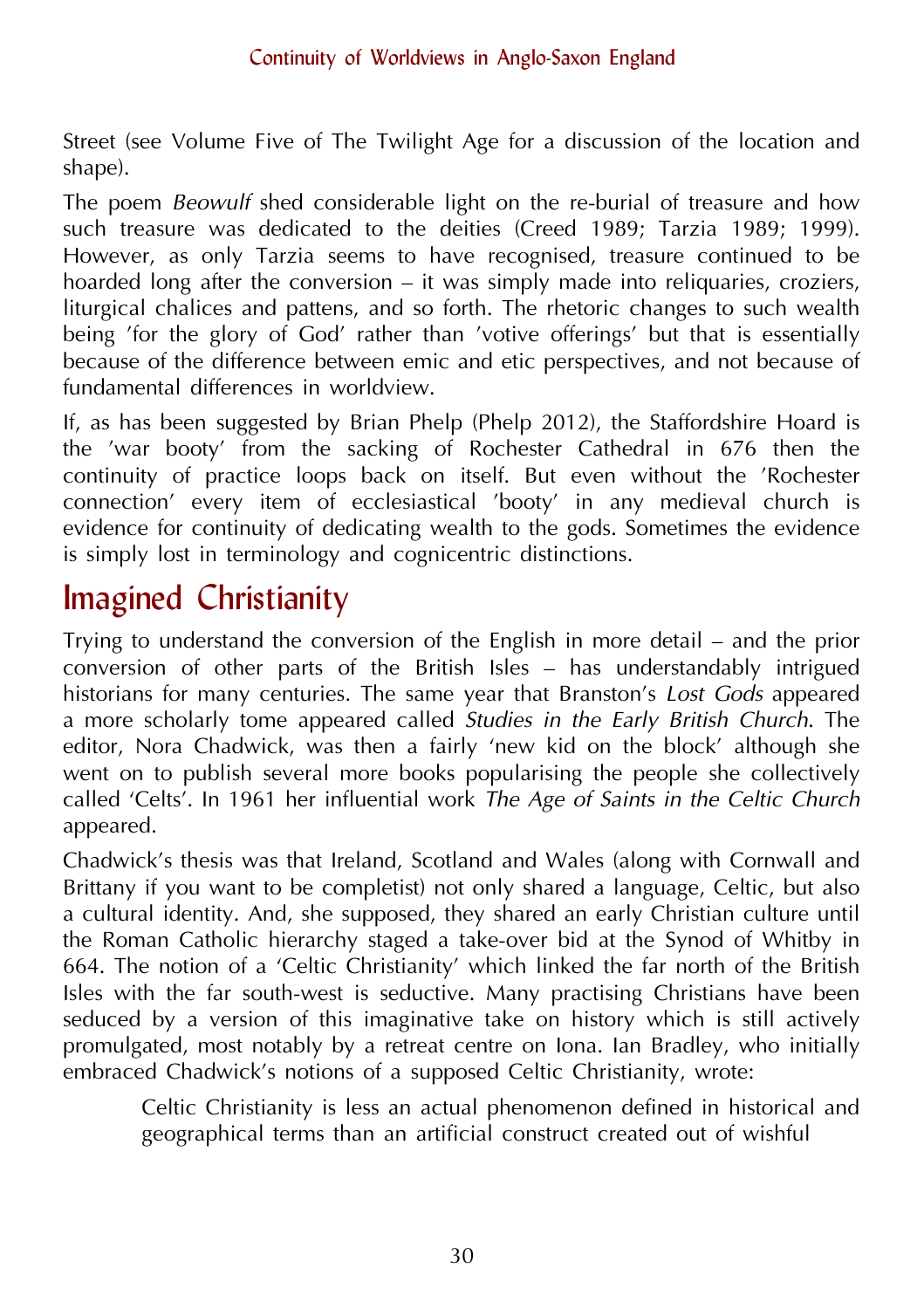

*From George Bain's book* Celtic Art: The Methods of Construction.

*These examples are based on Pictish crosses, so have a least some claim to be 'Celtic'.*

thinking, romantic nostalgia and the projection of all kind of dreams about what should and might have been.

(Bradley 1999: vii)

Nevertheless 'all kind of dreams' about a supposed Celtic Christianity have become a part of modern Christian faith. The historical evidence tells a very different story. While there are indeed close cultural contacts between Scotland and Ireland – indeed, the eponymous Scotii originated in Ireland – there was no love to be lost between, say, the Irish and the Welsh. The whole idea of those parts of the British Isles which are not England having a shared identity goes back a mere three hundred years to the Act of Union of 1704 – when 'Celtic' came to mean 'British but not bloody English', as the historian Simon Jones put it in lectures promoting his 1999 book *The Atlantic Celts*.

Yes there is a common *origin* for the non-Germanic languages we know as Irish, Scottish, Pictish, Manx, Cornish, Breton and the dialects of north and south Wales. But these are not mutually intelligible. Indeed, there are substantial differences between the Gaelic of Ireland and Scotland (originally one language but evolving into two distinct languages when Irish Gaelic-speakers settled in the Dál Riata or Dalriada region of western Scotland) and the Celtic of Wales, Cornwall and Brittany.

In the early eighteenth century it was a reasonable mistake to think that a common origin for the languages implies a common origin for other aspects of culture. But as our understanding of the traditional cultures in the Celtic-speaking countries has improved we can see far more differences than similarities. Just as the languages have evolved into distinct variants so too the cultures became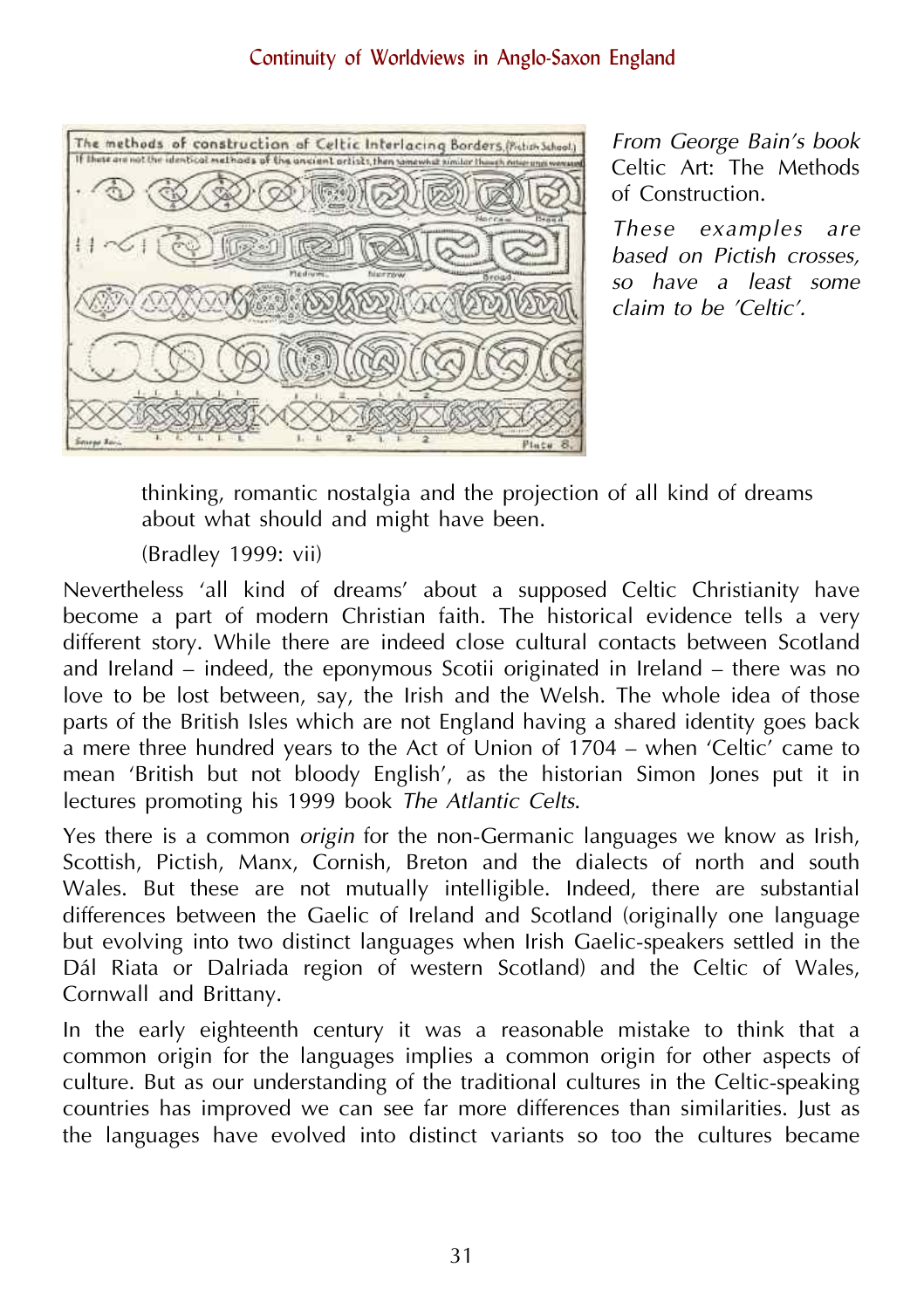essentially different, even if, as always, there are some overlaps with near neighbours.

The use of the term 'Celtic' to describe a non-existent shared culture is also misleading as it implies – erroneously – that the style of prehistoric Iron Age art known to scholars as La Tène and more popularly since the 1960s as 'Celtic Art' was part of this British culture. As a result of several instructional books by George Bain, what is often referred to as 'Celtic art' – interlace patterns and such like – is often based on Anglo-Scandinavian carvings, so has no connections with Celtic culture except that some of the carvings are found in supposedly Celtic countries when Scandinavians settled there in the ninth and tenth centuries.

Jones undertakes a thorough debunking of the myth of shared Celtic identity, while acknowledging that this invented myth is very much alive and well in places such as Ireland and Scotland. However the debunking of the notion of a shared 'Celtic Christianity' had begun long before his book appeared. Back in 1982 a collection of papers appeared under the title *The Early Church in Western Britain and Ireland*. In this eminent historians such as Charles Thomas noted that the evidence did not fit the theory – the earliest Christianity in Wales and Cornwall was quite distinct from what was happening in Ireland at that time, although there was contact.

As just a single example, Welsh and Cornish saints were associated with specific places – and their names are fossilised in settlement names to this day, especially in Cornwall. In contrast Irish saints were forever wandering to convert yet another king and his subjects, or setting off on pilgrimages to remote islands. Not for nothing are they described in Latin texts as *peregrines* which has the narrower sense of 'to travel abroad, be alien', but was used figuratively with the sense 'to wander, roam, travel about'.

Ten years later another collection of academic papers (Edwards and Lane 1992) added more detail. Together these papers – and substantial a number of others dispersed through the relevant academic literature – reveal that in each of these supposedly-Celtic countries there was considerable change even before the Roman church provided a major influence. To again take one example from a great many, the belief that the Synod of Whitby was a pivotal moment between this supposed deeply-rooted 'Celtic Union' and the upstarts from Rome should be seen as an over-simplification of a much more complex and protracted process of merger. For example, the Irish ecclesiastical leaders had already adopted the Roman date for Easter *before* 664 while some Welsh churches retained the old calendar until 768, over a hundred years after the Synod of Whitby. What happened at Whitby at one synod was just one part of a much more extended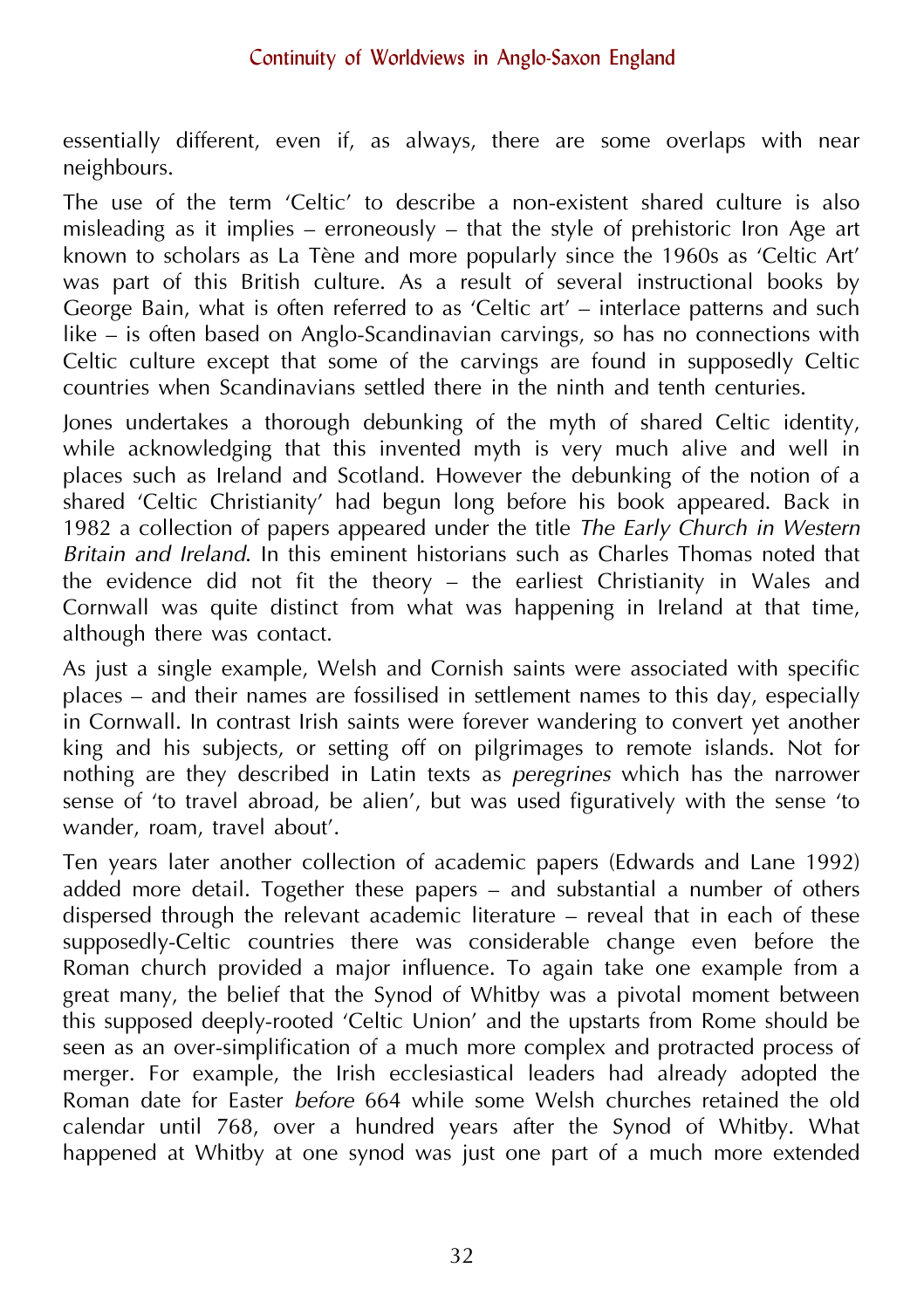

*The footpath which runs from the main visitors' car park at Avebury to the High Street (shown here from the summit of the adjacent prehistoric henge bank) seems to follow one corner of the seventh or eighth century* burh *earthworks.* 

process which was already under way, but would not be completed for many generations.

For those seeking an up-to-date overview of what can sensibly be said of Britain during the early phases of conversion to Christianity then Barbara Yorke's book published in 2006 covers all the relevant sources and topics. While it is academically sound sadly her style of writing is rather dry. This is in part because Yorke is strong on individuals and events – the nuts and bolts – and more reticent about exploring the 'whys' and 'hows'. Of course, without reliable 'nuts and bolts' there can only be fanciful narratives.

One way and other, the illusion of a more-or-less homogenous 'Celtic Christianity' spanning vast geographical territories and equally expansive periods of time which was created by Chadwick's writing could not be further from the reality.

To pick on a few more examples. In the sixth century south Wales was sending priests to Cornwall. The place-names of Wales and Cornwall still include an exceptional number of names of local saints or references to the church or churchyard compared to other parts of Britain. And yet, while these early contacts can still be discerned, the there are plenty of differences which reflect the different ways Christianity evolved in Cornwall and Wales in subsequent centuries. For example, after the sixth century south Wales was increasingly influenced by Irish Christianity. This is not surprising as Ireland had been the first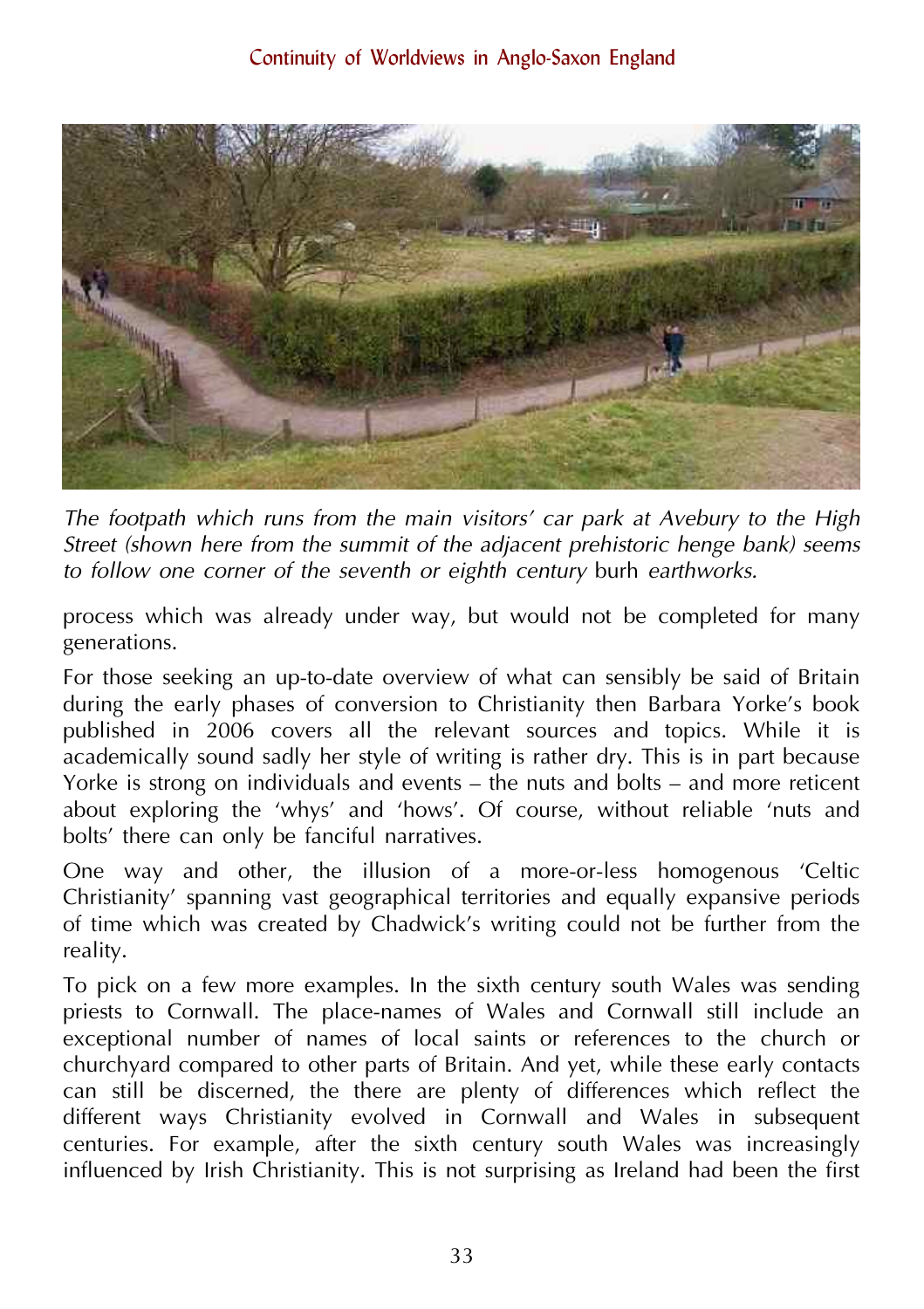country outside the former Roman empire to convert, and the emphasis on missionary zeal quickly extended outside its own shores, at a time when Christianity in England was seemingly quite vestigial. By the late ninth century and into the tenth century it is Wales' turn to send out ministers on a mission – this time into neighbouring Wessex. But by then Wessex had been converted by Irish clerics...

These examples of Christianity constantly-evolving in local regions are multiplied in the relevant literature. We get the impression that these 'regions' were in many respects acting almost autonomously. Yorke described early Anglo-Saxon religious houses as 'ad hoc' (Yorke 2013). Other scholars adopted the phrase 'micro-Christendoms' to describe them.

## Abbots *versus* bishops

When historians ask such questions as 'How big are these regions?' or 'Were they bishoprics?' they get rather woolly answers. Some of the woolliness is simply because the evidence is too fragmentary. But one key reason is that Christianity in the British Isles before the tenth century was being fought over by two powerful hierarchies – the abbots and the bishops. The abbots, along with a smaller number of abbesses, controlled the monasteries and nunneries.

The founders of early monastic communities devised the rules for the monks. This resulted in a ever-proliferating diversity of rules – with the benefit that monasticism was extraordinarily adaptable. In their early manifestations monasteries were physically indistinguishable from the fortified farms of their secular kinsfolk. This is reflected by so many of these early monasteries leading to place-names which are a personal name followed by '–bury', a corruption of the Old English *burh*, denoting a fortified earthwork. Within a few miles of where I'm sitting writing this are Alderbury, Amesbury, Heytesbury, Malmesbury, Ramsbury and Tisbury which are all early religious sites with names which originate as personal names followed by *burh*. Add to them such places as Avebury, Westbury, Yatesbury and so forth then we can readily imagine that era of Anglo-Saxon Wiltshire as dotted with large fortified farms, with little to distinguish those that were primarily whether religious from those that were not.

Quite independently from the abbots, the bishops were firmly embedded in a much less adaptable hierarchy. They extended their authority over cathedral churches and the subservient minsters which each provided pastoral care to typically a few dozen 'parishes' (although strictly parishes are still in the future). Curiously, the Old English word *biscop* appears in pre-Christian contexts (even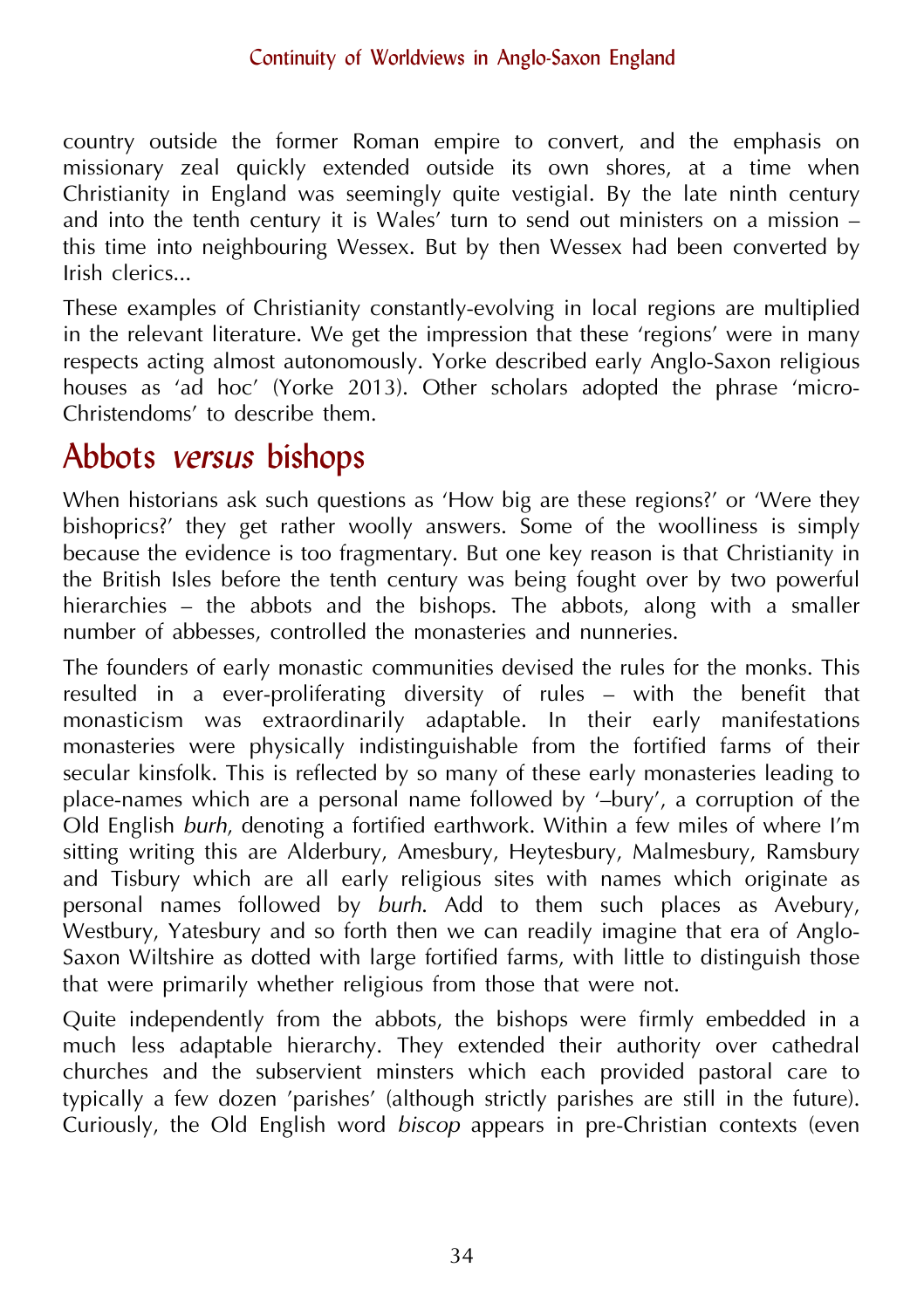though it is a borrowing from the Latin *episcopus*), with the broad sense of 'overseer or supervisor'.

The frequently-conflicting interests of abbots and bishops were further confused as 'grass roots' Christianity – presumably funded by wealthy landowners – established manorial churches during the tenth century. This led to the demise of minsters. However the complexities of tenth and eleventh century Christianity are incidental to this study. What is important is understanding the spheres of influence of abbots and bishops. These days they are 'men of faith'. Back then they were the sons of the nobility – and to hang on to the job required brothers, uncles and other relatives who were prepared to fight and, at times, murder any opposition. Not that abbots and bishops themselves were pacifists – most could give a good account of themselves on the battlefield. Clearly what was at stake was the wealth of the estates they, to all intents and purposes, owned. They were major players in the Establishment. Indeed bishops still form part of the membership of the House of Lords; abbots of course went through a bit of a bad patch while Henry VIII was on the throne.

Before the Dissolution abbots held substantial areas of land, as did bishops. This was also true in pre-Conquest England. And their 'pastoral influence' extended over an even greater area. How great? There's simply no one answer for abbots. Some were well-known and revered over a large region. Others were presumably well-known but instead of being revered were reviled for what was perceived as near-despotic behaviour. Some lived for a long time and had a chance to establish their reputation – for good or for ill – while others met their Maker sooner.

Most of them were canonised soon after their death – unlike more recent times when making someone into a saint is the culmination of a lengthy process which ultimately requires papal approval, in medieval times this was determined largely by the efforts (and interests) of an abbot's successor.

## Bishops and kings

With bishops we have a clearer idea of their extent of their authority – then as now it was their bishopric or diocese. The number of dioceses has changed at various times and only some of the current ones reflect their former boundaries. One early medieval diocese for which there are good records is Worcester. The historian Della Hooke has looked at these records and a considerable amount of other evidence and concluded that the diocese still covers almost the same area of land – the historic county of Worcestershire and some of adjoining Gloucestershire – as the Anglo-Saxon kingdom of the Hwicce tribe.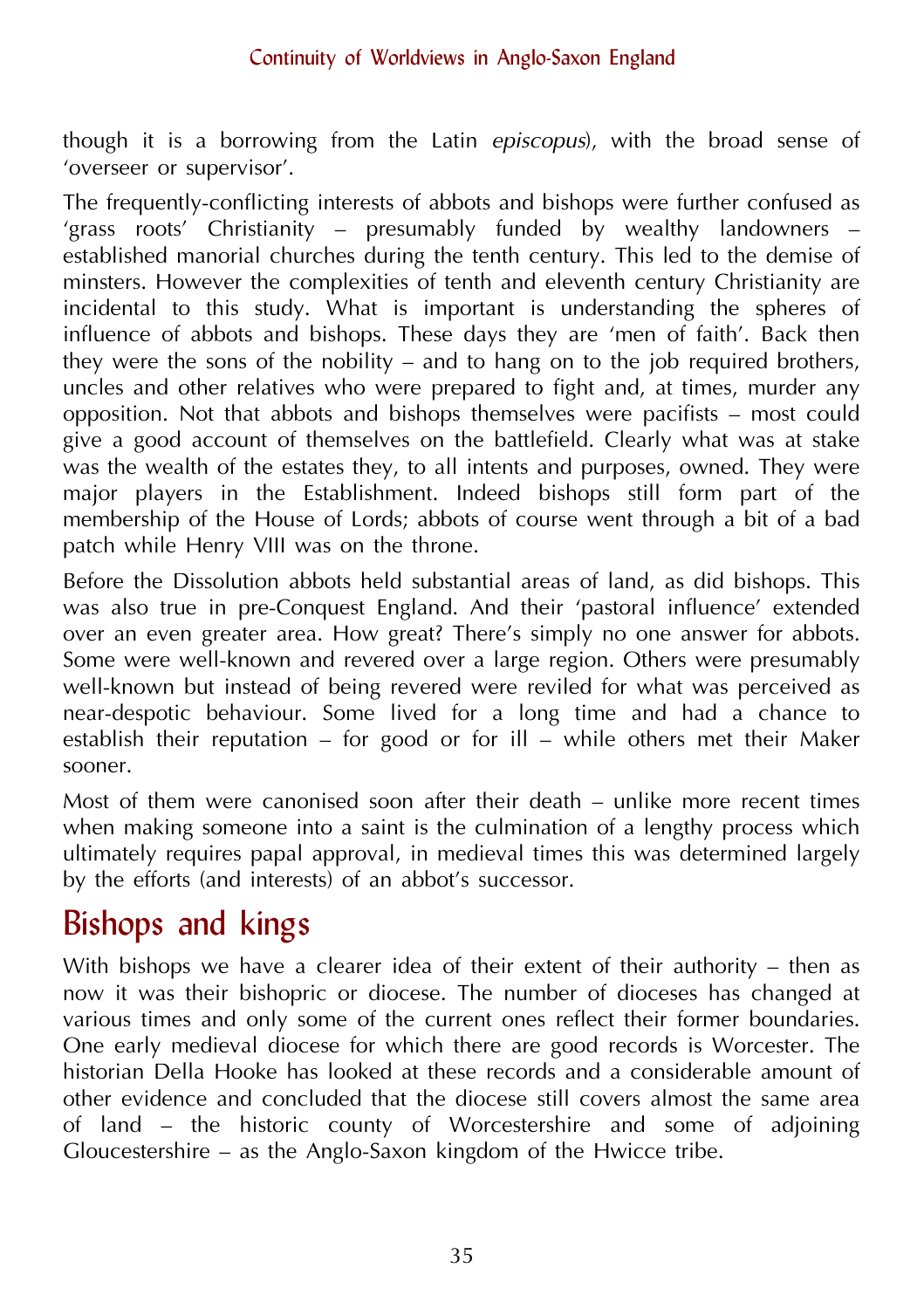This makes perfect sense as the chronicles of the Christian conversion make it clear that this was top down – the relevant cleric baptised a king and his whole kingdom henceforth was deemed to be Christian. Yes, it does suggest that closer to the 'grass roots' the conversion might not have been so well understood. Be that as it may, the newly-converted king would need a newly-appointed bishop to look after the newly-changed spiritual needs of his kingdom. Who better to appoint than the cleric who had just converted and baptised him? Almost by definition newly-created bishops would start off with dioceses the size of Anglo-Saxon kingdoms.

One slight problem. Anglo-Saxon kings were continually being compelled to form allegiances with other kings to avoid – not always successfully – being taken over by yet other kings. So kingdoms were an ever-shifting entity. Before the era of active conversion kingdoms were the size of Rutland – indeed Rutland is the only surviving land-unit in Britain which preserves such a kingdom. We even know the name of the king – Rota, hence 'Rota's land' which contracts to Rutland (forget all the spurious suggestions about raddling sheep). If you really want to follow up on this then I have argued elsewhere that to the west of Rutland is another land unit of almost the same area, centred on Melton Mowbray and extending to the line of the Fosse Way to the west, and to two prominent ridges of hills to the north and south (Trubshaw 2012a: 47–50). Its name, Framland, is itself a clue, suggesting that Franni (the 'm' is presumably a scribal error) and Rota were contemporaries.

To be pedantic Rutland seems to start out as a Bronze Age land unit. This begs a number of questions about whether the earliest Anglo-Saxon kingdoms reflect Roman administrative territories known as *regios* – which do sometimes seem to 'resurface' in later Anglo-Saxon times as groups of parishes which are royal estates. And that in turn raises the possibility that at least some *regios* are successors to Iron Age or even Bronze Age land units and evolve into early Anglo-Saxon kingdoms. There is little evidence yet considerable scope for speculation! I raise this topic not to seek – or even suggest – any sort of answers but simply because at the end of this section I will make some different generalised remarks about these early Anglo-Saxon kingdoms.

Whatever their origins, most of these very early Anglo-Saxon kingdoms soon merged. We should think less of 'kingdoms' at this time than of 'kindreds' – shifting loyalties between local leaders which lasted only until the death of the leader, without the sense of continuity to a 'rightful heir' that we now associate with kingship. That notion of a lineage of kings only comes in with conversion – indeed, the expectation of greater security for the king and his family and retinue may well have influenced the reason for him converting, as much as any change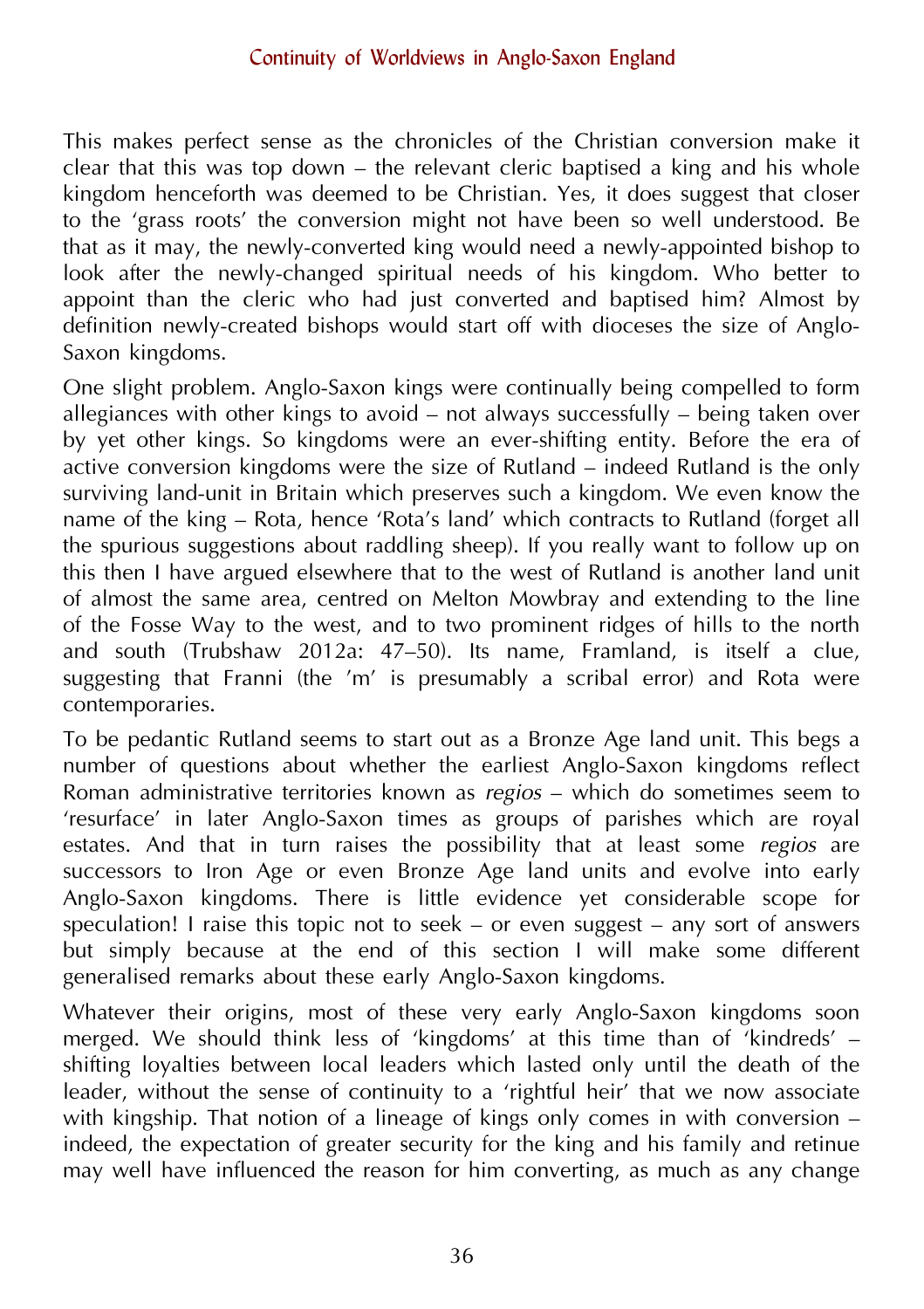

*Early fourth century fresco from the Catacombs of St Marcellinus and Peter depicting a banquet, but probably intended to be understood as a Eucharist celebration.*

in spiritual attitudes. Even in the eighth and ninth centuries when this notion of lineage is well-established, the surviving documents which list various rulers' supposed genealogies go back to deities such as Woden. This is, presumably, less a case of thinking of themselves as a descendant of the god but more a continuation of a belief that the god was the mythical founder-father of the tribe.

## Micro-Christendoms

By the time of the conversion kingdoms more typically are the size of later counties or a little larger. As time moved on they got bigger and bigger until England, with the exception of the south-west, was under the influence of four major players – East Anglia, Mercia, Northumbria and Wessex. Dioceses were subject to some changes as a result, although most of the significant changes comes about later as a direct response to Viking raiding and intimidation, culminating with the loss of some of the traditional dioceses by the time the Danelaw was formed in 886.

Throughout this era we seem to be dealing with a system whereby each bishop answered primarily to the relevant king – and was probably related to him. Despite the church's hierarchy extending to archbishops and the papacy, in Anglo-Saxon England each bishop seems to have been pretty much a law unto himself. As with abbots, some were more benign and spiritual than others.

This near-autonomy extended to liturgical practices. I have previously noted that the Protestant Book of Common Prayer was largely modelled on the pre-Reformation rites of Sarum (strictly the 'Use of Sarum'), devised by Salisbury Cathedral and its precursor at Sarum. However this was only one of a number of distinct liturgies – the Book of Common Prayer could, in principle, have been compiled from the Use of Hereford, or of York, Aberdeen or wherever – even the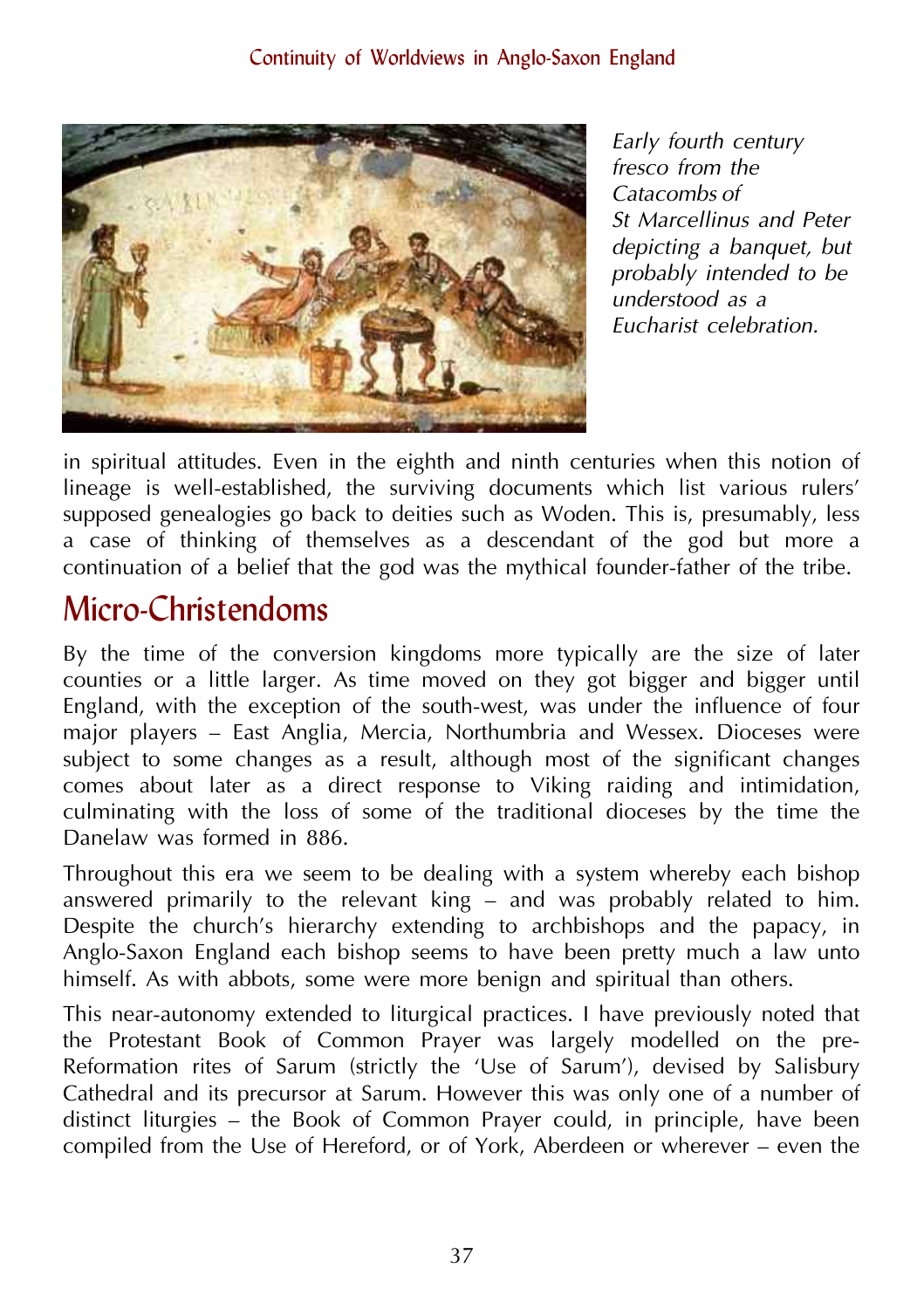Use of Bangor has partially survived. By the Reformation each of these sets of rites had evolved over many centuries.

If we find this idea of a less than homogenous pre-Reformation Christianity a little surprising then cast your mind back to the first centuries of Christianity. Historical evidence, backed up by archaeological evidence from the catacombs, reveals that in Rome during the first three centuries of Christianity – while it was still condemned by the authorities – there were *at least* twenty quite distinct ways of being Christian. Some of these were closer to what we know think of a 'mystery cults' and others were strongly influenced by religious practices from places further east. At the core was the ritual meal emulating the Last Supper – although seemingly far more akin to Bacchanalian feasts than Eucharist rites of later Christianity. This rich mixture of 'local diversity' was all within one city, where followers of one group were likely to be aware of the practices of some of the other groups. Little wonder that when dispersed over greater geographical expanses there was even greater diversity, despite all attempts to impose 'top down' uniformity.

I would like to give the final word on this diversity to Jeffrey Jerome Cohen who, in the opening chapter of his book about giants, describes this local heterogeneity quite profoundly:

Yet to speak of Latin, northern, and Celtic culture is to pretend that these were monolithic and discrete, when each was composed of often competing ideologies, dialects, mythologies – like [the idea of] 'Anglo-Saxon England' itself. These various languages and discourses combined into fragmentary epistemes, as unstable and amalgamative as the many little kingdoms that formed and were absorbed into larger ones. The history of Anglo-Saxon England is a narrative of resistant hybridity, of small groups ingested into larger bodies without full assimilation, without cultural homogeneity: thus the realms of Hwicce, Sussex, Kent, Lindsey, Surrey, Essex, East Anglia, Northumbria, Mercia and Wessex were sutured over time into progressively larger kingdoms, but although they were eventually unified in political hegemony, these areas retained enough force of heterogenity to remain dialect regions that persist to the present day.

(Cohen 1999: 4)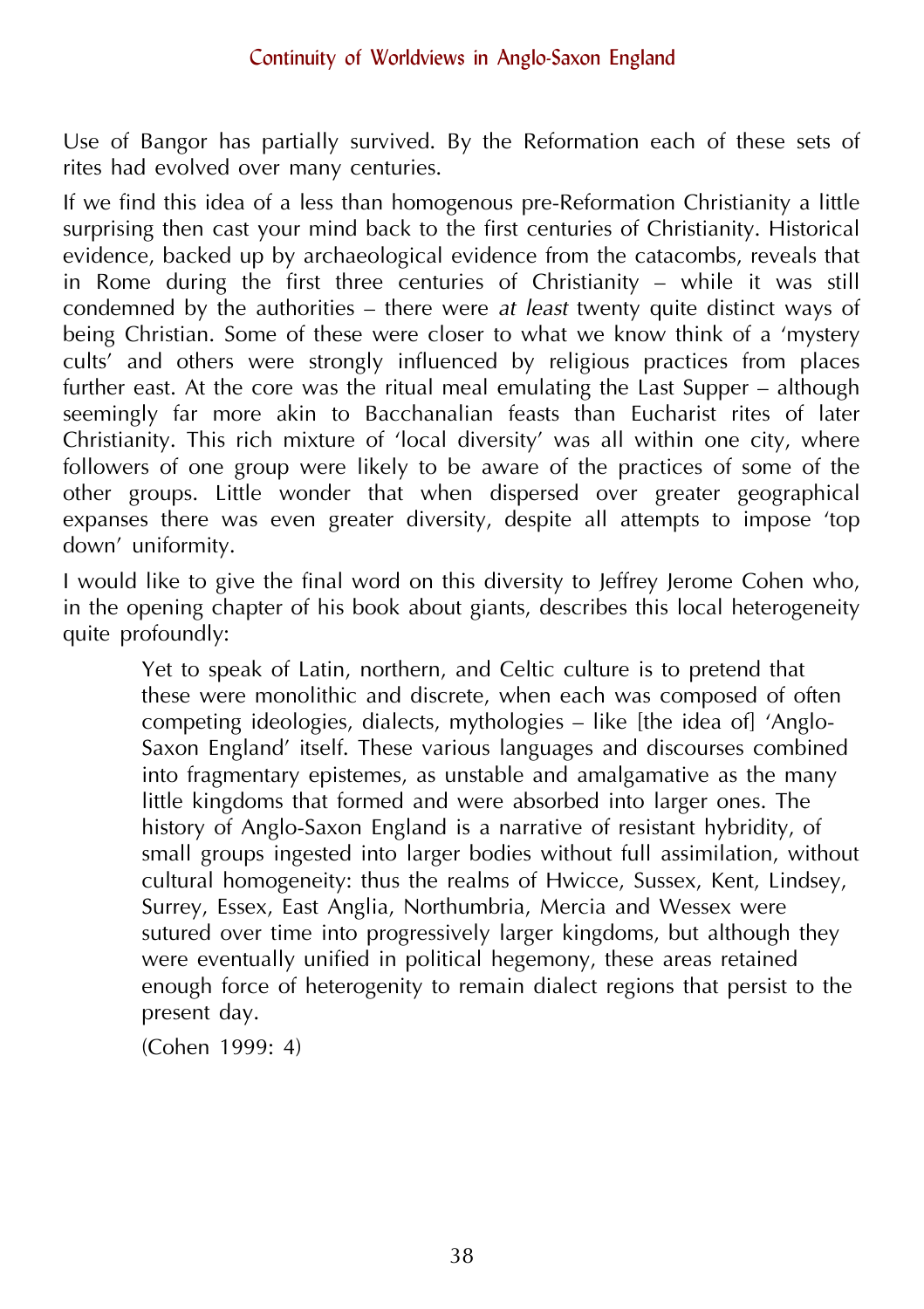## There is no paganism. There is only what we do here.

Cohen's word picture sets the context for the phrase 'micro-Christendoms' where each diocese sustained, in various ways, local practices. Now what was going on the pre-diocese kingdoms *before* the conversion? Were there 'micro-pagandoms'? There are no written sources to tell us but it is not difficult to make some deductions.

While the sources for north European and south Scandinavian pre-Christian beliefs reveal a certain amount of consistency, especially at the level of 'worldviews' which interest me, they also reveal considerable local diversity. Some of that diversity is because what information we have straddles rather substantial periods of time. But modern scholarship assumes that everything varied not only over time but also over distance.

Exactly the same can be said for the local practices in the Indian subcontinent which Western scholars placed under the collective heading of 'Hinduism'. As already noted, only with the development of Indian nationalism in the nineteenth century did Indian people themselves adopt the word 'Hinduism'; indeed the idea of a 'national religion' came about as part of the independence movement's rhetoric (and this sectarianism was to lead to the disastrous partitioning of Pakistan right at the end of the colonial era). Local practices reveal shared beliefs in Mahadevi (the Mother Goddess) but these are expressed through locally distinctive practices. (This is discussed further in The Twilight Age Volume Two; see Chandola 2007 for a more detailed and first-hand account.)

From the perspective of traditional Western theology, Hinduism is barely a religion. From this perspective only Judaism, Christianity and Islam are 'fully' religions. What this tells us is *not* that the non-Western world doesn't have 'proper religions' but, rather, what Western theologians traditionally regard as proper religion is modelled rather too narrowly on the Abrahamic faiths (that is Judaism, Christianity and Islam, who all regard the prophet Abraham as key to the founding of their faiths). In these 'big three' religions there is a hierarchical structure, a canonical text and a clearly-formulated 'creed'. But take away some or all of these key factors and religion starts to look a little more like it does in India and a lot more how it appears in, say, China.

Above all non-Western religions are not overly-fussed about exactly what followers believe. Specific sects and 'schools' may well have a more focused set of beliefs, but they recognise that other people following broadly the same practices have other beliefs, or much more fluid beliefs. Without attempting to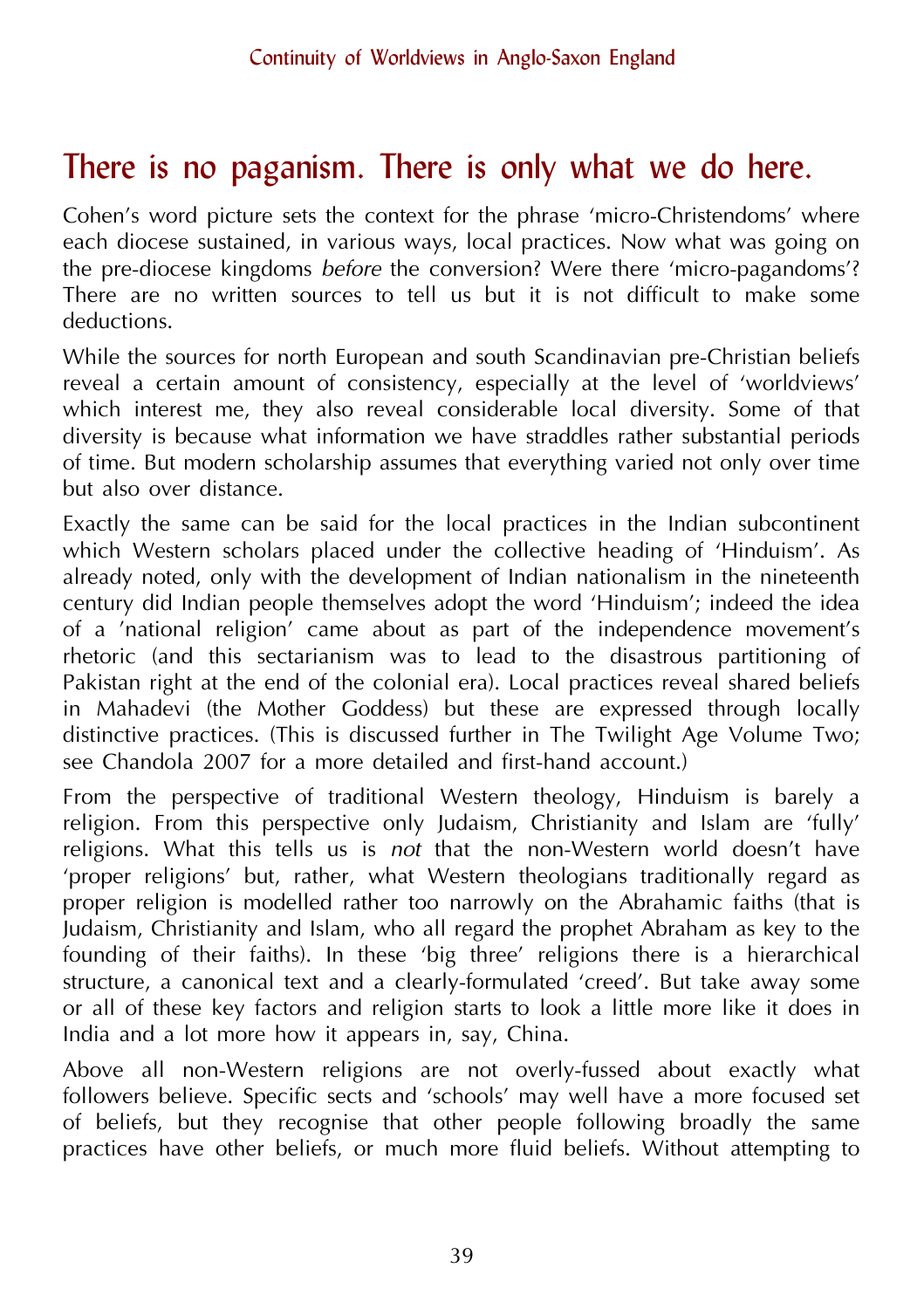

*A modern pagan ritual at Avebury, Wiltshire, early May 2009.*

fully summarise how the current generation of academics studying comparative religion attempt to define 'religion', such things are 'creeds' are not that important. Only since the Reformation has the Western notion of religion become focused on what people *believe* more than what people *do*.

Any thoughts that early bishops expected to be concerned with what the laity believed or did could not be further from reality. There were no 'rules books' and the correspondence back to the Pope from bishops sent on papal missions reveal long lists of questions about how the converts should be instructed to lead their lives. The implication is that the pagan precursors to the bishops provided plenty of such advice! The old cults may be deemed wrong but there was no one-to-one replacement. Not until the thirteenth century is there significant instruction for the laity, and that comes in once the practice of lifelong confession (rather than only when death seems imminent) develops in the twelfth century.

Little wonder then that in the absence of any alternative, what Christians 'did' until well into the medieval period derived more from what 'they had always done' – even if the belief system within which they maintained those traditions had shifted. When we look at so-called 'folk customs' and 'old wives' charms' recorded in rural Britain during the nineteenth century we are perhaps looking at the distant successors to this tradition. The people are indisputably part of a Christian belief system but what they actually do does not come from biblical or even ecclesiastical precedents.

## Doing and believing in modern paganism

Interestingly modern paganism – in all its 'denominations' from Wicca, through Druidry, Northern Traditions, hedge witches and much else – is an excellent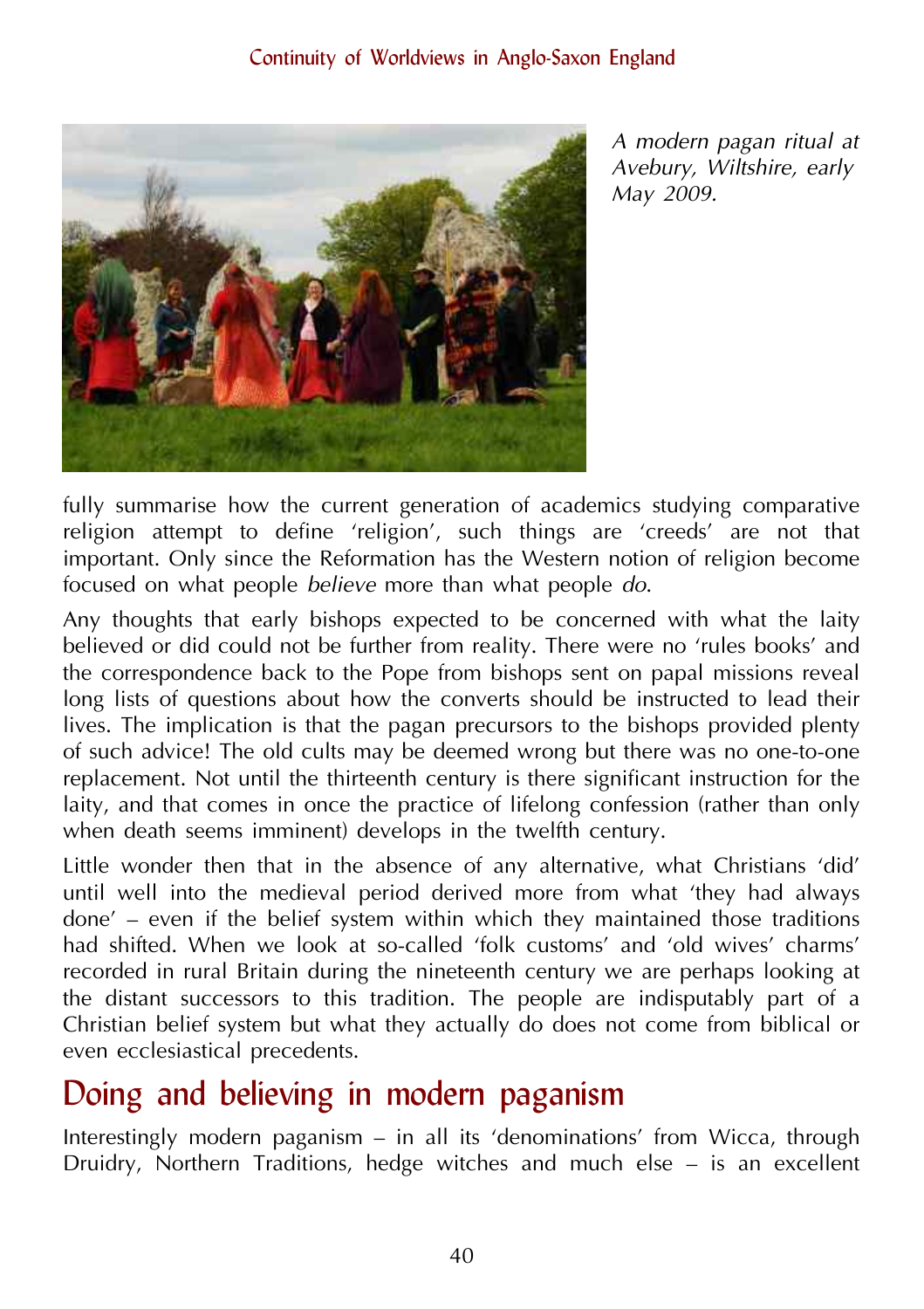example of a religion which has little in the way of canonical texts (except sometimes within specific groups) while bringing together people with a diverse range of specific beliefs. While different modern pagan groups do different things – that is inevitable – there are often broad similarities in when and how rituals and celebrations are performed. Indeed, above all else, modern paganism is about 'doing'. Apart from a small minority, 'being a pagan' is about going to as many as possible of the rituals for the eight annual festivals, having some of the right sort of material culture (if only a distinctive pendant or tattoo) and wearing clothes that are different to usual (although some pagans 'dress differently' to social norms all the time).

Wiccans and Druids all regard the solstices, equinoxes and 'quarter days' in between as the main times for rituals – although some may have 'extra' rites for the new and full moons when these do not fall close to the eight main festivals. In these rituals participants form a circle, join hands, call the quarters, bless and share bread and mead or wine, then close the quarters. Some of the words of 1950s and 60s Wiccan rites – 'Hail and welcome', 'So mote it be', 'Hail and farewell' – have also become part of Druidry (although sometimes changed to a different formula which still betrays its origins, such as 'Know you are honoured here' instead of 'Hail and welcome'). Chanting, drumming and other ways of 'raising energy' are typical, although the energy of the Druid's triple awen chants is raised for inspiration and creativity but not usually focused in the way that Wiccans may send a 'cone of power' for healing or other reasons.

For the purposes of this study I need to emphasise that while the overall 'structure' of the rituals is fairly consistent, each group develops its own versions of these rites, which continue to evolve year-on-year. Not only do each of the eight festivals have a somewhat different emphasis within the overall ritual, so too each year the rite will be somewhat different from its precursor twelve months previously. There is an interesting counterbalance between what is 'expected' and what makes each occasion distinctive for that group and for that particular year.

One major difference between different denominations of modern paganism is that groups with a Wiccan background usually venerate a goddess and maybe her consort. In contrast Druid rituals rarely honour a deity but instead honour nature (and, since the end of the twentieth century, the ancestors of place, of blood and of tribe). In my experience participants in Druid rituals embrace a wide variety of personal beliefs in deities – or lack of – but these rarely come to the foreground.

Indeed looking back to the Druid orders of the mid-twentieth century, they were essentially a rather odd version of Christianity, and the more influential members of the groups were often from Anglican or Nonconformist backgrounds. However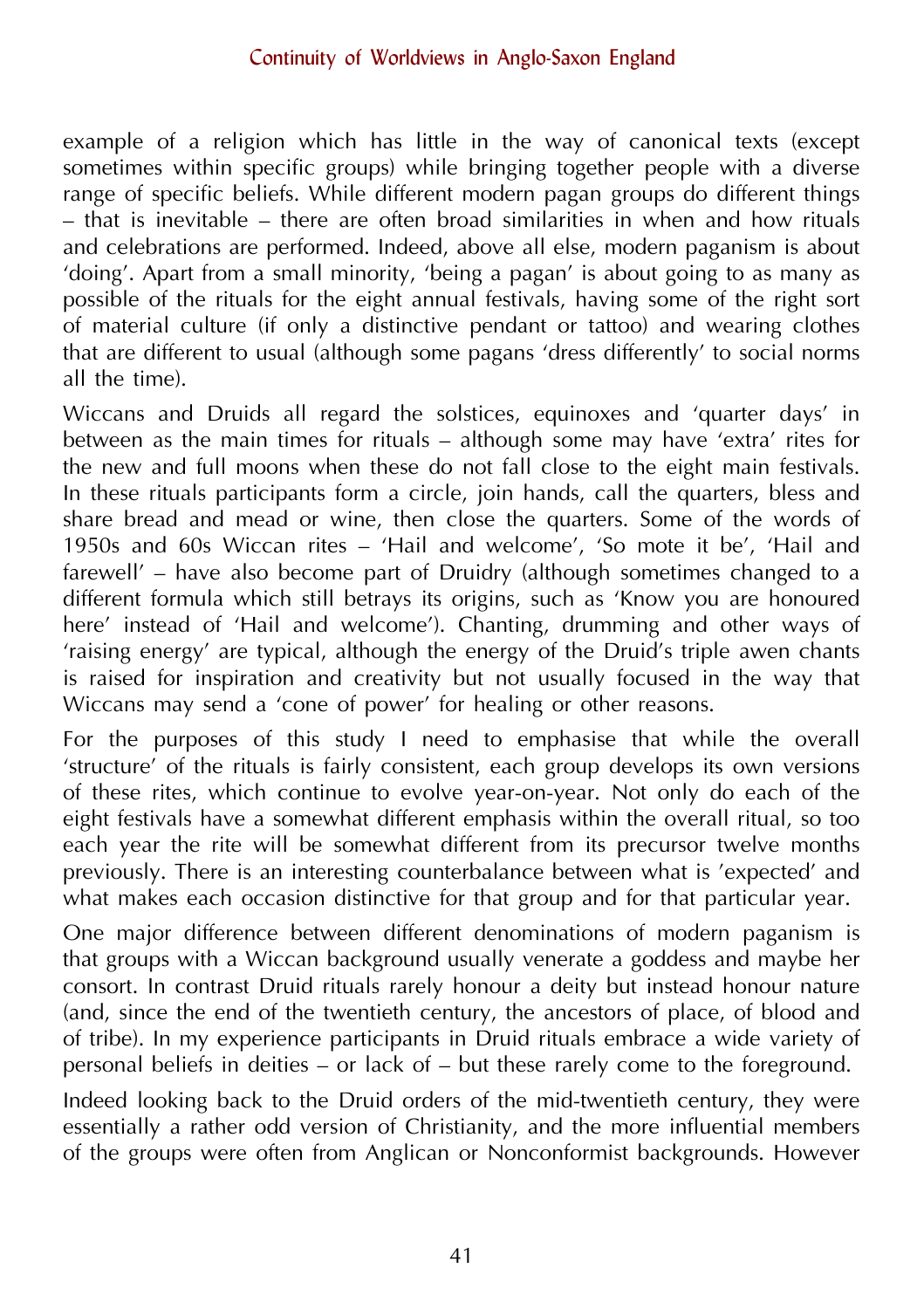

*Beating of the Bounds – a procession through Leyton Marshes, London, May 2009. Photograph by Mark Lewis. From* Days and Rites *(Lewis 2013).*

Christians – unless well and truly lapsed – are regarded with considerable disdain within Wiccan groups as part of the Wiccan 'mythos' is a deep polarisation between Christianity and a supposed pan-European medieval 'Old Religion'. The source of these ideas are two books by Margaret Murray published in 1921 and 1933. While offering an entirely imaginary account of medieval religion, Murray influenced a large number of widely-read writers, including D.H. Lawrence, Robert Graves, and T.S. Eliot. I dwell on this point simply because what pagans – Druids, Wiccans and others – *do* is broadly consistent, whereas what members of such groups *believe* is, on the one hand, left open, and on the other is based on a specific myth with a clear canonical text (even if not necessarily seen that way from the inside).

## 'Practising Christians'

A few moments thought reveals that Christianity too is as much about what congregations do as what they believe. Yes the beliefs are more formulated but such expressions as identifying as 'a practising Christian' make a clear distinction from people whose faith might be regarded as in some way less devout. Some denominations of Christianity 'do' more than others, with Catholicism being a lot more about 'doing' than, say, the bleaker end of the Protestant tradition.

Curiously while I am writing these paragraphs a steady stream of smartly-dressed people are making their way to the parish church next door. It is shortly before ten a.m. on a Sunday. But, as it is not just any Sunday in the year, but Easter Sunday the smart attire is in muted browns, greys and blacks. The underlying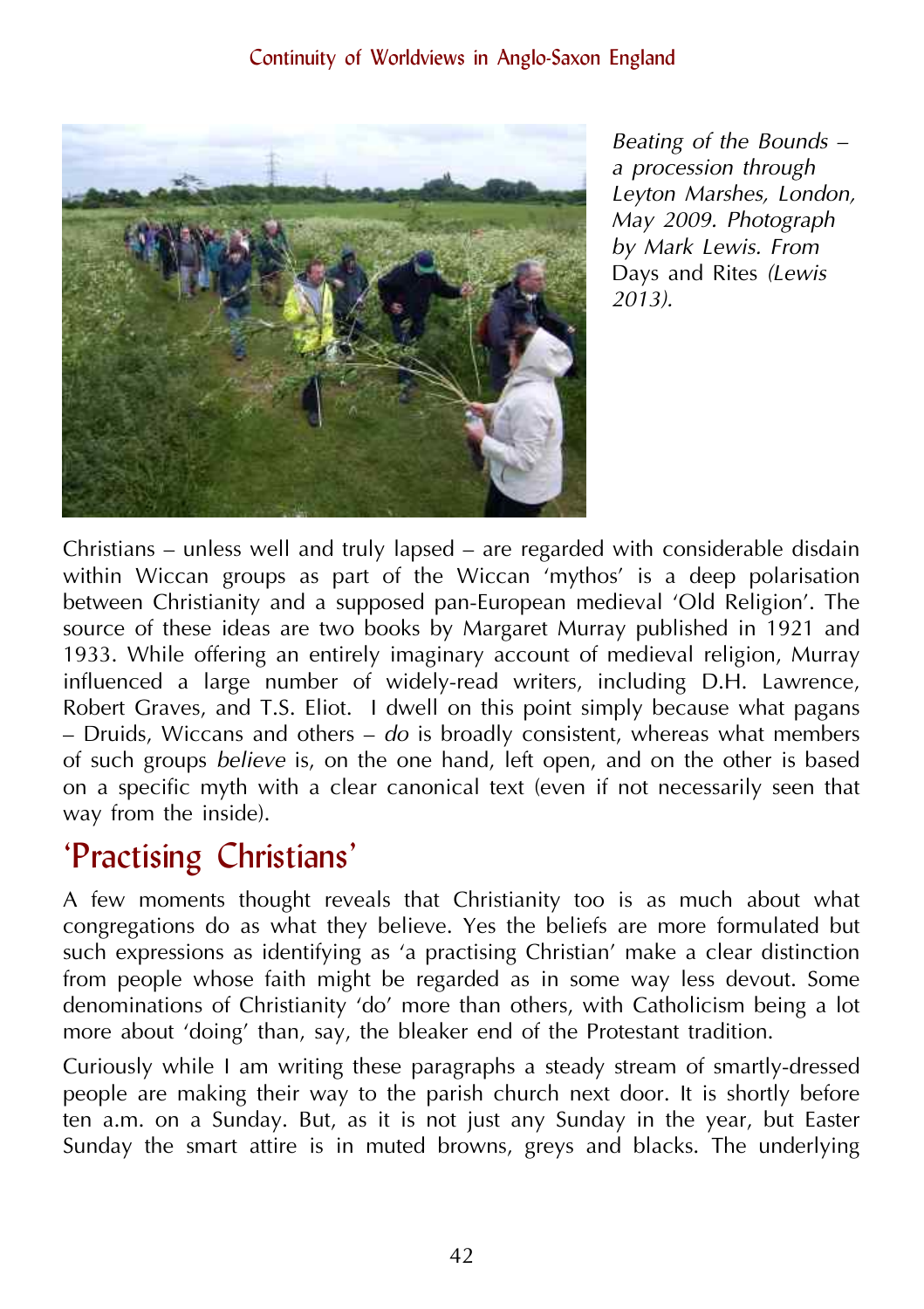tradition – of wearing one's 'Sunday best' clothes to attend services – is modified by a second tradition of wearing muted colours for Holy Week services. The church furnishings on the altar and elsewhere will be equally muted or even absent.

Mark Lewis's book *Days and Rites: Popular customs of the Church* provides a detailed look at just how diverse local practices are among modern day English Christians. From Walks of Witness during Holy Week through harvest festivals and Christingle services, practising Christians bring a lot of 'doing' to their believing. Interestingly, two of these traditions have only become established in Britain during the last fifty years and the oldest – harvest festival services – only goes back to the 1840s. However celebrations and blessings specific to individual parish churches are often older, with their roots in the eighteenth century or earlier.

## What is paganism? What was paganism?

If modern Christianity encompasses a broad spectrum of beliefs and practices then modern paganism is even more difficult to summarise (although academics such as Graham Harvey have effectively done so). From close-up the differences between groups and individuals make it difficult to see any overall 'togetherness'.

In many respects – including some of the fluidity about the nature of deities and such like – modern paganism is much more like Hinduism than any other major faith. This is not entirely coincidental. While most of what we now think of as modern paganism is a result of activities from the 1950s onwards, the pioneers themselves were developing their ideas in the first half of the twentieth century. At that time modern occultism – perhaps best-known then through the books of Dion Fortune – was matched by a widespread interest in Classical pagan deities, not least the god Pan (re-read one of the key experiences of Ratty and Mole in *Wind in the Willows* for just one example) and a broad awareness of the ideas of the Theosophy Society. This was founded by Madame Blavatsky (1831–91) who popularised Theravada Buddhism. But when a former vicar's wife who had lived in India, Annie Besant (1847–1933), became president of the Society in 1907 she brought to the fore her interest in Hinduism.

Besant was an enthusiastic lecturer on behalf of the Society and her ideas were usually well-received by audiences. As a result Besant's Hindu-coloured version of Theosophy became influential in the post-First World War era, and also ensured that Blavatsky's Buddhism reached a wide audience. Anyone attempting to write a 'family tree' of Western occultism and paganism needs to spend considerable effort looking at the influence of the Theosophy Society, together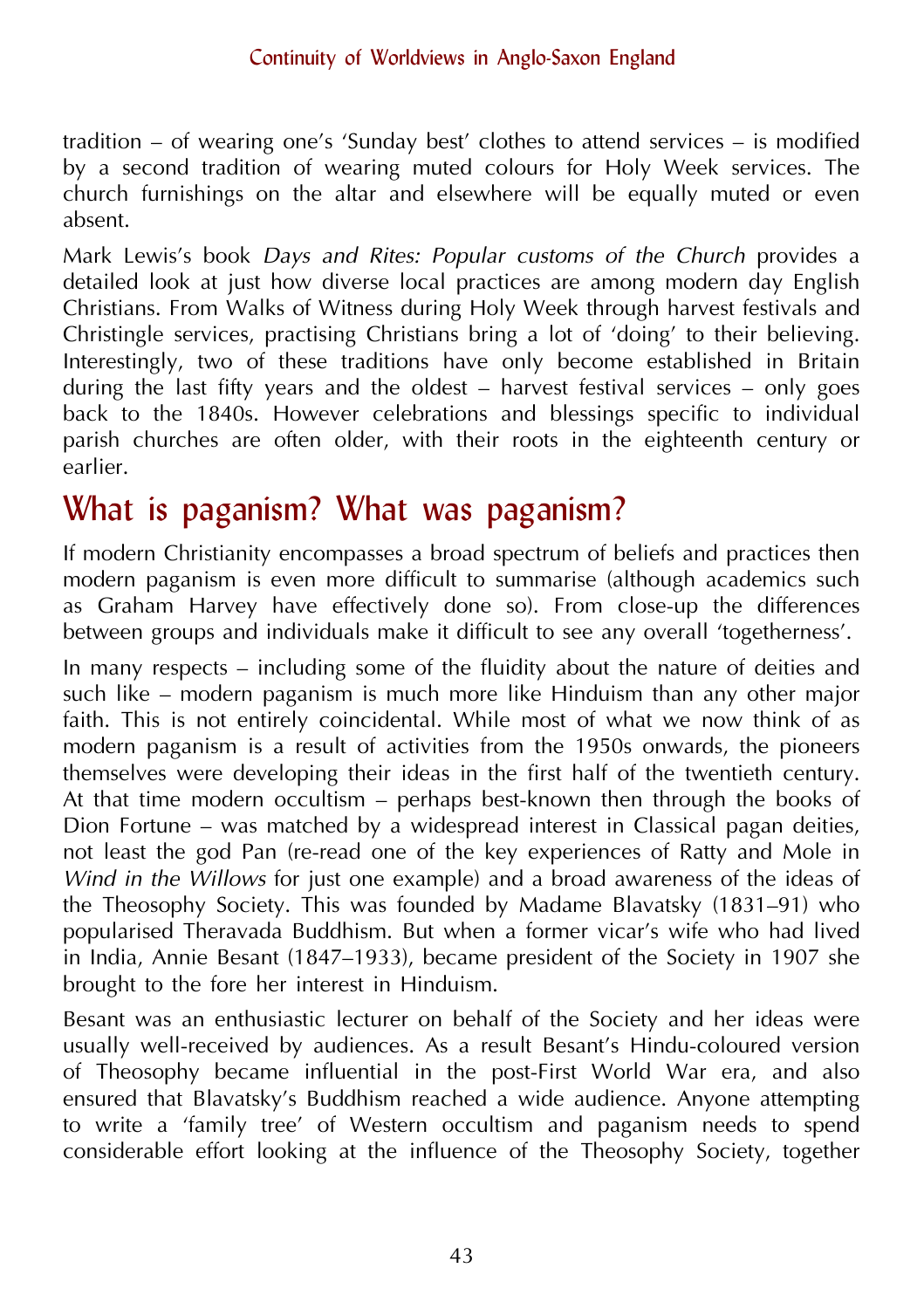

Left to right: *Madame Blavatsky; Annie Besant; Dion Fortune.*



with the original Hermetic Order of the Golden Dawn and its assorted successors. This is not the place to attempt this, but suffice to say that from this the melting pot of Western esotericism and Eastern 'wisdom' flowed many of ideas which are now at the foundations of post-Second World War paganisms.

While an 'over all' view of modern paganisms tends to see differences rather than similarities, an 'under all' view is quite different. The implicit ideas underlying specific expressions of faith or practice – the worldviews – reveal much more coherence. I will discuss some other examples later but, first, just one 'for instance'. As noted, modern paganism shares with Hinduism some of the fluidity about the nature and number of deities. It also shares a concern with 'doing' over specific beliefs. Yet there is a key difference between modern pagans and Hindus. It is also the same difference that separates modern pagans from all 'historic' pagans. However it is a difference that separates modern pagans from only some Christians, and then only in the last five hundred or so years.

## Modern pagans are all protestants

Modern paganism could only come about in a post-Reformation worldview in which the individual believes he or she has direct access to deity. Before the Reformation every Western religion held that ordinary people could only contact the deity – or, in the case of ancient Greece or Rome, the deities – through the appointed priesthood. Individuals required intercessionary saints to act on their behalf, a worldview inherited from pre-conversion practices. But modern pagans, unlike Catholics or devotees of Zeus or Jupiter, have a worldview in which they assume they have a hot line to the top.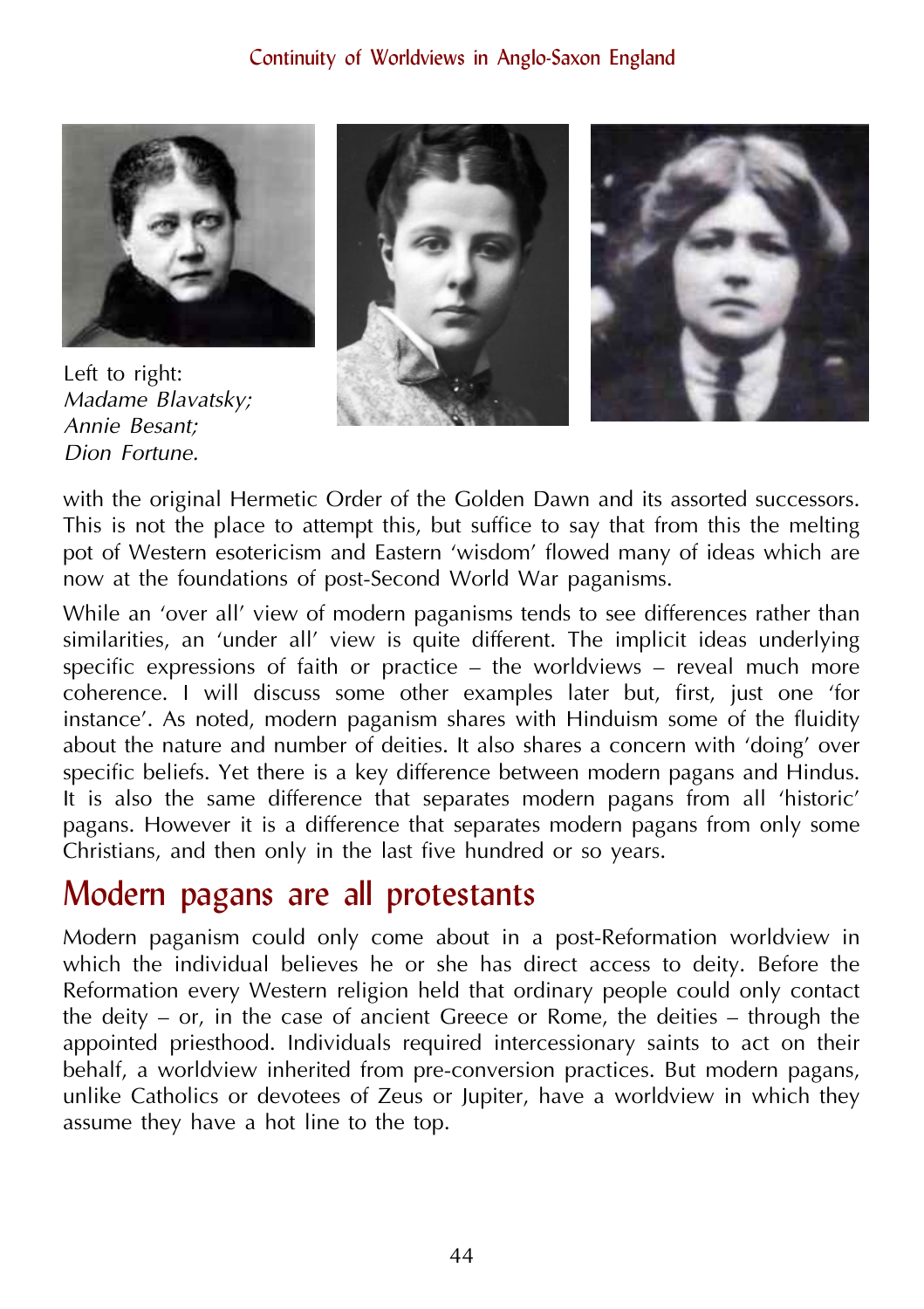## Back to ancient pagans

Frankly, if there is a degree of difficulty in trying to find coherence among the various forms of modern paganisms then there is much greater difficulty trying to lump together the whole diversity of pre-Christian practices across wide geographical areas. Even if we restrict our interest to those practices which immediately precede contact with Christian missionaries and make a broad distinction between Mediterranean paganisms and north European paganisms there is still a lot of 'it was mostly like this but sometimes like that' qualifications. And that's merely about what we think we know about these paganisms, which is only an infinitesimally trivial amount of what must actually have been happening.

If we think of pre-Christian religions as essential local practices with some shared worldviews then we risk gross distortions by using catch-all terms like 'paganism' to describe them all. The words 'pagan' and 'paganism' used in this catch-all way effectively go back no further than eighteenth century Neoclassicism. Yes there was a Latin word, *pagus*, 'the dwellers in the countryside' who did not follow predominately urban-based mystery cults such as Christianity and its more thriving competitors, such as Mythraism. But whether those rural dwellers thought of themselves as pagan is a more moot point. (See also The Twilight Age Volume Two for further discussion of *pagus*.)

Despite much muddled thinking to the contrary, traditional beliefs cannot be deemed merely as 'witchcraft' – although it would be naïve to think that 'spells' – for good or for ill – were not part of such traditional worldviews. I am inclined to agree with Stuart Clark's suggestion that Christianity 'invented' witchcraft – on the basis that originally it was heresy to believe in witchcraft and then, with the



*The modern bridge at the site of the eponymous ford at Manningford, Wiltshire. The watercourse is the Wiltshire Avon, which flows past Stonehenge and into the Solent.*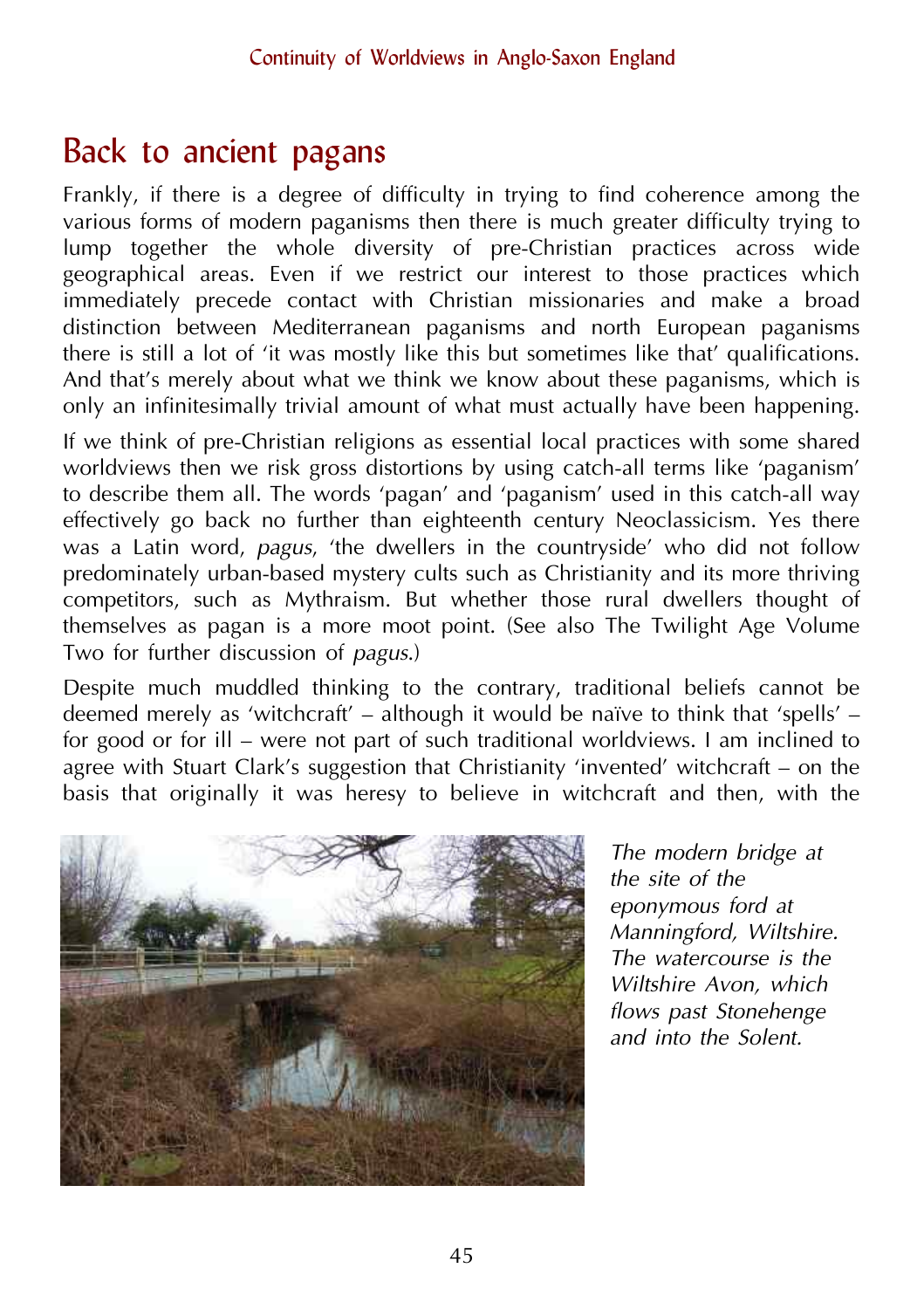Inquisition, it became heresy not to! Carlo Ginzburg has succinctly argued that the Inquisition changed popular practice, at least in Italy. However, while all such research helps explain modern worldviews about witchcraft, all such developments are a long time after the Anglo-Saxons.

In Anglo-Saxon England social identity was expressed in the word –*ingas,* which means the 'people of', as in various place-names. I am writing this in the centre of a territory associated with the Cannings – the people of Cana – revealed by the modern village names Bishops Cannings and All Cannings. Cana was the founder of the lineage, the original tribal leader acting as a minor king. To the south are several villages named after Manningford – the ford of the people of Mana (the similarity of Cana and Mana suggests they were related). Nearly every English county provides examples of  $-\frac{1}{n}$  *examples* in settlement names, such as Dorking, Barking and Malling. Almost every one refers to a 'founder', a tribal leader. (See The Twilight Age Volume Five for more extended discussions of Anglo-Saxon founding fathers.)

And, just as the head of household in Scandinavia or among Jewish communities is responsible for leading religious rituals – although can hire in specialist help for the bigger events – so too Cana and Mana and their great many contemporaries would have been leading or facilitating the relevant rites. A close examination of the Old English literature reveals that such leaders – whether referred to as a *hlaford, þeoden* or *cyning* – were the ones who most often sought intercession with the deities. Whether the indigenous British still maintained their own rites, and the extent to which there was any influence between them are wide-open questions for which there seems to be no way of answering.

However there is little, if any, reason to doubt that what we lump together as Anglo-Saxon 'paganism' was just as diverse as the various local practices we lump together as, say, Hinduism. Each tribal leader would no doubt have 'ritual specialists' who had something of the status of the later bishops. We even know the name of one of them – Coifi, who served Edwin in Northumbria. But most probably those 'pagan priests' followed quite closely what the king wanted them to do. Quite plausibly large parts of pre-conversion England was a patchwork of 'micro-pagandoms' the size of Rutland, or somewhat bigger in less fertile areas.

Such early Anglo-Saxon local 'pagandoms' are almost certainly the successors to much older local 'pagandoms' of a similar size. Although whether they have more-or-less the same boundaries as their older precursors is a much more open question. The evidence for Rutland is exceptional and may indeed be the exception. In complete contrast, the Canningas tribe seemingly occupied a region of Wiltshire which went from *centre to centre* of former Roman *regios*;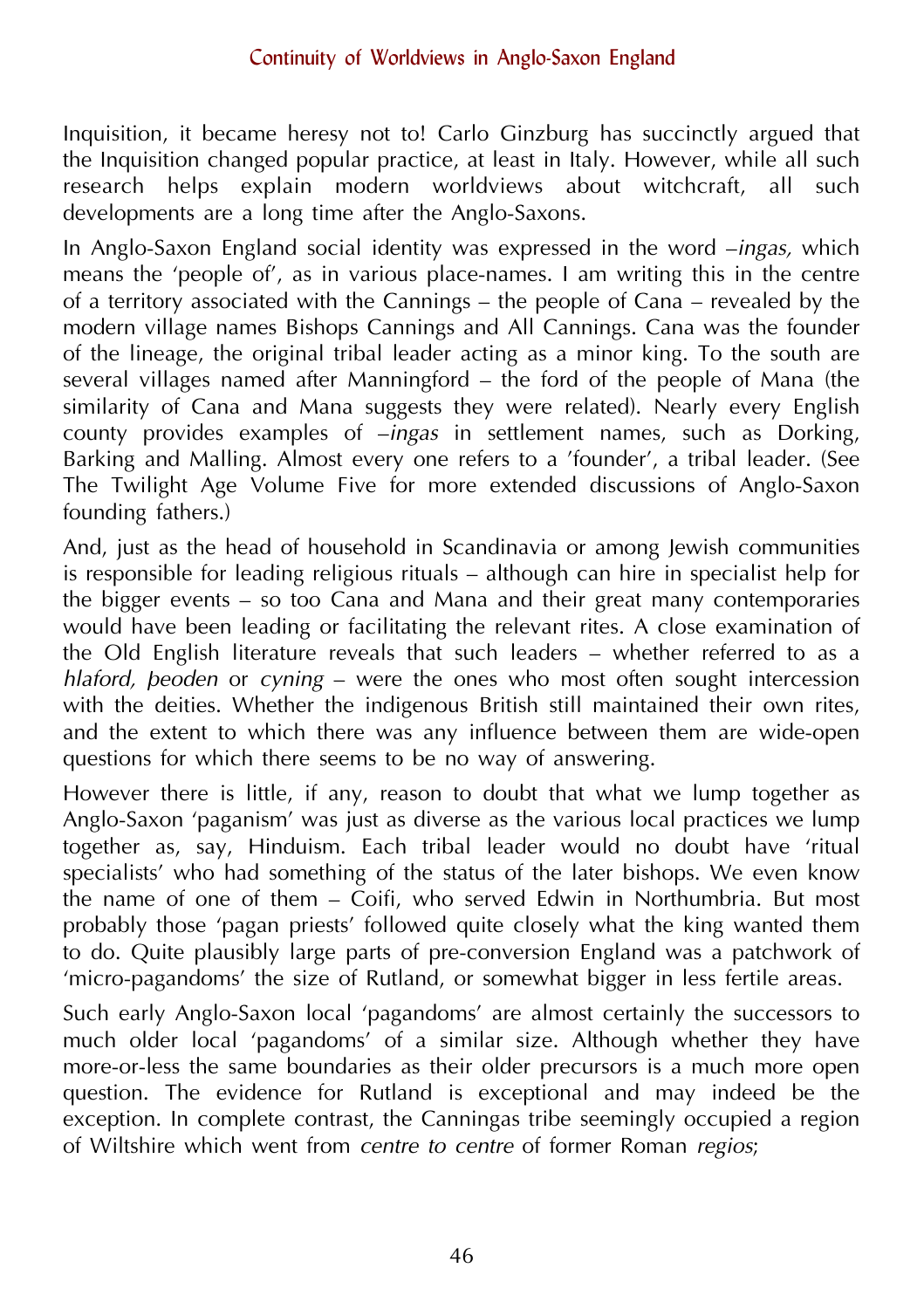The underlying reasons for the variations between 'pagandoms' is wide open to speculation. It may simply be a natural process of maintaining local or family/clan traditions. However, possibly – although not inevitably – the differences might reflect deeper ethnic identities, whether a contrast between indigenous continuations of Romano-British traditions or variations between Angles, Saxons, Jutes, Frisians and so forth. No matter what the origins of the differences might have been, presumably 'borrowings' – perhaps as a result of inter-marriage between such groups – just made everything more varied. Yet despite steady change in pre-literate societies there would be an underlying conviction that 'We've always done it like that here'.

For present purposes I do not want to even attempt to resolve all the issues associated with the notion of 'micro-pagandoms', or even propose that the neologism is helpful. What I have hopefully achieved is to dispel any prior beliefs of an organised religion which we could refer to simply as '*the* paganism of the Anglo-Saxons' and instead sow the seeds of the notion that modern use of the plural word 'paganisms' is a handy – and necessary – abbreviation for a great diversity of local practices. My evidence is both from Hinduism – another 'catch all' term for what are, before the independence movement, in essence local practices – and from the later medieval period in England where each diocese maintained its own traditions for the liturgical year.

However, just as the local practices of Hindus and medieval Christians are influenced by an underlying worldview, so too there is an identifiable north European worldview. But to simply refer to this as 'pagan' is to grossly oversimplify the situation. But before I return to this central issue, I want to draw attention to some different evidence.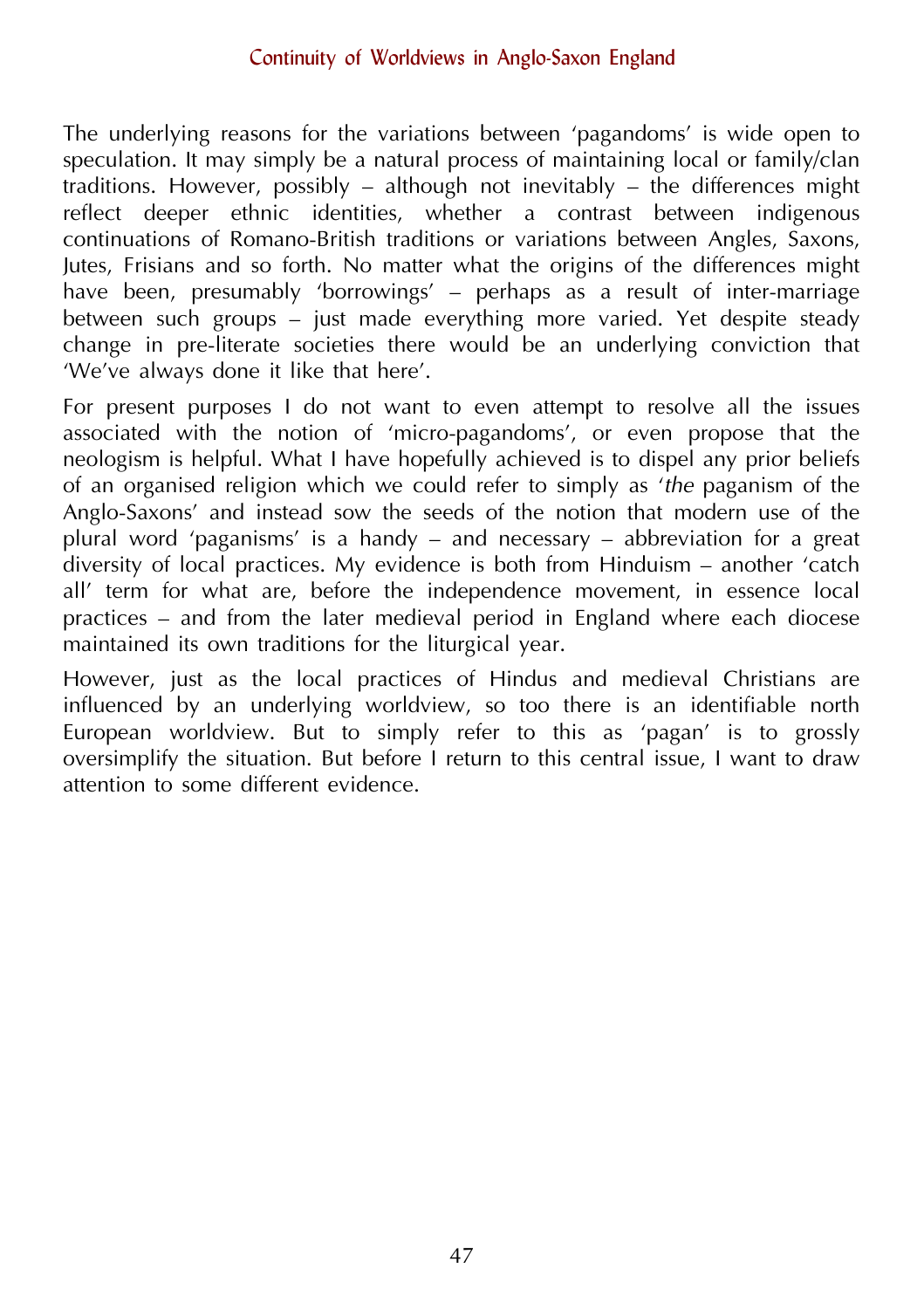# Chapter Three

## More dead than alive

Archaeological evidence for the Anglo-Saxon period is tricky. Houses and even high-status buildings such as royal 'palaces' and churches were built of wood with thatch or turf roofs. Pottery was at times non-existent and even when it was made any surviving shards provide only broad evidence for dates. Metal is used but rarely survives on domestic sites – and is even rare when major religious establishments have been excavated. Recycling of scrap metal must have been thorough!

Enough digs have been done to show that Anglo-Saxon life varied both regionally and over time. And there were clearly variations in social status – albeit the lives of the most lowly, such as slaves, are to all intents and purposes invisible to archaeologists. So we can piece together something about Anglo-Saxon lives but rarely feel with are seeing more than a fragmentary picture.

But, elusive as the evidence for living Anglo-Saxons is, every one of them died. While not everyone's remains have been discovered by archaeologists it is fair to say we know far more about dead Anglo-Saxons than living ones. Large cemeteries – sometimes all inhumations, sometimes all cremations and, more rarely, a combination of both rites – have been excavated. The skeletons tell us about the age and general health at the time of death. Grave-goods – or the absence of them – tell us something about their status. Or, pedantically, the status which their still-living relatives wished them to take into the afterlife.

While there must, inevitably, be some correlation between a person's grave goods and the objects they used or treasured while alive, we must assume that what was buried with them was selected by their relatives. Some items – such as jewellery – may be old enough to be heirlooms. Indeed they may show wear or even repairs which reveal them to be 'much loved'. Other items, such as a spear in the grave of males, denote social status and are presumably placed in the grave as part of deeply-rooted traditions. But the presence of pots – sometimes already damaged – suggests that there was an element of 'tokenism' to what was included.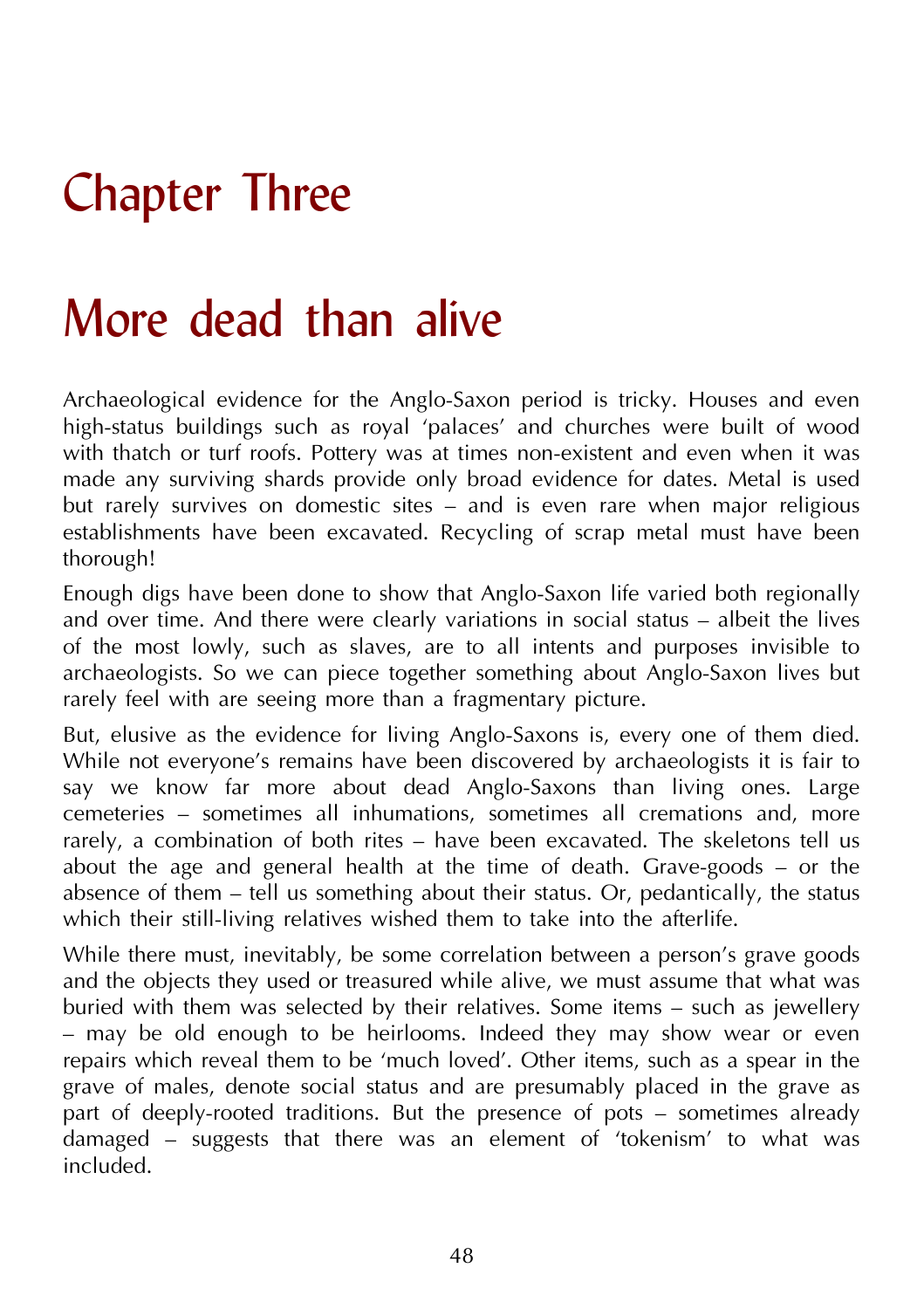*One of over two dozen Anglo-Saxon burials excavated in 2012 at Barrow Clump, Wiltshire.*



There was a time, not so long ago, when archaeologists assumed that cremations were non-Christian, as were inhumations with grave goods, whereas the absence of grave goods denoted post-conversion burials. A predominately east-west burial, with the head at the west, was also taken as a clue to the person being Christian. But the excavation of cemeteries which predate conversion suggest that all such 'rules of thumb' must be amputated. Similarly a smaller number of excavations of early Christian sites show that the east-west 'rule' is secondary to orientation with a focal building – presumably a small church – which may or may not be exactly east-west as these buildings often align a little north of due east.

While there are enough local variations in England which make comparisons with Ireland risky, there is documentary evidence that in late seventh and early eighth century Ireland cemeteries were family or clan based, rather than faith based. The shorter of two similar accounts of St Patrick travelling around translates as

[St Patrick] came to Findmag in the territory of the Maine and found there the sign of the cross of Christ and two new graves, and from his chariot the holy man said 'Who is it that is buried here?' and a voice answered from the grave 'I am a pagan'. The holy man replied: 'Why has the holy cross been placed beside you?' and again he answered 'because the mother of the man who is buried beside me asked that the sign of the cross be placed beside her son's grave. But a stupid and foolish man placed it beside me' and Patrick leaped from his chariot… pulled the cross from the grave and placed it over the head of the baptised man…

(Bieler 1979: 155–7)

So, in Ireland at least, mixed faith cemeteries were normal.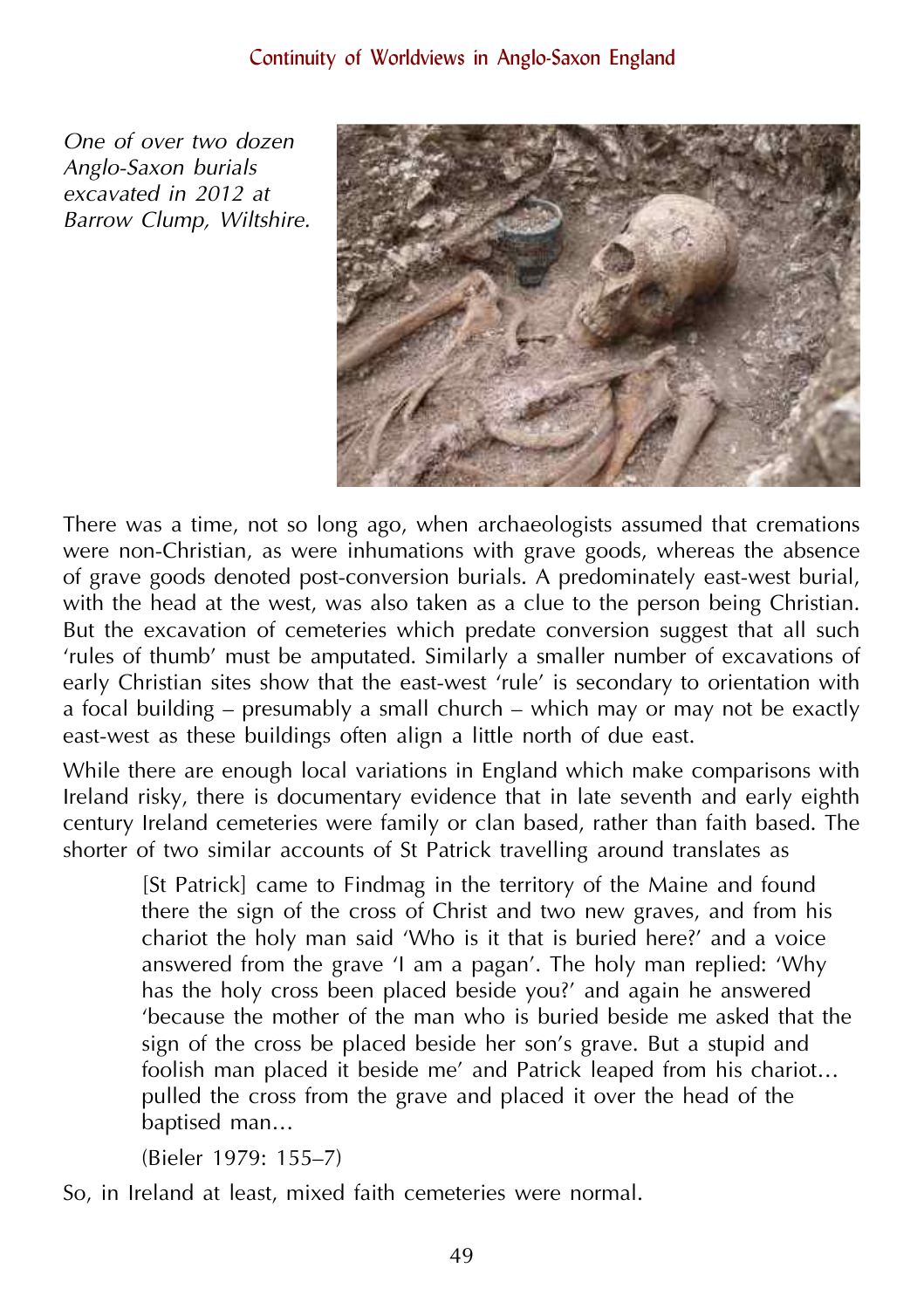

*A Google Maps aerial view annotated with the known and presumed positions of the pre-Domesday manors in Wymeswold, Leicestershire. (From Trubshaw 2012.)*

Then we lose sight of dead Anglo-Saxons. Instead of cemeteries near or on the boundaries of settlement areas something radically different starts. The dead are buried right in the midst of the living. That, of course, is only possible once people start living in nucleated villages rather than dispersed farmsteads. A whole new era of English history opens up by about the tenth century. And, despite all the changes over the last two hundred years, it is an era which still shapes how we live. Most of the roads in England came into existence to link together Anglo-Saxon villages. Most of those villages have a parish church and associated graveyard. The street plan may offer evidence for the relative status of the original manorial lordship (see Trubshaw 2012 Appendix 2 for an example).

However, because we still live where later Anglo-Saxons lived and for centuries have reused the graveyards they inaugurated, archaeologists rarely get more than a 'key hole' view of the lives or even deaths of these people who shaped much of England. And they shaped not only the landscape of villages and roads, they shaped our national religion. Furthermore, these people also set into place the language, the political administration and legal system of the country, albeit all subsequently evolved more-or-less steadily over the centuries.

## Digging up beliefs

Archaeologists can dig up all sorts of evidence about the past. States of preservation can vary considerably but, overall, much can be gleaned about the material culture. But one realm of evidence never survives – evidence for intangible culture, such as beliefs. Or at least that is the way things used to be. But in recent decades archaeologists investigating the earliest phases of human evolution have begun to speculate about how changes in the way early humans thought affected the evidence available to archaeologists. This is termed 'cognitive archaeology' and has proven to offer fruitful – if invariably contested – insights.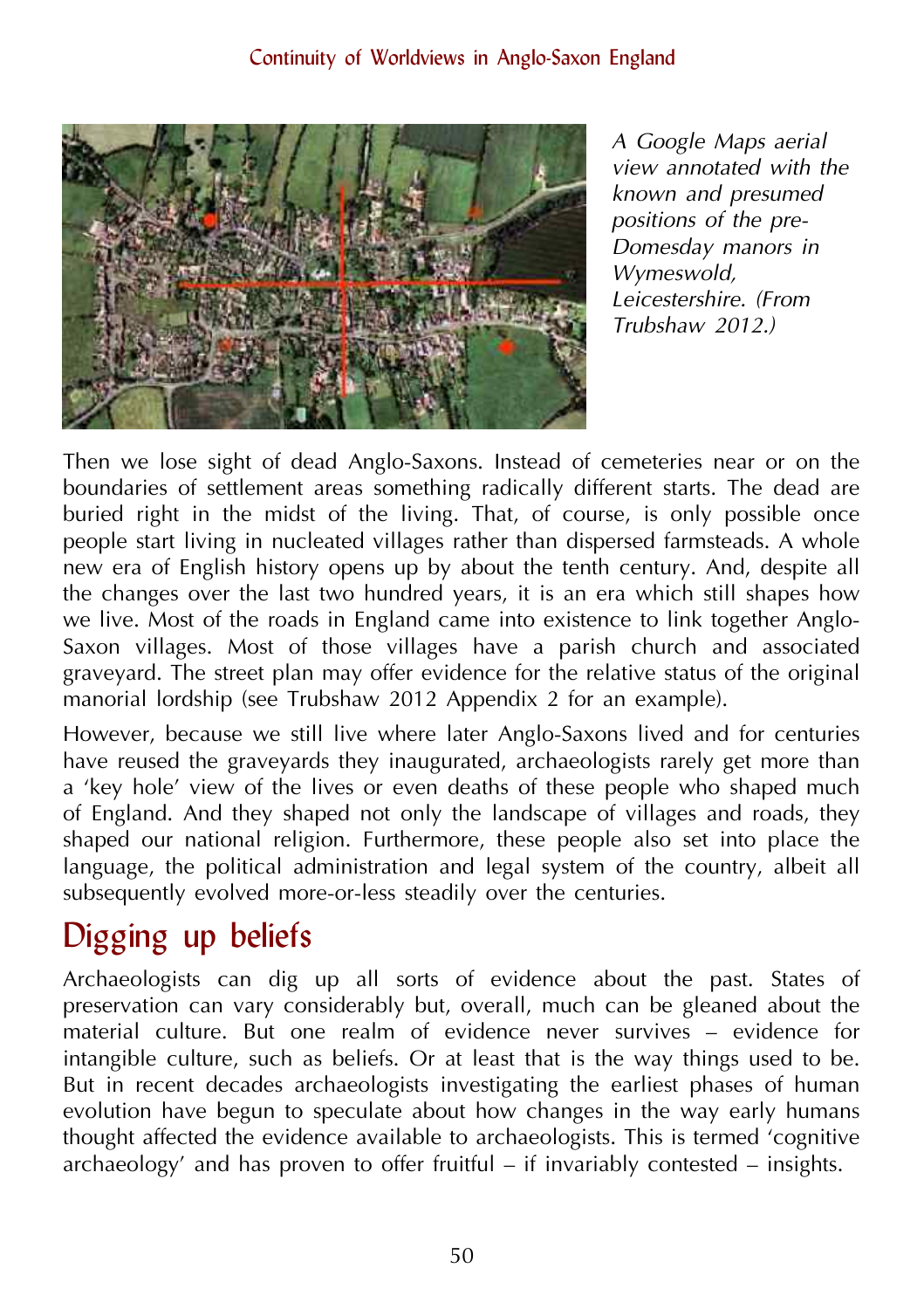So useful has cognitive archaeology been to paleoarchaeologists that those dealing with more recent periods have said 'We'll have some of that too.' So little surprise that some of the leading names in Anglo-Saxon archaeology have taken just such a cognitive approach, qualified by the recognition that '… we know that even the best archaeology provides no open access to the mind.' (Carver *et al* 2010: ix) These are the prefatory words of Martin Carver, Alex Sanmark and Sarah Semple to a book called *Signals of Belief in Early England: Anglo-Saxon paganism revisited*. It is a collection of papers from three conferences over the preceding five years.

These papers look at a number of archaeological topics – sites of 'temples' and water-based 'shrines', evidence for high-status domestic houses or halls, animals depicted in art, and animal remains left after butchery and cooking. And, inevitably, burial practices. So far, fairly predictable. But their approach is more novel. As the preface states, they assume that 'what people believed, whether pure reason or intellectual mish-mash, was expressed in their material culture' (Carver *et al* 2010: ix) so can be recognised by archaeologists. However they are careful to emphasis that they are not recording or studying the beliefs directly but only the 'signals of belief' – hence the book's title.

These papers confirm that such signals can be clearly recognised. Furthermore they reveal that beliefs varied from place to place as well as over time. And, this is where things get a little radical compared to preceding interpretations, Carver and his colleagues no longer assume that there was an 'underlying consistency' with local variations. Instead:

Since every community is likely to have its own take on cosmology, there will be many hundreds of communities to study before an underlying system  $-$  if there was one  $-$  is to emerge.

Our premise is therefore that paganism was not a religion with supraregional rules and institutions but a loose term for a variety of local intellectual world views… More controversially, we extend the same courtesy to Christianity. Although insisting on its universality, Christianisation too hides a multiplicity of locally negotiated positions, that probably did not amount to a religion (in the orthodox sense) until the 8th century or later. Neither paganism nor Christianity are treated here as independent agents, out to confront and better each other.

(Carver *et al* 2010: ix)

There is much in the second paragraph which should now be familiar after reading the previous two chapters. Indeed if seeing Christianity as local world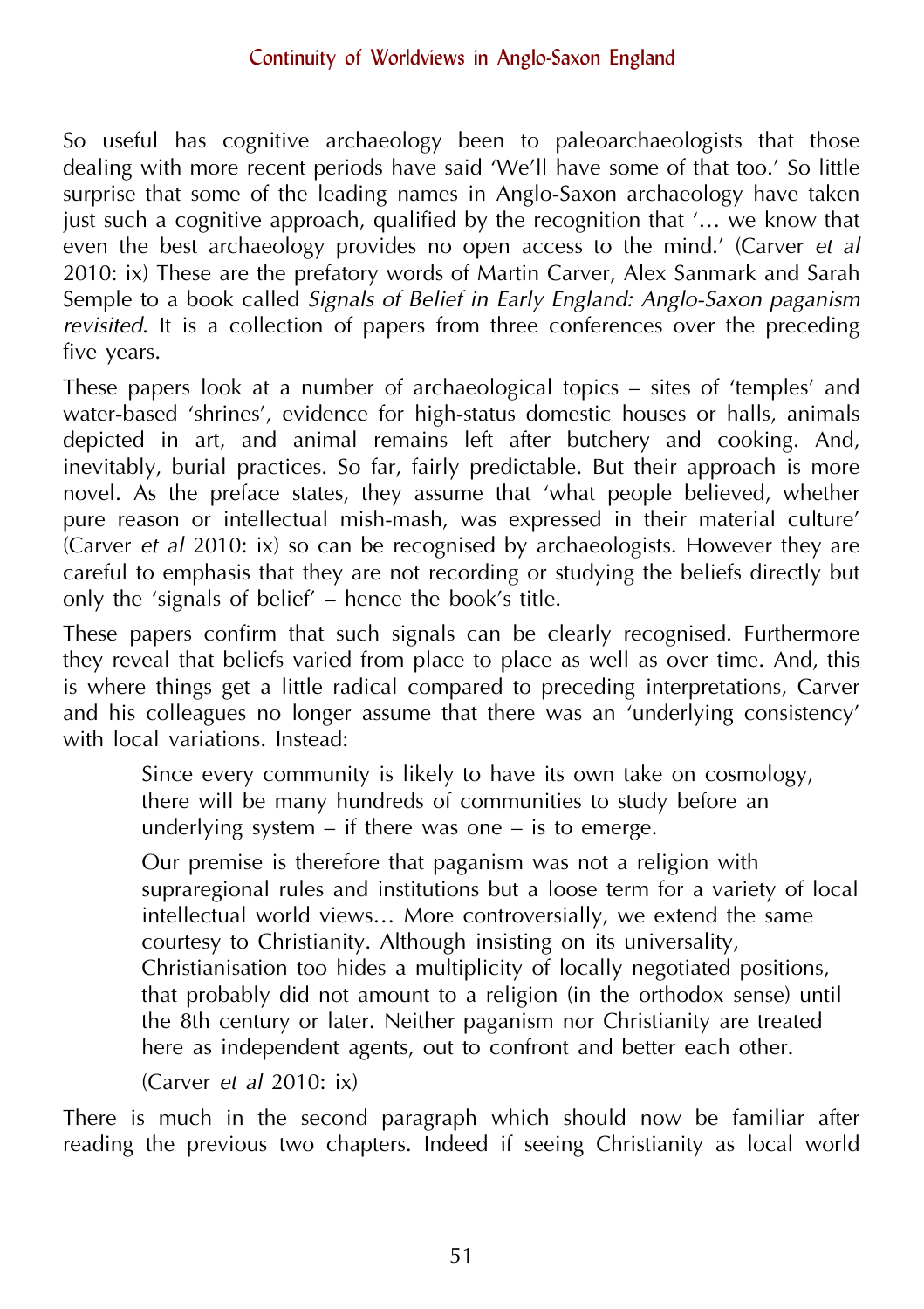views is 'controversial' to Carver's fellow archaeologists then it suggests they have not been paying sufficient attention to Dark Age historians over the previous twenty years. What is clear is that these archaeologists have adopted a view of conversion-era England which is from a similar perspective as James Russell's 'Germanization' of Christianity in northern Europe – with the open-mindedness to look for evidence of 'signals of belief' rather than a simplistic distinction between paganism and Christianity.

In place of simplistic notions, the papers challenge the way the word paganism has been used as a broad cultural and chronological label. They draw upon previous studies which sought to understand pre-Christian beliefs though animals in art, mortuary symbolism, unusual grave types, evidence for shrines, and even the archaeology of settlements to reveal what seems to be much more idiomatic 'pick and mix' attitudes to matters of religion. As Ronald Hutton recognises in a splendid afterword to the book, the contributors have done a fine job in redefining the questions which can be asked of the archaeological evidence – but they have barely begun to answer in detail many of these new lines of enquiry.

The ideas which form the later chapters of this study came about as a direct result of reading *Signals of Belief* and realising that the ideas initially developed by James Russell from essentially historical sources also work well when used to interpret the archaeological evidence. My own interests cover iconography – principally the imagery used on carvings – and, as explained, extend beyond religion into the realms of cosmology and worldviews. Neither carvings nor deeper aspects of cosmology form the focus of the papers in *Signals of Belief* – although that, I consider, is a reflection of the relevant scholar's research interests rather than any fundamental reason for their being excluded.

Since the first edition of this study was published in 2013 I have continued to explore iconography and cosmology, and also used the same 'worldviews' to look at the topography and toponyms of Anglo-Saxon England. The result was initially a website called Anglo-Saxon Twilight (www.indigogroup.co.uk/twilight) and subsequently The Twilight Age series of PDF publications. Little, if anything, of what I have published fits under the rubric of 'cognitive archaeology', yet that paradigm forms one strand of the distinctly interdisciplinary methodologies which I attempt to combine.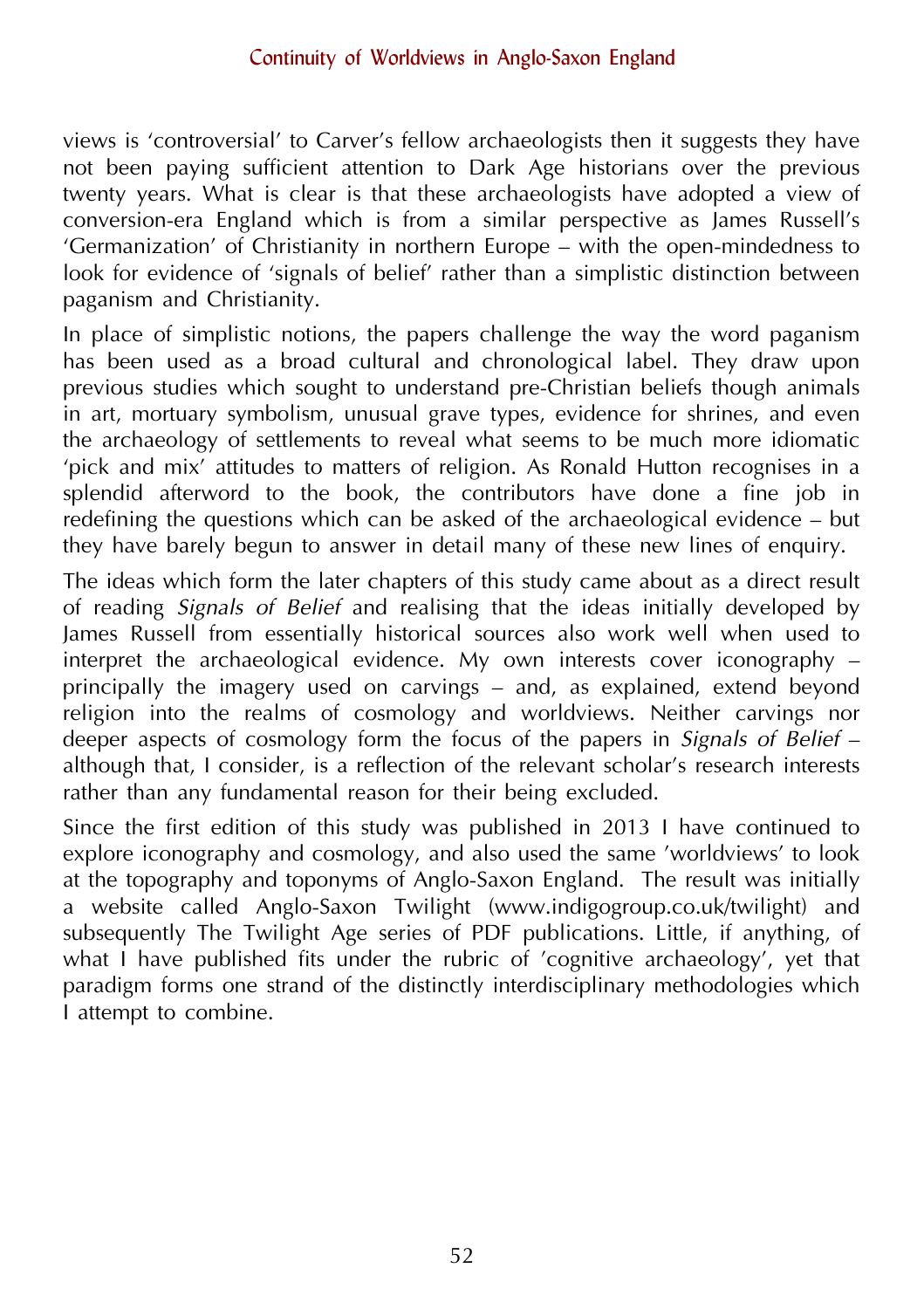# Chapter Four

## Howlanguage reveals – and limits – our worldviews

In the first edition of this work Chapter Four was devoted to a discussion of how *weohs* and *stapols* evolved in Christian crosses. Those ideas have grown considerably and now form Volume Three of The Twilight Age series. In essence, although the evidence is iconographical rather than documentary or archaeological, my suggestions seemingly fit well with Carver *et al*'s attempts to use surviving material culture as the basis for understanding the thinking of the people of made and used those artefacts.

What happens if instead of looking at the archaeological evidence from this perspective we look at the historical record from a similar perspective? Well firstly we have difficulty – the evidence comes to us from the writing of senior clerics and legal scribes. They offer neither a neutral nor complete view of a society where, based on the archaeology, there was considerable local diversity of culture and successive 'waves of change'.

However these documentary sources do offer a somewhat less biased and more complete perspective on the way languages were used at the time – whether English, Irish, Welsh or Latin. Existing words simply acquire new meanings. For example, in Old Irish the word *érlam* is used to refer to a patron saint. But previously it meant 'god of the tribe' or 'tutelary deity'. Similarly the Old Irish word *cretair* denotes a Christian relic – but previously referred to an amulet. In a similar manner the Old Norse word *gipta*, which has the sense of 'luck', shifts smoothly from pagan to Christian contexts. More subtle examples of such 'recycling' of words will follow later.

Academics who make up departments of 'cognitive linguistics' have clearly established over the last few decades how we can begin to understand many of the underlying assumptions of a society by analysing the structure of language and intrinsic metaphors (see Turner 1996 and Fauconnier and Turner 2002 for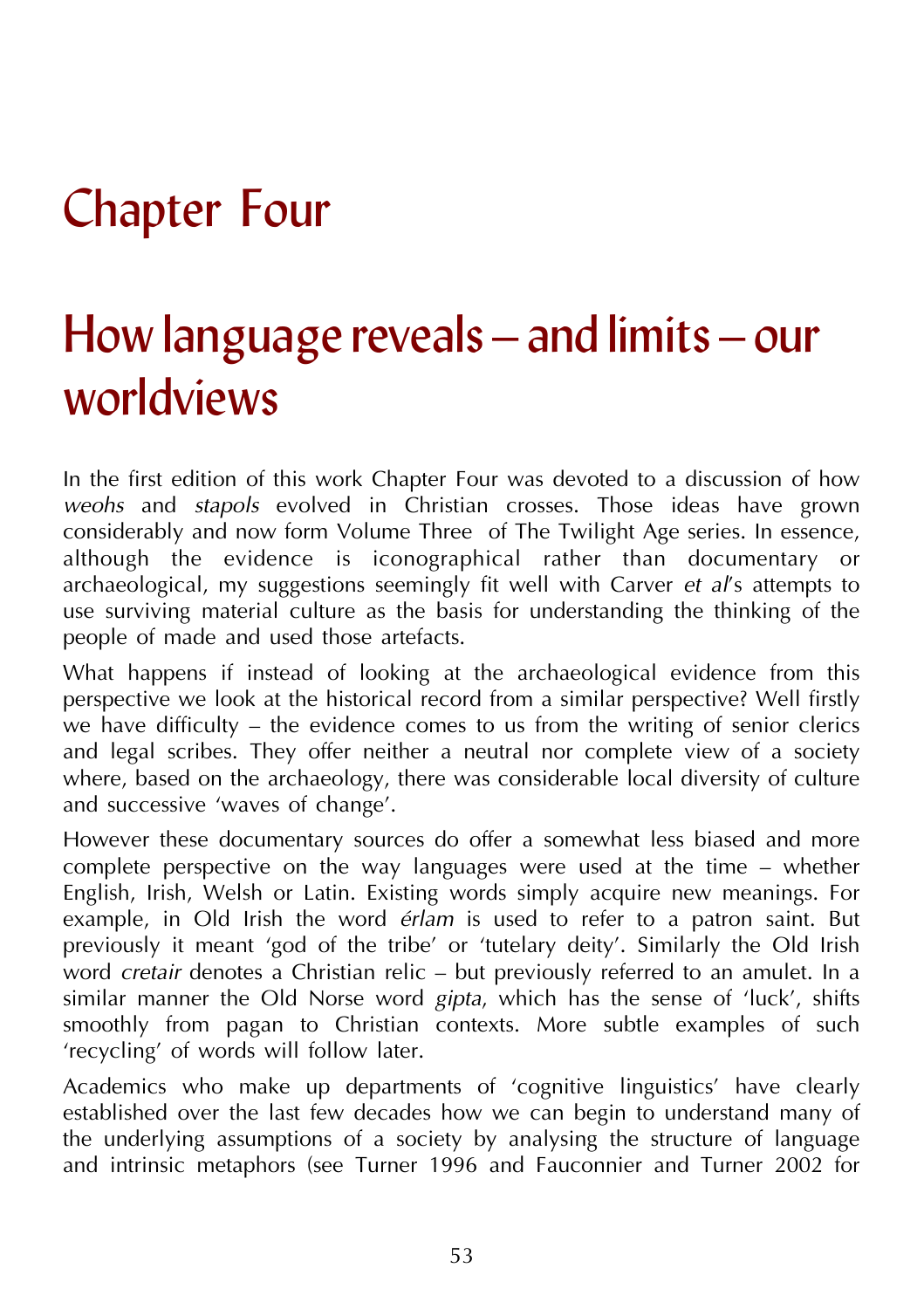readable introductions, or see the various works of George Lakoff if you prefer to jump in at the deep end).

Approaching such linguists from, as it were, the other end of the path, are the mythographers who attempt to understand the cosmologies of traditional societies. They use not only the overt content of the stories and legends which make up a corpus of myths but, to an even greater extent, similar linguistic analysis to reveal the 'deep structures' of a culture.

What is most fascinating about the 'deep structures of language' is that they pass, as it were, underneath the radar of conscious thinking. We are so used to what commonly-used words signify that we rarely stop to think about those meanings. And few people have the vantage point to see that the meanings inherent in the words of one language group do not match words in a different language group. The exception would be people who are bilingual in an Asian language, such as Chinese, and variants of Indo-European languages, such as English. For example, even 'verbs' and 'nouns' merge into one another in Chinese, and tenses – the sense of future and past in a statement – also translate poorly into Western languages. And that's before we even begin to translate words such as 'religion' or 'heaven', which had no counterparts in Chinese (until phrases like 'ideological doctrine' were invented to translate the Western term 'religion' – what we might want to call 'religion' in China is referred to in Chinese by terms which translate more-or-less as 'customary practices').

Leaving all such generalised thinking about cognitive linguistics to one side, I will focus my attention on a small number of examples in Old English and Latin. These suggestions are, to my knowledge, original. I did not set out purposefully to find these examples, they just 'revealed themselves' as I was reading various books about Anglo-Saxon England and Migration Era Scandinavia soon after I had read *Signals of Belief*, with the specific suggestions of *continuity* of religious activity across what has hitherto been regard as a sharp divide between pre-Christian and post-conversion outlooks.

There is considerable overlap with Volume Two of The Twilight Age. In general the scope of that work is wider while these remarks deal with a smaller number of examples are more detail.

## From *óðr* to *potentia*

Firstly I would like to look more closely at the Old Norse word *óðr* (pronounced 'oo-ther'). *Óðr* is perhaps what is 'in' the god *Óðinn* – he is '*óðr inn'*, literally 'full of *óðr'*. Indeed there is a minor deity – seemingly distinct from Óðinn – who is known simply as Óðr (Tolley 2009: 453–4). However most of the references to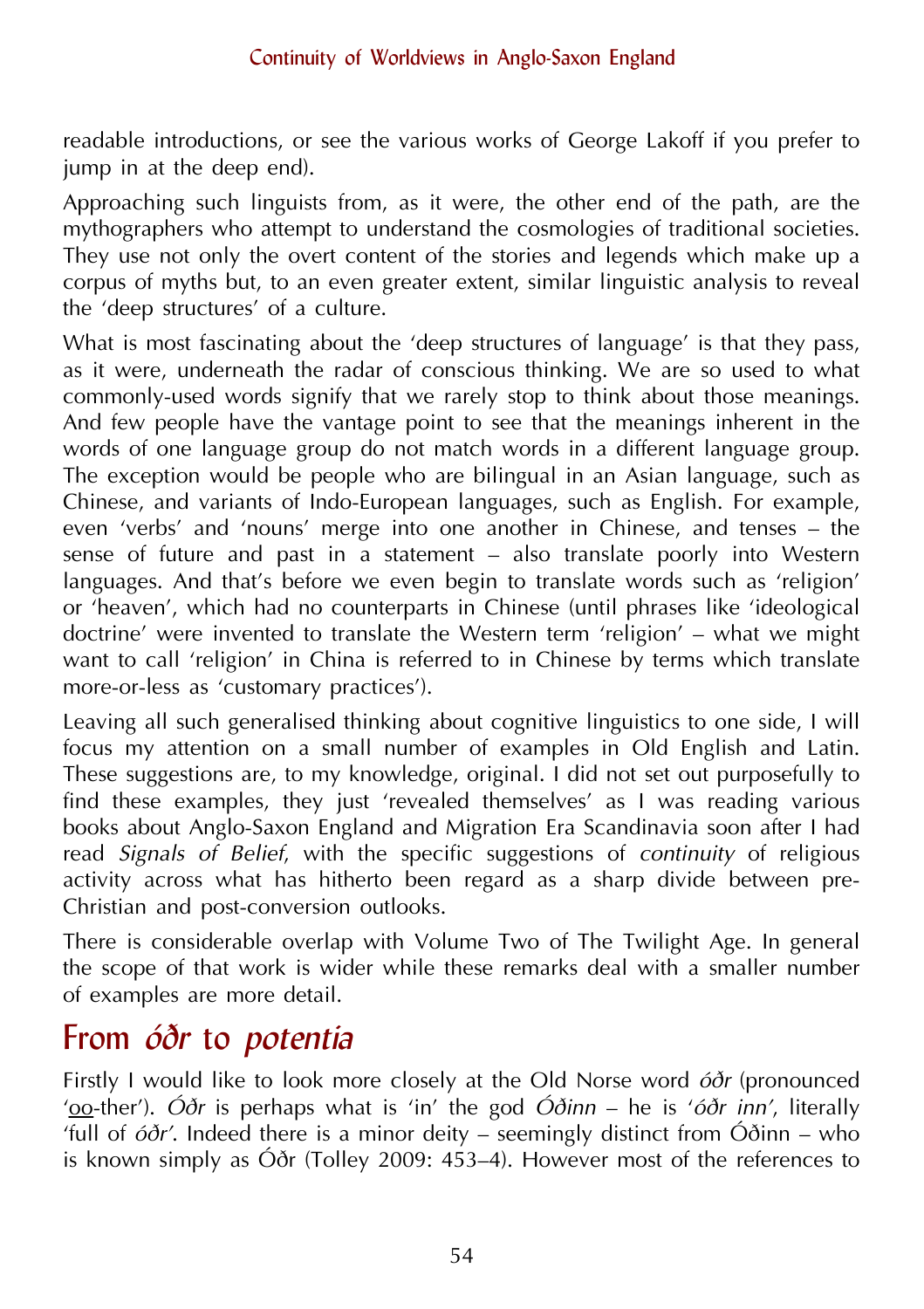*óðr* in the sagas – and there are plenty of them – are to a something rather than a someone. The frequency of *óðr* in the original texts is hidden because translators use a variety of modern words, such as 'spirit', 'breath', 'prophecy' and 'inspired utterance'.

All the ways in which *óðr* is used in the sagas are consistent with the notion of a sense of power manifesting *through* someone or, more rarely, something. Clive Tolley, after an exhaustive discussion, considers that the primary sense of *óðr* is 'spirit affording intellectual inspiration' (Tolley 2009: 180).

There is an Old English word, *ond* which seems to be derived from the Old Norse *ond* and *andi* which are both variants of a word meaning 'breath'. In Old English *ond* is used to translate Christian notions of 'spirit', but pre-Christian contexts the word denotes 'life-force' (Tolley 2009: 179–80; Pollington *et al* 2010: 425–6). If there is a counterpart to *óðr* in Old English then it is perhaps *ond*, but the pre-Christian examples are too few to offer any nuanced understanding of the word. What is even more confusing is that *ond* appears very frequently in Old English – this is the homophone which gives the Modern English 'and'! Therefore to play safe in the following discussion I will use the Old Norse word *óðr* rather than its possible Old English counterpart *ond*.

Was the 'spiritual power' of *óðr* thought to manifest through *woehs* and *stapols*? And before you dismiss this as wishful thinking, consider that after the conversion the power of Christ – his *potentia* or 'potency' – was considered to manifest through the bones and other relics of saints. Indeed it was this same *potentia* that was 'channelled' by the clergy during the Mass and to bless or heal people or even animals. Indeed a brief moment's thought about early medieval Christianity, not only in England, will lead to the recognition that the only difference between a high-ranking priest and a saint is that the latter is dead. A longer thought about the ontology of the time would hold that the saint was *not* dead. Instead he was now living in the Otherworld rubbing shoulders with the real 'powers that be' – so ideally placed to respond to intercessionary prayers for benefactory changes. Local canonisation was so commonplace that almost any bishop or abbot could expect the honorific 'saint' within a few years of his demise. What was revered about these local saints was the *potentia* or 'potency' of their shrines and relics.

Just how much difference in worldview is there between a priest or saint transmitting the 'potency' of Christ and *weohs* and such like 'transmitting' the *óðr* associated with Óðinn? If *weohs* were regarded as having *óðr* then presumably 'earth fast stones' and certain trees and wells prohibited in tenth and eleventh century edicts also possessed the same ability.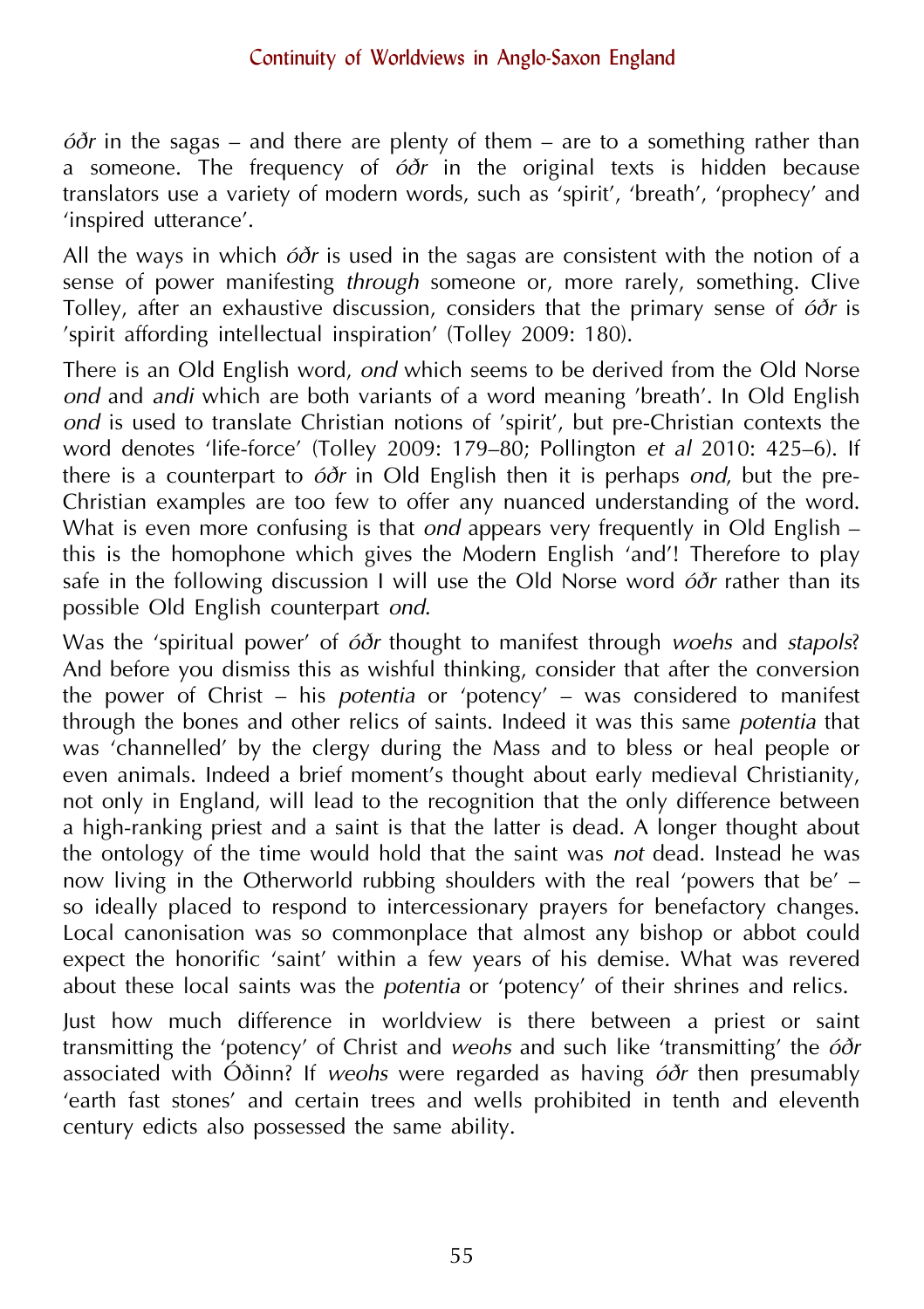## The deep difference between *óðr* and *potentia*

At the deepest levels there was a profound difference between the Christian worldview and that of most traditional religions. Christianity regards God and all those who live in Heaven as being somewhere else to this world – even though the 'somewhere' is never specified. The technical term is 'transcendent'. The antonym is 'immanent', which has the sense of 'indwelling or inherent in this realm'.

Judaism is an entirely transcendent worldview – Moses may have gone to the top of Mount Sinia to be nearer to Yahweh, but he still did not meet him. In contrast Classical Greeks thought of their deities as living on the top of Mount Olympus – and some of them had a bad rap for making mortal girls pregnant, which is seemingly rather easy for immanent deities but a tad trickier for transcendent ones – when God wanted to bear a child by Mary he enlisted the help of an archangel.

However, we must however be careful not to refer to Christianity as a purely transcendent belief system. One of the most radical aspects of Christianity, from the perspective of contemporary Jews, was that Jesus was believed to be 'the Word made flesh' – in other words, an immanent deity. There is even part of the Gospels where Joseph is told that Mary's yet-to-be-born will be called 'Immanuel'. Furthermore there will, at some time, be a 'second coming'. And saints too – from the top-level ones, such as the Virgin Mary, to the most obscure local ones – have all made the transition from immanent mortal life to a transcendent afterlife. Christian doctrine holds that everyone will spend their afterlife in either Heaven or Hell – both of which are transcendent.

Modern secular society still reflects this Christian transcendentalism in terms such as 'otherwordly' and 'supernatural'. In contrast, most traditional worldviews – including that of the Anglo-Saxons – do not think in terms of an otherworld or a supernatural realm – everything is an aspect of this world, although not all entities are as visible or tangible as, say, humans.

So, while a transcendent worldview can conceive of something coming from the realm of the gods, this is not conceivable in a worldview where everything in immanent. *Óðr* and such like are aspects of an immanent worldview, whereas *potentia* originates in a transcendent ontology.

## Leeks and royal inaugurations

The word 'leech' was once a common reference to a doctor, usually in an ironic or overtly derogatory way. The assumption is that this usage relates to the onceprevalent use of leeches by the medical profession. But this assumption is wrong.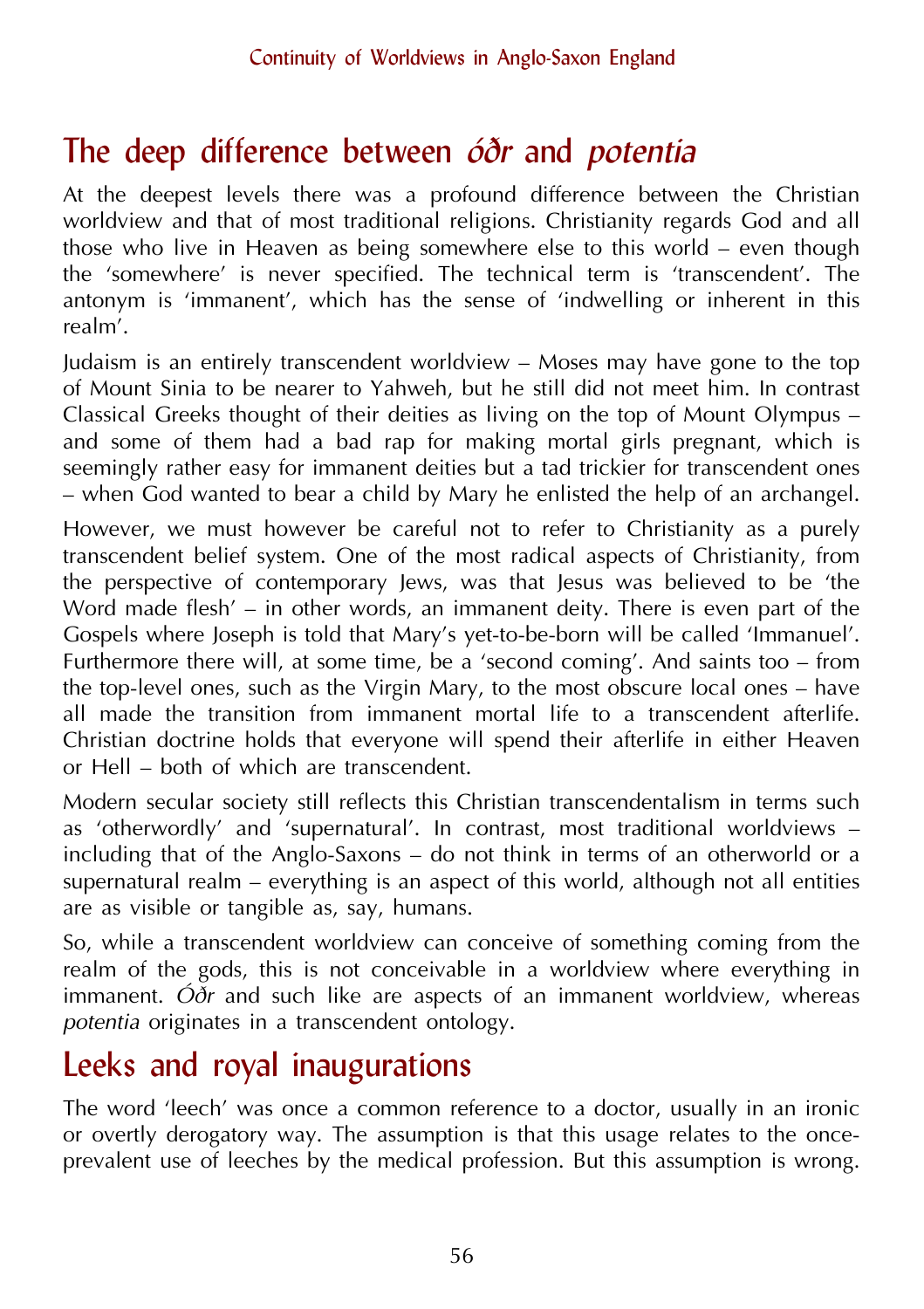*Lia Fáil, Tara. The apparent emanation of* leac *from the top of the stone is, in reality, a result of rain on the lens...* 



The Old English words 'leechcraft' (*læcecræft*) and 'leechdom' (*læcedom*) are based on the word *leac* (also transcribed as *leace* or just *lac*). And that is cognate with the modern word 'leek', but not with 'leech'.

In Old English *læcedom* meant 'medicament, medicine; healing', and – by analogy – 'salvation'. *Læcecræft* is, fairly obviously, the skills associated with *læcedom*. Both leechdom and leechcraft remained in use well into the nineteenth century as somewhat derogatory terms for the realm of doctors or medicine, and are occasionally used as deliberate anachronisms, along with more specific terms such as 'wortcunning'.

But while the supposed healing attributes of leeches are widely known, what is it about leeks which gives their name to the realm of medicine? Is there some secret ingredient to be distilled and sold as a herbal remedy? Well, a tentative 'yes' to the secret ingredient but an emphatic 'no' regarding the herbalist commercialisation.

In Old English literature the word *læce* also appears in combination with *stan-* – the 'leek stone' if you like. And *læcestans* get mentioned in the literature because they are the places where kings were inaugurated (strictly we cannot speak of the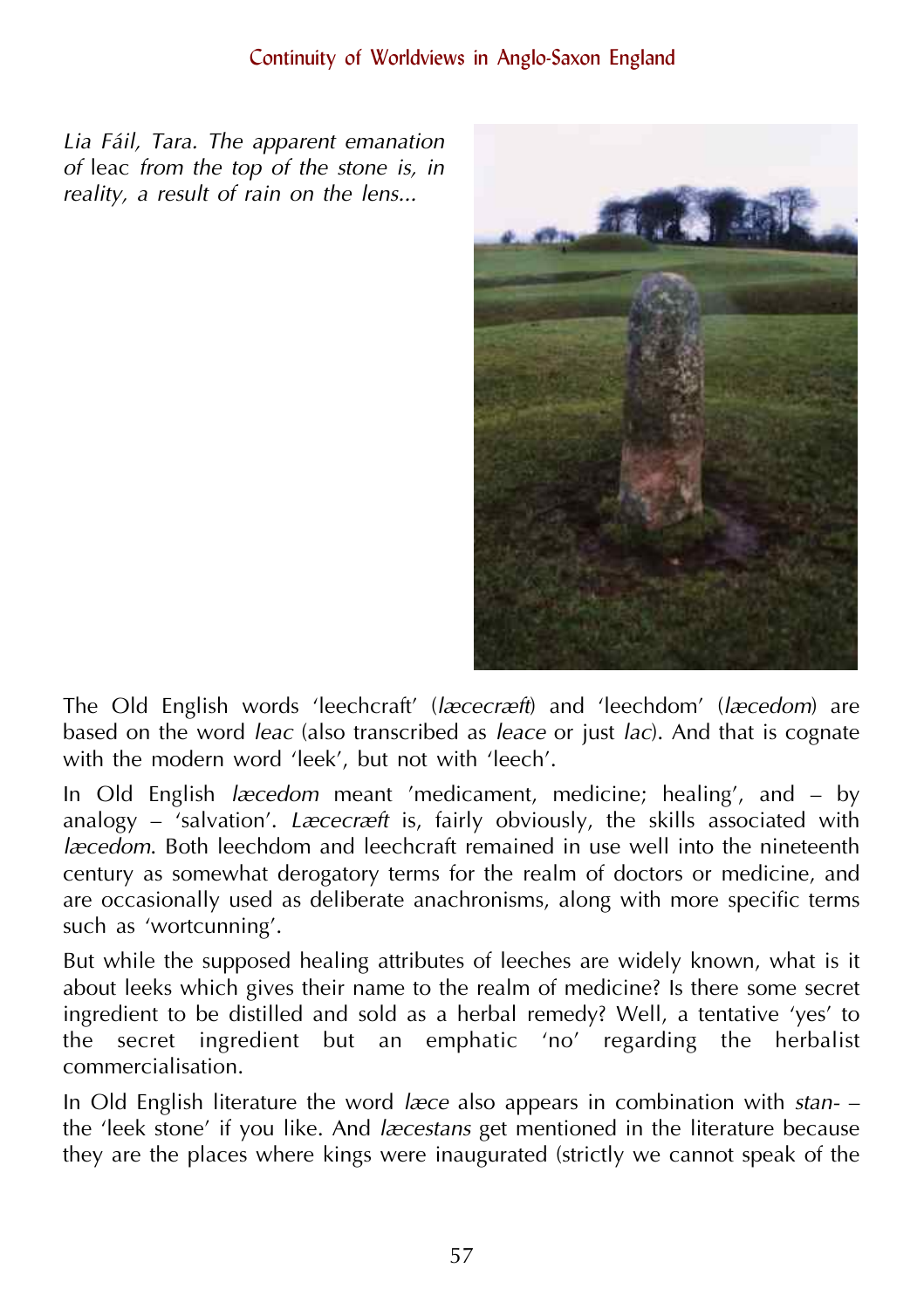'coronation' of kings back then as crowns were still some way off in the future). Examples of *læcestans* are the Stone of Scone (or Stone of Destiny) used for the inauguration of Scottish kings until it was hijacked by Edward I and taken to Westminster Abbey to be used for the investiture of English monarchs ever since.

Curiously, most *læcestans* are shaped, as with the Stone of Scone, rather like flagstones but this reflects their eventual evolution into rock-cut stone chairs, and thence into free-standing thrones. The original sense of *læcestan* is revealed quite explicitly by the other well-known Stone of Destiny – though one known by an Irish not Old English name, Lia Fáil. This has the shape which Aldhelm referred to as *ermula cruda* (see The Twilight Age Volume Three) – it is phallic. It is the Stone of Potency. And this is the sense of *læc* in *læcestan*. We are in the same realms as the Latin word *potentia* previously discussed. And kings needed to be 'potent', both to sire further kings and to win battles.

And in pre-Christian times kings would deploy this power. It was known as the king's *hæl* – a word which seems to have the same sense as the Scandinavian word *hamingja*, 'the luck of the gods' which came from the king's special relationship with the gods (and thus having more than a passing similarity with the Japanese idea of *kami* manifesting through powerful leaders).

The link between *læc* and leeks is not so spurious as might be first thought. Wild leeks, with a more bulbous root than modern cultivars, are among the most phallic of north European plants. And their strong or 'potent' smell adds to this allusion. If you ever wondered why the Welsh regard the daffodil as their national emblem it is because the name in Welsh is *Cenhinen Bedr* or '(St) Peter's leek'. The sense is of 'Peter's potency', an entirely appropriate sentiment for any national emblem. And the tenuous associations between good kingship and leeks are maintained right at the end of the sixteenth century, as any of those who – like me – studied Shakespeare's *Henry V* at school will recall. Shakespeare has the king tell the Welsh warrior Fluellen that he is wearing a leek because 'I am Welsh, good countryman.'

Those who take the trouble to turn over their coins will see the leek as one of the emblems used on the pound coin as a way of recognising that Wales is one part of the United Kingdom. But, understandably, few would look at such coins and think of the 'potency' which this plant once denoted. However in Anglo-Saxon times the broad sense of *læc* did encompass the potency and all the senses for which nowadays we might use the word 'phallic'. In case you are wondering, the comparable feminine plant was flax (Pollington 2000: 485).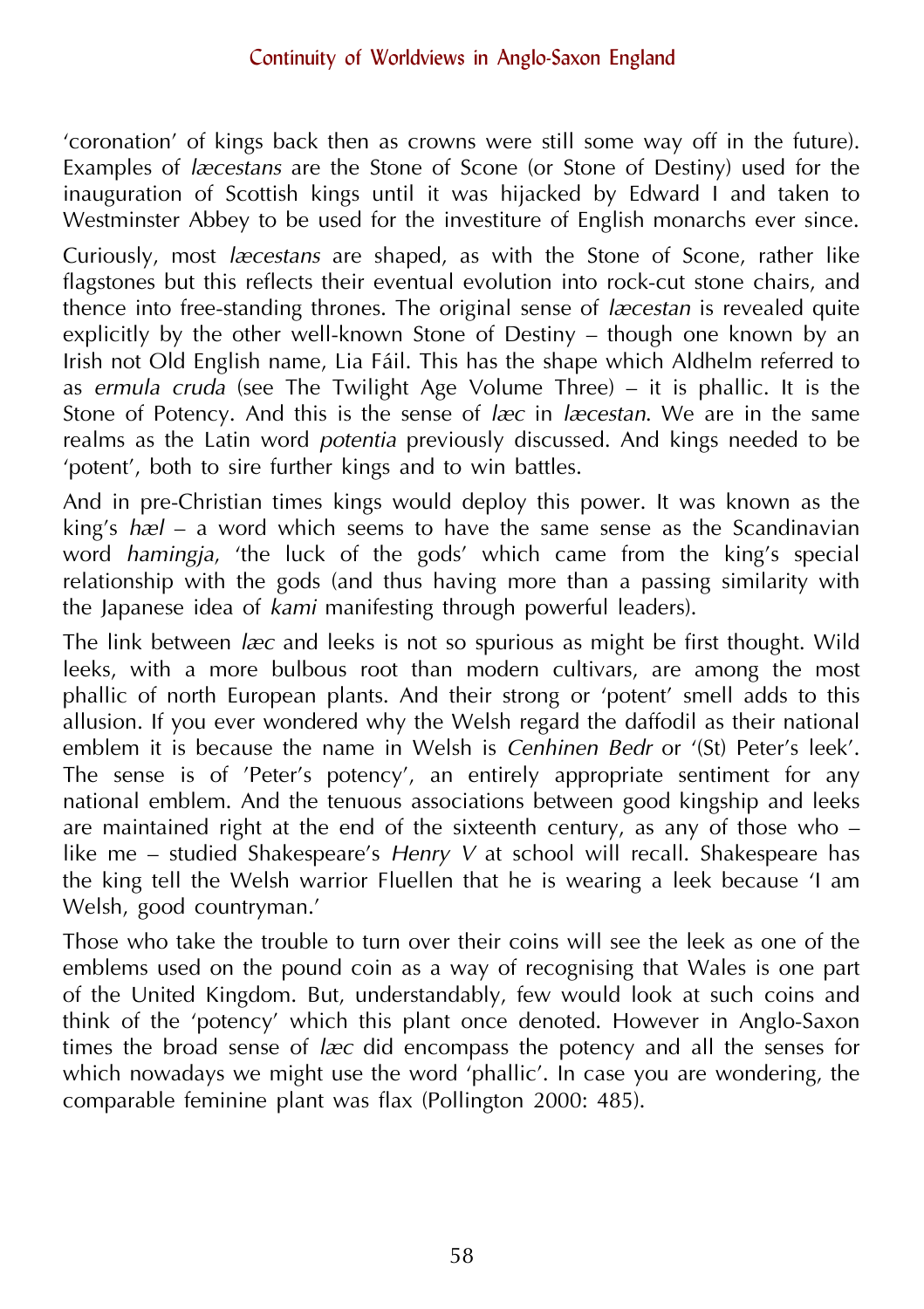## From fate to God

Given the inherent continuity in underlying worldviews, it makes perfect sense for *potentia* to be thought of in terms of a different type of *óðr*. A parallel would be the way the Old English word *metod*, with the literal meaning of 'measurer' but denoting 'fate', becomes a by-name for the Christian God. This is not because the pagan sense of fate had a close link to a specific deity. Pre-Christian notions of fate were essentially humanistic, although linked with the female *nornir,* who were in some ways more ancient and more powerful than the deities (Stone 1989: 21–2). It was the *nornir*'s role in determining an individual's destiny which was 'taken over' by God. Only subsequently did the concept of God develop in ways which made *metod,* a word synonymous with 'fate' less suited as a by-name for the deity.

As Stephen Pollington has discussed, the tale of Creation which forms part of *Caedmon's Hymn* – the first poem in Old English which can be reliably attributed to a poet – seems to be composed from formulaic half-lines which have been selected to convey a Christian message. Yet the half-lines seemingly are archaic, so did such expressions as *eci dryhten* ('everlasting lord') and *frea almectig* ('lord all-mighty') – used by Caedmon to refer to the Christian God – previously refer to pagan deities? The situation is unclear for *dryhten* as this word is commonly used to refer to a warlord but seemingly not in religious contexts (Pollington 2011: 242–3). *Frea* is the name of a male pagan deity in Scandinavia. However in Old English poetry the sense seems to of 'lord' or 'dear one' rather than the recycled name of god. But there must have been some ambiguity because in later Old English texts *dryhten* becomes the common way of referring to Christ as 'our Lord' while the word *frea* drops out of use.

At the time of conversion Anglo-Saxon society was held together by a complex notion of kith and kin, and of personal service to a *dryht* or lord. Kin are blood relatives while kith are the people you live among. And, in a patrilocal society where women left their own kin when they married then all communities would be a mix of kin (mostly adult men but including all the children and some widows) and kith – the spouses of these men. By using the word *dryhten* early clergy wove their religion deeply into this social cosmology in ways that we can now barely comprehend.

Old English poems reveal that the Old Testament god was thought of as the 'maker' or 'shaper' – more so than the 'creator'. This would be consistent with north European cosmogonic myths which think of the primordial cow shaping ice and fire, in contrast to Middle Eastern cosmogonies where the world is created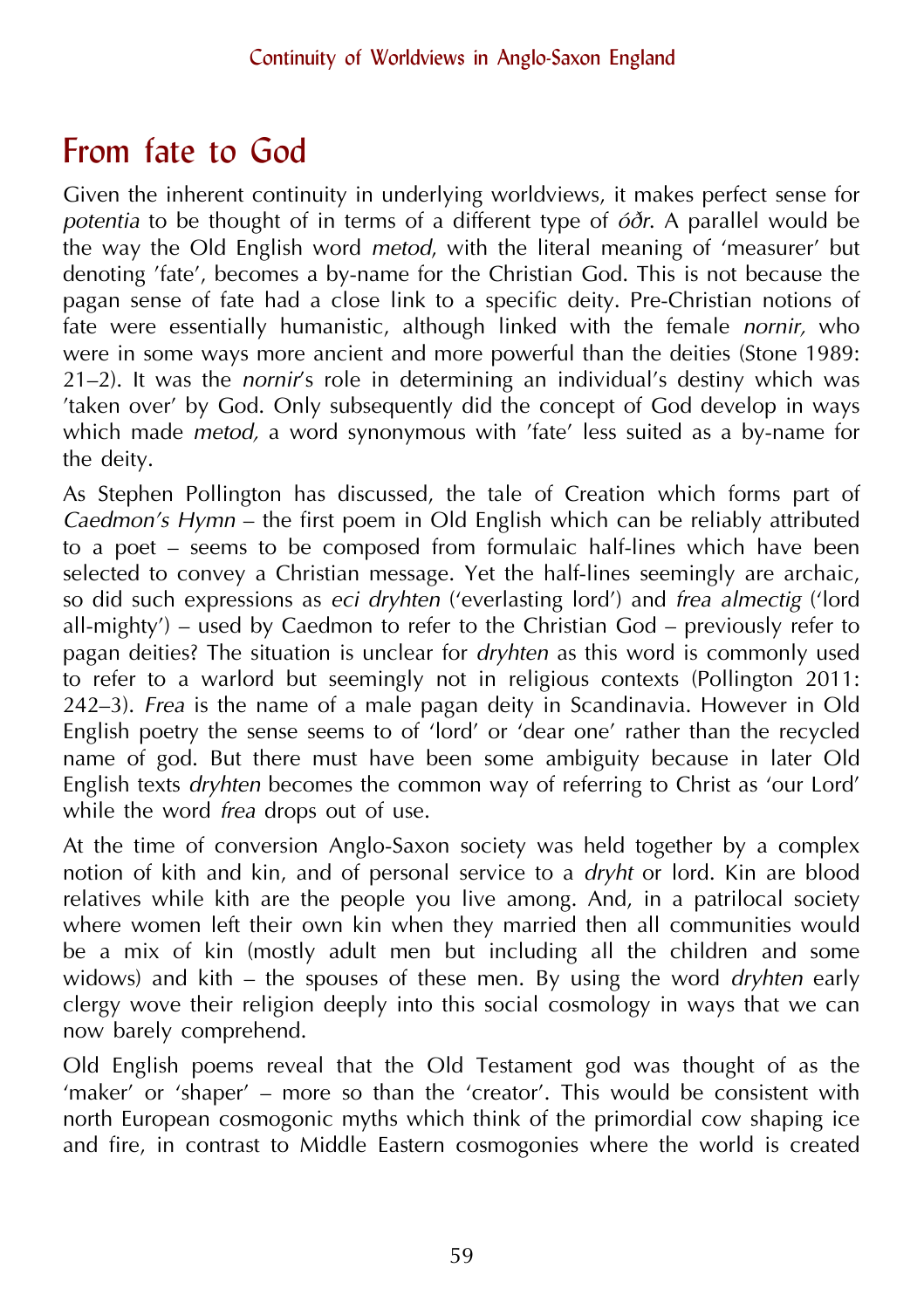from nothing. The distinction is subtle and seemingly missed by Anglo-Saxon poets – evidence that underlying assumptions and worldviews influence the way we understand new ideas.

The Modern English word 'god' is one of three Old English words which might have been used to translate Biblical references. The Old English words *os, rægen* and *god* were all candidates. Intriguingly *god* does not originally mean 'god' but simply 'that which is invoked'. But, in contrast to *os* and *rægen* which are used as collective names for male deities, *god* could be used in the singular so was the word adopted for the monotheistic Christian God (Pollington 2011: 82).

Monotheism was alien to Germanic worldviews. Pagan gods were thought of as collections of entities and an individual entity was rarely addressed or discussed (Pollington 2011: 84). The history of European conversion frequently gives brief insights into the persistence of such polytheism, even among kings who claim to have been converted. The apostate polygamy of Livingstone's convert Sechele seems an apposite analogy…

### The slow uptake of salvation

Similarly, the Christian ideologies about redemption and salvation are slow to penetrate into popular Christianity – despite surviving Old English homilies and sermons suggesting that the clergy were fully aware of the importance of this doctrine. Here my argument about slowly-changing deeper worldviews could be used in reverse – in that any form of soteriology was entirely alien to pre-Christian worldviews, so there was no precedent which provided a foundation on which to develop the rather abstract – and, at that time, entirely novel – ideas of salvation.

Saint Benedict of Nursia (*circa* 480–547) seems to have realised that the concept of salvation was not a strong selling point. Or, more probably, he read the Gospels more often than the later books of the New Testament. While something of a core creed of Christianity over the last millennium, the doctrine of salvation barely gets a mention in the three synoptic Gospels and only takes shape in the *Acts* and Pauline letters. In its place Benedict emphasised the important of 'Jesus as stranger' and the many xenophylic acts of Christ in the Gospels. This was to form the basis of the Benedictine rule over subsequent centuries, and has been 're-activated' among some modern day Christians.

Only as 'Doom paintings' and their like take up dominant positions over chancel arches later in medieval times does a soteriology of salvation become part of the underlying worldview (and one which continues to underlie Western thinking, to the extent most modern people find it hard to understand religions, such as Daoism, which do not offer salvation or enlightenment).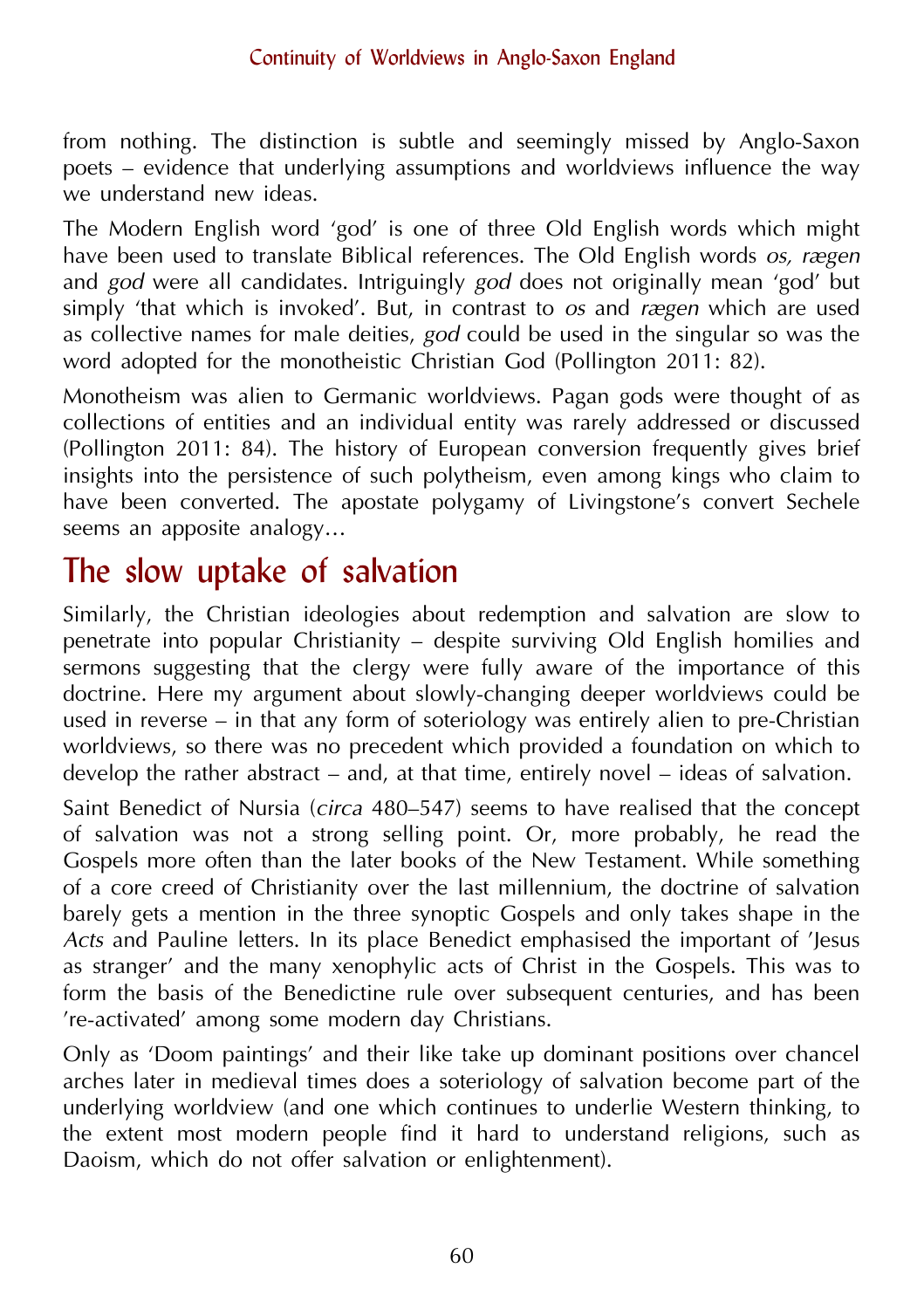

*The 'Doom' painting, of around 1170, in Chaldon church, Surrey.*

Inevitably, attempting to establish why something doesn't happen (or happens slowly) is more difficult than interpreting what *does* happen so I'll simply leave this as a passing comment rather than a possible explanation for the slow uptake of such core Christian concepts as salvation.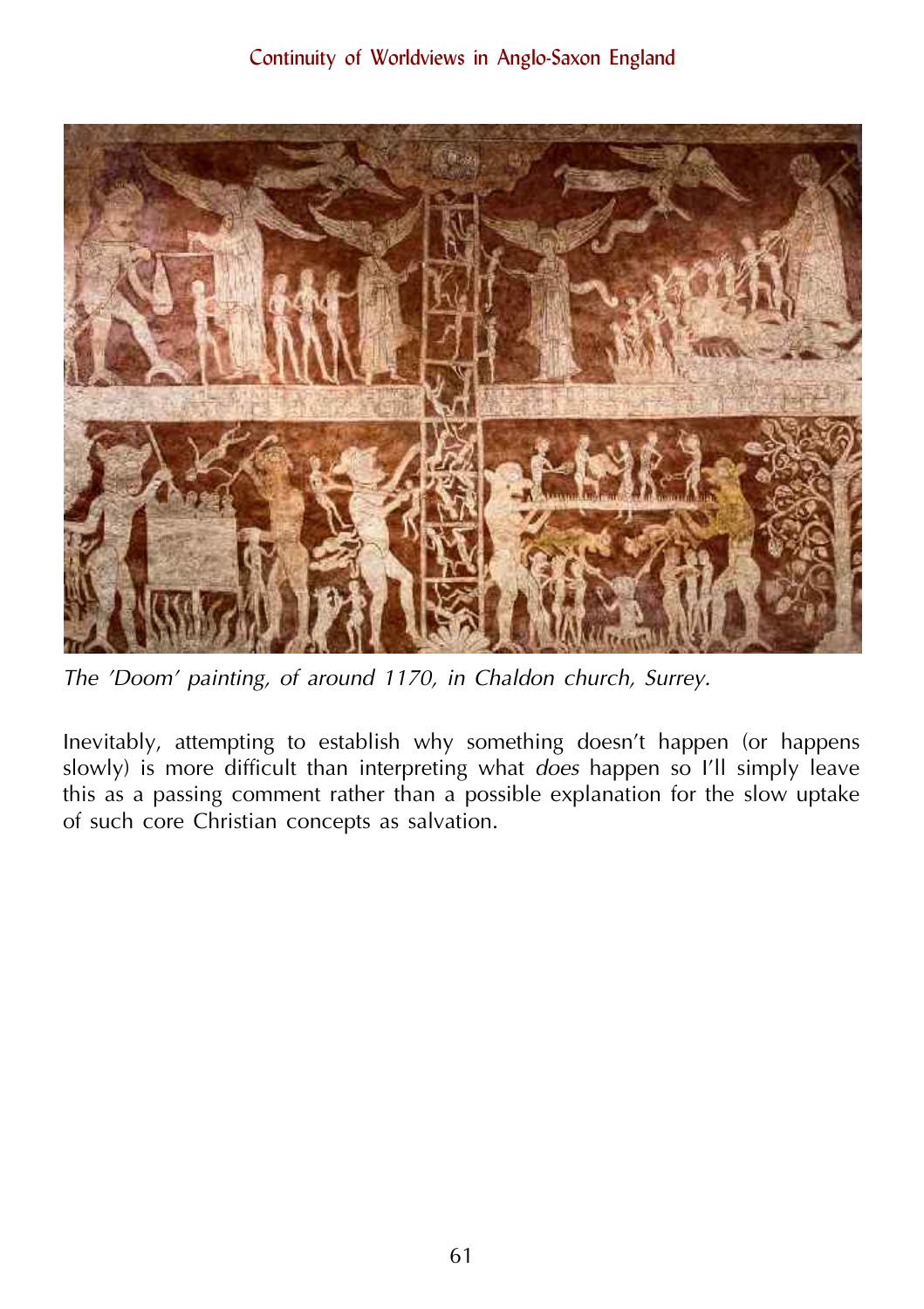# Chapter Five

### Heroes, martyrs and saints

Sometime around AD 400 a Gaulish priest known to posterity as Vigilantius considered the emergent cult of the relics of Christian saints to be little more than 'a virtually pagan rite introduced into churches on the pretext of religion' with the result that Christians everywhere 'kiss and adore some kind of dust, wrapped in a little container of precious cloth.'

Vigilantius is not simply objecting to these rituals themselves, he also condemns the underlying theology. He simply does not believe that the dead – even if saintly – can pray for the living. So, if the saints cannot act as intercessionaries to Christ, then why light candles at their shrines and keep overnight vigils?

So we get a clear enough idea of the rites and even what relics comprised of – the dust from the saints' tombs and associated cloth. Digging up and relocating saints' bones is still in the future.

The actual words used by Vigilantius have long been lost. We can only piece them together from the rather unrestrained and sarcastic rebuttal by St Jerome in a work known as *Contra Vigilantium*. As ever, history is written by the victors – and Jerome's support for the cult of saints won out and dominated Christianity for at least the next millennium.

To be fair to Jerome, he too feels a bit iffy about the candles and vigils as he recognises that this is indeed what pagans do at the shrines to their deities. But the candles concern him less than the 'notorious practices' associated with overnight vigils – and here he seems to be referring to what Christian converts get up to rather than just their pagan precursors – and emphasises the need to engage in such rites devoutly. Vigilantius also opposed the celibacy of the clergy – quite a novel idea at the time – and Jerome offers some coarse abuse in defence of celibacy. In this respect Jerome is again the voice of the future direction of Latin Christianity, which increasingly embraced sexual abstinence by the clergy (reinventing monasticism along the way) and rituals associated with miraculous relics (the focus of ubiquitous pilgrimage).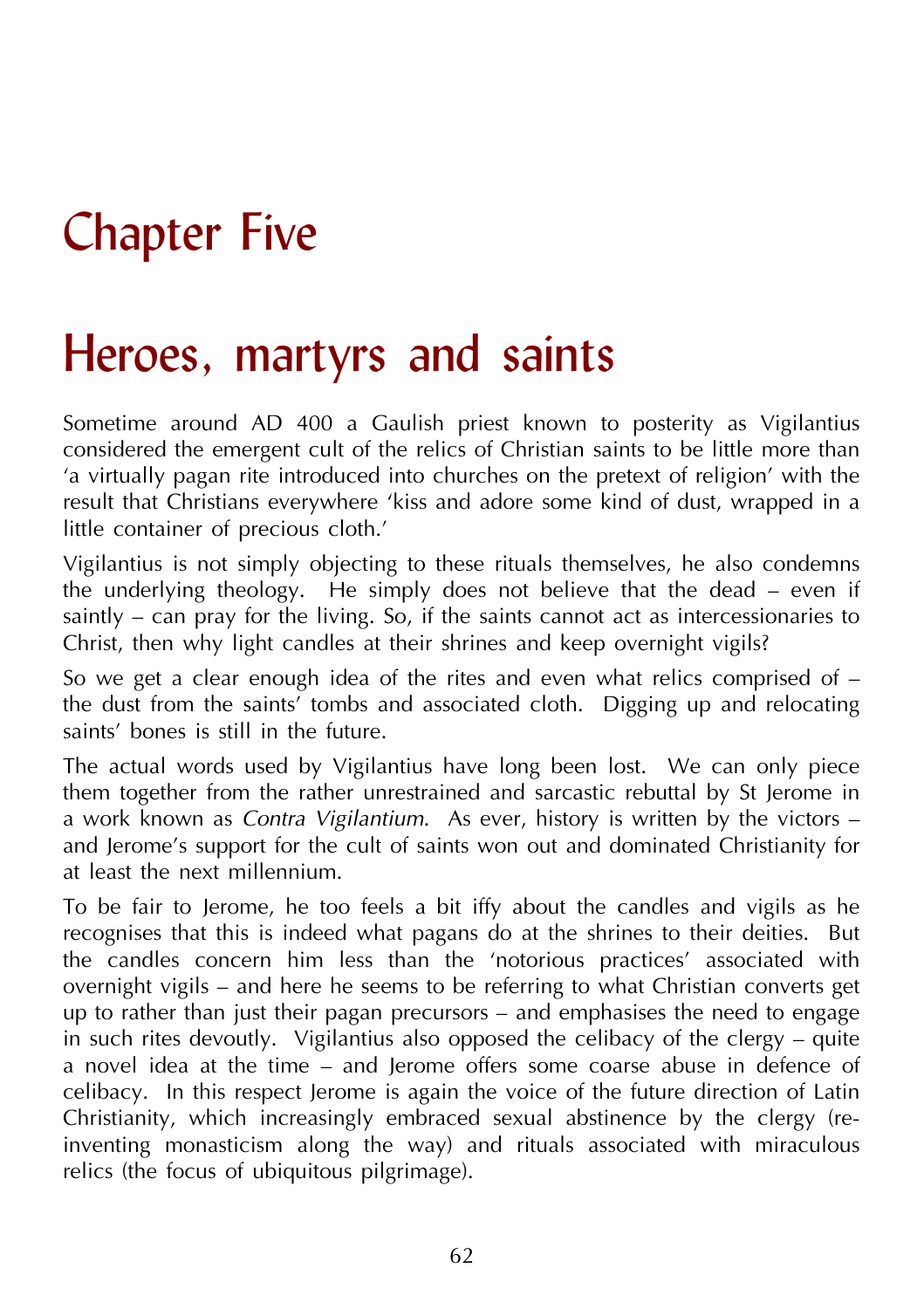

*Part of one of the many Roman catacombs.*

What did pagans living alongside early Christians make of the new-fangled cult of saintly martyrs? Here the writings of Julian the Apostate – so called because the empire briefly reverted to paganism when he became Roman emperor in 361 – are informative. Bear in mind that, while still a 'covert cult' persecuted by the emperors, early Christians had become accustomed to worshipping in the catacombs, where many of the Roman martyrs had been entombed. Julian regards such intimacy with the dead as distasteful. 'You have filled everywhere with tombs and sepulchres... why do you haunt the sepulchres?'

Even more informative are the remarks of Eunapius, a contemporary of Julian:

Collecting together the bones and skulls of those who had been condemned for many crimes, whom the city courts had punished, they proclaimed them gods, haunted their graves, and supposed they were better by defiling themselves at their tombs. They called them martyrs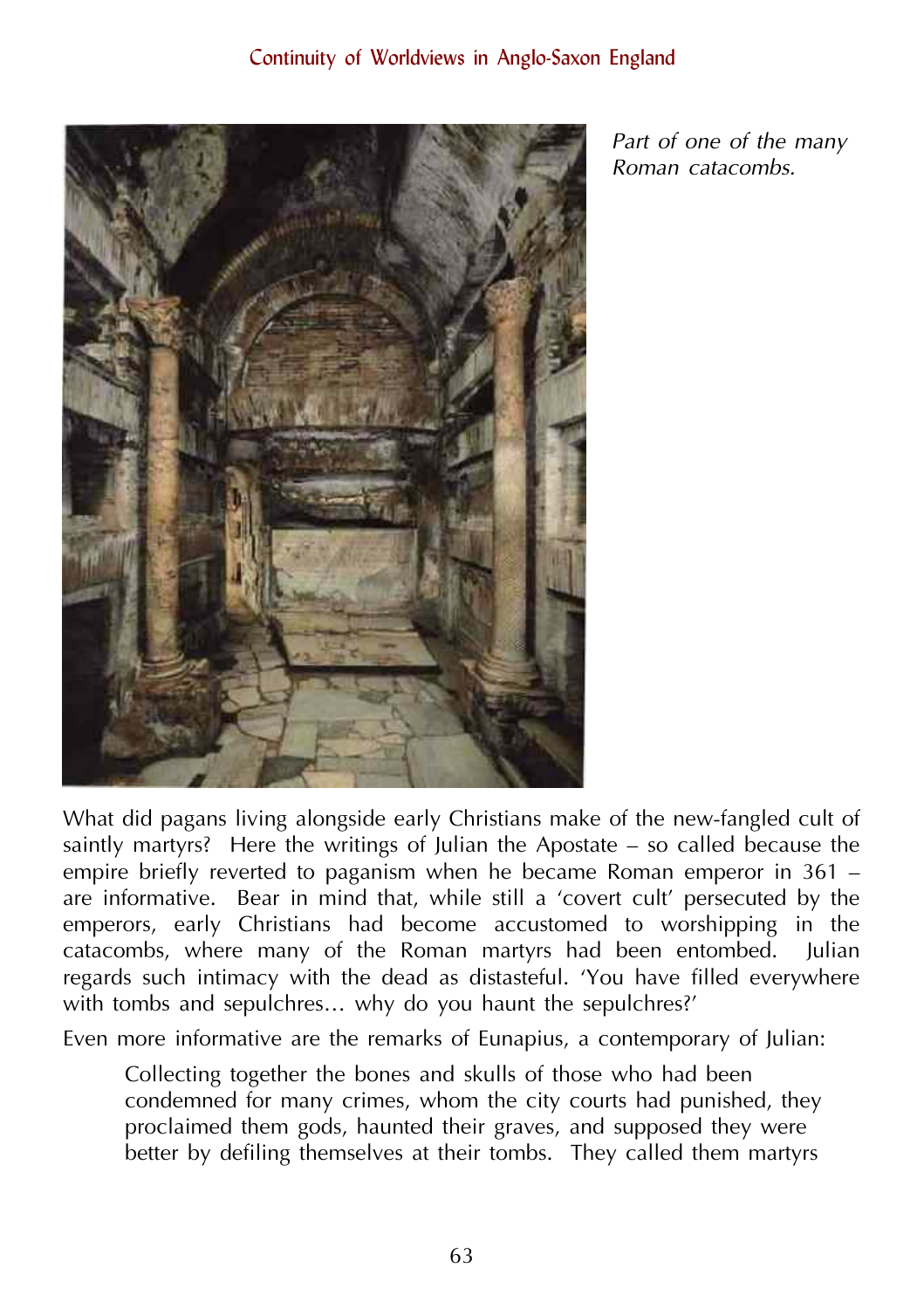and messengers of a sort and ambassadors for what they requested of the gods...

The pagan's distinction between temple and tomb was being blurred – irrevocably, as it would turn out. From a non-believer's perspective the early Christians worshipped the bones of the martyrs as if they were pagan gods. After the execution of one of the earlier martyrs, Polycarp, in 167 there was a deliberate attempt to prevent Christians obtaining his remains 'lest abandoning the crucified one they begin to worship this man' as a contemporary legal record seemingly recorded. To quote the words of the modern scholar Robert Bartlett, 'From the pagan perspective, there was nothing unlikely in this strange sect, which already worshipped one executed criminal, from taking up others.' (Bartlett 2013: 610)

Opinions and practices in the eastern Mediterranean in the first centuries of Christianity do not necessarily reveal anything about northern Europe several centuries later. However, Roman authors such as Tacitus saw nothing fundamentally different about religion in Gaul, just remarking that the sacrifices were more barbaric than Roman rites (North 1997; Hutton 2013). And, as I have already noted, the main objections to the emergent cult of saints came from Vigilantius, who lived much of his life in Gaul.

### Reformation reservations

Skip forward to the century or so leading up to the Reformation and there was a widespread feeling that the Roman church was sustaining pagan practices. The main evidence for this was probably Vigilantius-via-Jermone once again. We must accept that by the fifteenth century such remarks were polemical rhetoric rather than evidence-based. Be that at is may, it was a 'myth' that was maintained throughout the turbulent sixteenth century and later. The pioneer of empirical philosophy, David Hume (1711–1776) opined that

The heroes in paganism correspond exactly to the saints in popery… The place of Hercules, Theseus, Hector, Romulus, is now supplied by Dominic, Francis, Anthony, and Benedict.

Hume's opinion may reflect the Enlightenment but can hardly be considered unbiased. But this opinion persisted. It resurfaced in a scholarly book on the origins of the cult of saints by Ernst Lucius, published posthumously in 1908. Lucius explicitly compares the healing miracles of Christian saints with cults of pagan healing gods, such as Asclepius. Around the same time the Jesuit scholar Hippoylyte Delehaye (1859–1941) set about researching the saints, eventually amassing a considerable magnitude of research, and instigating international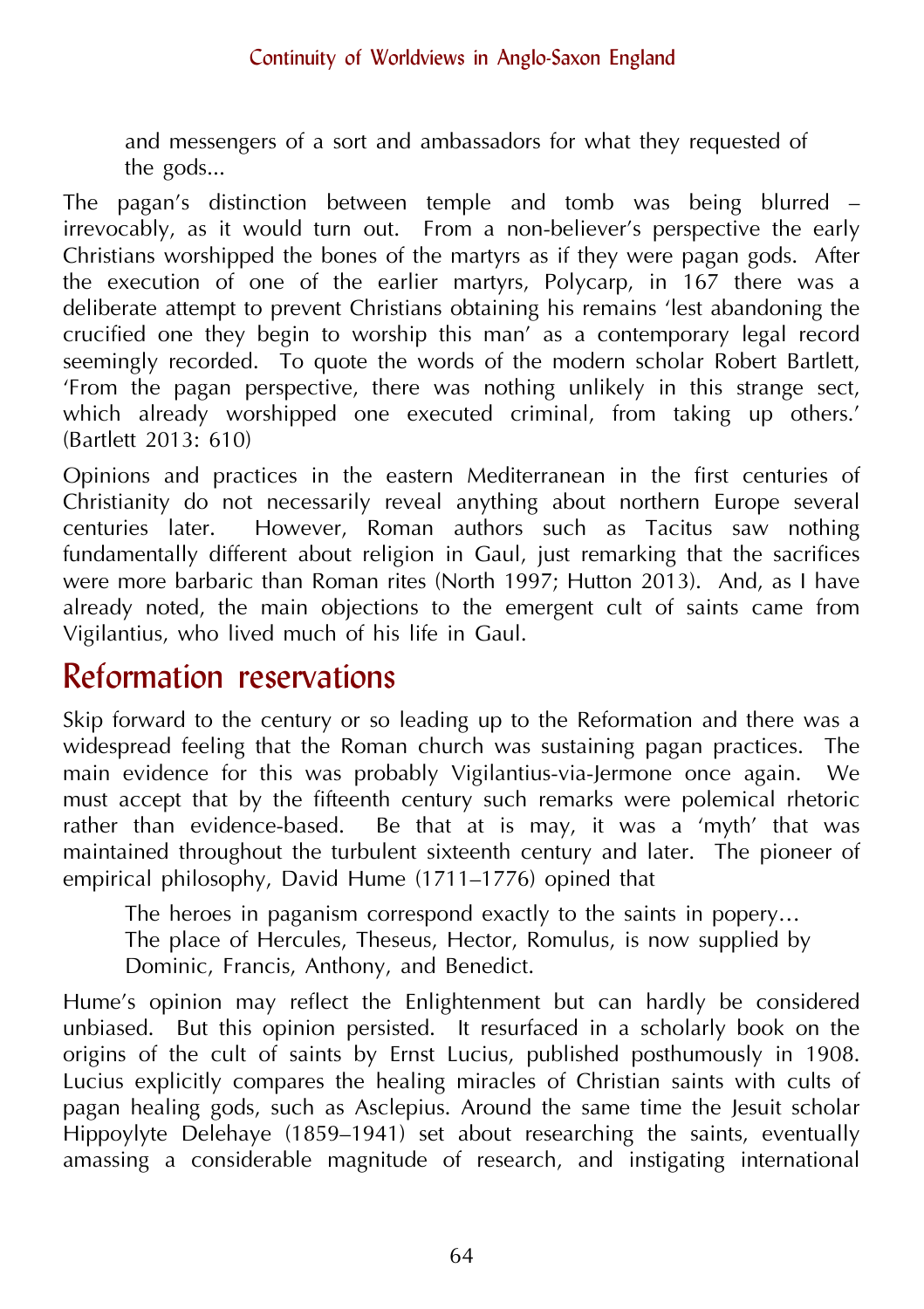scholarship which continues to the present time. Yet even Delehaye who, while not entirely unbiased, is far more moderate and informed than Hume, concludes that

When one has demonstrated among the Greeks a cult which, in all its details, recalls that of the saints, with its tombs, translations [reburial of the bones at a different place], inventions ['discoveries' of saints' remains], visions and dubious or forged relics, what further parallels one could demand, in order to establish that the cult of the saints is nothing but a pagan survival?

(Delahaye *Les légendes hagiographiques*, 1905; translated by V.M. Crawford 1907 p156)

While noting the resemblances between heroes and saints, Delahaye is keen to deny any dependence. And, in some respects, he is right. Archaeological evidence reveals that several early churches – mostly in the eastern Mediterranean but including the church of St Gereon in Cologne – are on the site of temples dedicated to Isis. But this, argues Robert Bartlett, is because the goddess was 'overthrown' rather than because of 'clandestine substitution' (Bartlett 2013: 613).

Personally I am not sure than there is such a clear distinction. Religion, at least before the Reformation, is mostly about what people do (see Volume One of The Twilight Age). The best definition of Christianity is 'what people who call themselves Christian actually do'. Debate over beliefs and faith simply divides all major religions into ever-diminishing fragments.

Early Christians at a former temple to Isis – or, indeed, any other 'overthrown' pagan deity – may have been doing some things differently to the pagan worshippers. But the simple fact that they were still using the same place is significant. They probably did what they did at similar times of year, month and day (or intentionally avoided timings which were too closely linked with the 'old regime'). Much of what they did during rites would, unselfconsciously, be retained or adapted. People carry on doing what they always did unless there is a conscious reason not to. Historians many centuries later may deem the changes to be an 'overthrow' rather than some sort of 'substitution'. But to the people there at the time neither term would have crossed their minds – they simply did what they expected to do, with some awareness that there were now things which is was not right to do. We define what is normal by what is deemed *abnormal*, without making long inclusive lists of what comprises normality – that is simply taken for granted and rarely, if ever, consciously considered.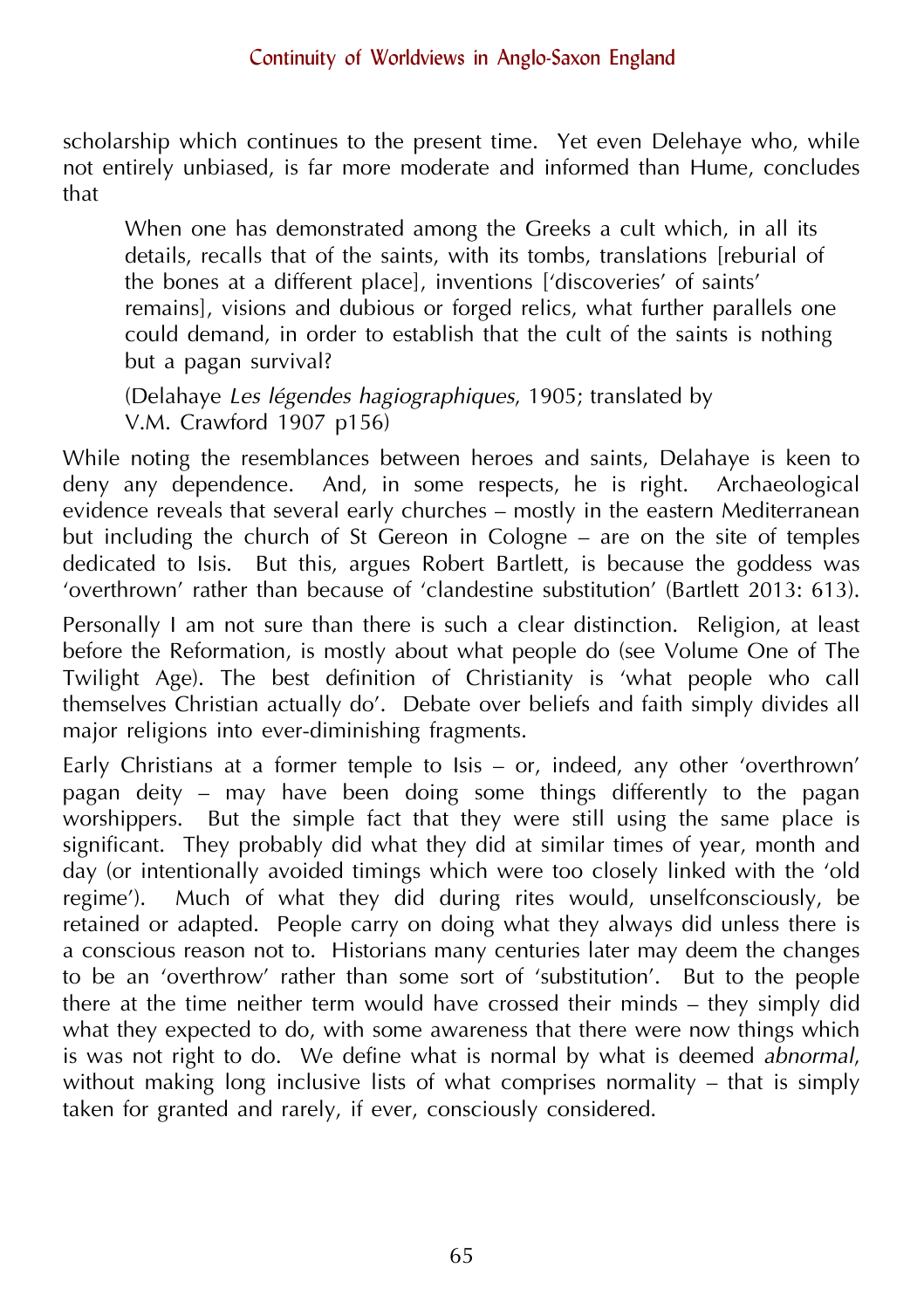### Venerate saints not icons

Church leaders were keen to stress that prayers should be said to saints themselves, rather than the statues and icons representing the saints. This was considered to be the key distinction between Christianity and paganism. But this is simply misrepresenting what pagans themselves thought. A document written by the archbishop of Thessalonia between 600 and 620 was cited at the Second Council of Nicosia in 787. The text is written as an argument between a pagan and a Christian, with the pagan stating that his worship of idols is not merely a veneration of the physical material – as Christians claimed – and indeed was no different to the way Christians regarded the statues of saints. For 'we do not worship these, but the incorporeal forces revered by means of them.'

The debate continues with the proponent for the Christian perspective retorting that Christians only make images of men who actually lived – the saints – and of God as he incarnated in human form. 'We do not invent anything as you do.'

The pagan pulls no punches. 'What about the angels?' They are incorporeal, usually invisible, but Christians still create images of them to venerate, 'Just like the worship we accord to our gods through their statues.' What follows is a lengthy rebuttal of interest only to geekier angelologists.

Quite why an archbishop of Thessalonia at the start of the seventh century felt the need to write this fictionalised debate is a wide-open question. He certainly gives the pagan some hard-hitting remarks for the cleric to counter. Presumably these ideas would have been regarded as plausible by his contemporaries, although the extent to which they reflect actual pagan thinking – and over what sort of geographical area – is unverifiable.

While we have no way of knowing whether this curiously reflected 'snap shot ' of pagan opinion is accurate or universal, there is a massive reason to think that this is indeed the case. The evidence itself is massive: the pan-European cult of saints in Christianity. This simply would not have taken root so quickly and so universally if it didn't have a widespread pagan precursor. And, from what else we know about pagan religion that isn't overly-coloured by Christian polemic and prejudice, the images of the deities allowed 'the incorporeal forces' they represented to be 'revered by means of them'.

A not entirely-unrelated distinction is between prayers *to* the dead and prayers *for* the dead. Not to waste time with the exceptions, prayers were said *to* the saints – usually asking for intercession – whereas prayers were said *for* the 'ordinary dead' (more strictly, the prayers were for their souls).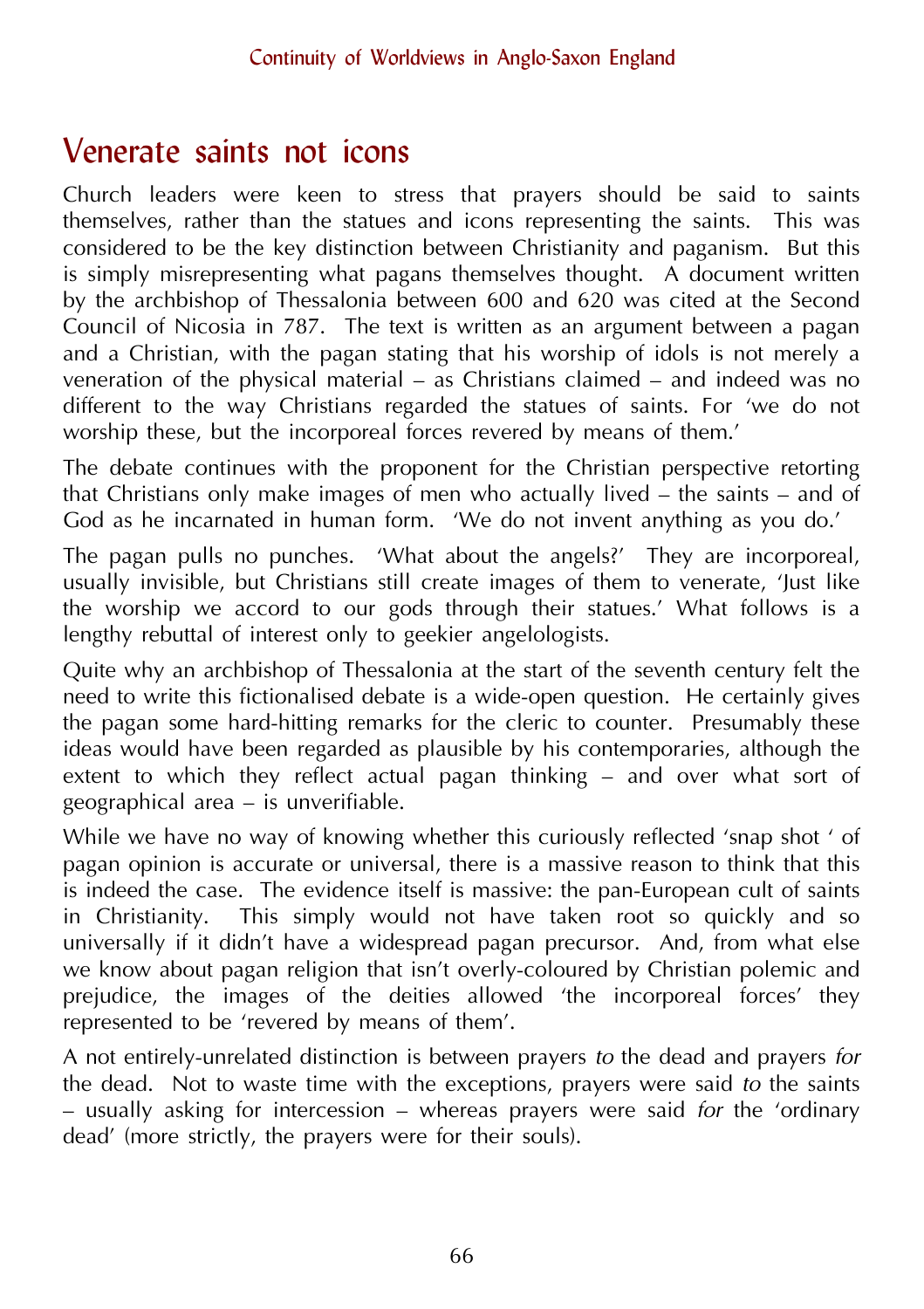The cult of saints simply has too much in common with the ways in which ancestors and 'founding fathers' were honoured in pre-Christian societies for there not to be considerable overlaps. Yes, the clergy may have preached doctrinal distinctions. But mostly people kept on doing – and unselfconsciously thinking – what they had done and thought for generations. They would undoubtedly think of themselves as Christians, and have no awareness that they were sustaining preconversion practices. Such distinctions and narratives are the outcome of scholarship situated in very distinct cultural contexts.

So, for a moment I will revert to Bartlett's attempt to regard Isis as 'overthrown' rather than the subject of 'clandestine substitution'. Would he also see the cult of saints as either the 'overthrowing' of pagan precursors or as 'clandestine substitution'? I suspect neither. Surely to goodness he would see it for what it actually was: continuity of practice. Which infers that the supposed 'overthrow' of Isis, and a great many parallels, should be seen similarly.

### Ontological differences

From a secular standpoint, much of this may seem like semantic niceties. But, from both pagan and Christian viewpoints, the distinction is not merely semantics but fundamental ontological distinctions. Before Christianity the deities found throughout Europe were immanent – even the Olympian gods readily 'walked this earth' (see Volume Two of The Twilight Age). Pagan hero-gods, like saints, were fully immanent in that they had been born on this earth and lived here. The Old Testament Yahweh was quite different and entirely transcendent.

The 'bridge' between Semitic transcendent deities and Greco-Roman immanent ones was promulgated by the writers of the Gospels, which stress the key concept of Christ being God's son and intentionally 'manifested' on Earth. This is arguably why Christianity made far more converts in Europe than did Judaism – the 'implicit' beliefs were more familiar.

And there was seemingly nothing more familiar than a living person becoming a revered saint after their death. Seemingly is the key word. Seemingly there was no difference between the reverence shown to the pagan deities of Greece and Roman – or indeed anthropomorphic deities in many other places and cultures. As Robert Bartlett puts it:

There are real resemblances. The ancient gods, like the saints, had their shrines, too, to which one could go to seek assistance or advice with appropriate rituals, and their annual festivals; they might appear in dreams or visions, to give instructions; they could provide help in battle; and they had demands to make of worshippers as well as aid to offer.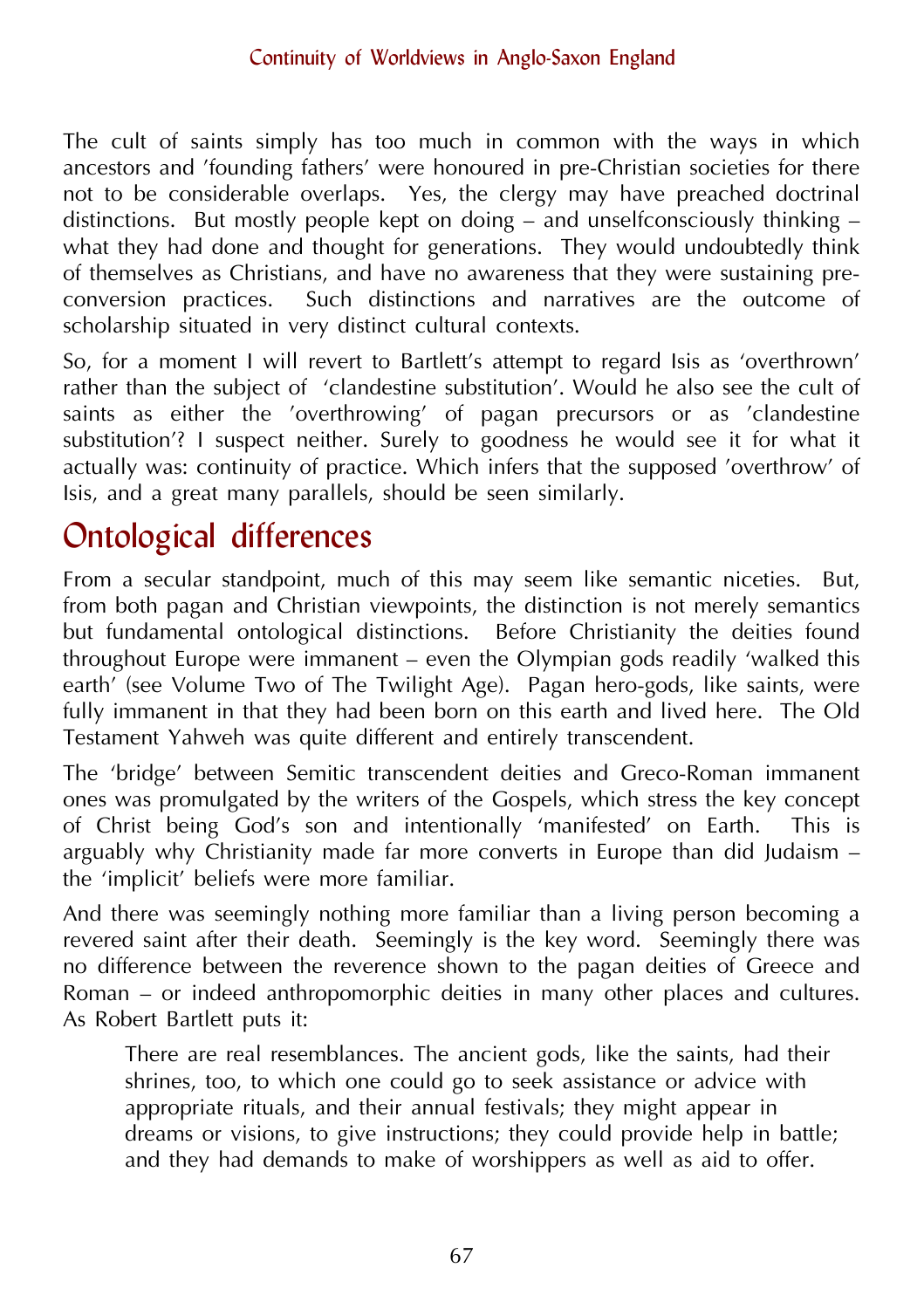

Like the saints, the gods were numerous, and often provided special patronage for a city or state, or for a particular group…

(Bartlett 2013: 609)

Bartlett notes that saints are especially akin to pagan heroes, as distinct from the Olympian gods, 'since the heroes were human beings and had tombs here on earth.' From this perspective initial resistance to Christianity was understandable – the pagan heroes had done something heroic to justify their cult, whereas Christ and the martyr saints were criminals convicted of 'anti-establishment' activities. Were they alive today the CIA would undoubtedly deem them to be terrorists...

Back to that word 'seemingly'. On the face of it there is considerable continuity across the supposed pagan-Christian 'divide' of how people venerate and 'use' saints. Similarly the saints sustain an intercessionary role which does not come from any Biblical precedent. Old Testament prophets and New Testament Apostles transmit ideas *from* God but not *to* him. Towards the eve of the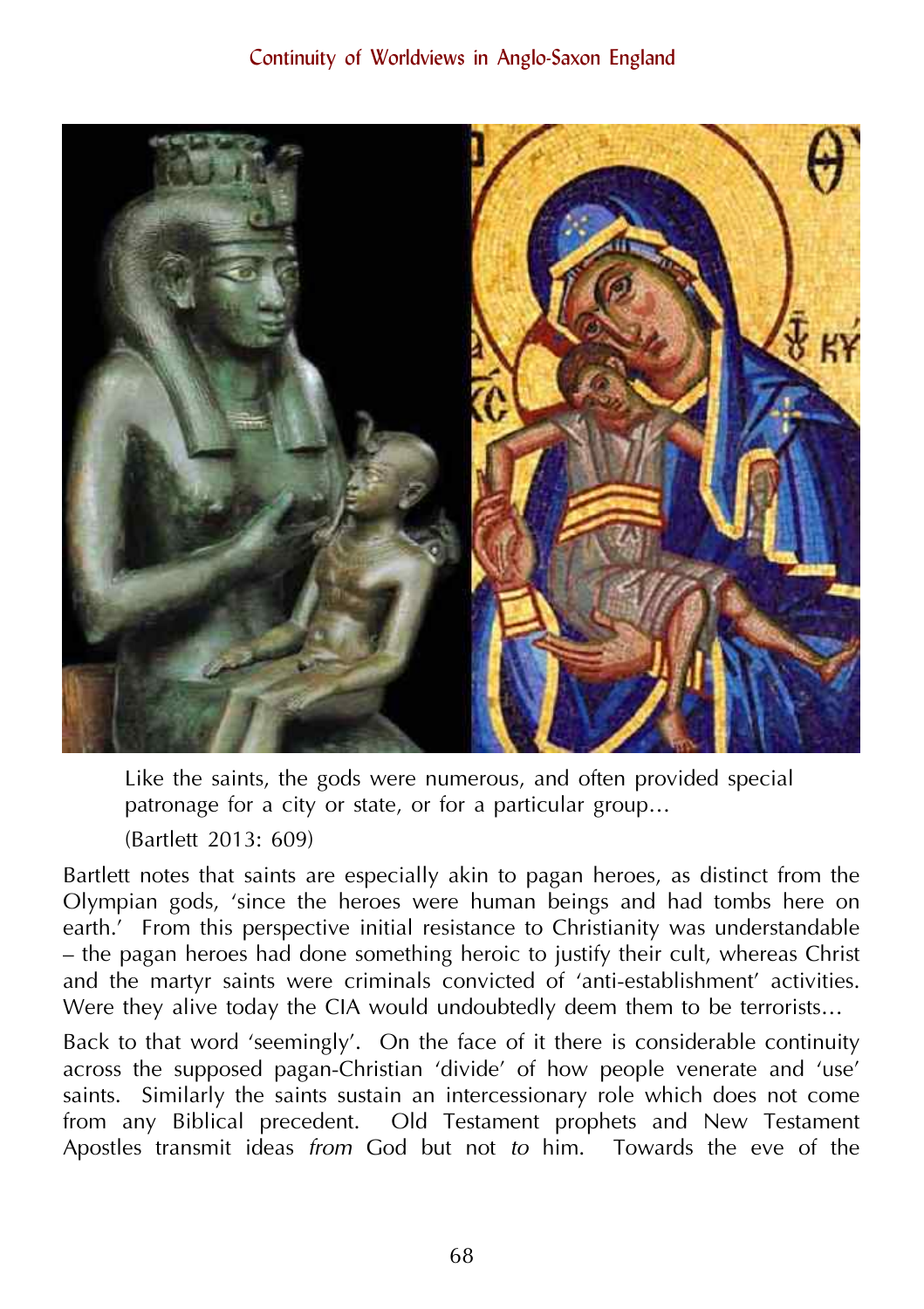Reformation the Lollards and other iconoclasts would preach relentlessly about the cult of saints being little more than a 'pagan survival'. This rhetoric has coloured both sides of the debate ever since, even when that debate is essentially secular scholarship. But by the time of the Lollards the cult of saints had been well and truly dominated by the cult of one particular saint – the Virgin Mary.

There is every reason to think that statues of Mary with the baby Jesus are continuations of the eastern Mediterranean cult of Isis and Horus. That said, we cannot assume that the early Marian cult continued other aspects of Isis worship. And, over the subsequent centuries, the veneration of Mary took on a whole life of its own – mostly a 'grassroots' phenomenon which senior clergy generally attempted to hinder and block. By the time John Wycliffe (*circa* 1331–84) was preaching against idolatry, he was taking a specifically anti-Marian stance. The broader swipe at all images of saints came from subsequent generations of iconoclasts.

The views of fourteenth century iconoclasts shed no light on early Christianity, although they have served to muddy the waters. We need to turn to contemporary sources to discover what they thought of early iconography. The oldest such evidence is from the apocryphal *Acts of John*, written in the second or third century. One of the followers of John in Ephesus commissions a portrait of the saint and sets it up in his bedchamber, surrounded by garlands of flowers, oil lamps and altars. When John discovers this he berates him not to set up 'dead images of the dead'. As John is not yet dead this reveals that such 'icons' of saints were not uncommon at the time.

Between 726 and 843 the debates over icons of saints reached fever pitch. Successive patriarchs of the Byzantine – and they came thick and fast – blew alternately hot and cold over the issue, with a substantial literature from both camps still surviving. Much of the debate concerns images of Christ, but also reveal that images of Mary, other saints and even angels were in both churches and private houses (Bartlett 2013: 475). Even the most limited awareness of Orthodox Christianity will confirm that the iconophiles won the battles.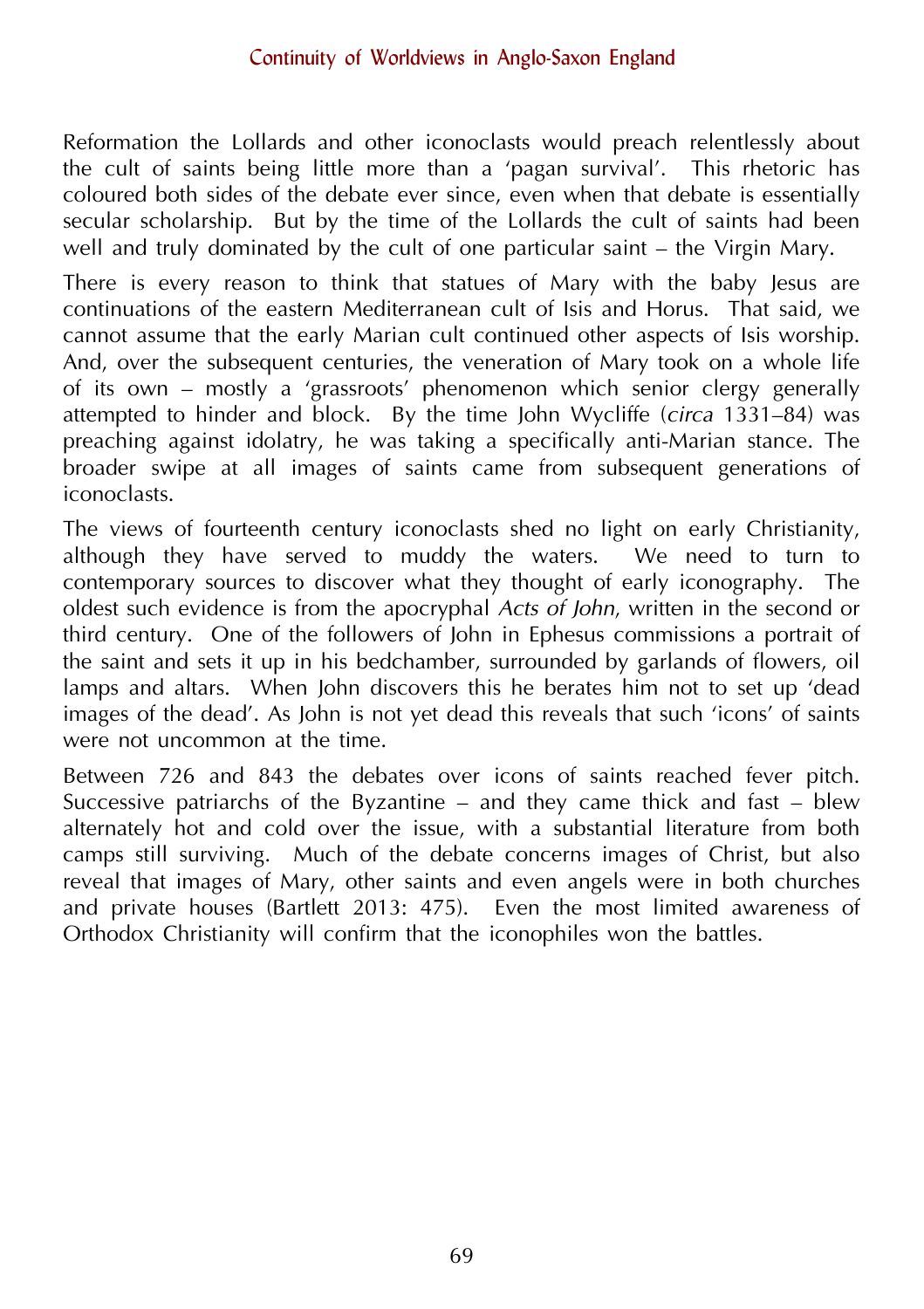# Chapter Six

## Two unresolved questions

There are two questions which intrigue me greatly but which I have been unable to resolve for this study. This is largely because of a lack of sufficient evidence about non-Christian influences but also because any evidence has been considered by academics only from perspectives of piety.

Firstly, to what extent is the trinitarianism of the ostensibly monotheistic Church a syncretic response to the triple deities of north European paganism? On the one hand there were various sophisticated doctrinal issues thrashed out among senior clerics. On the other hand – but seemingly ignored – are the dynamics of why and how these ideas took root in the faith of the laity.

The evidence spans the custom of swearing oaths to three distinct pagan deities to the rite of Christian baptism in the name of the Father, Son and Holy Ghost – with some of the surviving healing charms straddling the middle ground. In Volume Two of The Twilight Age I briefly discuss how the Holy Ghost – or *Sanctus Spiritus* seems to be a direct successor to pre-Christian ideas of an allpervasive 'breath of life'.

Perhaps the answer is simply that three-fold systems had evolved independently within both paganism and Christianity so the transition was smooth and 'inevitable'. But, seductive as that assumption might be, it seems not to have been evaluated.

Secondly, to what extent are the Marian cults (at least before the major flowering from the twelfth century onwards) linked with domestic tutelary goddesses, such as the *lares* and *dea matronae* of south European and the *dísir* of northern Europe? After all, 'Our Lady of X' seems to be remarkably like an invocation of the local *dísir* or *genii loci*. And the reuse of the Old Irish word *érlam* to refer to local saints rather than tutelary deities is, in my opinion, unlikely to be a specifically Irish worldview. (Again, I explore this in somewhat more detail in Volume Two of this series.)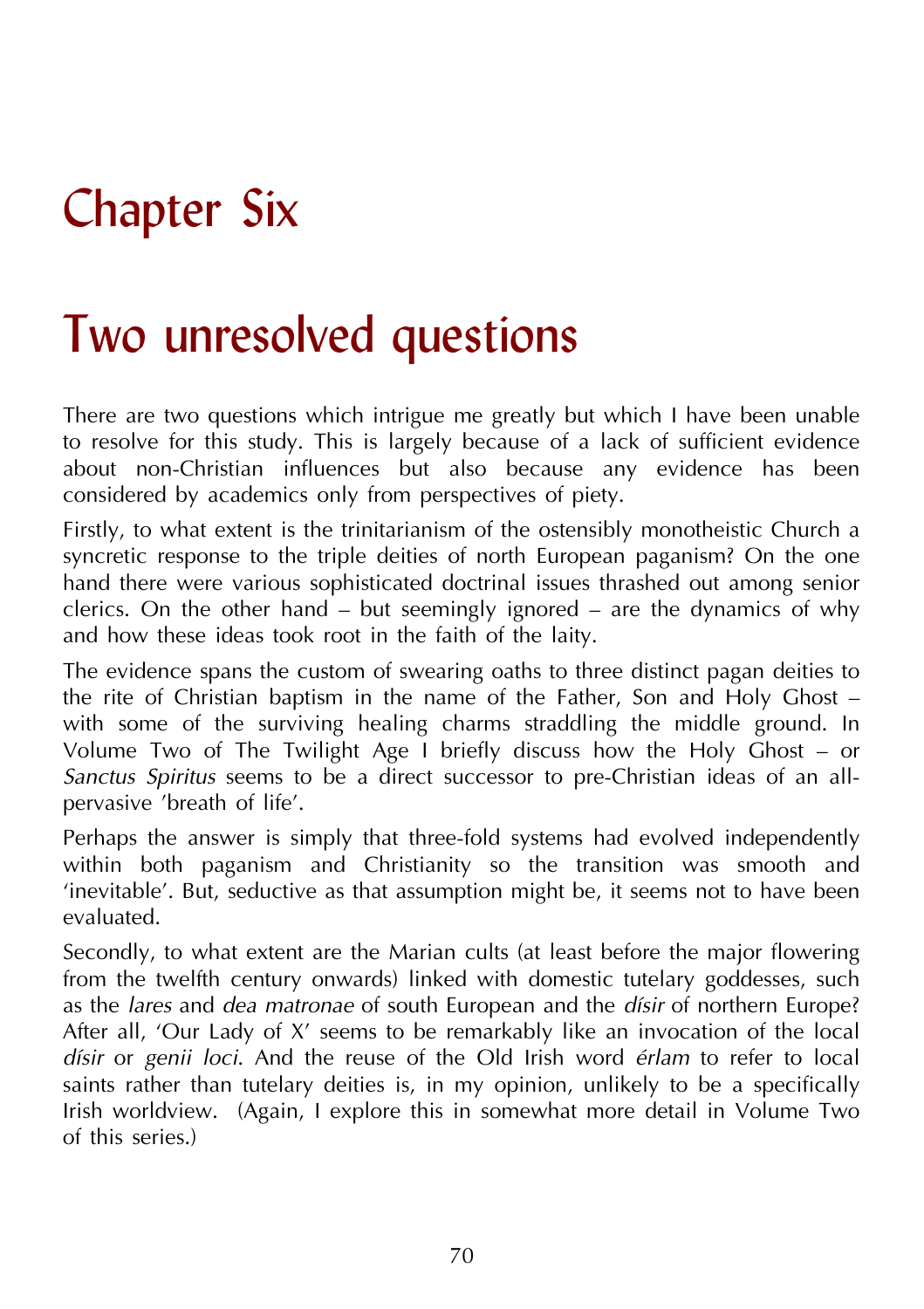

*An Eastern Orthodox icon depicting the Dormition of the Theotokos. Theotokos means 'Mother of God' and the term marks a key doctrinal contrast between the Orthodox and Latin churches. In the latter Mary is Mother of Christ rather than Mother of God.*

The problem is, as any modern ethnographer is all too aware, that female cults in pre-literate societies are veiled from the view of predominately male researchers. So early medieval clerics – who were certainly not there to get PhDs in comparative ethnology and seemingly using 'schematic' *breviaria* rather than doing 'field research' – would have been excluded from even knowing about such matters, still less able to provide a reliable record. And even the few women who were literate would have had no reason to write about these practices, still less for such writings to enter into monastic libraries or other comparatively 'safe havens' to be passed down to posterity.

Yet think of a Greek Orthodox icon of Mary. No creed of a virgin birth, no bodily assumption after death – and most revealingly of all – Mother of God rather than Mother of Christ. And then, as previously noted, there are the various popular practices associated with her devotion which seem to be at least as much pagan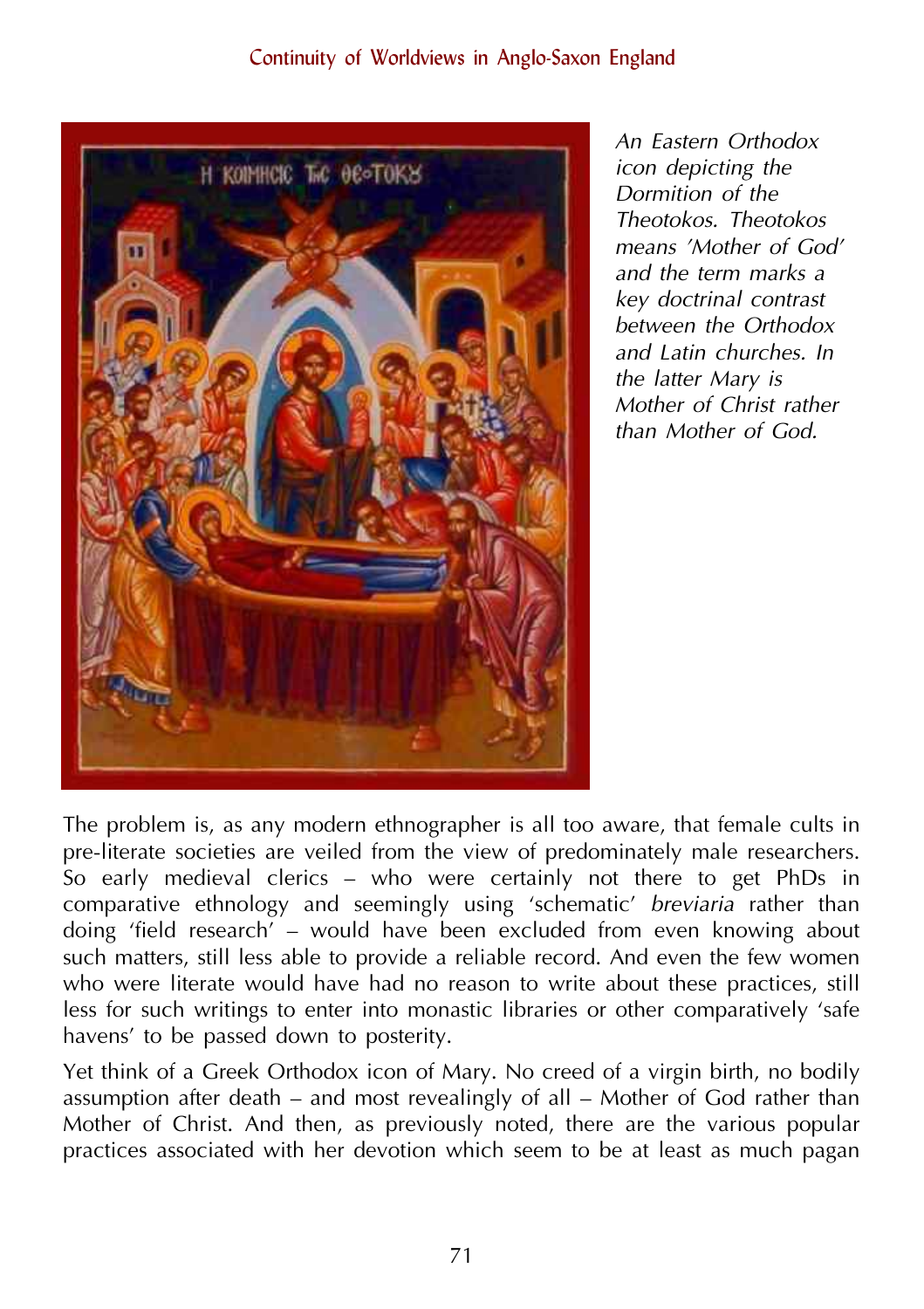

*Icon or idol? 'Madonna and Child' by Peter Eugene Ball. Photographed while on loan to Southwell Cathedral July 2008.*

as Christian. Looking from a western European perspective at this version of Mary and we seem to be looking into the eyes of a direct successor of various Classical goddesses.

There is little doubt that in the Mediterranean the iconography of Mary evolved directly from depictions of Isis and Horus. Indeed there is some evidence that statues of Isis were, unwittingly it seems, 'recycled' as Christian icons. But continuity of form tells us little about continuity, if any, of meaning and significance. And Mediterranean practices tell us little about north European iconography, beyond the blindingly obvious recognition that key people from northern Europe visited Mediterranean churches and cathedrals so would have seen, and no doubt venerated, such icons.

In the western European church the doctrines relating to Mary underwent considerable changes from the twelfth century onwards. But if we focus our attention on the era before then, and look with the same dispassionate gaze as we can at Mary in the Orthodox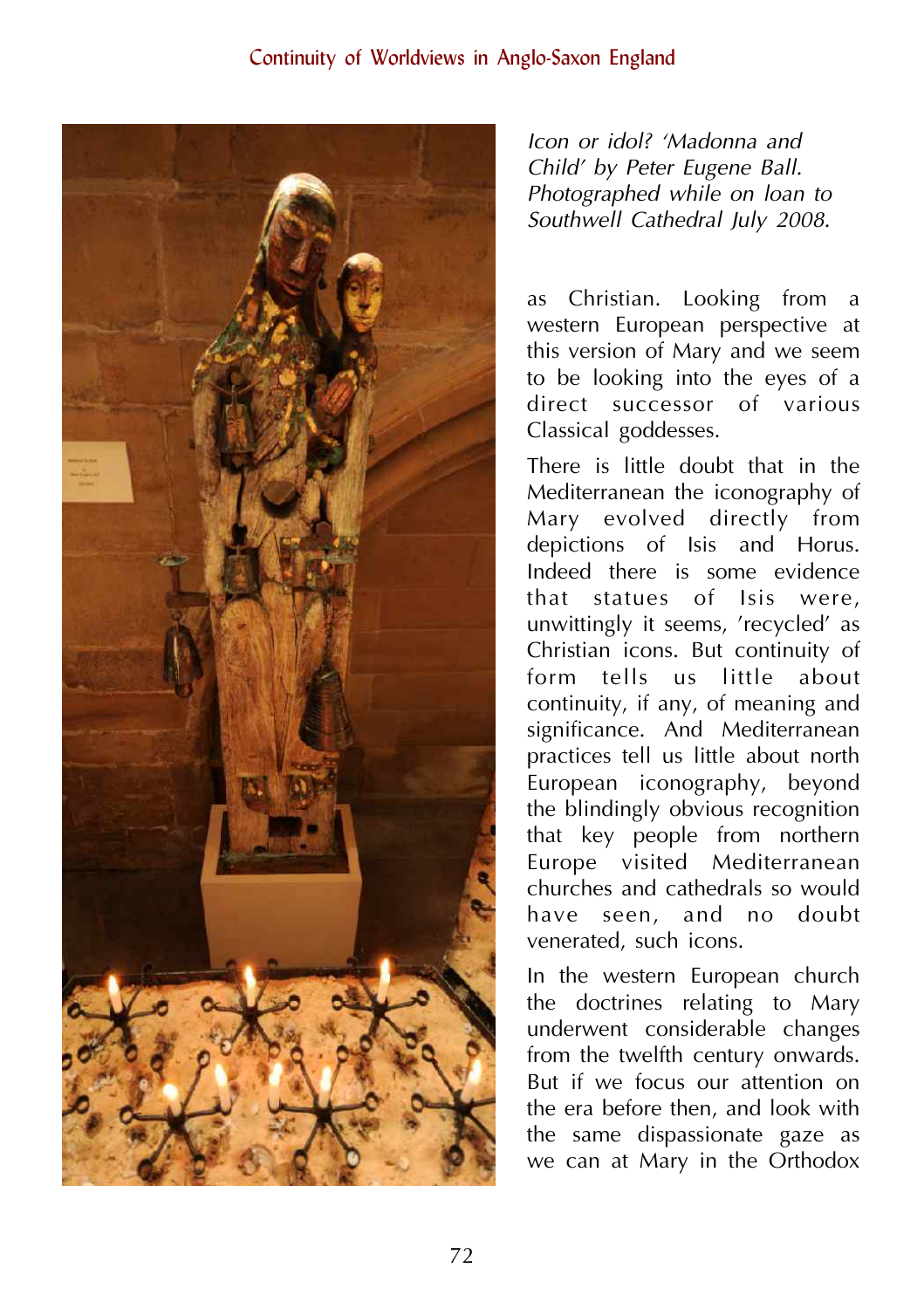churches, then are we also looking at a successor to north European tutelary deities? And, whilst Mary undoubtedly became a universal successor to assorted intercessionary local saints, to what extent in the early centuries of Christianity is she 'another option', in exactly the same way *érlam* straddles pagan tutelary deities and Christian patronal saints? Even today 'Our Lady of X' often has attributes which distinguish her from 'Our Lady of Y', although Mary is nevertheless regarded as a universal saint not a local one.

The innumerable icons of Mary, whether painted or carved, owe at least some of their imagery to goddesses such as Isis and Demeter. The makers of these icons, and those who venerate them, are the successors to a tradition which has its roots in idols, *stapols* and *weohs* of the *lares* or *dísir* (see Volume Three of The Twilight Age). This tradition saw such idols as the 'immanent presence' of the spirit-deity, rather than merely a focus of devotion of a now-transcendent being. And it was this immanent ontology which was deemed 'idolatry' and became the focus of attention of the Lollards and subsequent Protestant zealots. Smells like a duck, quacks like a duck, but rarely referred to as a canard...

In contrast, modern pagans writers commonly assume there was continuity between some of the pagan goddesses and the medieval Marian cult. However most of them seemingly think of Mary in later medieval terms, or even in terms of how she is regarded within the more-or-less contemporary Catholic Church. Few seem to be aware of the significant differences between these later ideologies and how she might have been regarded in the early Christian era.

On the other hand academics writing about the Marian cults have, as yet, only done so from the perspective of piety. And such a perspective is least likely to reveal continuity with pre-Christian beliefs or practices. I very much hope someone with the necessary skills as an historian will look at the evidence for early Marian veneration without becoming snared up in the shackles of later and modern day doctrines.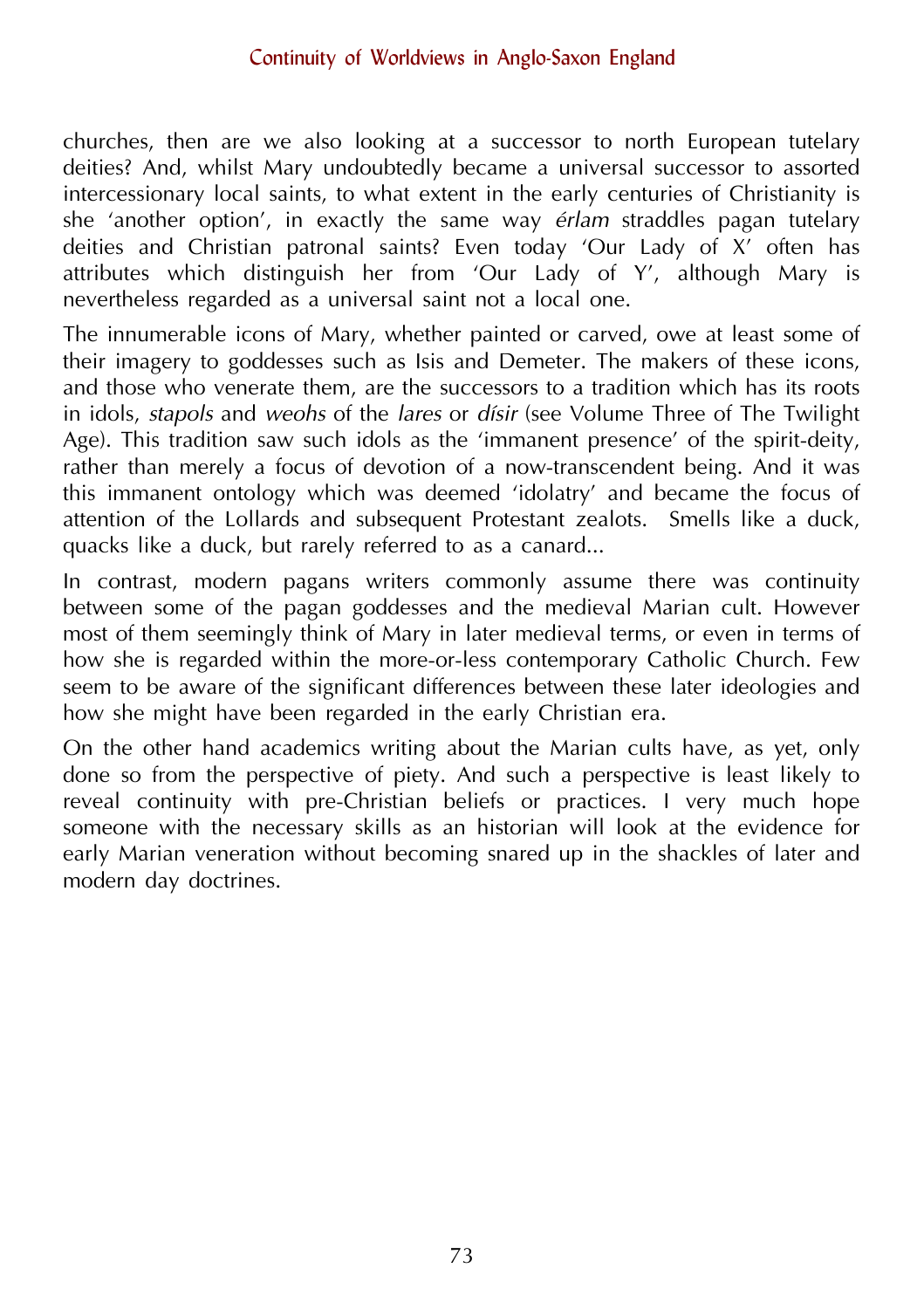# Chapter Seven

## Where next?

The wealth of information steadily flowing from archaeological, historical, linguistic and place-name experts in recent decades has shed an incredible amount of light on the supposed 'Dark Ages'. However this wealth is not neatly collected together in any one place, but dispersed through a vast literature of academic books and journals. Few people other than these experts can ever be familiar with more than a sample of the whole – and the experts too, understandably, may have little awareness of other disciplines. And, again for all the obvious reasons, academic disciplines rarely question the paradigms – or 'worldview' – which provides the underlying structures of their own endeavours. So it is doubly fascinating that at least some Anglo-Saxonists are beginning to look afresh at the nature of the distinction between pre-Christian and post-conversion beliefs.

As someone who is more accustomed to looking at the myths – or 'deep structures' – in modern Western culture than delving into the more arcane aspects of Anglo-Saxon society then the various suggestions I have put forward here can only be entirely provisional. So, if those more knowledgeable about the era can refute some of my assumptions I will, of course, be pleased to know.

Nevertheless I hope that these suggestions will inspire some further thoughts about the continuity of underlying worldviews which straddle the Christian conversion. I am not, I hasten to emphasise, suggesting that there was little or no change, but rather that the changes which inevitably took place over the course of several centuries were incremental – 'evolutionary not revolutionary' so to speak – and most certainly bridged the supposed gulf between the worldviews of pagans and converts.

If we accept the notion of 'micro-Christendoms' at a diocese level then we should expect those changes to be localised, with only limited opportunities for geographical spread. We should also expect the changes to be ongoing, albeit at a fairly slow pace – 'the changes will have changes' as it were.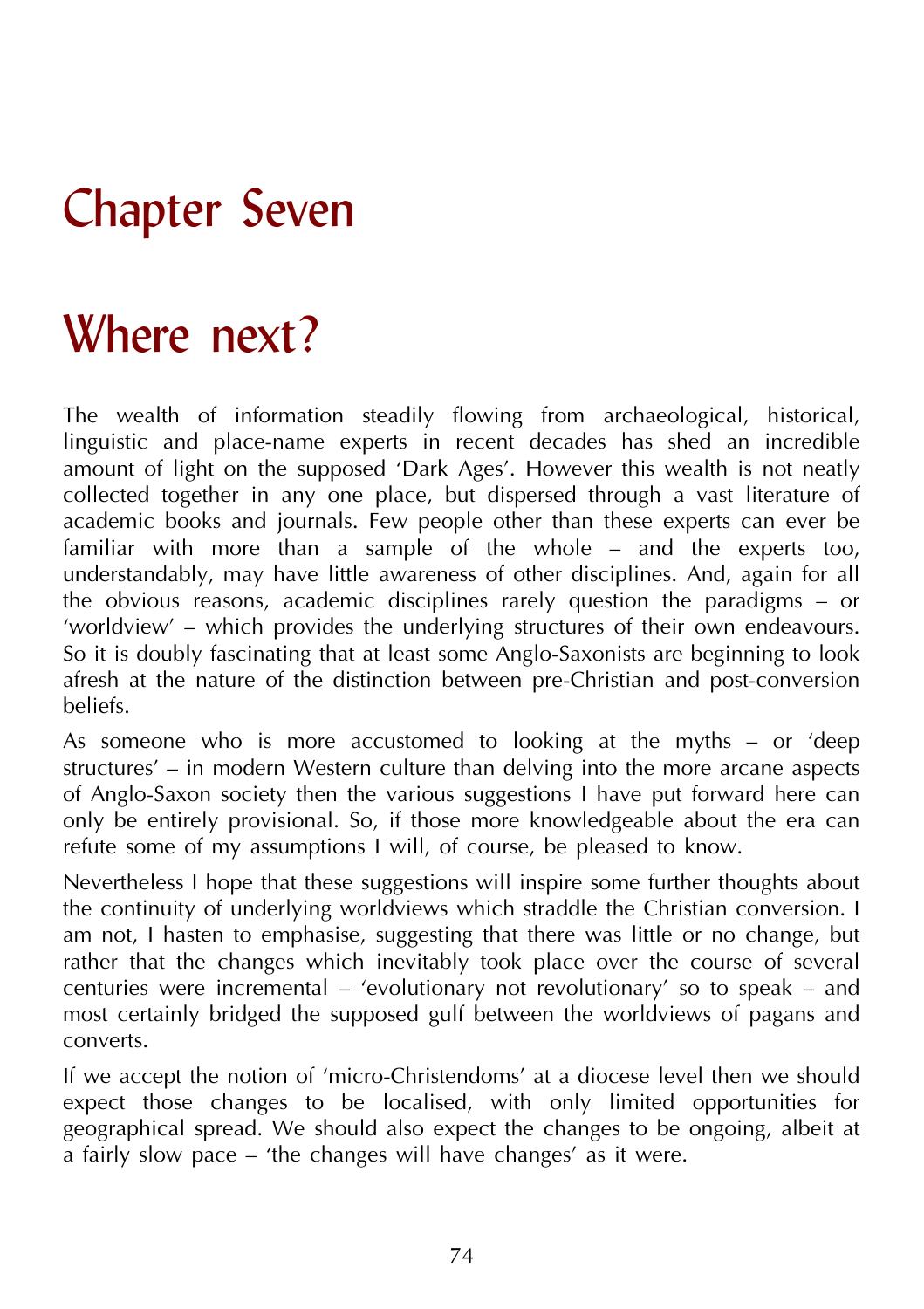

*Thirteenth century illuminated manuscript depicting St Augustine of Hippo refuting a heretic.*

Most historical accounts read like the triumphal progress towards the desired and privileged later outcomes. Of course, at the time the outcomes were far from certain and any number of alternative scenarios may have come to pass instead.

Like wars – which do not decide who is right but simply who is left – the history of Christianity is a long list of suppressed heresies. At any one time any number of heresies may have prevailed, right back to the first century when St Peter wrote:

... even as there shall be false teachers among you, who privily shall bring in damnable heresies, even denying the Lord that bought them.

(2 Peter 2:1)

Bede, writing about the period before 450, referred to bishops sent from Britain to Gaul to quell heresies. Wilipedia's page on Christian heresies (en.wikipedia.org/ wiki/List of Christian heresies accessed Jan 2016) lists fourteen varieties of christological heresey and eleven distinct gnostic heresies. All those had been suppressed before the era of the Bogomils and Cathars, who are among about eleven more medieval 'dead ends'. Literally, for at least some of the followers. Before the Crusades even Islam was regarded as a heresy rather than a separate religion (Fletcher 1997: 230; 304–5). Indeed, Jews regard both Christianity and Islam as mistakes made by overvaluing individual prophets.

Largely unquestioned 'triumphalism', together with perspectives based on piety, remain prevalent in studies of the history of religion in Europe. Given such lack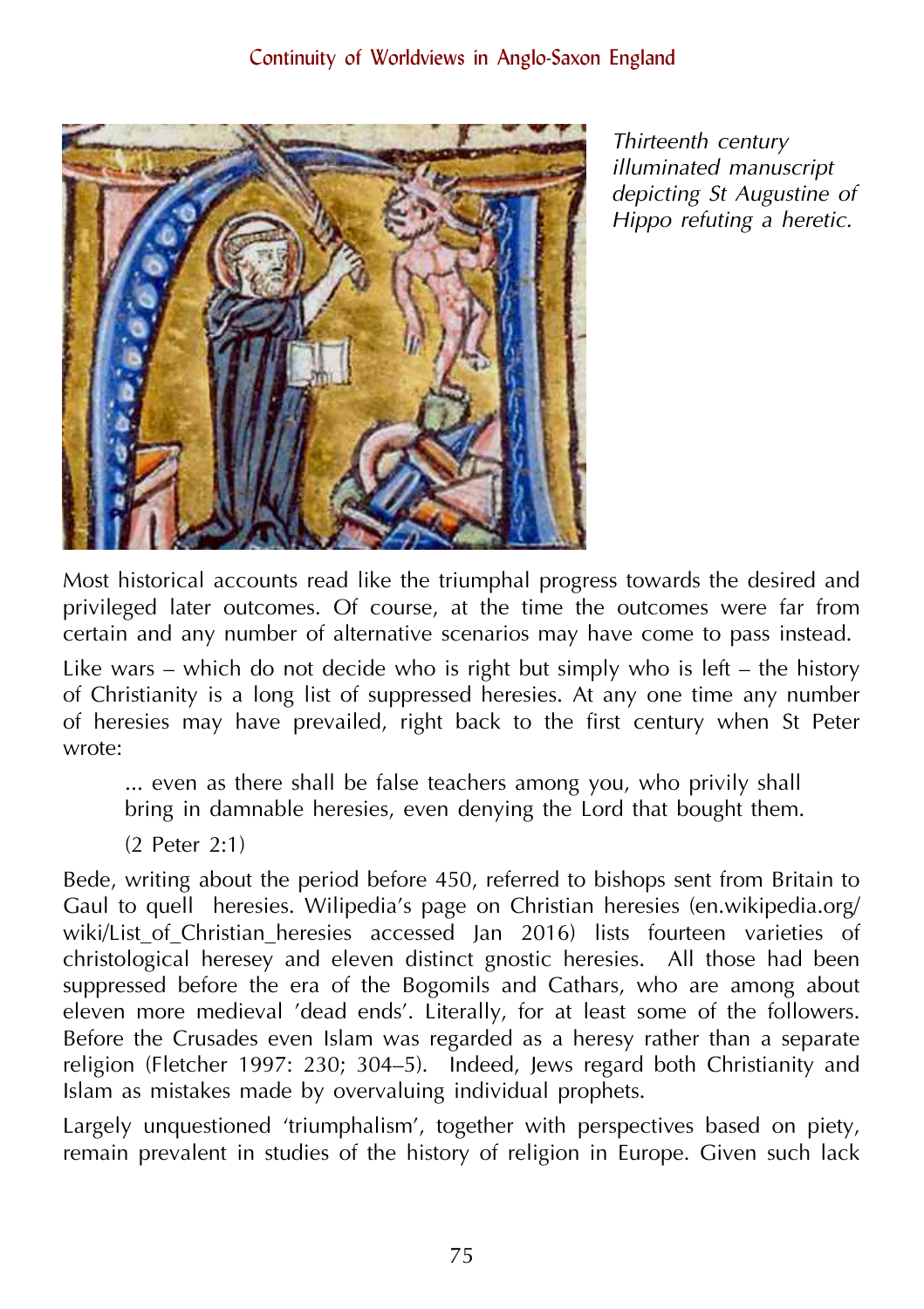of historiographical sophistication then it is perhaps inevitable that the relevant historians are cognicentric, seeing the world as if it always had been viewed through post-Reformation perspectives.

This is however not a perspective which will help to understand the early centuries of Christianity, still less perceive pre-conversion worldviews. The available evidence suggests that the 'folk ontologies' of north Europe were immanent rather than transcendent. That in turn suggests they may have been more monist and less dualist than later Christian worldviews. The clues to understanding require greater use of linguistic evidence – more looking *at* the words used, and their origins, rather than *how* they are used.

Once we turn our attention from what the clergy were encouraging the laity to believe and look principally at the most 'superficial' and visible aspects of Christianity – what worshippers *did* – and also focus attention on the least visible aspects – the worldviews which generally exist below conscious awareness – then there seems to be little in the way of a Christian *versus* pagan dichotomy and much more a steadily-evolving syncretism. And if we look not at north European or even Latin Christinianty but instead at the continuing practices and worldviews of Orthodox Greeks then the continuity seems even more visible, with rural practices still seemingly straddling millennia.

My own interpretation of the available evidence is that the myth which sees Christianity as opposed to a suppressed pagan precursor is woefully dualistic – although, thanks in large part to the influence of writers as disparate as Bede and Margaret Murray, one which still dominates most popular thinking. Instead the evidence seems to suggest that underlying worldviews evolved in a much less dualistic manner over many centuries. By the tenth century Britain they have become more Christian than pagan, although only in twelfth or thirteenth centuries is the transition more-or-less complete.

Please email me (bobtrubs@indigogroup.co.uk) if you want to critique or contribute ideas about these questions or other topics raised in this study.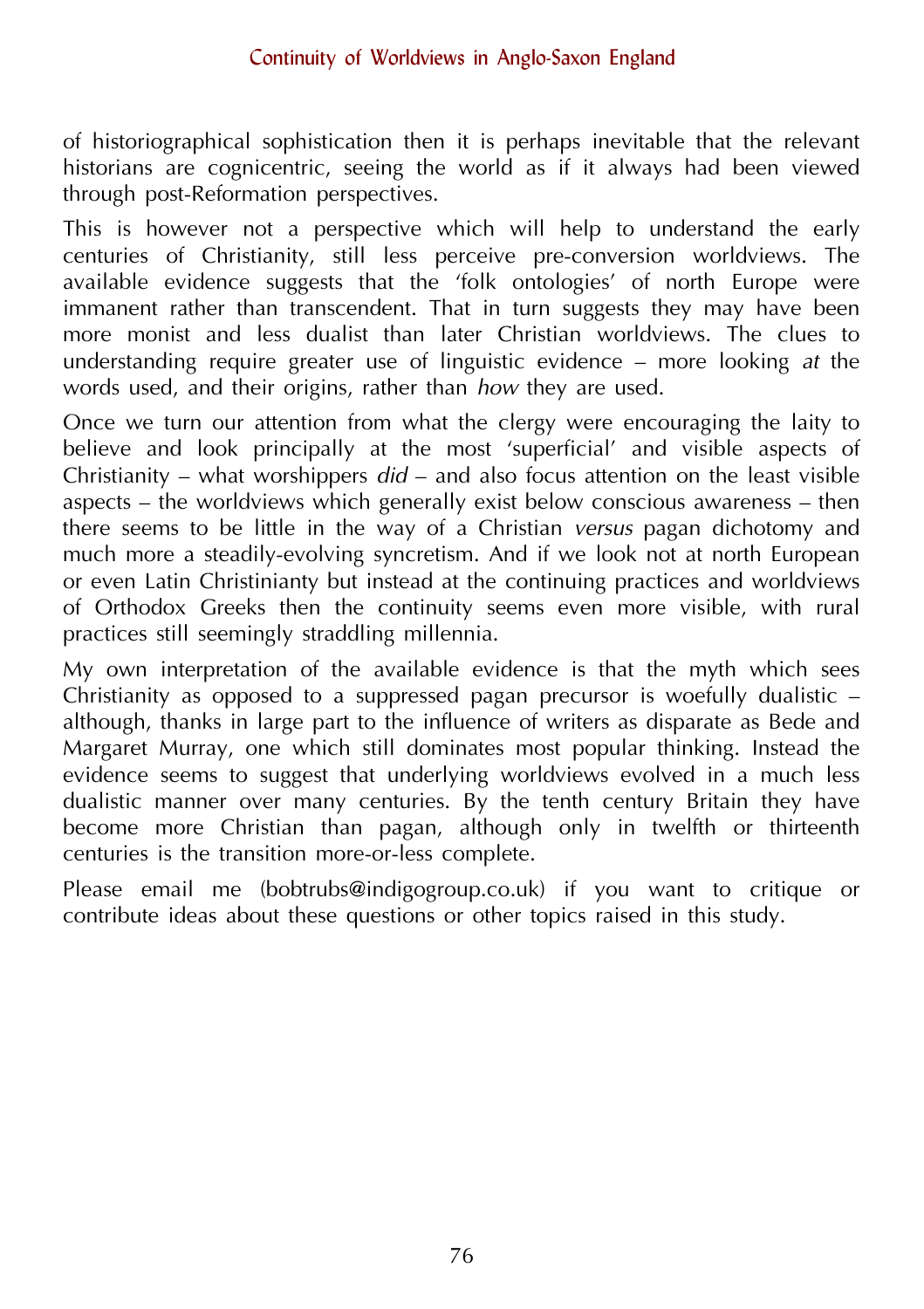# Acknowledgements

Stephen Pollington and Alby Stone kindly commented on an earlier draft of the first edition of this study and made numerous comments. My grateful thanks to them for sharing their expertise.

Jill Bourn has provided guidance and insight about Anglo-Saxon studies for almost as long as I have taken a deeper interest in the era. Conversations with her have always been informative and enjoyable; there is a real risk that I have incorporated ideas gleaned from Jill into my thinking without being consciously aware, still less offering an appropriate acknowledgement.

My debt to published scholars is immense but to aid readability I have largely refrained from leaving bibliographical details, so the list of sources at the end could be regarded as an extension of these acknowledgements. I fully accept that few, if any, of these more learned and prudent minds will agree with everything I have written.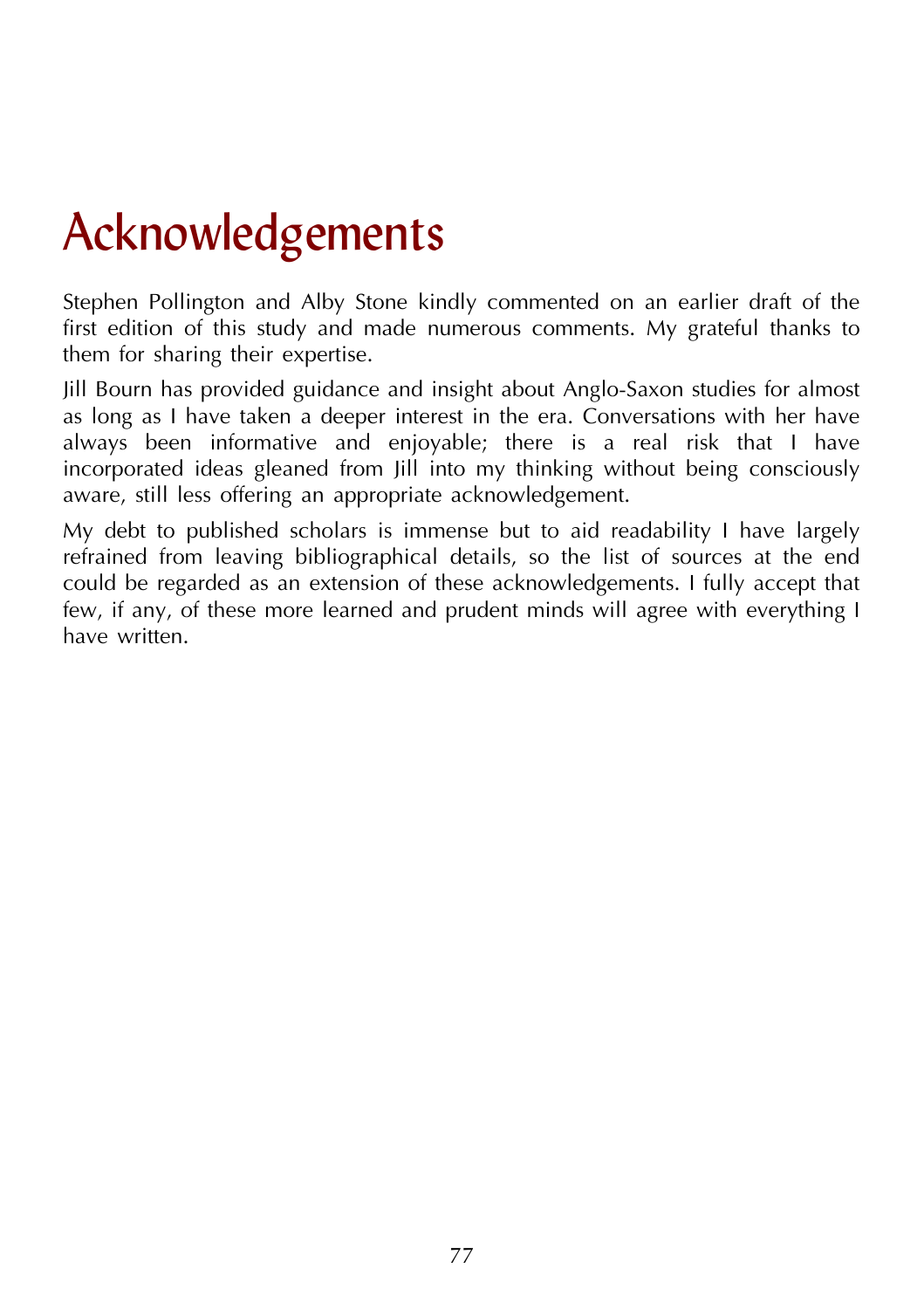## Sources

- Bahn, Paul and John R. Flenley, 1992*, Easter Island Earth Island A message from our past for the future of our planet,* Thames and Hudson.
- Bartlett, Robert , 2013, *Why can the dead do such great things? Saints and worshippers from the martyrs to the Reformation,* Princeton UP.
- Bieler, L. (ed), 1979, *The Patrician Texts in the Book of Armagh,* Dublin Institute for Advanced Studies.
- Billingsley, John, 2013, '*Onigawara –* facing off demons', *Northern Earth*, No. 135, p17–19.
- Bradley, Ian, 1999, *Celtic Christianity: Making myths and chasing dreams*, Edinburgh University Press.
- Branston, Brian, 1958, *The Lost Gods of England,* Thames and Hudson.
- Brown, Peter, 2003, *The Rise of Western Christendom, Triumph and Diversity, A.D. 200–1000,* Blackwell.
- Callahan, Kevin L., 1995, 'Rock art and lilliputian hallucinations', online at www.rupestre.net/tracce/tracce2b.html#lil
- Carver, Martin, Alex Sanmark and Sarah Semple (eds), 2010, *Signals of Belief in Early England: Anglo-Saxon paganism revisited*, Oxbow.
- Chadwick, Nora (ed), 1958, *Studies in the Early British Church*, Cambridge UP.
- Chandola, Sudha, 2007, *Entranced by the Goddess: Folklore in north Indian religion,* Heart of Albion.
- Chadwick, Nora, 1961, *The Age of Saints in the Celtic Church,* Oxford UP.
- Danser, Simon, 2005, *The Myths of Reality*, Alternative Albion.
- DeCaroli, Robert, 2004, *Haunting the Buddha: Indian popular religions and the formulation of Buddhism,* Oxford UP.
- Driscoll, Stephen, 2004, 'The archaeological context of assembly in early modern Scotland: Scone and comparanda', in *Assembly Places and Practices in Medieval Europe* Aliki Pantos and Sarah Semple (eds), Four Courts Press.
- DuBois, T.A., 1999, *Nordic Religions in the Viking Age,* University of Pennsylvania Press.
- Cohen, Jeffrey Jerome, 1999m *Of Giants: Sex, monsters and the Middle Ages*, University of Minneapolis Press.
- Collins, Andrew, forthcoming, *Finding Eden.*
- Clark, Stuart, and Bengt Ankarloo (eds), 2002, *Witchcraft and Magic in Europe: The period of the witch trials*, University of Pennsylvania Press.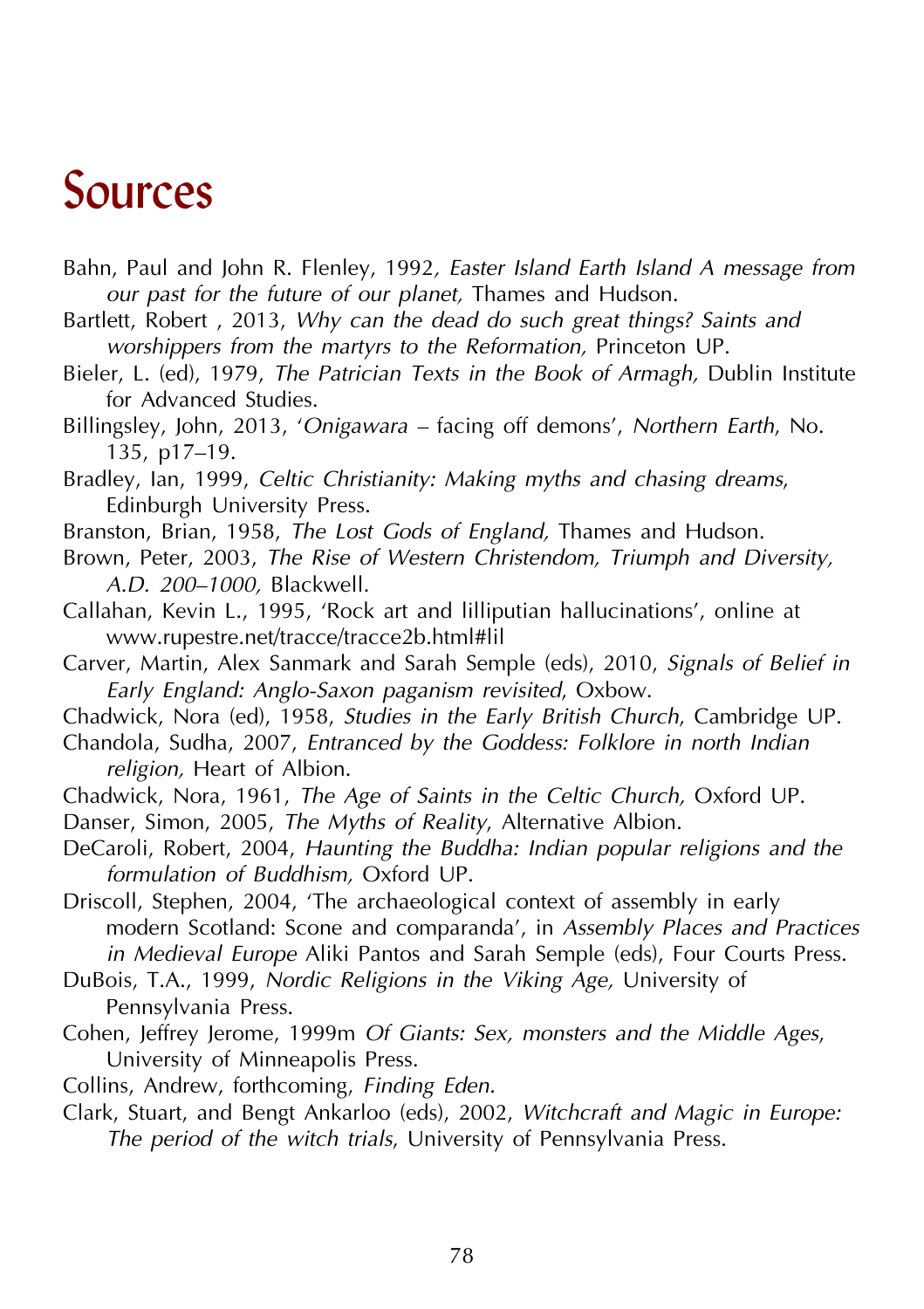- Creed, Robert P., 1989, 'Beowulf and the Language of Hoarding.' in C.L. Redman (ed), *Medieval Archaeology,* State University of New York.
- Crosby, Vicky and Nicola Hembrey, 2013, 'An evaluation in the fields south of Silbury Hill in 2010: Romano-British settlement, later alluviation and water meadows', in *Wiltshire Studies*, Vol. 106, p101–67.
- Denning, Kathryn, 1999, 'Apocalypse past/future: Archaeology and folklore, writ large', in C. Holtorf and A. Gazin-Schwartz (eds), *Archaeology and Folklore*, Routledge.
- Dooley-Fairchild, Sira Madalena, 2012, *Material Belief: A critical history of archaeological approaches to religious change in Anglo-Saxon England*, PhD thesis Durham University; online at etheses.dur.ac.uk/5899/1/ Sira\_PhD.pdf?DDD6+
- Dowden, Ken, 2000, *European Paganism: The realities of cult from antiquity to the Middle Ages*, Routledge.
- Earle, Joe (ed), 2009, *Serizawa: Master of Japanese textile design*, Yale UP.
- Edwards, Nancy and Alan Lane, 1992, 'The archaeology of the early church in Wales: an introduction', in N. Edwards and A. Lane (eds), *The Early Church of Wales and the West,* Oxbow Monograph 16.
- Fauconnier, Gilles and Mark Turner, 2002, *The Way We Think: Conceptual blending and the mind's hidden complexities,* Basic Books.
- Fletcher, Richard, 1997, *The Conversion of Europe: From paganism to Christianity 371–1386 AD*, HarperCollins; second edition Fontana 1998.
- Flood, Christopher G., 1996, *Political myth: A theoretical introduction*, Garland.
- Ginzburg, Carlo, 1991, *Ecstasies: Deciphering the Witches' Sabbath*, Random House; translation of *Storia notturna* published Turin 1989.
- Griffiths, Bill, 1996, *Aspects of Anglo-Saxon Magic,* Anglo-Saxon Books.
- Richard Fletcher, 1997, *The Conversion of Europe: From paganism to Christianity 371–1386 AD*; 2nd edn Fontana 1998.
- Hall, Alaric, 2007, *Elves in Anglo-Saxon England: Matters of belief, health, gender and identity,* Boydell and Brewer.
- Harvey, Graham, 1997, *Listening People, Speaking Earth: Contemporary paganism*, Hurst.
- Håland, Evy Johanne, 2012, 'When the dead ensure the food: death and the regeneration of life through the festivals, food and social gathering during the ritual year in modern and ancient Greece', in *Cosmos* Vol. 28.
- Hooke, Della, 1985, *The Anglo-Saxon Landscape: the kingdom of the Hwicce* Manchester UP.
- Hutton, Ronald, 2013, *Pagan Britain,* Yale University Press.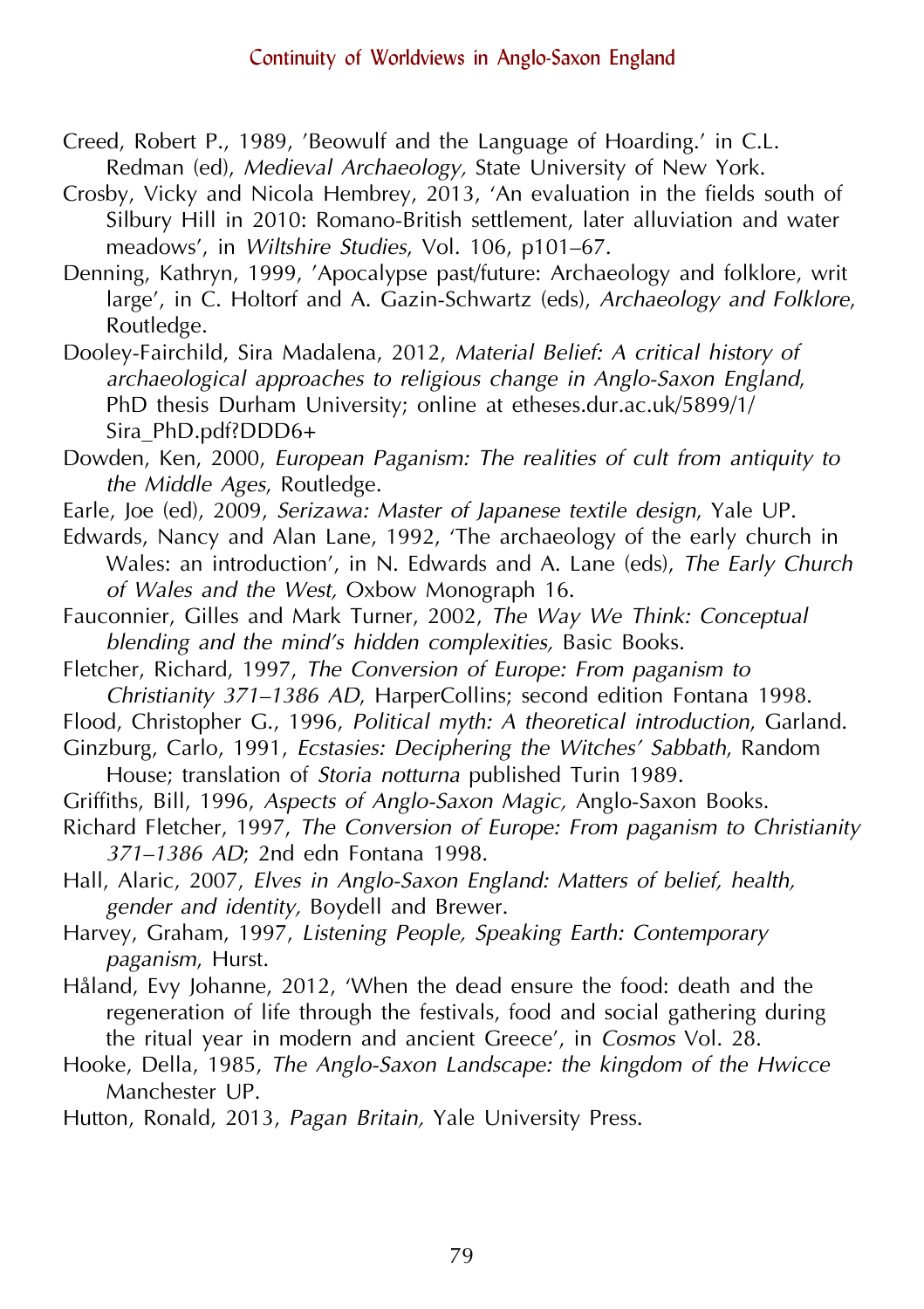- Jolly, Karen Louise, 1996, *Popular Religion in Late Saxon England,* University of North Carolina Press.
- Jones, Simon, 1999, *The Atlantic Celts: Ancient people or modern invention?,* British Museum.
- Leary, Jim and David Field, 2010, *The Story of Silbury Hill,* English Heritage.
- Lewis, Mark, 2013, *Days and Rites: Popular customs of the Church,* Heart of Albion.
- Lund, Julie, 2010, 'At the water's edge', in M. Carver, A. Sanmark and S. Semple (eds), *Signals of Belief in Early England,* Oxbow.
- Martinez, Helios de Rosario, 2010, 'Fairies and Elves in Traditional Literature'; online at

www.thefreelibrary.com/Fairy+and+Elves+in+Tolkien+and+traditional +literature.-a0227196959

- Meaney, Audrey L., 1981, *Anglo-Saxon Amulets and Curing Stones,* BAR British series 96.
- Nagy, Joseph Falaky, 1985, *The Wisdom of the Outlaw: The boyhood deeds of Finn in Gaelic narrative tradition*, University of California Press.
- North, Richard, 1997, *Heathen Gods in Old English Literature,* Cambridge UP.
- O'Brien, Elizabeth, 1992, 'Pagan and Christian burial in Ireland during the first millennium AD: continuity and change', in N. Edwards and A. Lane (eds), *The Early Church of Wales and the West,* Oxbow Monograph 16.)
- O'Loughlin, Thomas, 1999, *Saint Patrick: The man, the saint and his works,* SPCK.
- O'Suillivan, Muiris, 2011, 'Megalithic tombs and storied landscapes in Neolithic Ireland', in M. Furholt, F. Lüth and J. Müller, *Megaliths and Identities: Early monuments and Neolithic societies from the Atlantic to the Baltic*, Rudolf Habelt.
- Pearce, Susan M. (ed), 1982, *The Early Church in Western Britain and Ireland,* BAR British Series 102.
- Philp, Brian, 2012, 'The Stafford Saxon treasure: West Kent and Rochester' in *British Archeology* No.128, p11; online at

www.kenthistoryforum.co.uk/index.php?topic=16101.0

- Phillips, Julia, 1998, 'Encounters with the little people', *The Cauldron,* No. 87 p21–22.
- Phythian-Adams, Charles, 1980, 'The emergence of Rutland and the making of the realm', *Rutland Record*, No.1, p5–12.
- Pollington, Stephen, 2000, *Leechcraft: Early English charms, plant-lore and healing,* Anglo-Saxon Books.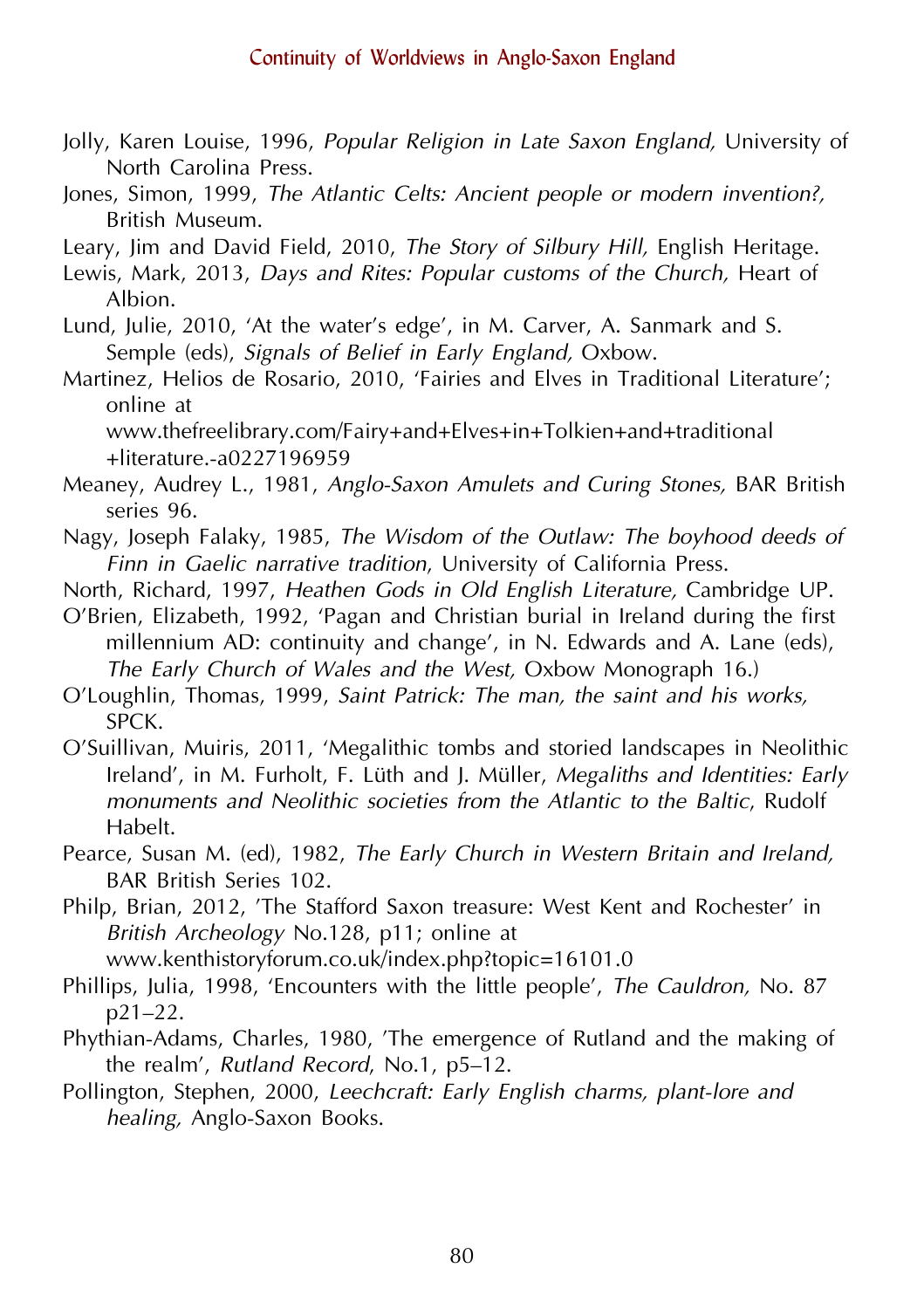- Pollington, Stephen, 2011, *The Elder Gods: The Otherworld of Early England*, Anglo-Saxon Books.
- Pollington, Stephen, Lindsay Kerr and Brett Hammond, 2010, *Wayland's Work: Anglo-Saxon art, myth and material culture 4th–7th century*, Anglo-Saxon Books.
- Reynolds, A., 2004, 'From *pagus* to parish: territory and settlement in the Avebury region from the late Roman period to the Domesday survey', in G. Brown, D. Field and D. McOrmish (eds), *The Avebury Landscape: Aspects of the field archaeology of the Marlborough Downs,* Oxbow.
- Russell, James C., 1994, *The Germanization of Early Medieval Christianity,* Oxford UP.
- Semple, S., 2007, 'Defining the OE *hearg*: a preliminary archaeological and topographic examination of *hearg* place names and their hinterlands', *Early Medieval Europe* Vol.15: 4, p364–85.
- Semple, S., 2010, 'In the open air', in Carver, M., A. Sanmark and S. Semple (eds), *Signals of Belief in Early England: Anglo-Saxon paganism revisited*, Oxbow.

Shaw, P., 2011, *Pagan Goddesses in the Early Germanic World,* Duckworth.

- Sidebottom, Philip C., 1999, 'Stone Crosses in the Peak and the sons of Eadwulf', in *Derbyshire Archaeological* J*ournal* Vol.119, p206–19.
- Stone, Alby, 1989, *Wyrd: Fate and destiny in north European paganism*, published by author.
- Stout, Adam, 2008, *Creating Prehistory: Druids, ley hunters and archaeologists in pre-war Britain*, Wiley-Blackwell.
- Tarzia, Wade, 1989, 'The Hoarding Ritual in Germanic Epic Tradition.' *Journal of Folklore Research* Vol.26:2, p99–121.
- Tarzia, Wade, 1999, 'Introduction to mythography', *3rd Stone* No.36, p39–44; online at www.indigogroup.co.uk/foamycustard/fc049.htm
- Thacker, A., and R. Sharpe (eds), 2002, *Local Saints and Local Churches in the Early Medieval West*, Oxford UP.
- Thomas, Keith, 1971, *Religion and the Decline of Magic*, Weidenfeld and Nicolson.
- Tolley, Clive, 2009, *Shamanism in Norse Myth and Magic* (2 Vols), Academia Scientaum Fennica (Helsinki).
- Tomkins, Stephen, 2013, *David Livingstone: The Unexplored Story,* Lion Books.
- Thomas, Keith, 1971, *Religion and the Decline of Magic*, Weidenfeld and Nicolson; reprinted Penguin 1991.
- Trubshaw, Bob, 1998, 'Fairies and their kin', *At the Edge,* No.10; online at www.indigogroup.co.uk/edge/fairies.htm